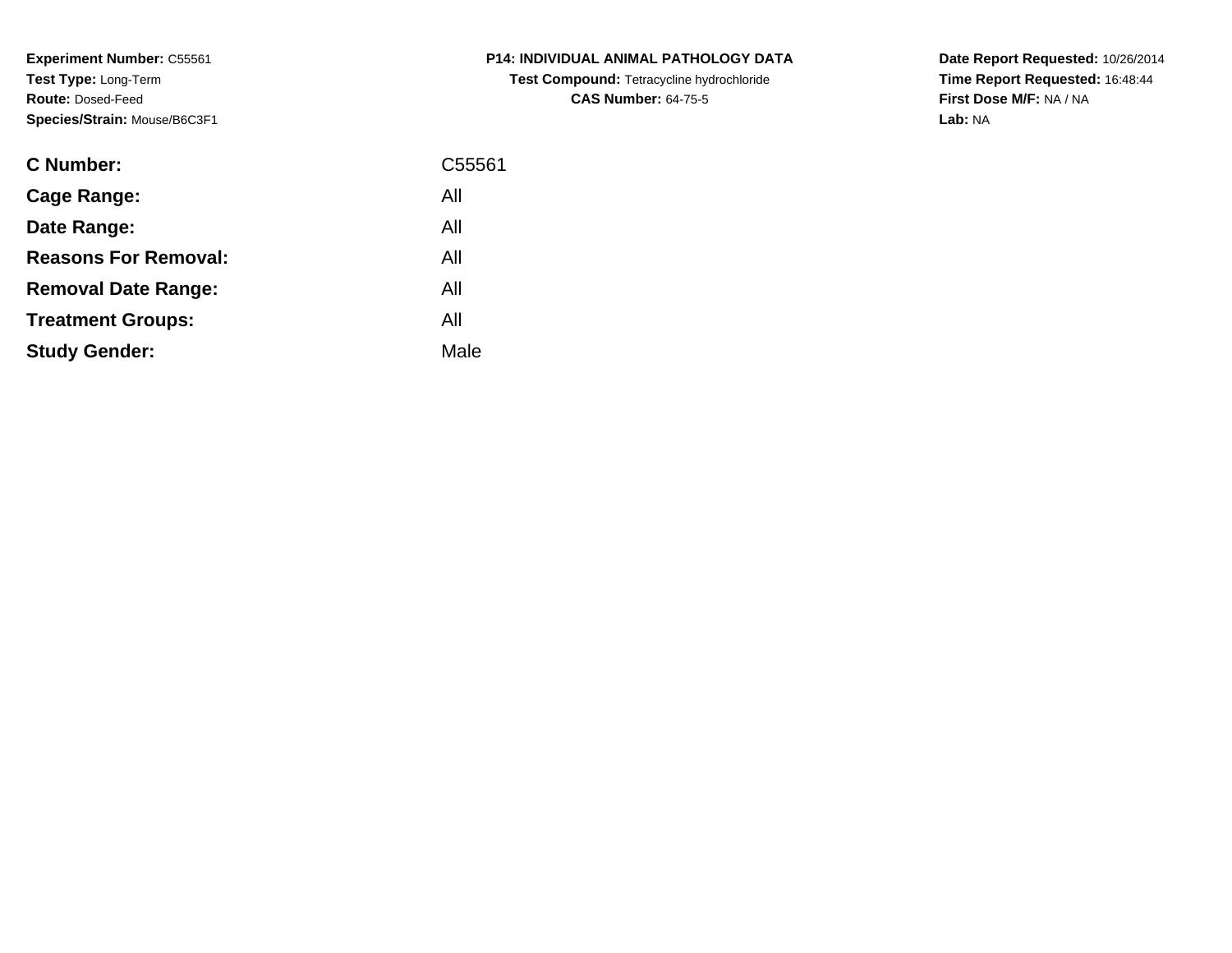| <b>Experiment Number: C55561</b><br>Test Type: Long-Term<br><b>Route: Dosed-Feed</b><br>Species/Strain: Mouse/B6C3F1 |                                          | <b>P14: INDIVIDUAL ANIMAL PATHOLOGY DATA</b><br>Test Compound: Tetracycline hydrochloride<br><b>CAS Number: 64-75-5</b> | Date Report Requested: 10/26/2014<br>Time Report Requested: 16:48:44<br>First Dose M/F: NA / NA<br>Lab: NA |
|----------------------------------------------------------------------------------------------------------------------|------------------------------------------|-------------------------------------------------------------------------------------------------------------------------|------------------------------------------------------------------------------------------------------------|
| <b>ANIMAL ID: 1 051</b>                                                                                              | <b>TRT#: 1</b><br><b>DOSE: 25000 PPM</b> | <b>SEX: Male</b><br><b>DISP:</b> Moribund Sacrifice                                                                     | DAY ON TEST:<br>HISTO:                                                                                     |
| <b>OBSERVATIONS</b>                                                                                                  |                                          |                                                                                                                         |                                                                                                            |
| Adrenal gland                                                                                                        | Capsule                                  | Hyperplasia, Stromal                                                                                                    |                                                                                                            |
| <b>Brain</b>                                                                                                         |                                          | Calcification, Focal                                                                                                    |                                                                                                            |
| Lung                                                                                                                 |                                          | Pneumonia, Interstitial Chronic                                                                                         |                                                                                                            |
| Unspecified                                                                                                          | Multiple Organs Nos                      | Fibrosarcoma                                                                                                            |                                                                                                            |
| PRIMARY CAUSE OF DEATH                                                                                               |                                          |                                                                                                                         |                                                                                                            |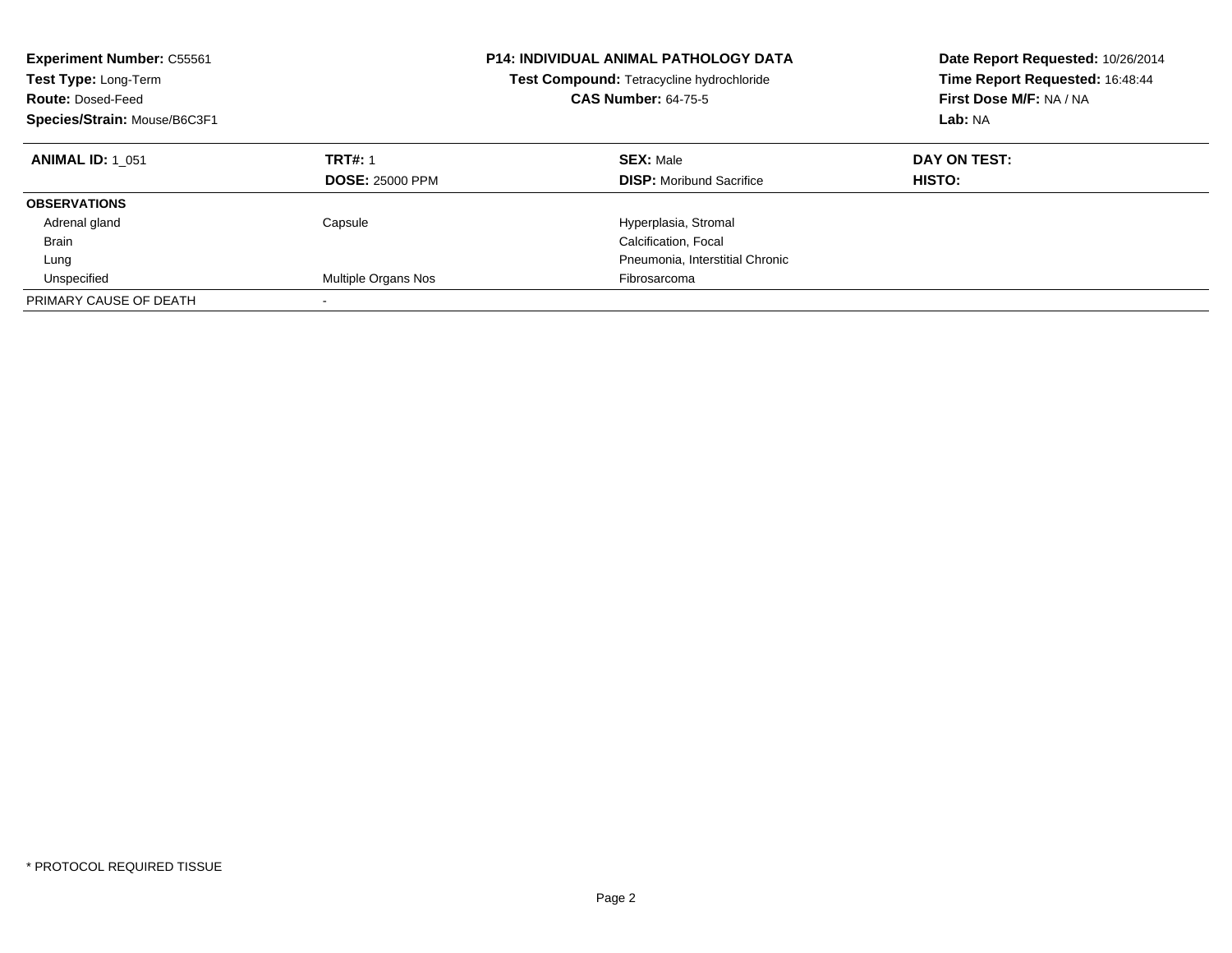| <b>Experiment Number: C55561</b> |                        | <b>P14: INDIVIDUAL ANIMAL PATHOLOGY DATA</b> | Date Report Requested: 10/26/2014 |
|----------------------------------|------------------------|----------------------------------------------|-----------------------------------|
| Test Type: Long-Term             |                        | Test Compound: Tetracycline hydrochloride    | Time Report Requested: 16:48:44   |
| <b>Route: Dosed-Feed</b>         |                        | <b>CAS Number: 64-75-5</b>                   | First Dose M/F: NA / NA           |
| Species/Strain: Mouse/B6C3F1     |                        |                                              | Lab: NA                           |
| <b>ANIMAL ID: 1_052</b>          | <b>TRT#: 1</b>         | <b>SEX: Male</b>                             | DAY ON TEST:                      |
|                                  | <b>DOSE: 25000 PPM</b> | <b>DISP:</b> Terminal Sacrifice              | HISTO:                            |
| <b>OBSERVATIONS</b>              |                        |                                              |                                   |
| Kidney                           |                        | Glomerulonephritis, Chronic                  |                                   |
|                                  |                        | Hyperplasia, Lymphoid                        |                                   |
| Liver                            |                        | Hepatocellular Carcinoma                     |                                   |
| Lung                             |                        | Alveolar Macrophages                         |                                   |
|                                  |                        | Alveolar/Bronchiolar Adenoma                 |                                   |
| Salivary gland                   |                        | Hyperplasia, Lymphoid                        |                                   |
| Spleen                           |                        | Hematopoiesis                                |                                   |
| Stomach                          | Mucosa                 | Abscess, Nos                                 |                                   |
| PRIMARY CAUSE OF DEATH           |                        |                                              |                                   |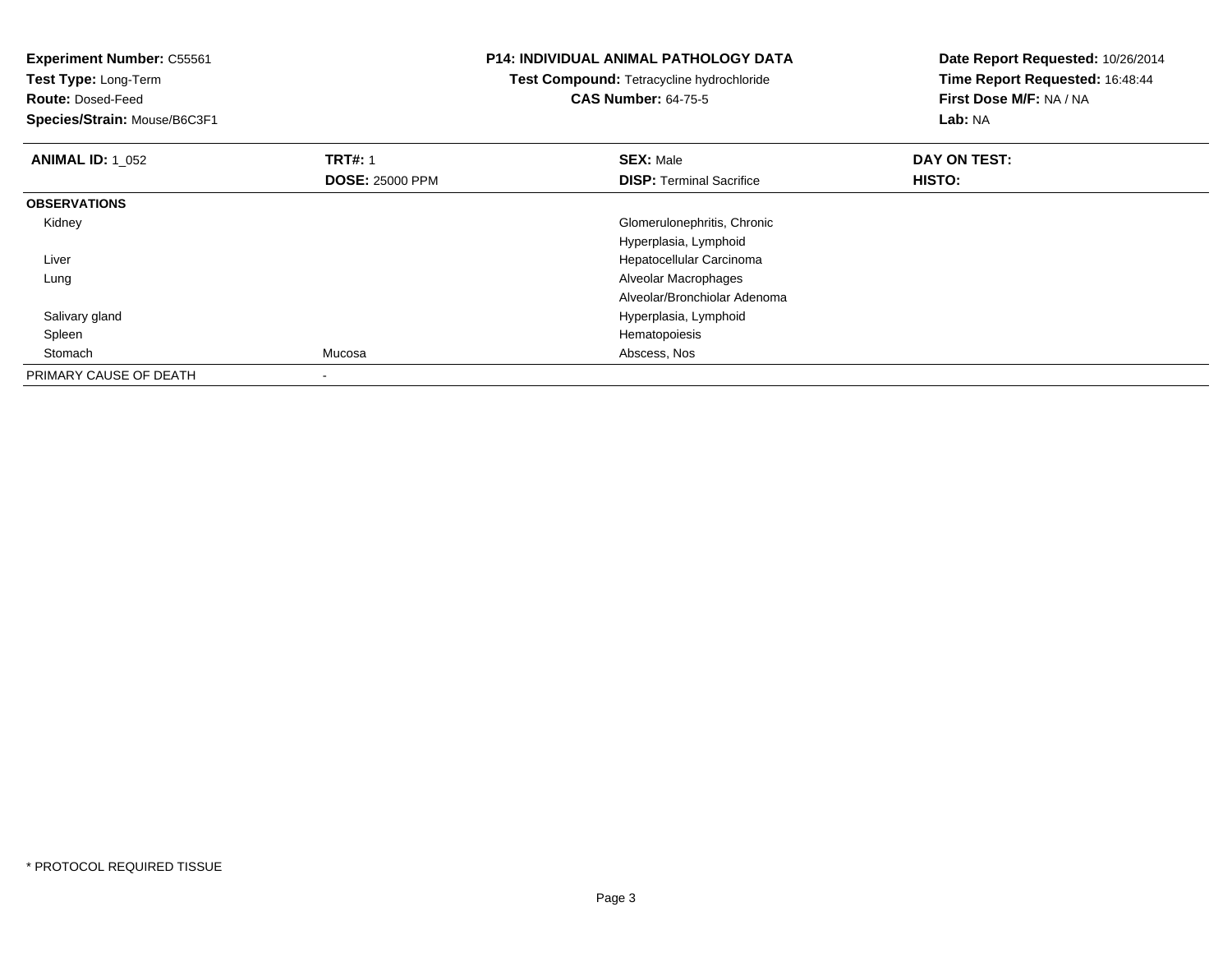| <b>Experiment Number: C55561</b><br>Test Type: Long-Term<br><b>Route: Dosed-Feed</b><br>Species/Strain: Mouse/B6C3F1 |                        | <b>P14: INDIVIDUAL ANIMAL PATHOLOGY DATA</b><br>Test Compound: Tetracycline hydrochloride<br><b>CAS Number: 64-75-5</b> | Date Report Requested: 10/26/2014<br>Time Report Requested: 16:48:44<br>First Dose M/F: NA / NA<br>Lab: NA |
|----------------------------------------------------------------------------------------------------------------------|------------------------|-------------------------------------------------------------------------------------------------------------------------|------------------------------------------------------------------------------------------------------------|
| <b>ANIMAL ID: 1 053</b>                                                                                              | <b>TRT#: 1</b>         | <b>SEX: Male</b>                                                                                                        | DAY ON TEST:                                                                                               |
|                                                                                                                      | <b>DOSE: 25000 PPM</b> | <b>DISP: Terminal Sacrifice</b>                                                                                         | HISTO:                                                                                                     |
| <b>OBSERVATIONS</b>                                                                                                  |                        |                                                                                                                         |                                                                                                            |
| Adrenal gland                                                                                                        | Capsule                | Hyperplasia, Stromal                                                                                                    |                                                                                                            |
| <b>Brain</b>                                                                                                         |                        | Calcification, Focal                                                                                                    |                                                                                                            |
| Kidney                                                                                                               |                        | Hyperplasia, Lymphoid                                                                                                   |                                                                                                            |
| Liver                                                                                                                |                        | Hepatocellular Adenoma                                                                                                  |                                                                                                            |
| Salivary gland                                                                                                       |                        | Inflammation, Chronic Focal                                                                                             |                                                                                                            |
| PRIMARY CAUSE OF DEATH                                                                                               |                        |                                                                                                                         |                                                                                                            |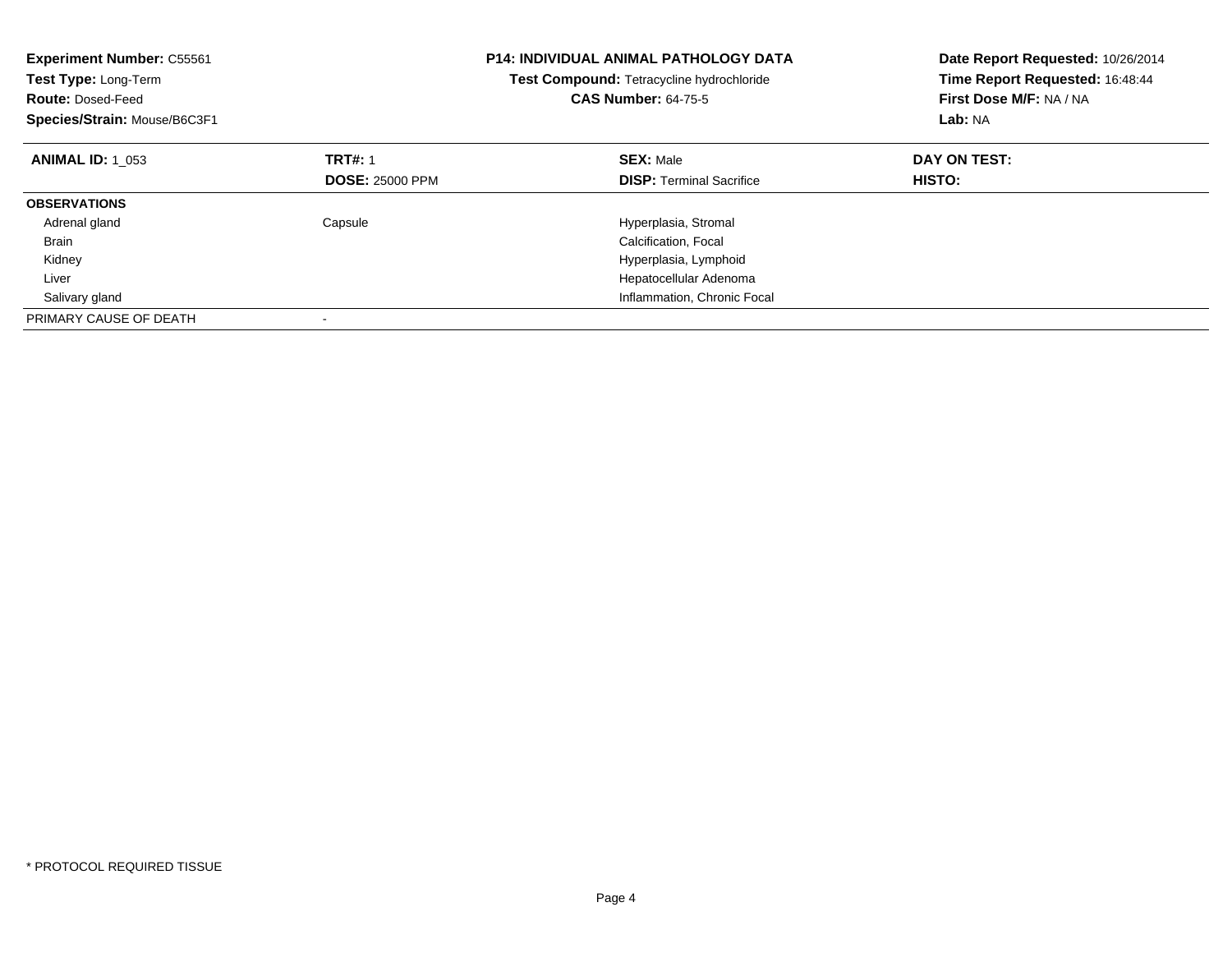| <b>Experiment Number: C55561</b><br>Test Type: Long-Term<br><b>Route: Dosed-Feed</b><br>Species/Strain: Mouse/B6C3F1 |                                          | <b>P14: INDIVIDUAL ANIMAL PATHOLOGY DATA</b><br>Test Compound: Tetracycline hydrochloride<br><b>CAS Number: 64-75-5</b> | Date Report Requested: 10/26/2014<br>Time Report Requested: 16:48:44<br>First Dose M/F: NA / NA<br>Lab: NA |
|----------------------------------------------------------------------------------------------------------------------|------------------------------------------|-------------------------------------------------------------------------------------------------------------------------|------------------------------------------------------------------------------------------------------------|
| <b>ANIMAL ID: 1 054</b>                                                                                              | <b>TRT#: 1</b><br><b>DOSE: 25000 PPM</b> | <b>SEX: Male</b><br><b>DISP:</b> Terminal Sacrifice                                                                     | DAY ON TEST:<br>HISTO:                                                                                     |
| <b>OBSERVATIONS</b>                                                                                                  |                                          |                                                                                                                         |                                                                                                            |
| Adrenal gland                                                                                                        | Capsule                                  | Hyperplasia, Stromal                                                                                                    |                                                                                                            |
| Bone                                                                                                                 | Joint Of Lower Extremity                 | Ankylosis                                                                                                               |                                                                                                            |
| Kidney                                                                                                               |                                          | Hyperplasia, Lymphoid                                                                                                   |                                                                                                            |
| Salivary gland                                                                                                       |                                          | Hyperplasia, Lymphoid                                                                                                   |                                                                                                            |
| PRIMARY CAUSE OF DEATH                                                                                               |                                          |                                                                                                                         |                                                                                                            |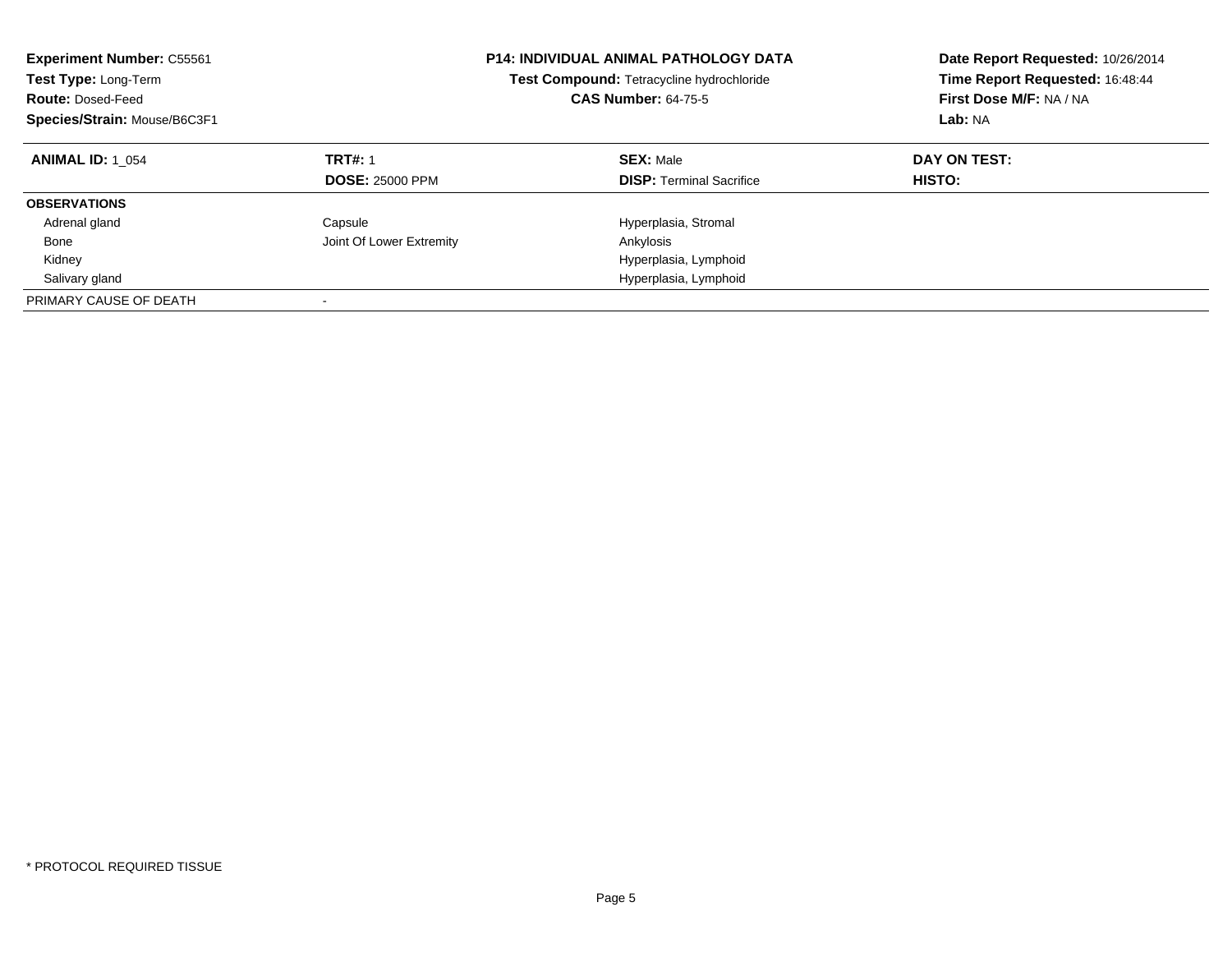| <b>Experiment Number: C55561</b><br>Test Type: Long-Term<br><b>Route: Dosed-Feed</b><br>Species/Strain: Mouse/B6C3F1 |                                          | <b>P14: INDIVIDUAL ANIMAL PATHOLOGY DATA</b><br>Test Compound: Tetracycline hydrochloride<br><b>CAS Number: 64-75-5</b> | Date Report Requested: 10/26/2014<br>Time Report Requested: 16:48:44<br>First Dose M/F: NA / NA<br>Lab: NA |
|----------------------------------------------------------------------------------------------------------------------|------------------------------------------|-------------------------------------------------------------------------------------------------------------------------|------------------------------------------------------------------------------------------------------------|
| <b>ANIMAL ID: 1 055</b>                                                                                              | <b>TRT#: 1</b><br><b>DOSE: 25000 PPM</b> | <b>SEX: Male</b><br><b>DISP: Terminal Sacrifice</b>                                                                     | DAY ON TEST:<br>HISTO:                                                                                     |
| <b>OBSERVATIONS</b>                                                                                                  |                                          |                                                                                                                         |                                                                                                            |
| Adrenal gland                                                                                                        | Capsule                                  | Hyperplasia, Stromal                                                                                                    |                                                                                                            |
| PRIMARY CAUSE OF DEATH                                                                                               |                                          |                                                                                                                         |                                                                                                            |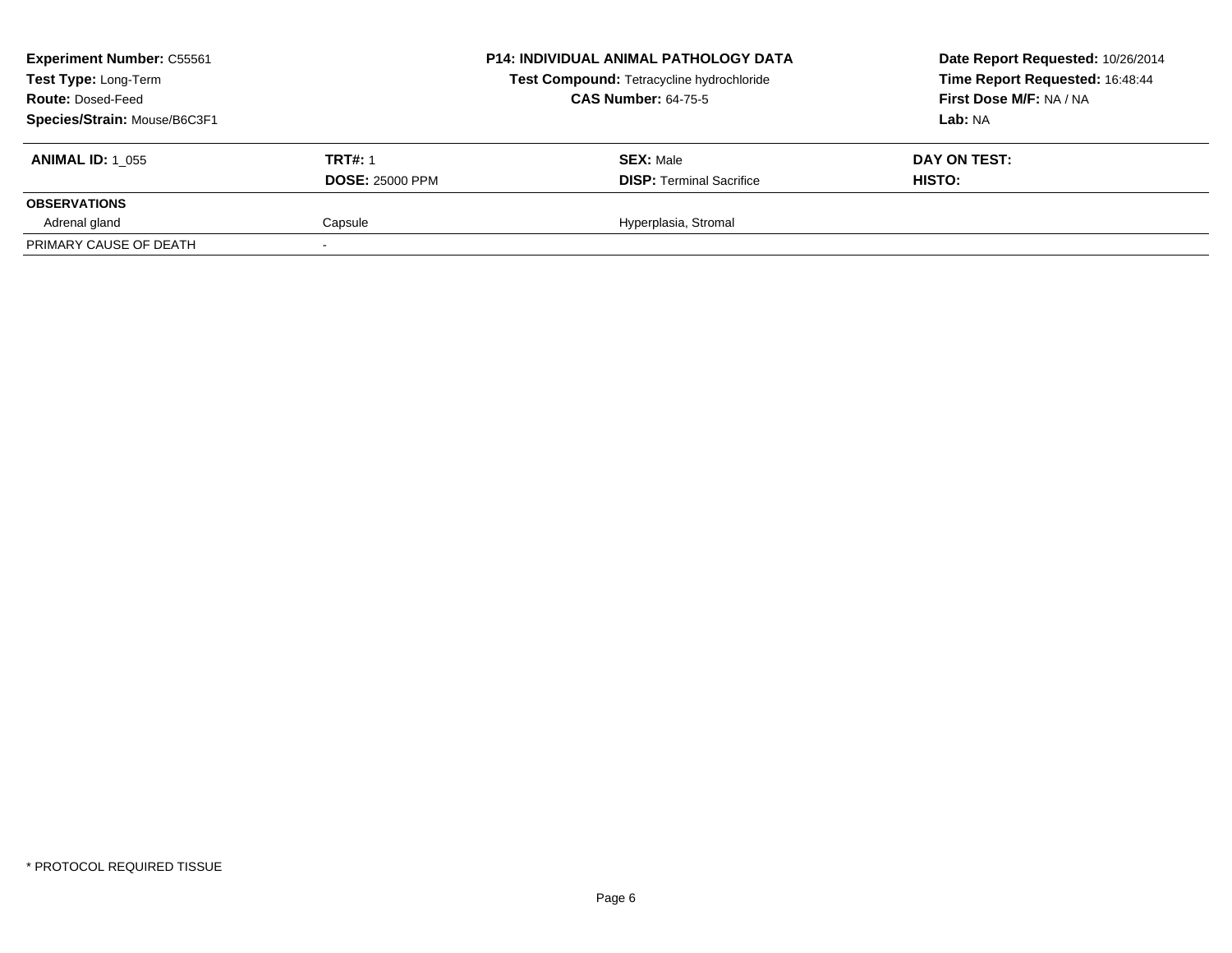| <b>Experiment Number: C55561</b><br>Test Type: Long-Term<br><b>Route: Dosed-Feed</b><br>Species/Strain: Mouse/B6C3F1 |                                          | <b>P14: INDIVIDUAL ANIMAL PATHOLOGY DATA</b><br>Test Compound: Tetracycline hydrochloride<br><b>CAS Number: 64-75-5</b> | Date Report Requested: 10/26/2014<br>Time Report Requested: 16:48:44<br>First Dose M/F: NA / NA<br>Lab: NA |
|----------------------------------------------------------------------------------------------------------------------|------------------------------------------|-------------------------------------------------------------------------------------------------------------------------|------------------------------------------------------------------------------------------------------------|
| <b>ANIMAL ID: 1 056</b>                                                                                              | <b>TRT#: 1</b><br><b>DOSE: 25000 PPM</b> | <b>SEX: Male</b><br><b>DISP:</b> Terminal Sacrifice                                                                     | DAY ON TEST:<br>HISTO:                                                                                     |
| <b>OBSERVATIONS</b>                                                                                                  |                                          |                                                                                                                         |                                                                                                            |
| <b>Brain</b>                                                                                                         |                                          | Calcification, Focal                                                                                                    |                                                                                                            |
| Kidney                                                                                                               |                                          | Hyperplasia, Lymphoid                                                                                                   |                                                                                                            |
| Lung                                                                                                                 |                                          | Alveolar/Bronchiolar Adenoma                                                                                            |                                                                                                            |
| Thymus                                                                                                               |                                          | Hyperplasia, Lymphoid                                                                                                   |                                                                                                            |
| PRIMARY CAUSE OF DEATH                                                                                               |                                          |                                                                                                                         |                                                                                                            |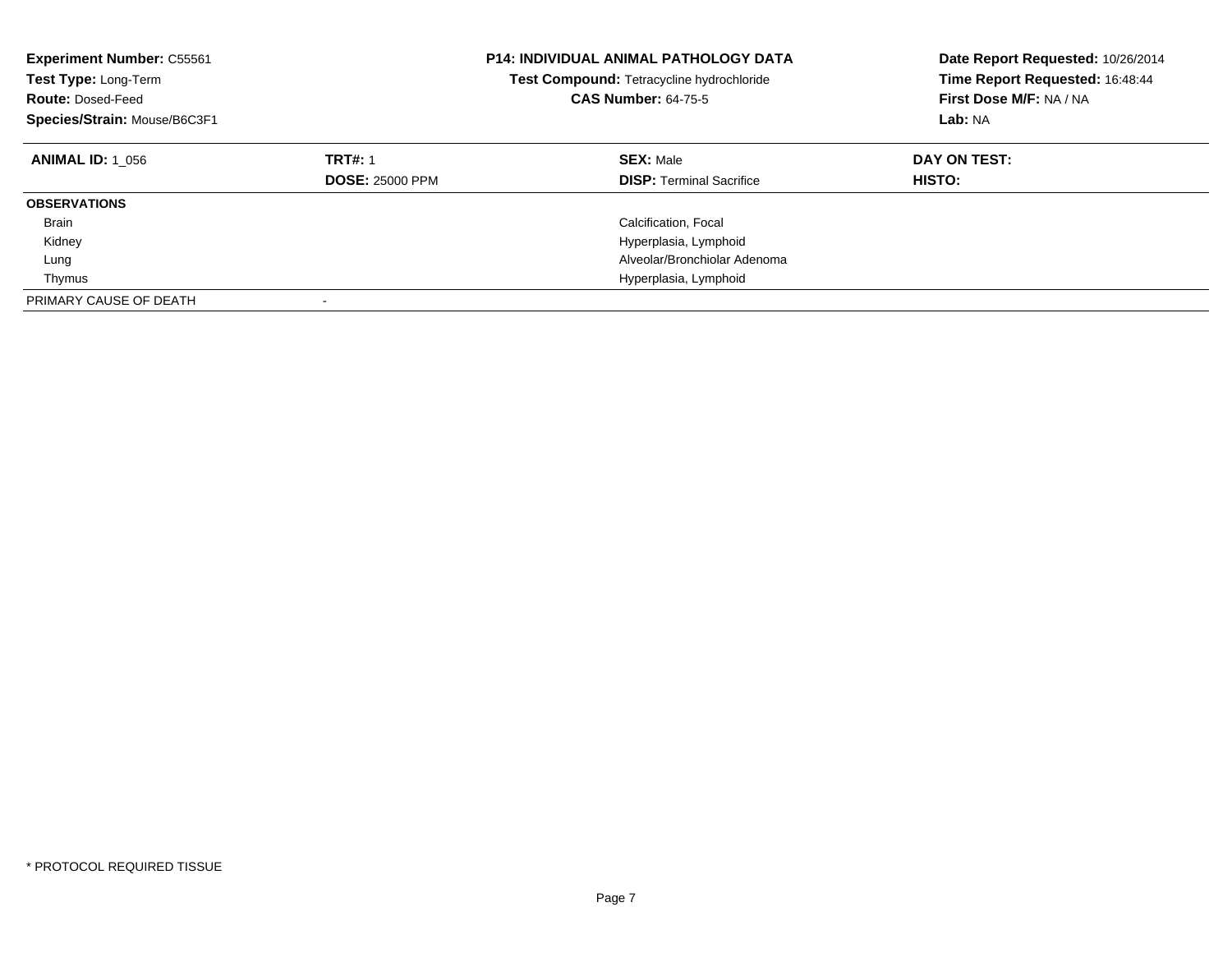| <b>Experiment Number: C55561</b><br>Test Type: Long-Term<br><b>Route: Dosed-Feed</b><br>Species/Strain: Mouse/B6C3F1 |                        | <b>P14: INDIVIDUAL ANIMAL PATHOLOGY DATA</b><br>Test Compound: Tetracycline hydrochloride<br><b>CAS Number: 64-75-5</b> | Date Report Requested: 10/26/2014<br>Time Report Requested: 16:48:44<br>First Dose M/F: NA / NA<br>Lab: NA |
|----------------------------------------------------------------------------------------------------------------------|------------------------|-------------------------------------------------------------------------------------------------------------------------|------------------------------------------------------------------------------------------------------------|
| <b>ANIMAL ID: 1 057</b>                                                                                              | <b>TRT#: 1</b>         | <b>SEX: Male</b>                                                                                                        | DAY ON TEST:                                                                                               |
|                                                                                                                      | <b>DOSE: 25000 PPM</b> | <b>DISP:</b> Terminal Sacrifice                                                                                         | <b>HISTO:</b>                                                                                              |
| <b>OBSERVATIONS</b>                                                                                                  |                        |                                                                                                                         |                                                                                                            |
| Bone marrow                                                                                                          |                        | Hyperplasia, Granulocytic                                                                                               |                                                                                                            |
| <b>Brain</b>                                                                                                         |                        | Calcification, Focal                                                                                                    |                                                                                                            |
| Harderian gland                                                                                                      | Hardarian Gland        | Adenoma, Nos                                                                                                            |                                                                                                            |
| Kidney                                                                                                               |                        | Glomerulonephritis, Chronic                                                                                             |                                                                                                            |
| Salivary gland                                                                                                       |                        | Hyperplasia, Lymphoid                                                                                                   |                                                                                                            |
| Thyroid                                                                                                              |                        | Cyst, Nos                                                                                                               |                                                                                                            |
| PRIMARY CAUSE OF DEATH                                                                                               |                        |                                                                                                                         |                                                                                                            |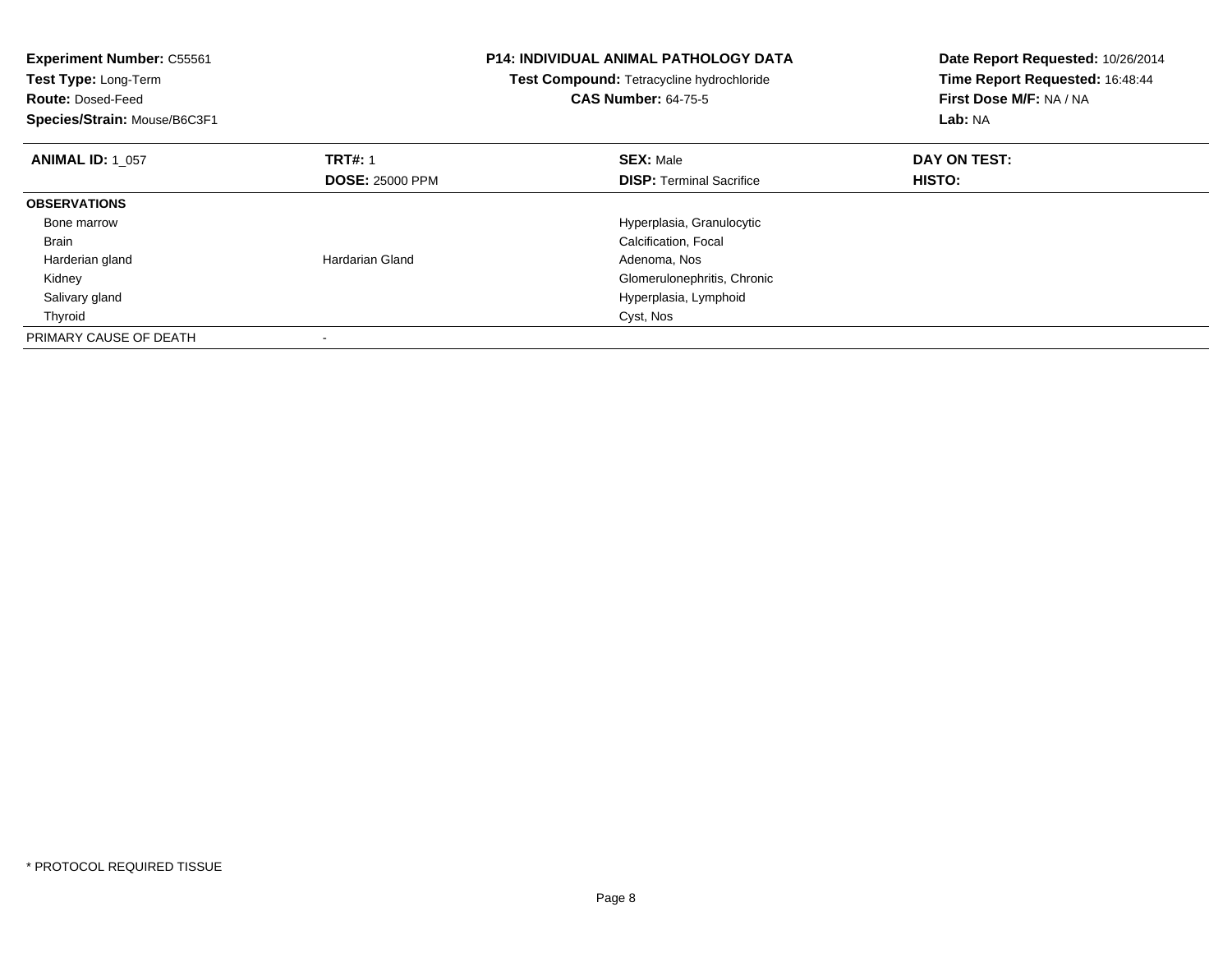| <b>Experiment Number: C55561</b><br>Test Type: Long-Term<br><b>Route: Dosed-Feed</b><br>Species/Strain: Mouse/B6C3F1 |                                          | <b>P14: INDIVIDUAL ANIMAL PATHOLOGY DATA</b><br>Test Compound: Tetracycline hydrochloride<br><b>CAS Number: 64-75-5</b> | Date Report Requested: 10/26/2014<br>Time Report Requested: 16:48:44<br>First Dose M/F: NA / NA<br>Lab: NA |
|----------------------------------------------------------------------------------------------------------------------|------------------------------------------|-------------------------------------------------------------------------------------------------------------------------|------------------------------------------------------------------------------------------------------------|
| <b>ANIMAL ID: 1 058</b>                                                                                              | <b>TRT#: 1</b><br><b>DOSE: 25000 PPM</b> | <b>SEX: Male</b><br><b>DISP: Terminal Sacrifice</b>                                                                     | DAY ON TEST:<br>HISTO:                                                                                     |
| <b>OBSERVATIONS</b>                                                                                                  |                                          |                                                                                                                         |                                                                                                            |
| Adrenal gland                                                                                                        | Capsule                                  | Hyperplasia, Stromal                                                                                                    |                                                                                                            |
| <b>Brain</b>                                                                                                         |                                          | Calcification, Focal                                                                                                    |                                                                                                            |
| Intestine Large                                                                                                      | Anus Nos                                 | Inflammation, Acute/Chronic                                                                                             |                                                                                                            |
| Liver                                                                                                                |                                          | Hemangiosarcoma                                                                                                         |                                                                                                            |
| PRIMARY CAUSE OF DEATH                                                                                               | -                                        |                                                                                                                         |                                                                                                            |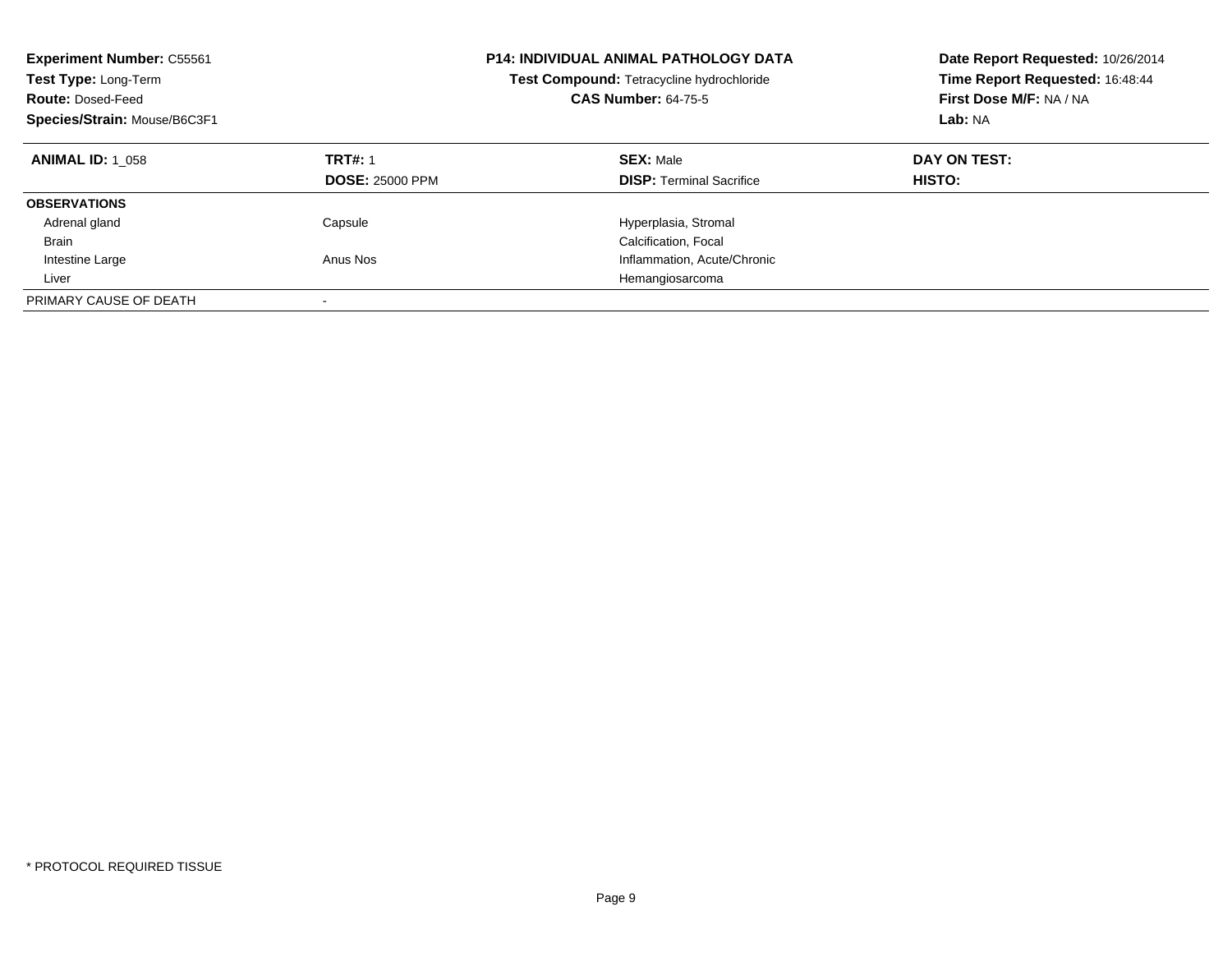| <b>Experiment Number: C55561</b><br>Test Type: Long-Term<br><b>Route: Dosed-Feed</b><br>Species/Strain: Mouse/B6C3F1 |                        | <b>P14: INDIVIDUAL ANIMAL PATHOLOGY DATA</b><br>Test Compound: Tetracycline hydrochloride<br><b>CAS Number: 64-75-5</b> | Date Report Requested: 10/26/2014<br>Time Report Requested: 16:48:44<br>First Dose M/F: NA / NA<br>Lab: NA |
|----------------------------------------------------------------------------------------------------------------------|------------------------|-------------------------------------------------------------------------------------------------------------------------|------------------------------------------------------------------------------------------------------------|
| <b>ANIMAL ID: 1 059</b>                                                                                              | <b>TRT#: 1</b>         | <b>SEX: Male</b>                                                                                                        | DAY ON TEST:                                                                                               |
|                                                                                                                      | <b>DOSE: 25000 PPM</b> | <b>DISP: Terminal Sacrifice</b>                                                                                         | HISTO:                                                                                                     |
| <b>OBSERVATIONS</b>                                                                                                  |                        |                                                                                                                         |                                                                                                            |
| <b>Brain</b>                                                                                                         |                        | Calcification, Focal                                                                                                    |                                                                                                            |
| Lung                                                                                                                 |                        | Alveolar/Bronchiolar Adenoma                                                                                            |                                                                                                            |
| Seminal vesicle                                                                                                      |                        | Distention                                                                                                              |                                                                                                            |
| PRIMARY CAUSE OF DEATH                                                                                               |                        |                                                                                                                         |                                                                                                            |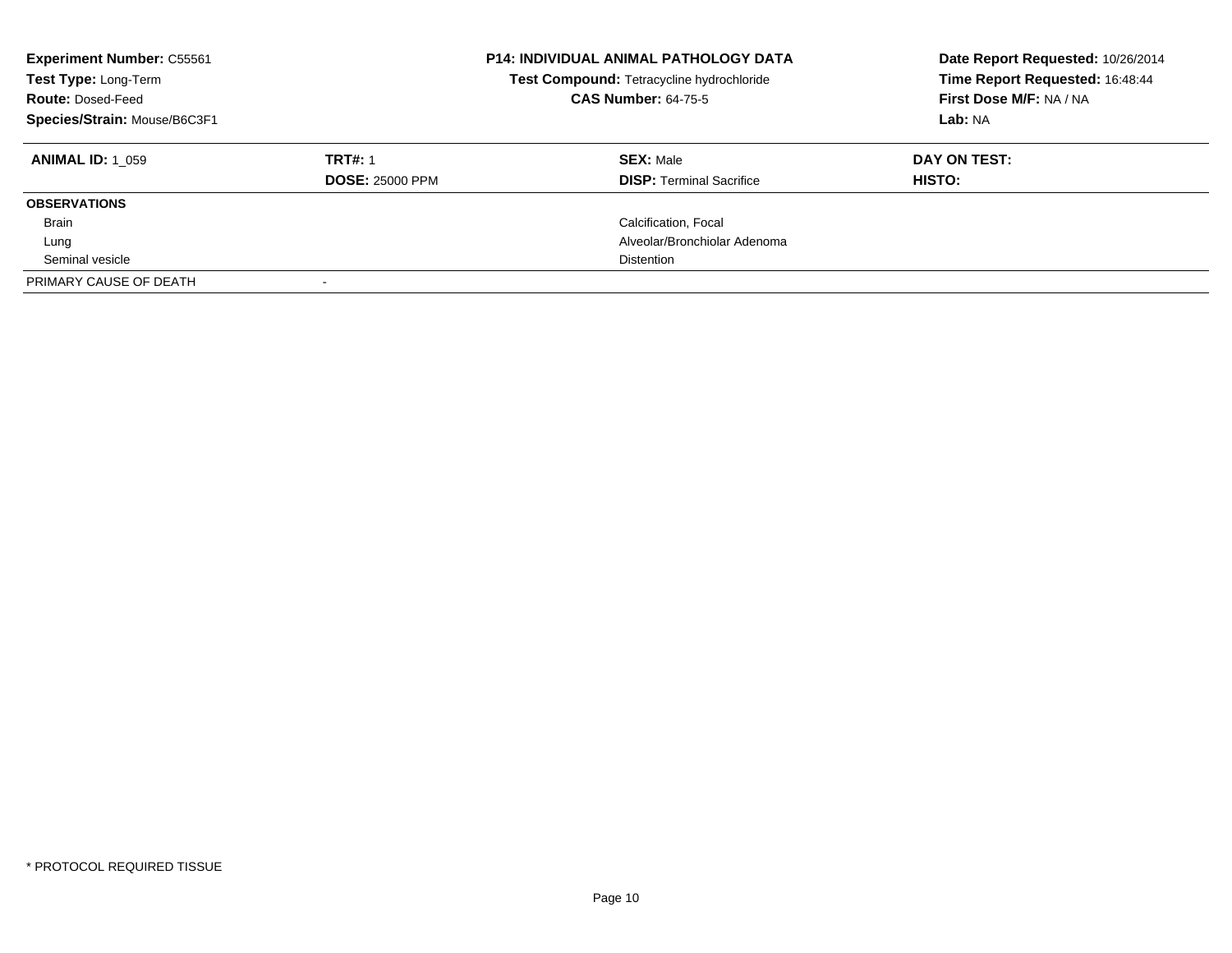| <b>Experiment Number: C55561</b><br>Test Type: Long-Term<br><b>Route: Dosed-Feed</b><br>Species/Strain: Mouse/B6C3F1 |                                          | <b>P14: INDIVIDUAL ANIMAL PATHOLOGY DATA</b><br>Test Compound: Tetracycline hydrochloride<br><b>CAS Number: 64-75-5</b> | Date Report Requested: 10/26/2014<br>Time Report Requested: 16:48:44<br>First Dose M/F: NA / NA<br>Lab: NA |
|----------------------------------------------------------------------------------------------------------------------|------------------------------------------|-------------------------------------------------------------------------------------------------------------------------|------------------------------------------------------------------------------------------------------------|
| <b>ANIMAL ID: 1 061</b>                                                                                              | <b>TRT#: 1</b><br><b>DOSE: 25000 PPM</b> | <b>SEX: Male</b><br><b>DISP:</b> Moribund Sacrifice                                                                     | DAY ON TEST:<br>HISTO:                                                                                     |
| <b>OBSERVATIONS</b>                                                                                                  |                                          |                                                                                                                         |                                                                                                            |
| Adrenal gland                                                                                                        | Capsule                                  | Hyperplasia, Stromal                                                                                                    |                                                                                                            |
| Lymph node                                                                                                           | Mandibular Lymph Node                    | Hyperplasia, Lymphoid                                                                                                   |                                                                                                            |
| Spleen                                                                                                               |                                          | Hematopoiesis                                                                                                           |                                                                                                            |
| Unspecified                                                                                                          | Adipose Tissue                           | Necrosis, Fat                                                                                                           |                                                                                                            |
| PRIMARY CAUSE OF DEATH                                                                                               |                                          |                                                                                                                         |                                                                                                            |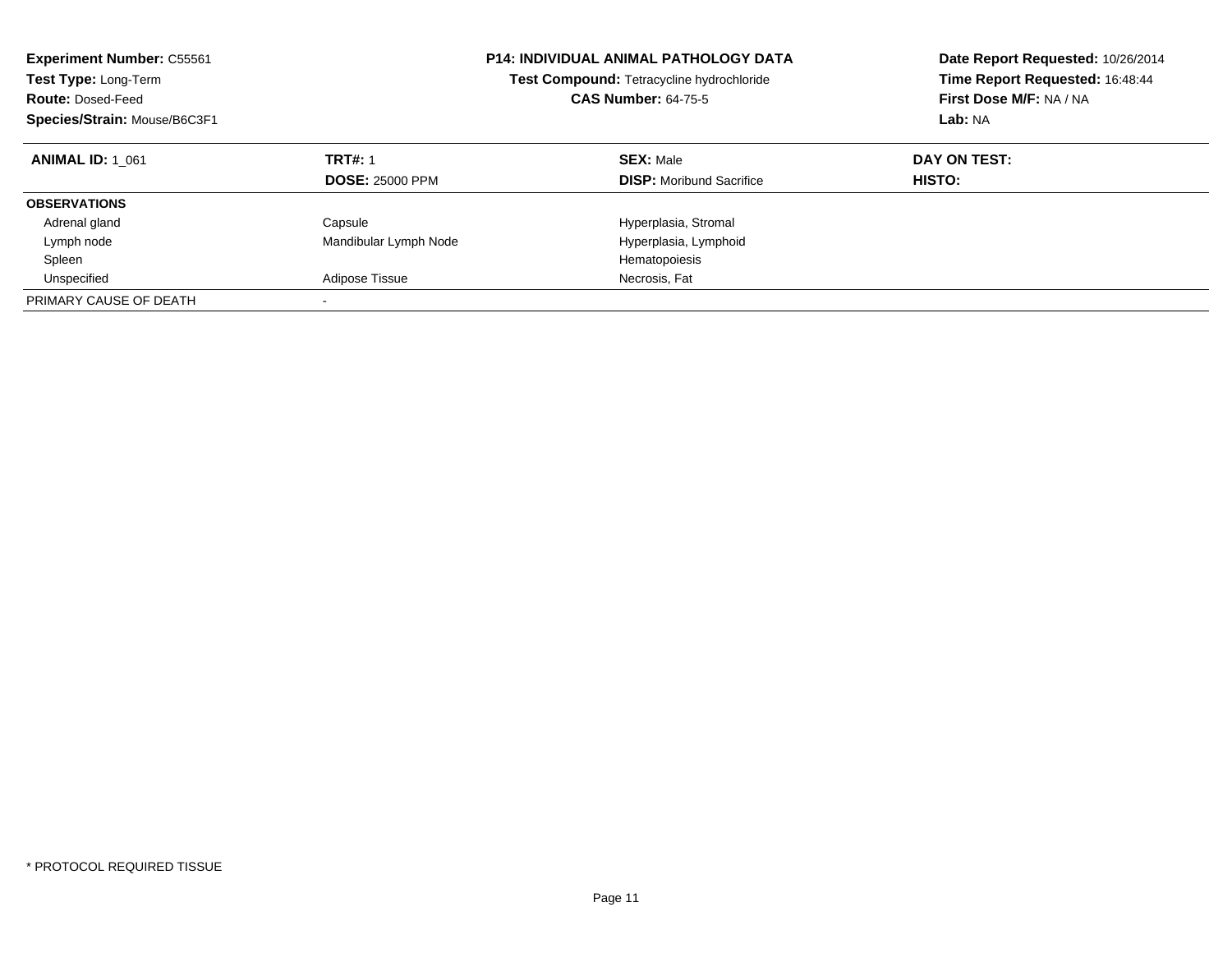| <b>Experiment Number: C55561</b><br>Test Type: Long-Term<br><b>Route: Dosed-Feed</b><br>Species/Strain: Mouse/B6C3F1 |                        | <b>P14: INDIVIDUAL ANIMAL PATHOLOGY DATA</b><br>Test Compound: Tetracycline hydrochloride<br><b>CAS Number: 64-75-5</b> | Date Report Requested: 10/26/2014<br>Time Report Requested: 16:48:44<br>First Dose M/F: NA / NA<br>Lab: NA |
|----------------------------------------------------------------------------------------------------------------------|------------------------|-------------------------------------------------------------------------------------------------------------------------|------------------------------------------------------------------------------------------------------------|
| <b>ANIMAL ID: 1 062</b>                                                                                              | <b>TRT#: 1</b>         | <b>SEX: Male</b>                                                                                                        | DAY ON TEST:                                                                                               |
|                                                                                                                      | <b>DOSE: 25000 PPM</b> | <b>DISP:</b> Terminal Sacrifice                                                                                         | HISTO:                                                                                                     |
| <b>OBSERVATIONS</b>                                                                                                  |                        |                                                                                                                         |                                                                                                            |
| Adrenal gland                                                                                                        | Capsule                | Hyperplasia, Stromal                                                                                                    |                                                                                                            |
| Liver                                                                                                                |                        | Hepatocellular Adenoma                                                                                                  |                                                                                                            |
| Lung                                                                                                                 |                        | Pneumonia, Interstitial Chronic                                                                                         |                                                                                                            |
| Thymus                                                                                                               |                        | Hyperplasia, Lymphoid                                                                                                   |                                                                                                            |
| Unspecified                                                                                                          | Adipose Tissue         | Necrosis, Fat                                                                                                           |                                                                                                            |
| PRIMARY CAUSE OF DEATH                                                                                               |                        |                                                                                                                         |                                                                                                            |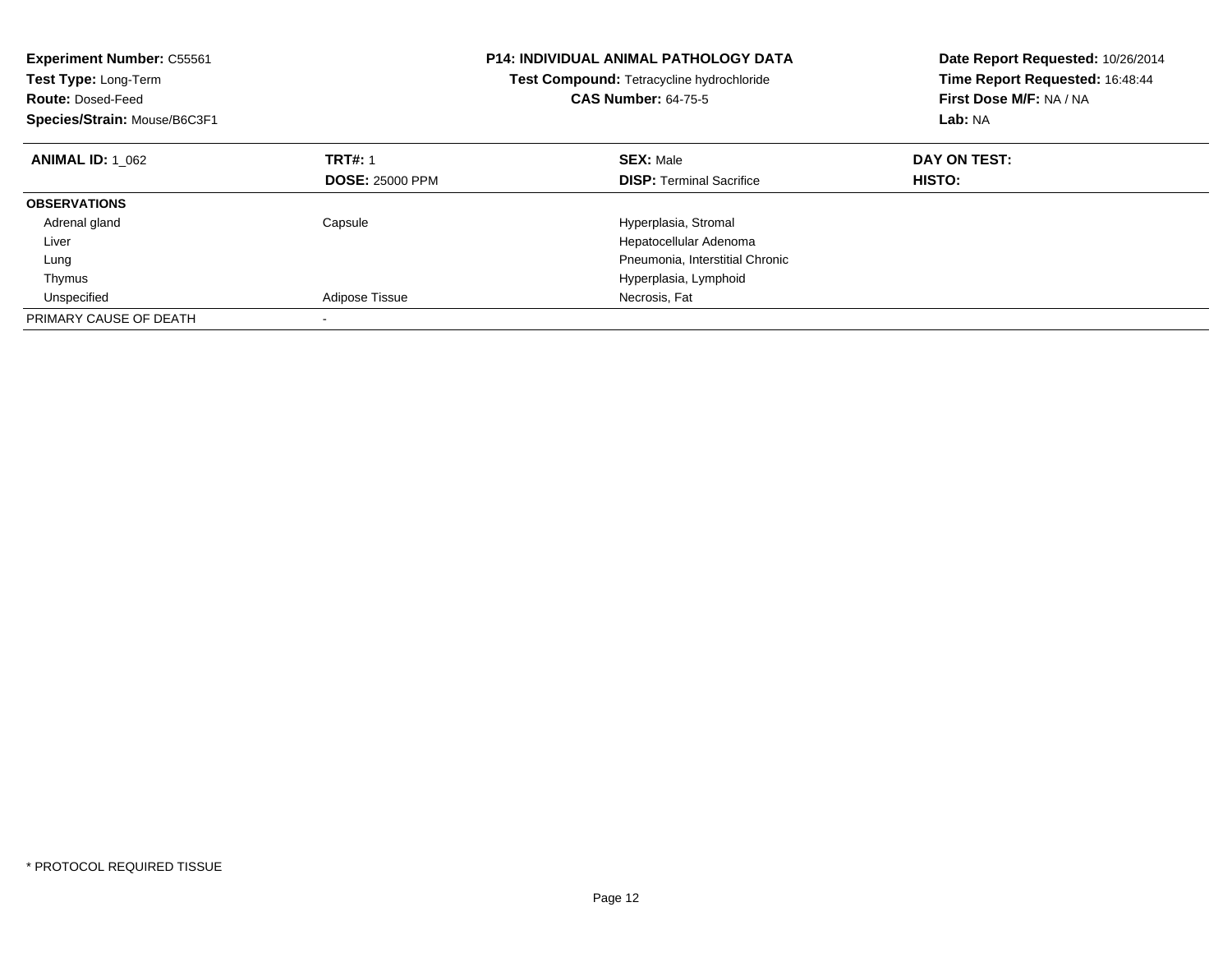| <b>Experiment Number: C55561</b> |                        | <b>P14: INDIVIDUAL ANIMAL PATHOLOGY DATA</b> | Date Report Requested: 10/26/2014 |
|----------------------------------|------------------------|----------------------------------------------|-----------------------------------|
| Test Type: Long-Term             |                        | Test Compound: Tetracycline hydrochloride    | Time Report Requested: 16:48:44   |
| <b>Route: Dosed-Feed</b>         |                        | <b>CAS Number: 64-75-5</b>                   | First Dose M/F: NA / NA           |
| Species/Strain: Mouse/B6C3F1     |                        |                                              | Lab: NA                           |
| <b>ANIMAL ID: 1 063</b>          | <b>TRT#: 1</b>         | <b>SEX: Male</b>                             | DAY ON TEST:                      |
|                                  | <b>DOSE: 25000 PPM</b> | <b>DISP:</b> Terminal Sacrifice              | HISTO:                            |
| <b>OBSERVATIONS</b>              |                        |                                              |                                   |
| Adrenal gland                    | Capsule                | Hyperplasia, Stromal                         |                                   |
| <b>Brain</b>                     |                        | Calcification, Focal                         |                                   |
| Kidney                           |                        | Hyperplasia, Lymphoid                        |                                   |
| Liver                            |                        | Focal Cellular Change                        |                                   |
| Lung                             |                        | Hyperplasia, Alveolar Epithelium             |                                   |
| Preputial gland                  |                        | Hyperplasia, Cystic                          |                                   |
| Unspecified                      | Multiple Organs Nos    | Lymphoma, Mixed-Malignant Type               |                                   |
| PRIMARY CAUSE OF DEATH           |                        |                                              |                                   |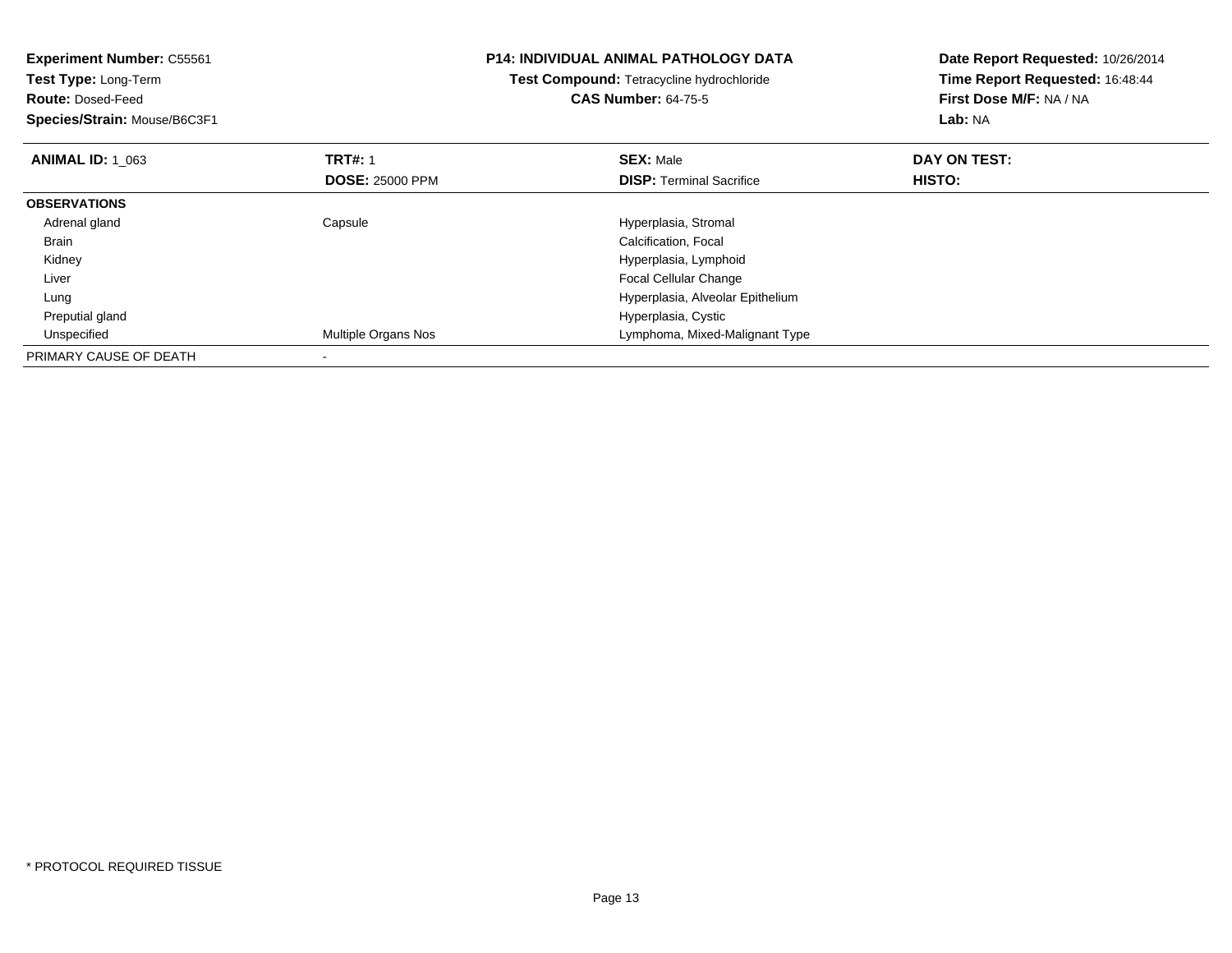| <b>Experiment Number: C55561</b><br>Test Type: Long-Term<br><b>Route: Dosed-Feed</b><br>Species/Strain: Mouse/B6C3F1 |                                          | <b>P14: INDIVIDUAL ANIMAL PATHOLOGY DATA</b><br>Test Compound: Tetracycline hydrochloride<br><b>CAS Number: 64-75-5</b> | Date Report Requested: 10/26/2014<br>Time Report Requested: 16:48:44<br>First Dose M/F: NA / NA<br>Lab: NA |
|----------------------------------------------------------------------------------------------------------------------|------------------------------------------|-------------------------------------------------------------------------------------------------------------------------|------------------------------------------------------------------------------------------------------------|
| <b>ANIMAL ID: 1 064</b>                                                                                              | <b>TRT#: 1</b><br><b>DOSE: 25000 PPM</b> | <b>SEX: Male</b><br><b>DISP:</b> Terminal Sacrifice                                                                     | DAY ON TEST:<br><b>HISTO:</b>                                                                              |
| <b>OBSERVATIONS</b>                                                                                                  |                                          |                                                                                                                         |                                                                                                            |
| Adrenal gland                                                                                                        | Capsule                                  | Hyperplasia, Stromal                                                                                                    |                                                                                                            |
| Spleen                                                                                                               |                                          | Hyperplasia, Reticulum Cell                                                                                             |                                                                                                            |
|                                                                                                                      |                                          | Lymphoma, Mixed-Malignant Type                                                                                          |                                                                                                            |
| Unspecified                                                                                                          |                                          | Fibrosarcoma                                                                                                            |                                                                                                            |
| PRIMARY CAUSE OF DEATH                                                                                               |                                          |                                                                                                                         |                                                                                                            |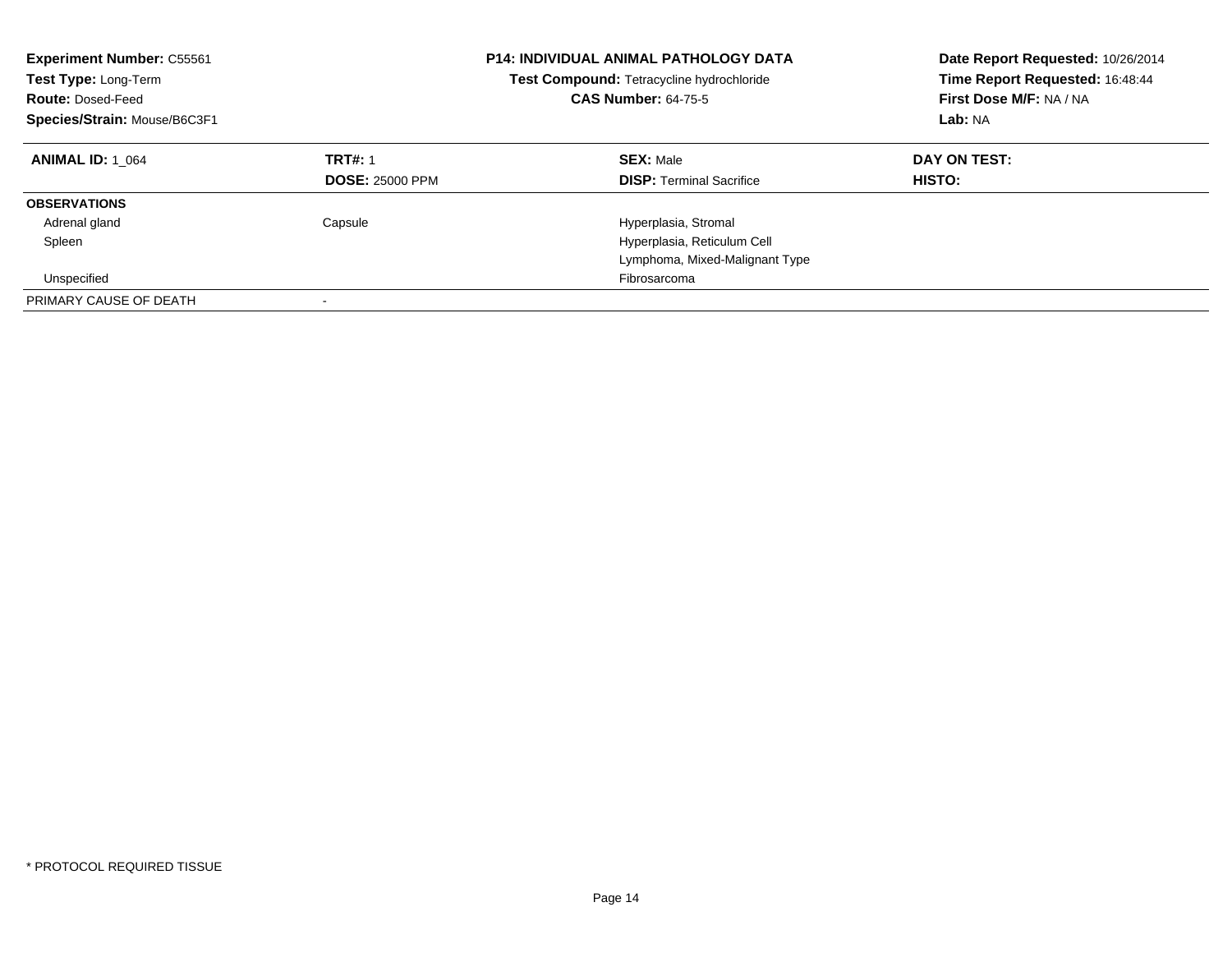| <b>Experiment Number: C55561</b><br>Test Type: Long-Term<br><b>Route: Dosed-Feed</b><br>Species/Strain: Mouse/B6C3F1 |                           | <b>P14: INDIVIDUAL ANIMAL PATHOLOGY DATA</b><br>Test Compound: Tetracycline hydrochloride<br><b>CAS Number: 64-75-5</b> | Date Report Requested: 10/26/2014<br>Time Report Requested: 16:48:44<br>First Dose M/F: NA / NA<br>Lab: NA |
|----------------------------------------------------------------------------------------------------------------------|---------------------------|-------------------------------------------------------------------------------------------------------------------------|------------------------------------------------------------------------------------------------------------|
| <b>ANIMAL ID: 1 065</b>                                                                                              | <b>TRT#: 1</b>            | <b>SEX: Male</b>                                                                                                        | DAY ON TEST:                                                                                               |
|                                                                                                                      | <b>DOSE: 25000 PPM</b>    | <b>DISP:</b> Terminal Sacrifice                                                                                         | HISTO:                                                                                                     |
| <b>OBSERVATIONS</b>                                                                                                  |                           |                                                                                                                         |                                                                                                            |
| Adrenal gland                                                                                                        | Capsule                   | Hyperplasia, Stromal                                                                                                    |                                                                                                            |
| Lung                                                                                                                 |                           | Hyperplasia, Alveolar Epithelium                                                                                        |                                                                                                            |
| Pituitary gland                                                                                                      | <b>Anterior Pituitary</b> | Cyst, Nos                                                                                                               |                                                                                                            |
| Stomach                                                                                                              | <b>Glandular Stomach</b>  | Cyst, Nos                                                                                                               |                                                                                                            |
| Thyroid                                                                                                              |                           | <b>Cystic Follicles</b>                                                                                                 |                                                                                                            |
| PRIMARY CAUSE OF DEATH                                                                                               |                           |                                                                                                                         |                                                                                                            |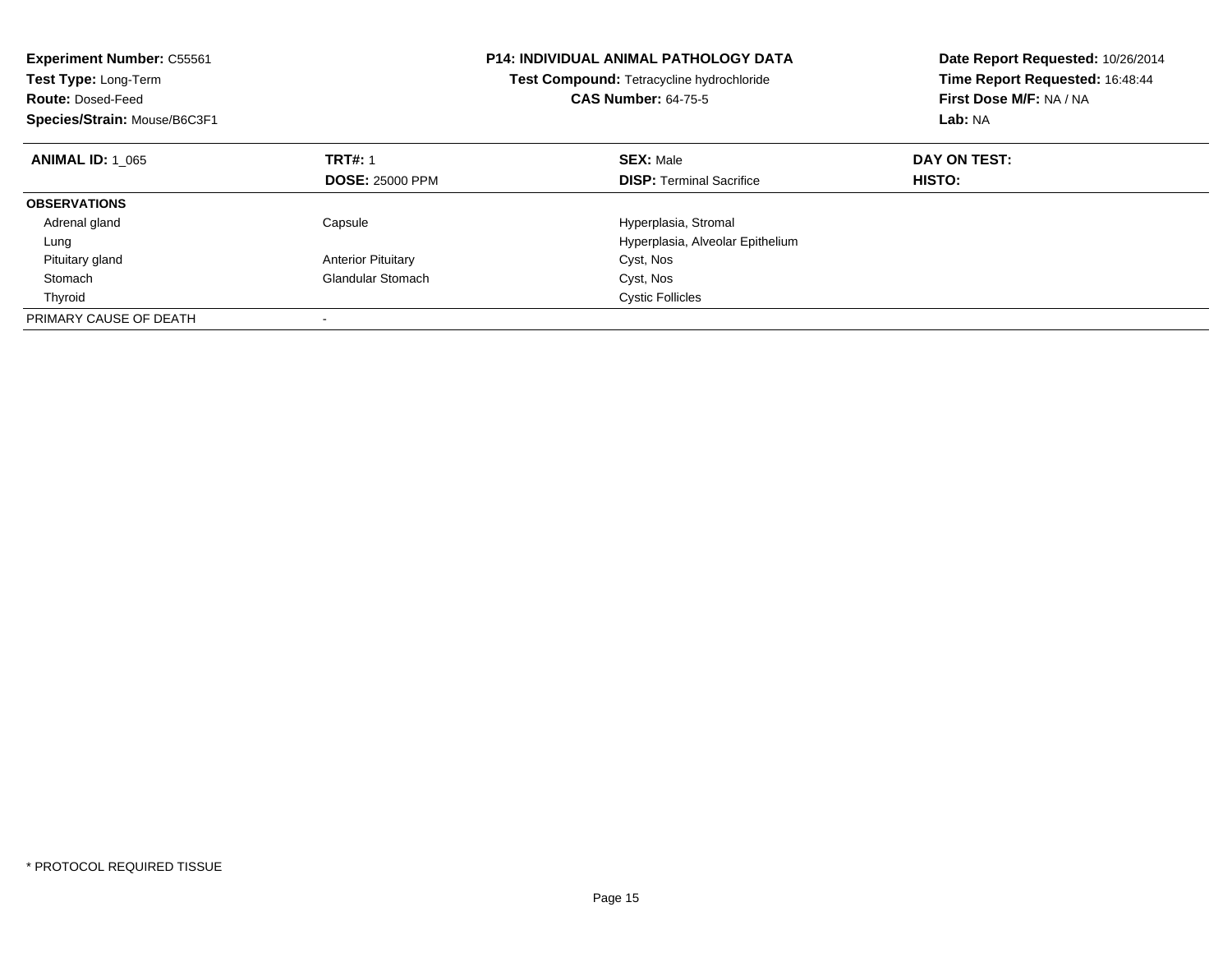| <b>Experiment Number: C55561</b><br>Test Type: Long-Term<br><b>Route: Dosed-Feed</b><br>Species/Strain: Mouse/B6C3F1 | <b>P14: INDIVIDUAL ANIMAL PATHOLOGY DATA</b><br>Test Compound: Tetracycline hydrochloride<br><b>CAS Number: 64-75-5</b> |                                 | Date Report Requested: 10/26/2014<br>Time Report Requested: 16:48:44<br>First Dose M/F: NA / NA<br>Lab: NA |
|----------------------------------------------------------------------------------------------------------------------|-------------------------------------------------------------------------------------------------------------------------|---------------------------------|------------------------------------------------------------------------------------------------------------|
| <b>ANIMAL ID: 1 066</b>                                                                                              | <b>TRT#: 1</b>                                                                                                          | <b>SEX: Male</b>                | DAY ON TEST:                                                                                               |
|                                                                                                                      | <b>DOSE: 25000 PPM</b>                                                                                                  | <b>DISP:</b> Terminal Sacrifice | HISTO:                                                                                                     |
| <b>OBSERVATIONS</b>                                                                                                  |                                                                                                                         |                                 |                                                                                                            |
| Preputial gland                                                                                                      |                                                                                                                         | Inflammation, Acute/Chronic     |                                                                                                            |
| Seminal vesicle                                                                                                      |                                                                                                                         | Distention                      |                                                                                                            |
| Spleen                                                                                                               |                                                                                                                         | Hyperplasia, Lymphoid           |                                                                                                            |
| PRIMARY CAUSE OF DEATH                                                                                               |                                                                                                                         |                                 |                                                                                                            |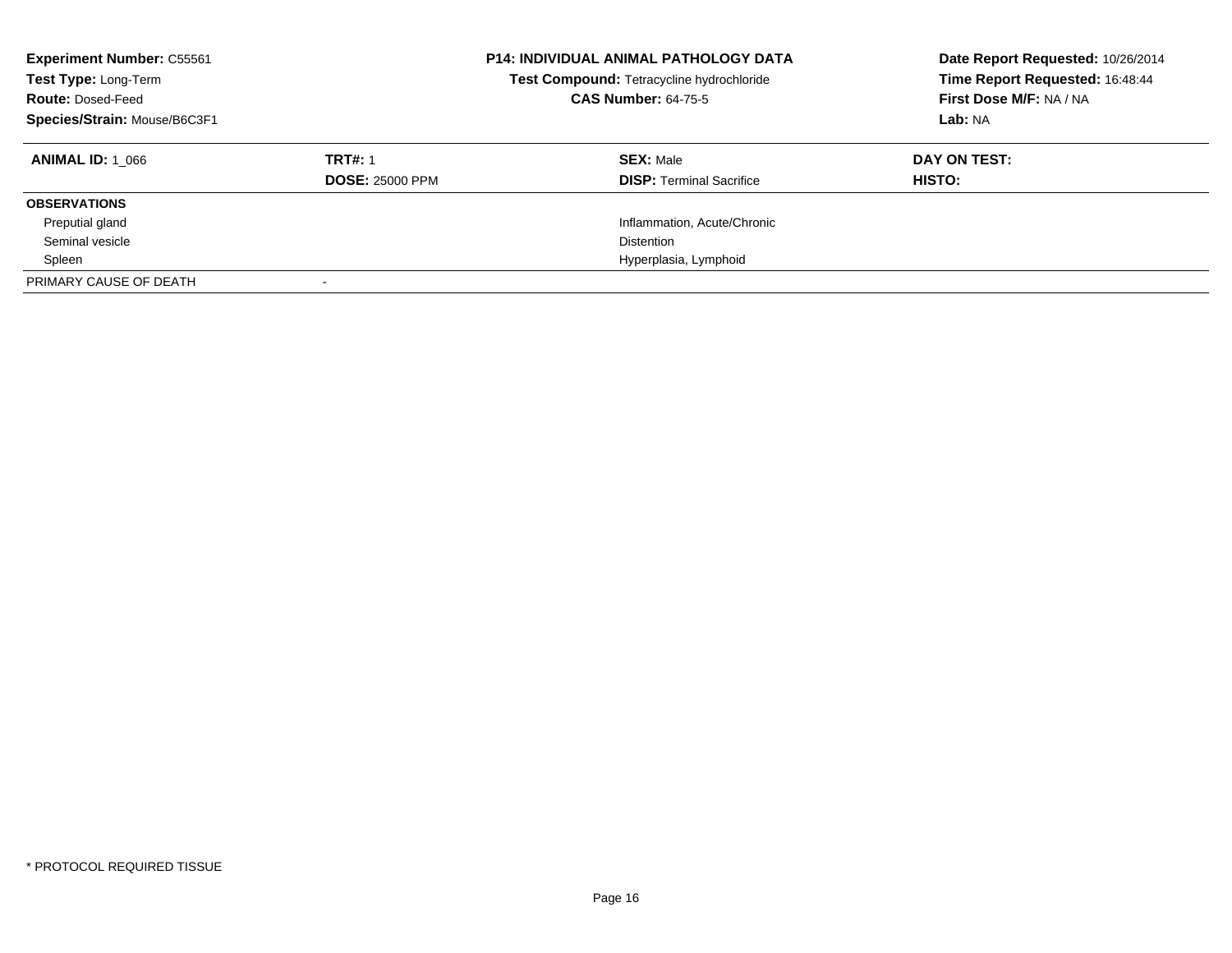| <b>Experiment Number: C55561</b><br>Test Type: Long-Term<br><b>Route: Dosed-Feed</b><br>Species/Strain: Mouse/B6C3F1 | <b>P14: INDIVIDUAL ANIMAL PATHOLOGY DATA</b><br>Test Compound: Tetracycline hydrochloride<br><b>CAS Number: 64-75-5</b> |                            | Date Report Requested: 10/26/2014<br>Time Report Requested: 16:48:44<br>First Dose M/F: NA / NA<br>Lab: NA |
|----------------------------------------------------------------------------------------------------------------------|-------------------------------------------------------------------------------------------------------------------------|----------------------------|------------------------------------------------------------------------------------------------------------|
| <b>ANIMAL ID: 1 067</b>                                                                                              | <b>TRT#: 1</b>                                                                                                          | <b>SEX: Male</b>           | DAY ON TEST:                                                                                               |
|                                                                                                                      | <b>DOSE: 25000 PPM</b>                                                                                                  | <b>DISP:</b> Natural Death | HISTO:                                                                                                     |
| <b>OBSERVATIONS</b>                                                                                                  |                                                                                                                         |                            |                                                                                                            |
| <b>Brain</b>                                                                                                         |                                                                                                                         | Calcification, Focal       |                                                                                                            |
| Gall bladder                                                                                                         |                                                                                                                         | Distention                 |                                                                                                            |
| Kidney                                                                                                               |                                                                                                                         | Hyperplasia, Lymphoid      |                                                                                                            |
| PRIMARY CAUSE OF DEATH                                                                                               |                                                                                                                         |                            |                                                                                                            |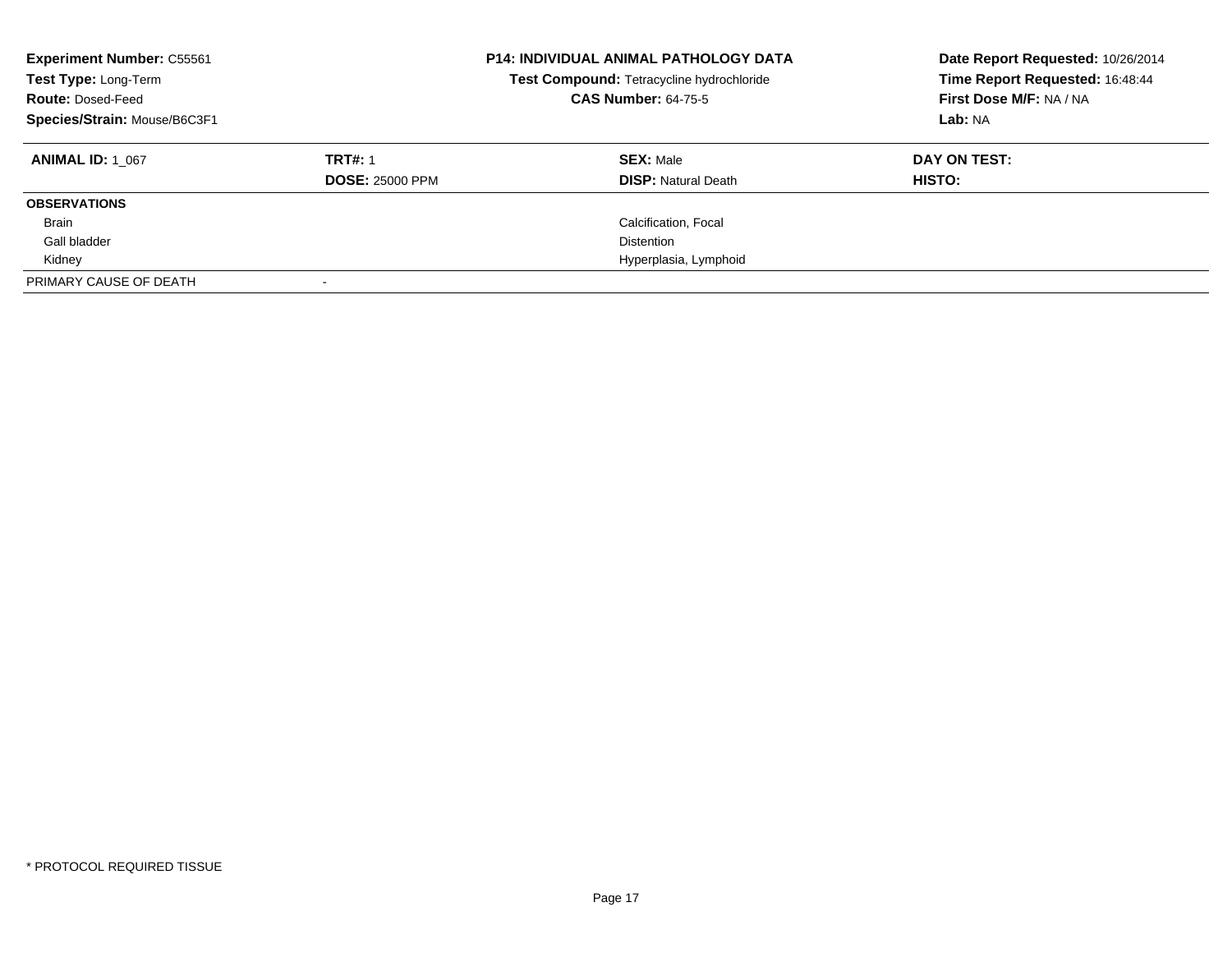| <b>Experiment Number: C55561</b> |                                           | <b>P14: INDIVIDUAL ANIMAL PATHOLOGY DATA</b> | Date Report Requested: 10/26/2014 |
|----------------------------------|-------------------------------------------|----------------------------------------------|-----------------------------------|
| Test Type: Long-Term             | Test Compound: Tetracycline hydrochloride |                                              | Time Report Requested: 16:48:44   |
| <b>Route: Dosed-Feed</b>         |                                           | <b>CAS Number: 64-75-5</b>                   | First Dose M/F: NA / NA           |
| Species/Strain: Mouse/B6C3F1     |                                           |                                              | Lab: NA                           |
| <b>ANIMAL ID: 1 068</b>          | <b>TRT#: 1</b>                            | <b>SEX: Male</b>                             | DAY ON TEST:                      |
|                                  | <b>DOSE: 25000 PPM</b>                    | <b>DISP:</b> Terminal Sacrifice              | HISTO:                            |
| <b>OBSERVATIONS</b>              |                                           |                                              |                                   |
| Adrenal gland                    | Capsule                                   | Hyperplasia, Stromal                         |                                   |
| Brain                            |                                           | Calcification, Focal                         |                                   |
| Kidney                           | Pelvis                                    | Hyperplasia, Lymphoid                        |                                   |
| Lymph node                       | Mandibular Lymph Node                     | Hyperplasia, Lymphoid                        |                                   |
| Penis                            | Prepuce Nos                               | Inflammation, Chronic                        |                                   |
| Testis                           |                                           | Calcification, Focal                         |                                   |
| Thyroid                          |                                           | <b>Cystic Follicles</b>                      |                                   |
| PRIMARY CAUSE OF DEATH           |                                           |                                              |                                   |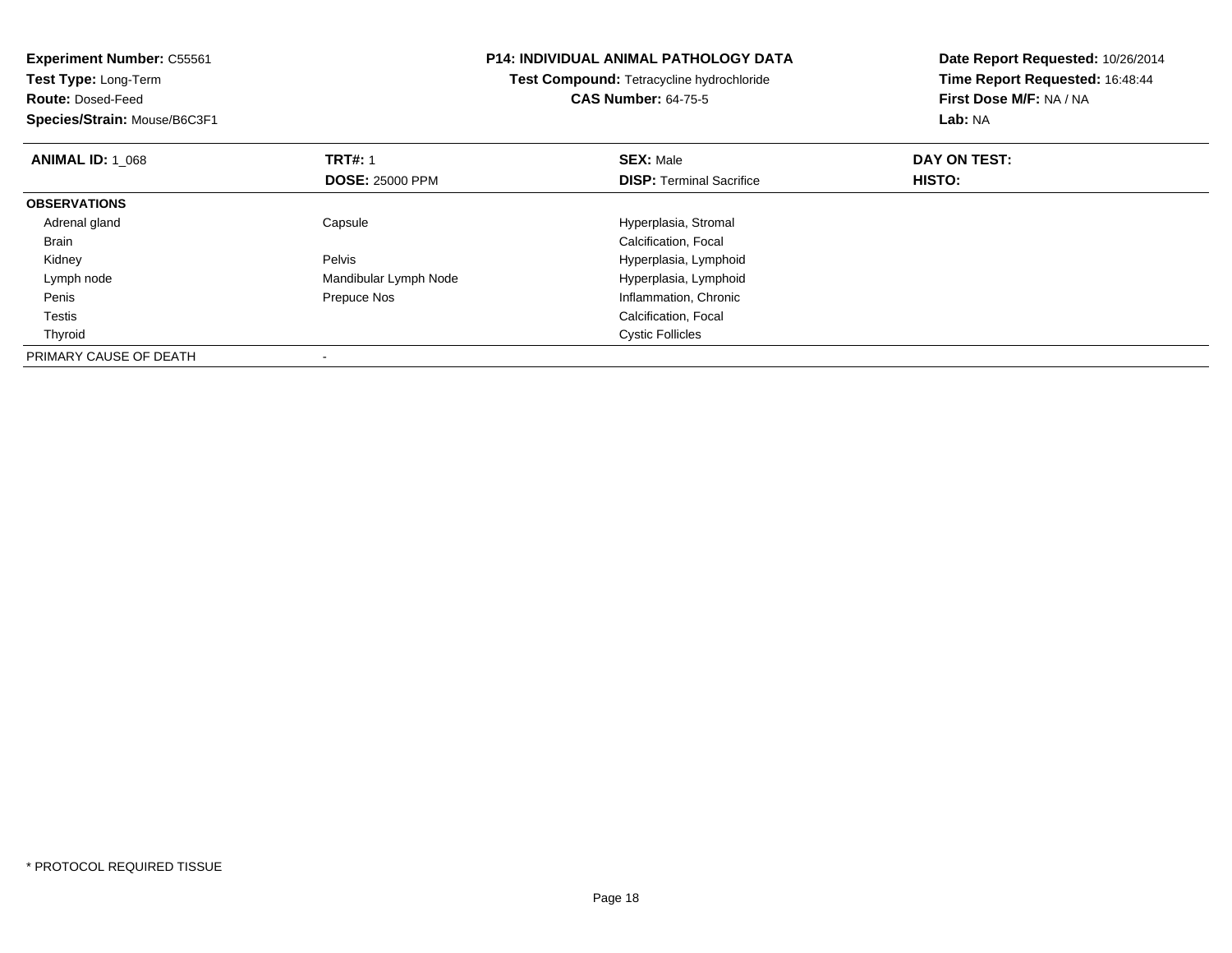| <b>Experiment Number: C55561</b><br>Test Type: Long-Term<br><b>Route: Dosed-Feed</b><br>Species/Strain: Mouse/B6C3F1 |                        | <b>P14: INDIVIDUAL ANIMAL PATHOLOGY DATA</b><br>Test Compound: Tetracycline hydrochloride<br><b>CAS Number: 64-75-5</b> | Date Report Requested: 10/26/2014<br>Time Report Requested: 16:48:44<br>First Dose M/F: NA / NA<br>Lab: NA |
|----------------------------------------------------------------------------------------------------------------------|------------------------|-------------------------------------------------------------------------------------------------------------------------|------------------------------------------------------------------------------------------------------------|
| <b>ANIMAL ID: 1 069</b>                                                                                              | <b>TRT#: 1</b>         | <b>SEX: Male</b>                                                                                                        | DAY ON TEST:                                                                                               |
|                                                                                                                      | <b>DOSE: 25000 PPM</b> | <b>DISP:</b> Terminal Sacrifice                                                                                         | HISTO:                                                                                                     |
| <b>OBSERVATIONS</b>                                                                                                  |                        |                                                                                                                         |                                                                                                            |
| <b>Brain</b>                                                                                                         |                        | Calcification, Focal                                                                                                    |                                                                                                            |
| Lymph node                                                                                                           | Mandibular Lymph Node  | Hyperplasia, Lymphoid                                                                                                   |                                                                                                            |
| Prostate                                                                                                             |                        | Hyperplasia, Cystic                                                                                                     |                                                                                                            |
| Spleen                                                                                                               |                        | Hyperplasia, Lymphoid                                                                                                   |                                                                                                            |
|                                                                                                                      |                        | Hyperplasia, Reticulum Cell                                                                                             |                                                                                                            |
| Testis                                                                                                               |                        | Calcification, Focal                                                                                                    |                                                                                                            |
| PRIMARY CAUSE OF DEATH                                                                                               |                        |                                                                                                                         |                                                                                                            |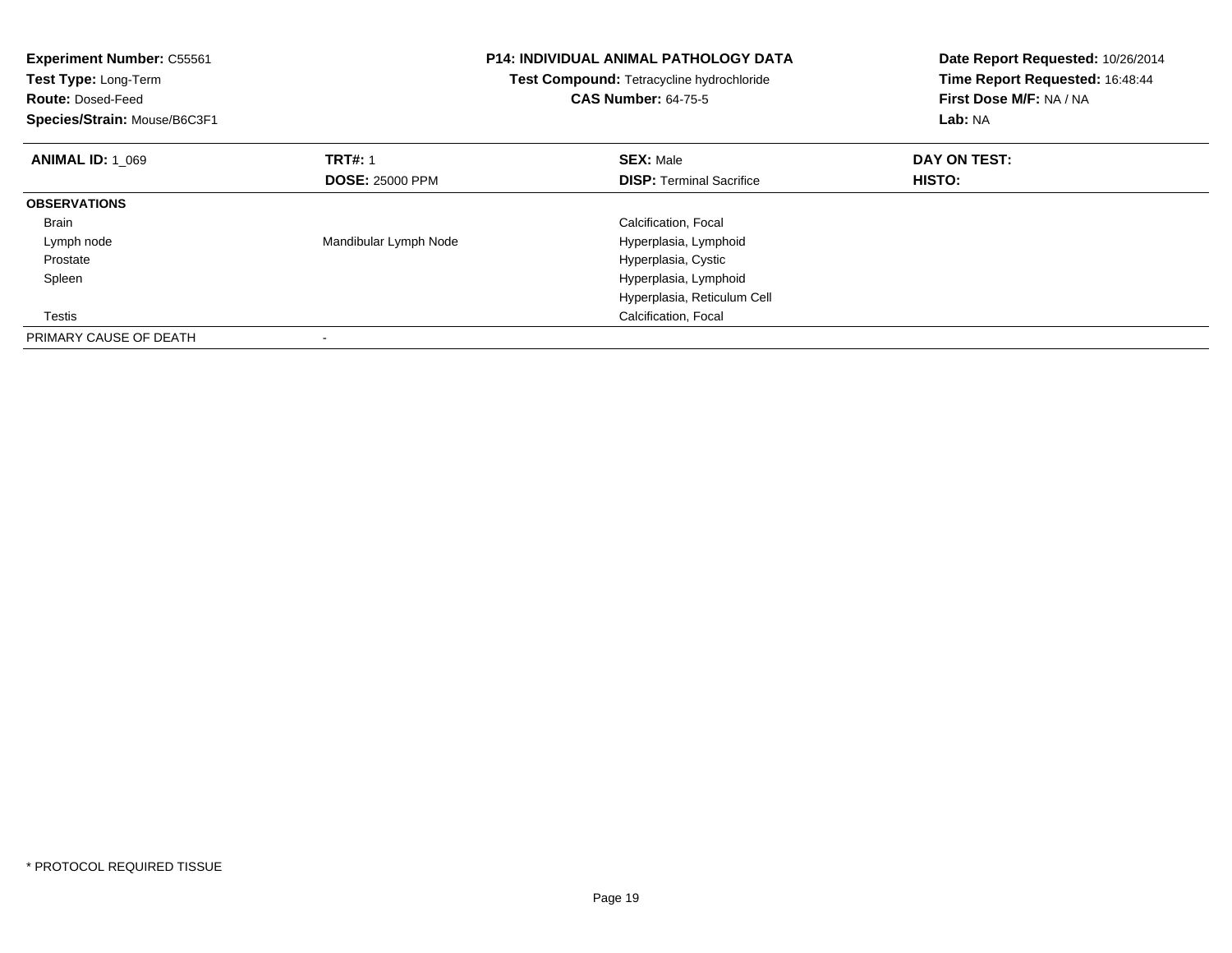| <b>Experiment Number: C55561</b><br><b>P14: INDIVIDUAL ANIMAL PATHOLOGY DATA</b><br>Test Compound: Tetracycline hydrochloride<br>Test Type: Long-Term<br><b>CAS Number: 64-75-5</b><br><b>Route: Dosed-Feed</b><br>Species/Strain: Mouse/B6C3F1 |                        | Date Report Requested: 10/26/2014<br>Time Report Requested: 16:48:44<br>First Dose M/F: NA / NA<br>Lab: NA |               |
|-------------------------------------------------------------------------------------------------------------------------------------------------------------------------------------------------------------------------------------------------|------------------------|------------------------------------------------------------------------------------------------------------|---------------|
| <b>ANIMAL ID:</b> 1 070                                                                                                                                                                                                                         | <b>TRT#: 1</b>         | <b>SEX: Male</b>                                                                                           | DAY ON TEST:  |
|                                                                                                                                                                                                                                                 | <b>DOSE: 25000 PPM</b> | <b>DISP:</b> Terminal Sacrifice                                                                            | <b>HISTO:</b> |
| <b>OBSERVATIONS</b>                                                                                                                                                                                                                             |                        |                                                                                                            |               |
| Liver                                                                                                                                                                                                                                           |                        | Hepatocellular Adenoma                                                                                     |               |
| Lung                                                                                                                                                                                                                                            |                        | Pneumonia. Interstitial Chronic                                                                            |               |
| Unspecified                                                                                                                                                                                                                                     | Adipose Tissue         | Necrosis, Fat                                                                                              |               |
| PRIMARY CAUSE OF DEATH                                                                                                                                                                                                                          |                        |                                                                                                            |               |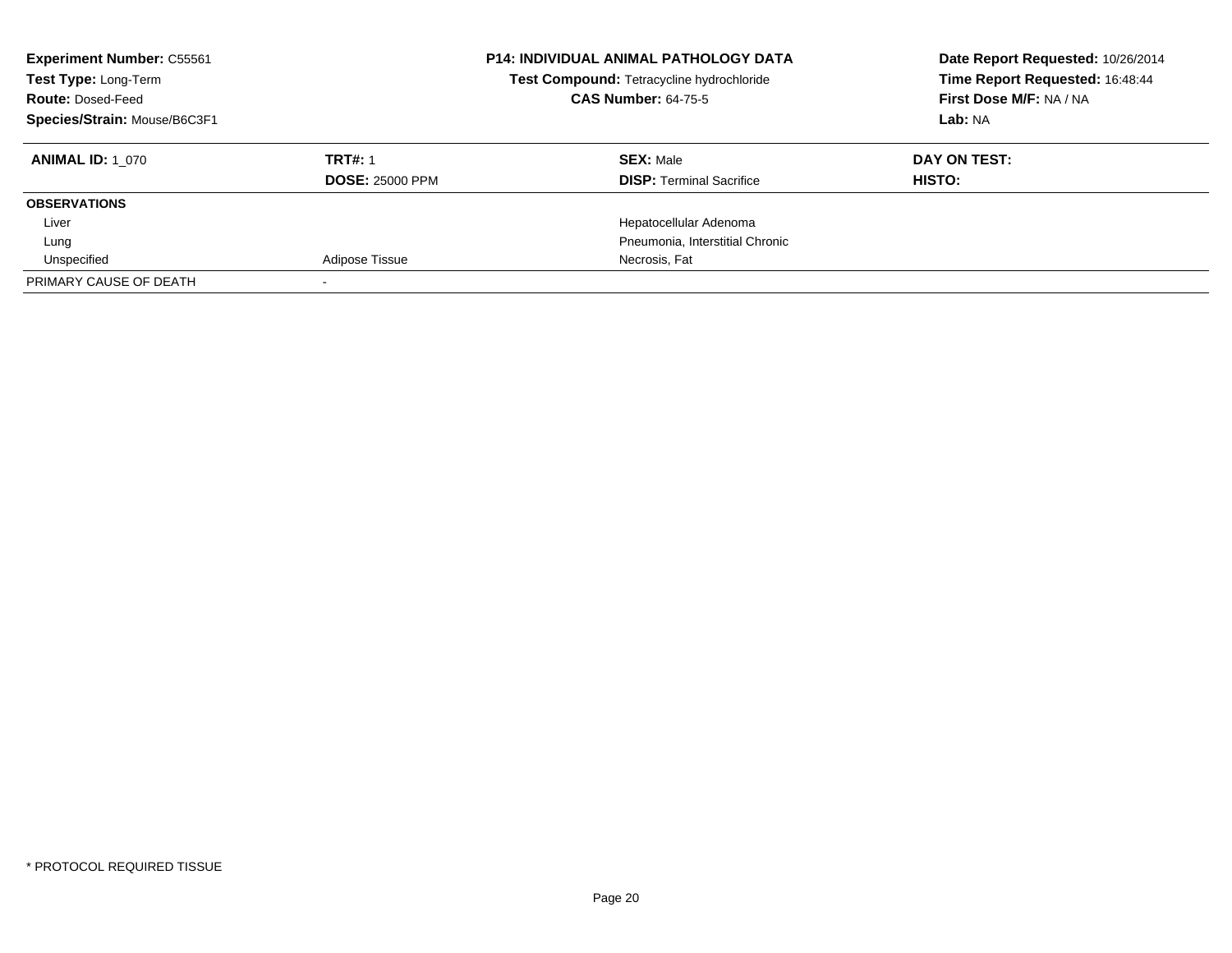| <b>Experiment Number: C55561</b><br>Test Type: Long-Term<br><b>Route: Dosed-Feed</b><br>Species/Strain: Mouse/B6C3F1 |                                          | <b>P14: INDIVIDUAL ANIMAL PATHOLOGY DATA</b><br>Test Compound: Tetracycline hydrochloride<br><b>CAS Number: 64-75-5</b> | Date Report Requested: 10/26/2014<br>Time Report Requested: 16:48:44<br>First Dose M/F: NA / NA<br>Lab: NA |
|----------------------------------------------------------------------------------------------------------------------|------------------------------------------|-------------------------------------------------------------------------------------------------------------------------|------------------------------------------------------------------------------------------------------------|
| <b>ANIMAL ID: 1 072</b>                                                                                              | <b>TRT#: 1</b><br><b>DOSE: 25000 PPM</b> | <b>SEX: Male</b><br><b>DISP:</b> Terminal Sacrifice                                                                     | DAY ON TEST:<br>HISTO:                                                                                     |
| <b>OBSERVATIONS</b>                                                                                                  |                                          |                                                                                                                         |                                                                                                            |
| Adrenal gland                                                                                                        | Capsule                                  | Hyperplasia, Stromal                                                                                                    |                                                                                                            |
| Liver                                                                                                                |                                          | Thrombus, Organized                                                                                                     |                                                                                                            |
| Lung                                                                                                                 |                                          | Hemorrhage                                                                                                              |                                                                                                            |
| Thyroid                                                                                                              |                                          | <b>Cystic Follicles</b>                                                                                                 |                                                                                                            |
| PRIMARY CAUSE OF DEATH                                                                                               |                                          |                                                                                                                         |                                                                                                            |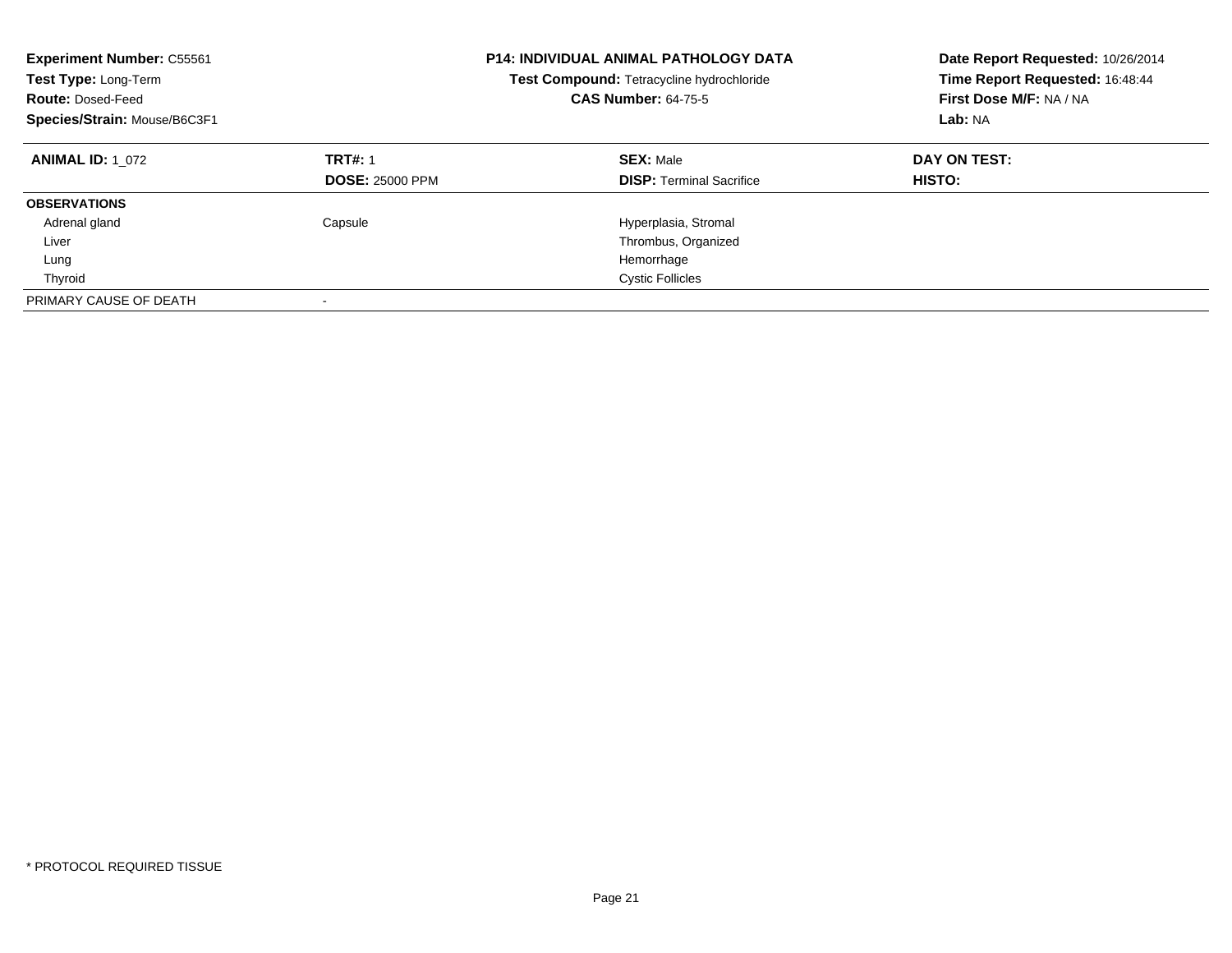| <b>Experiment Number: C55561</b><br>Test Type: Long-Term<br><b>Route: Dosed-Feed</b><br>Species/Strain: Mouse/B6C3F1 | <b>P14: INDIVIDUAL ANIMAL PATHOLOGY DATA</b><br>Test Compound: Tetracycline hydrochloride<br><b>CAS Number: 64-75-5</b> |                                                     | Date Report Requested: 10/26/2014<br>Time Report Requested: 16:48:44<br>First Dose M/F: NA / NA<br>Lab: NA |
|----------------------------------------------------------------------------------------------------------------------|-------------------------------------------------------------------------------------------------------------------------|-----------------------------------------------------|------------------------------------------------------------------------------------------------------------|
| <b>ANIMAL ID:</b> 1 073                                                                                              | <b>TRT#: 1</b><br><b>DOSE: 25000 PPM</b>                                                                                | <b>SEX: Male</b><br><b>DISP:</b> Terminal Sacrifice | DAY ON TEST:<br>HISTO:                                                                                     |
| <b>OBSERVATIONS</b>                                                                                                  |                                                                                                                         |                                                     |                                                                                                            |
| Adrenal gland                                                                                                        | Capsule                                                                                                                 | Hyperplasia, Stromal                                |                                                                                                            |
| Bone                                                                                                                 | Joint Of Lower Extremity                                                                                                | Ankylosis                                           |                                                                                                            |
| Brain                                                                                                                |                                                                                                                         | Calcification, Focal                                |                                                                                                            |
| PRIMARY CAUSE OF DEATH                                                                                               |                                                                                                                         |                                                     |                                                                                                            |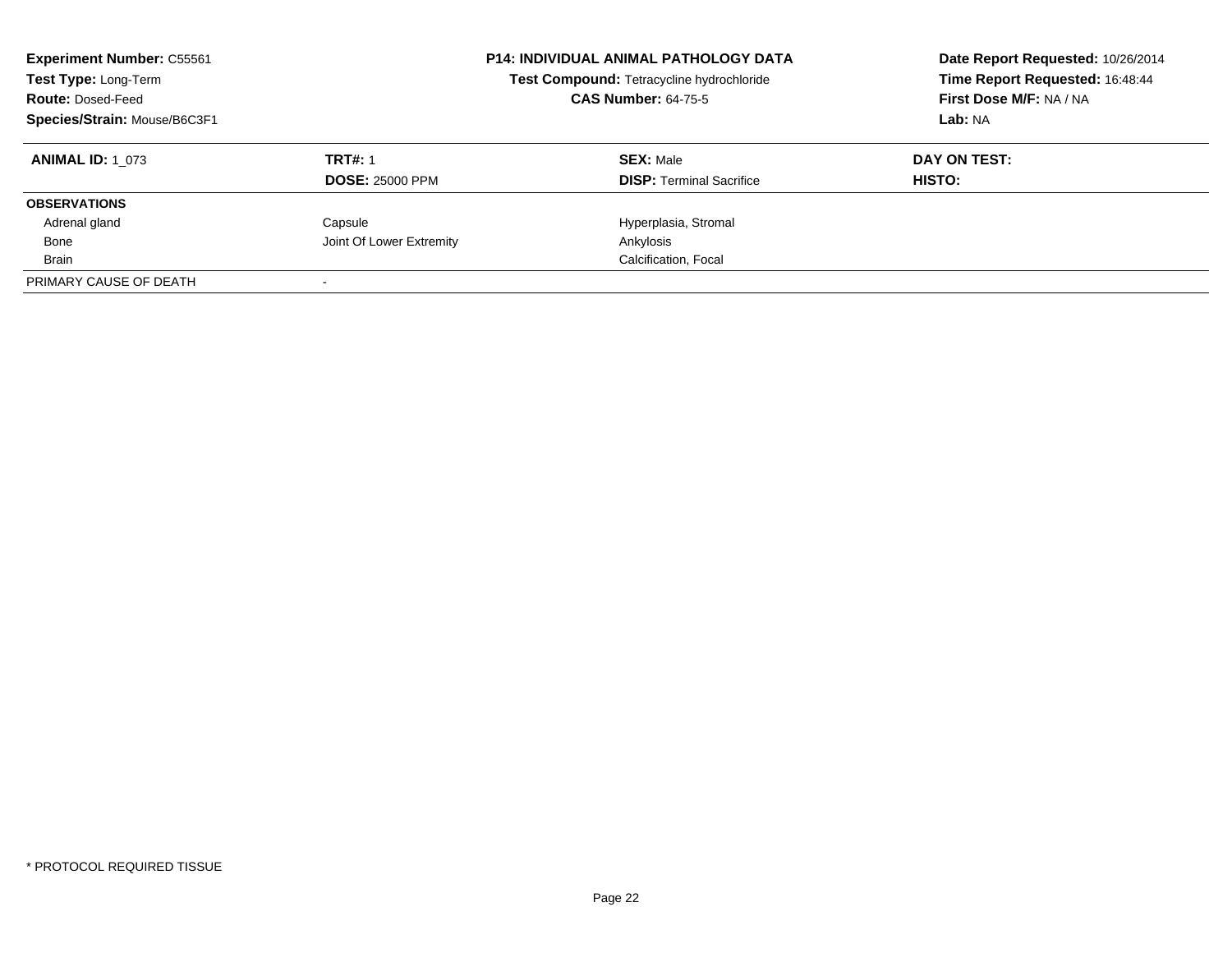**Experiment Number:** C55561

**Test Type:** Long-Term

**Route:** Dosed-Feed

**Species/Strain:** Mouse/B6C3F1

## **P14: INDIVIDUAL ANIMAL PATHOLOGY DATA**

**Test Compound:** Tetracycline hydrochloride**CAS Number:** 64-75-5

**Date Report Requested:** 10/26/2014**Time Report Requested:** 16:48:44**First Dose M/F:** NA / NA**Lab:** NA

| <b>ANIMAL ID: 1 074</b> | <b>TRT#: 1</b>           | <b>SEX: Male</b>                   | DAY ON TEST: |  |
|-------------------------|--------------------------|------------------------------------|--------------|--|
|                         | <b>DOSE: 25000 PPM</b>   | <b>DISP:</b> Terminal Sacrifice    | HISTO:       |  |
| <b>OBSERVATIONS</b>     |                          |                                    |              |  |
| Adrenal gland           | Capsule                  | Hyperplasia, Stromal               |              |  |
| Bone marrow             |                          | Hyperplasia, Granulocytic          |              |  |
| Heart                   | Lt. Ventricle            | Perivasculitis                     |              |  |
| Liver                   |                          | Hepatocellular Adenoma             |              |  |
| Lymph node              | Mesenteric Lymph Node    | Inflammation, Chronic              |              |  |
| Preputial gland         |                          | Hyperplasia, Cystic                |              |  |
| Spleen                  |                          | Hematopoiesis                      |              |  |
| Stomach                 | <b>Glandular Stomach</b> | Eosinophilic Leukocytic Infiltrate |              |  |
| Unspecified             | Adipose Tissue           | Calcification, Focal               |              |  |
|                         |                          | Fibroma                            |              |  |
|                         | Adipose Tissue           | Necrosis, Fat                      |              |  |
| PRIMARY CAUSE OF DEATH  | $\blacksquare$           |                                    |              |  |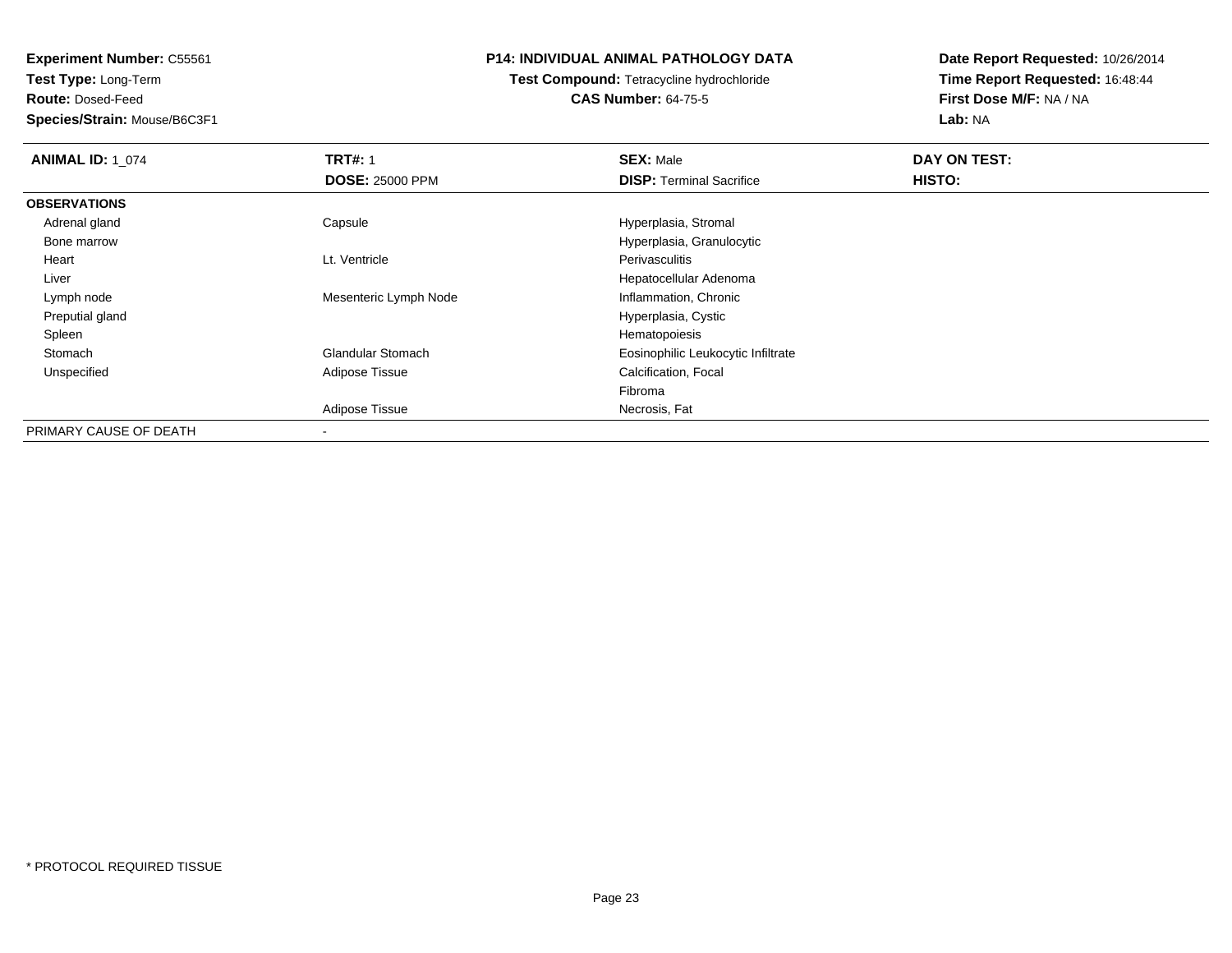| <b>Experiment Number: C55561</b><br>Test Type: Long-Term<br><b>Route: Dosed-Feed</b><br>Species/Strain: Mouse/B6C3F1 |                                          | <b>P14: INDIVIDUAL ANIMAL PATHOLOGY DATA</b><br>Test Compound: Tetracycline hydrochloride<br><b>CAS Number: 64-75-5</b> | Date Report Requested: 10/26/2014<br>Time Report Requested: 16:48:44<br>First Dose M/F: NA / NA<br>Lab: NA |
|----------------------------------------------------------------------------------------------------------------------|------------------------------------------|-------------------------------------------------------------------------------------------------------------------------|------------------------------------------------------------------------------------------------------------|
| <b>ANIMAL ID: 1 075</b>                                                                                              | <b>TRT#: 1</b><br><b>DOSE: 25000 PPM</b> | <b>SEX: Male</b><br><b>DISP: Terminal Sacrifice</b>                                                                     | DAY ON TEST:<br>HISTO:                                                                                     |
| <b>OBSERVATIONS</b>                                                                                                  |                                          |                                                                                                                         |                                                                                                            |
| Adrenal gland                                                                                                        | Capsule                                  | Hyperplasia, Stromal                                                                                                    |                                                                                                            |
| PRIMARY CAUSE OF DEATH                                                                                               |                                          |                                                                                                                         |                                                                                                            |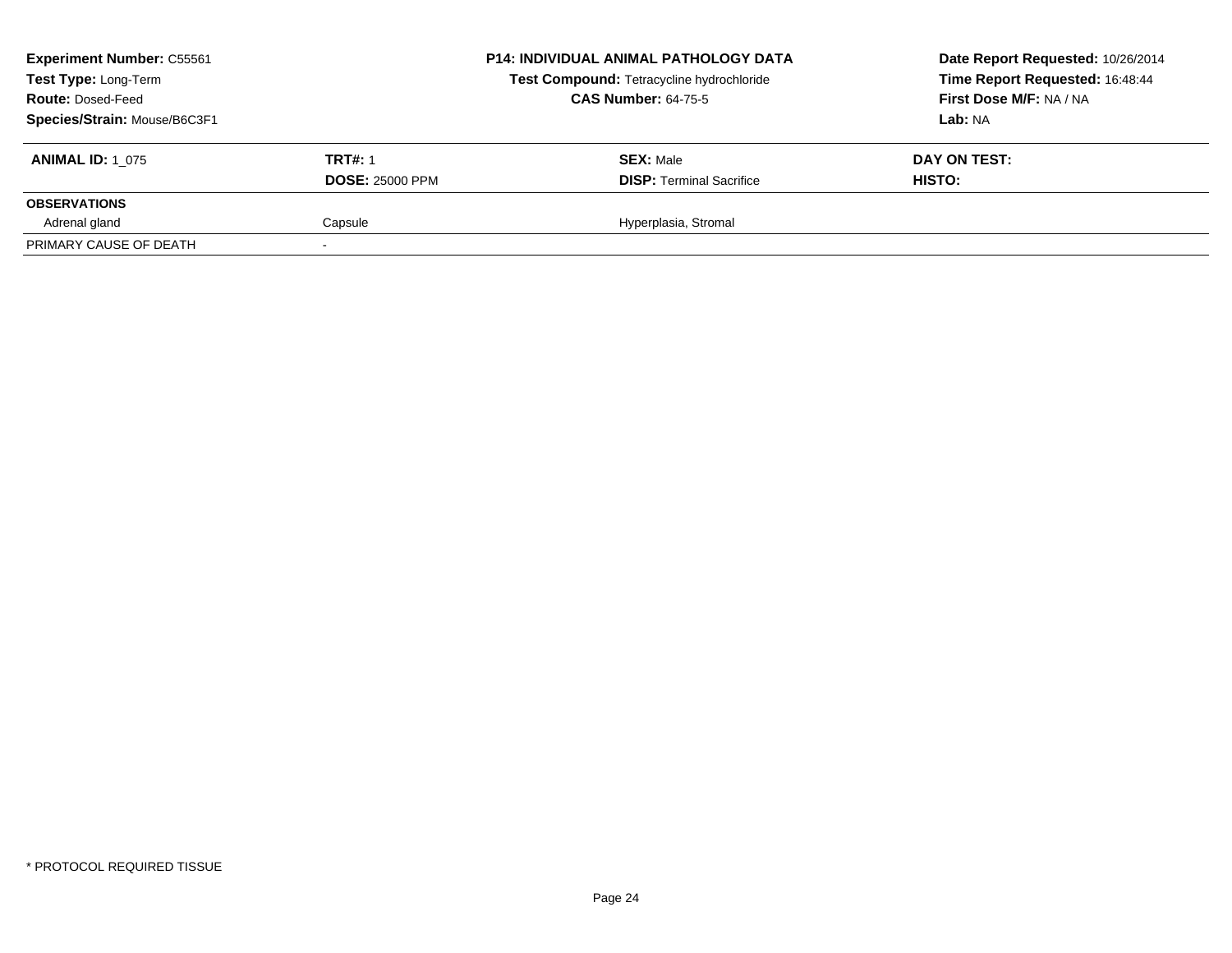| <b>Experiment Number: C55561</b><br><b>Test Type: Long-Term</b><br><b>Route: Dosed-Feed</b> |                                          | <b>P14: INDIVIDUAL ANIMAL PATHOLOGY DATA</b><br>Test Compound: Tetracycline hydrochloride<br><b>CAS Number: 64-75-5</b> | Date Report Requested: 10/26/2014<br>Time Report Requested: 16:48:44<br>First Dose M/F: NA / NA |
|---------------------------------------------------------------------------------------------|------------------------------------------|-------------------------------------------------------------------------------------------------------------------------|-------------------------------------------------------------------------------------------------|
| Species/Strain: Mouse/B6C3F1                                                                |                                          |                                                                                                                         | Lab: NA                                                                                         |
| <b>ANIMAL ID: 1 076</b>                                                                     | <b>TRT#: 1</b><br><b>DOSE: 25000 PPM</b> | <b>SEX: Male</b><br><b>DISP:</b> Terminal Sacrifice                                                                     | DAY ON TEST:<br>HISTO:                                                                          |
| <b>OBSERVATIONS</b>                                                                         |                                          |                                                                                                                         |                                                                                                 |
| Adrenal gland                                                                               | Capsule                                  | Hyperplasia, Stromal                                                                                                    |                                                                                                 |
| Liver                                                                                       |                                          | Hepatocellular Adenoma                                                                                                  |                                                                                                 |
| PRIMARY CAUSE OF DEATH                                                                      |                                          |                                                                                                                         |                                                                                                 |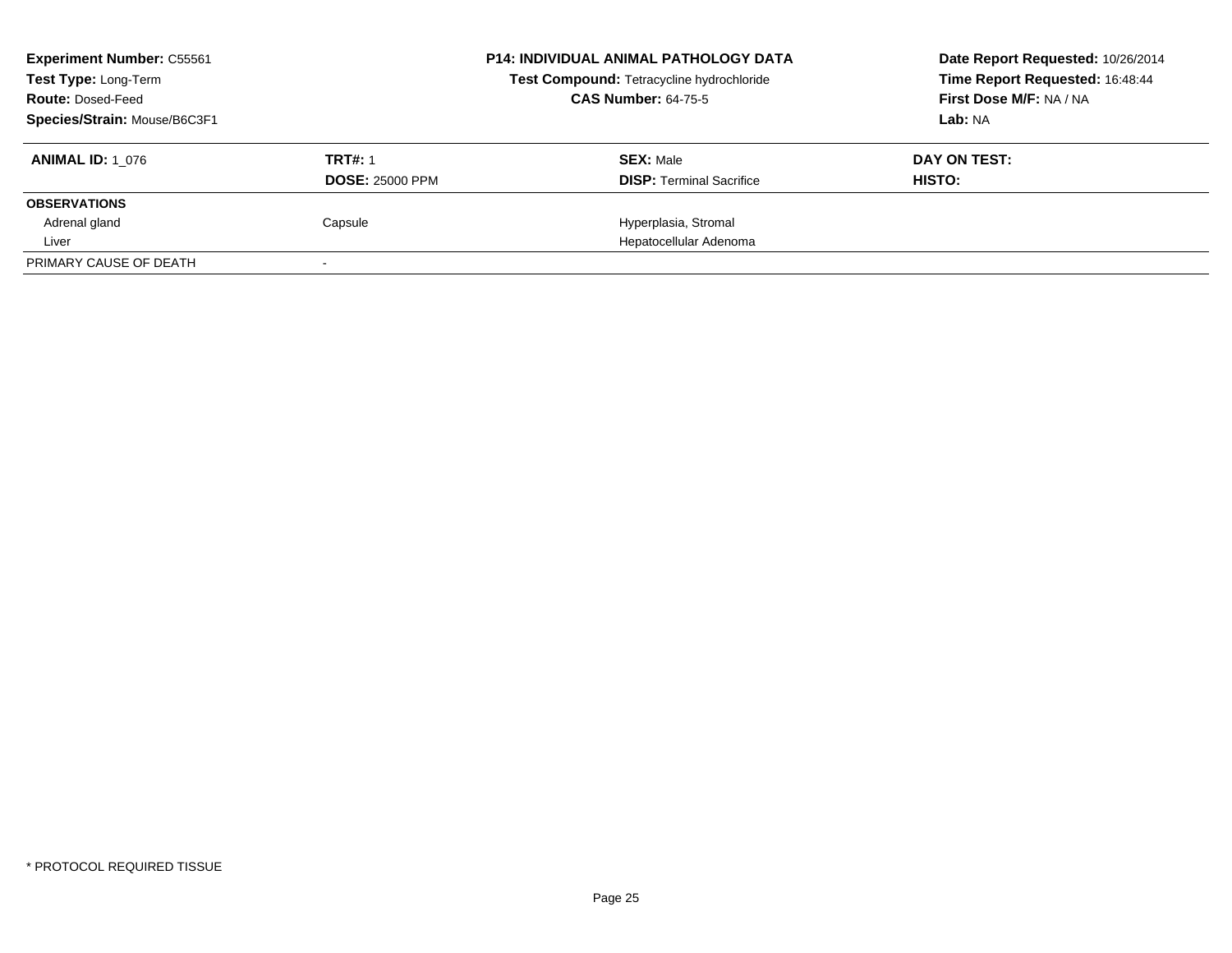| <b>Experiment Number: C55561</b> |                          | <b>P14: INDIVIDUAL ANIMAL PATHOLOGY DATA</b> | Date Report Requested: 10/26/2014 |
|----------------------------------|--------------------------|----------------------------------------------|-----------------------------------|
| Test Type: Long-Term             |                          | Test Compound: Tetracycline hydrochloride    | Time Report Requested: 16:48:44   |
| <b>Route: Dosed-Feed</b>         |                          | <b>CAS Number: 64-75-5</b>                   | First Dose M/F: NA / NA           |
| Species/Strain: Mouse/B6C3F1     |                          |                                              | Lab: NA                           |
| <b>ANIMAL ID: 1 077</b>          | <b>TRT#: 1</b>           | <b>SEX: Male</b>                             | DAY ON TEST:                      |
|                                  | <b>DOSE: 25000 PPM</b>   | <b>DISP: Terminal Sacrifice</b>              | <b>HISTO:</b>                     |
| <b>OBSERVATIONS</b>              |                          |                                              |                                   |
| Adrenal gland                    | Capsule                  | Hyperplasia, Stromal                         |                                   |
| Bone                             | Joint Of Lower Extremity | Ankylosis                                    |                                   |
| Lung                             |                          | Hyperplasia, Alveolar Epithelium             |                                   |
| Lymph node                       | Mesenteric Lymph Node    | Hyperplasia, Nos                             |                                   |
| Salivary gland                   |                          | Hyperplasia, Lymphoid                        |                                   |
| Stomach                          | <b>Glandular Stomach</b> | Inflammation, Chronic                        |                                   |
| PRIMARY CAUSE OF DEATH           |                          |                                              |                                   |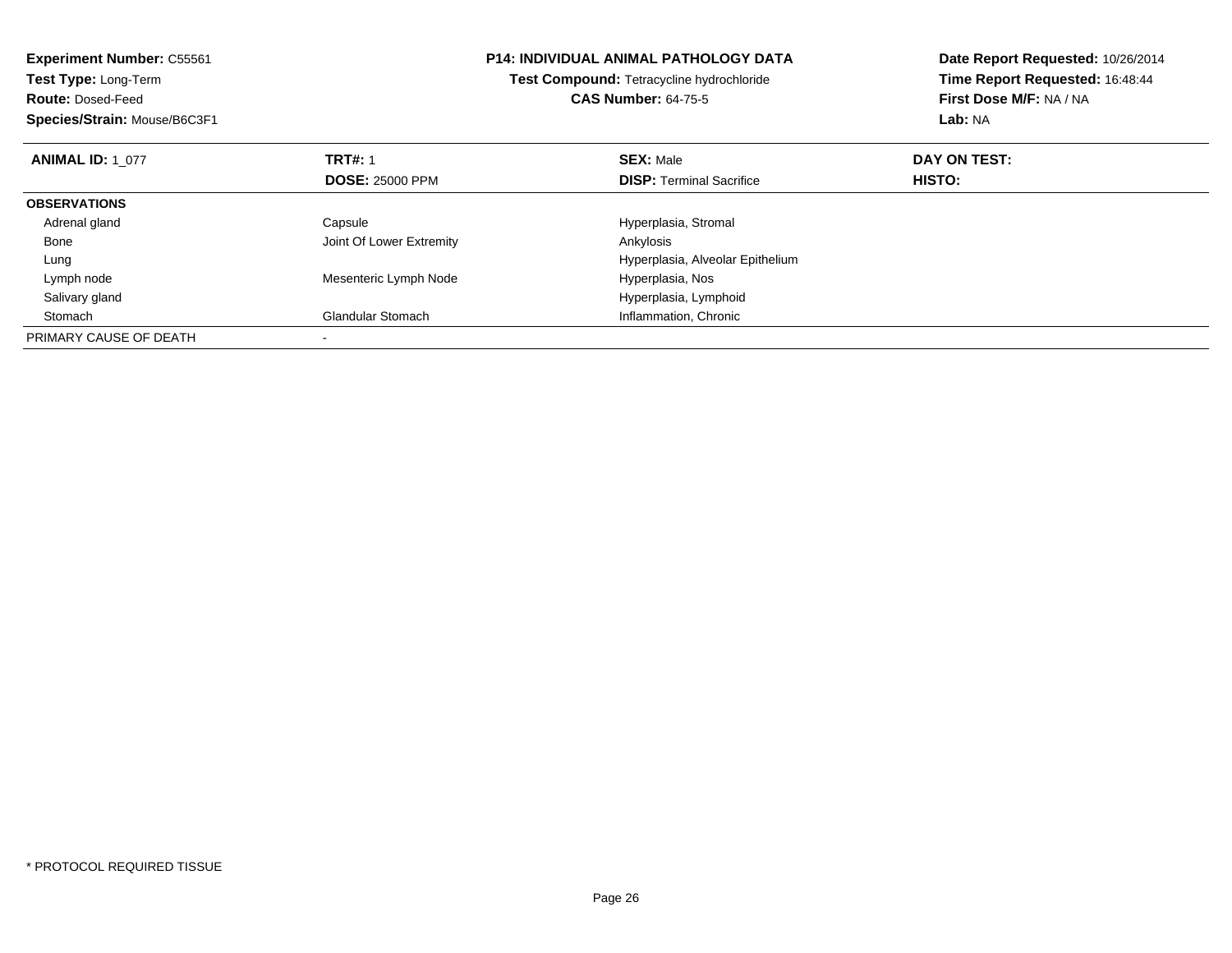| <b>Experiment Number: C55561</b> |                        | <b>P14: INDIVIDUAL ANIMAL PATHOLOGY DATA</b>     | Date Report Requested: 10/26/2014 |
|----------------------------------|------------------------|--------------------------------------------------|-----------------------------------|
| <b>Test Type: Long-Term</b>      |                        | <b>Test Compound: Tetracycline hydrochloride</b> | Time Report Requested: 16:48:44   |
| <b>Route: Dosed-Feed</b>         |                        | <b>CAS Number: 64-75-5</b>                       | First Dose M/F: NA / NA           |
| Species/Strain: Mouse/B6C3F1     |                        |                                                  | <b>Lab: NA</b>                    |
| <b>ANIMAL ID: 1 078</b>          | <b>TRT#: 1</b>         | <b>SEX: Male</b>                                 | DAY ON TEST:                      |
|                                  | <b>DOSE: 25000 PPM</b> | <b>DISP:</b> Terminal Sacrifice                  | HISTO:                            |
| <b>OBSERVATIONS</b>              |                        |                                                  |                                   |
| Adrenal gland                    | Capsule                | Hyperplasia, Stromal                             |                                   |
| Intestine Large                  | Cecum, Colon           | Hyperplasia, Lymphoid                            |                                   |
| Liver                            |                        | Hepatocellular Adenoma                           |                                   |
| Preputial gland                  |                        | Inflammation, Chronic Suppurative                |                                   |
| Seminal vesicle                  |                        | <b>Distention</b>                                |                                   |
| Skin                             |                        | Inflammation, Chronic Focal                      |                                   |
| Spleen                           |                        | Hyperplasia, Lymphoid                            |                                   |
| PRIMARY CAUSE OF DEATH           |                        |                                                  |                                   |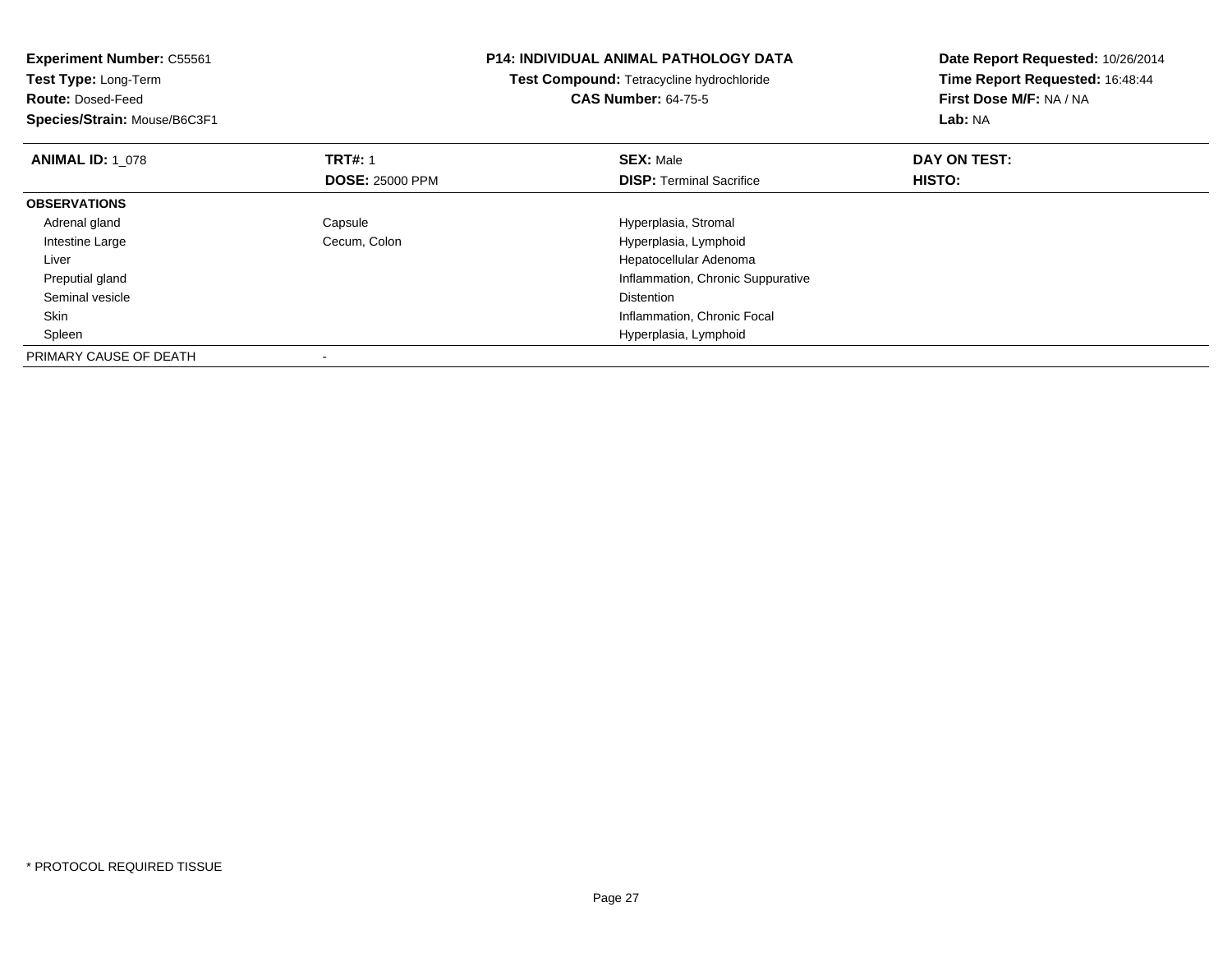| <b>Experiment Number: C55561</b><br>Test Type: Long-Term<br><b>Route: Dosed-Feed</b><br>Species/Strain: Mouse/B6C3F1 |                                          | <b>P14: INDIVIDUAL ANIMAL PATHOLOGY DATA</b><br>Test Compound: Tetracycline hydrochloride<br><b>CAS Number: 64-75-5</b> | Date Report Requested: 10/26/2014<br>Time Report Requested: 16:48:44<br>First Dose M/F: NA / NA<br>Lab: NA |
|----------------------------------------------------------------------------------------------------------------------|------------------------------------------|-------------------------------------------------------------------------------------------------------------------------|------------------------------------------------------------------------------------------------------------|
| <b>ANIMAL ID: 1 079</b>                                                                                              | <b>TRT#: 1</b><br><b>DOSE: 25000 PPM</b> | <b>SEX: Male</b><br><b>DISP:</b> Terminal Sacrifice                                                                     | DAY ON TEST:<br><b>HISTO:</b>                                                                              |
| <b>OBSERVATIONS</b>                                                                                                  |                                          |                                                                                                                         |                                                                                                            |
| Bone marrow                                                                                                          |                                          | Hyperplasia, Granulocytic                                                                                               |                                                                                                            |
| <b>Brain</b>                                                                                                         |                                          | Calcification, Focal                                                                                                    |                                                                                                            |
| Lymph node                                                                                                           |                                          | Inflammation, Chronic                                                                                                   |                                                                                                            |
| Unspecified                                                                                                          | Groin                                    | Inflammation, Chronic Suppurative                                                                                       |                                                                                                            |
| PRIMARY CAUSE OF DEATH                                                                                               | ٠                                        |                                                                                                                         |                                                                                                            |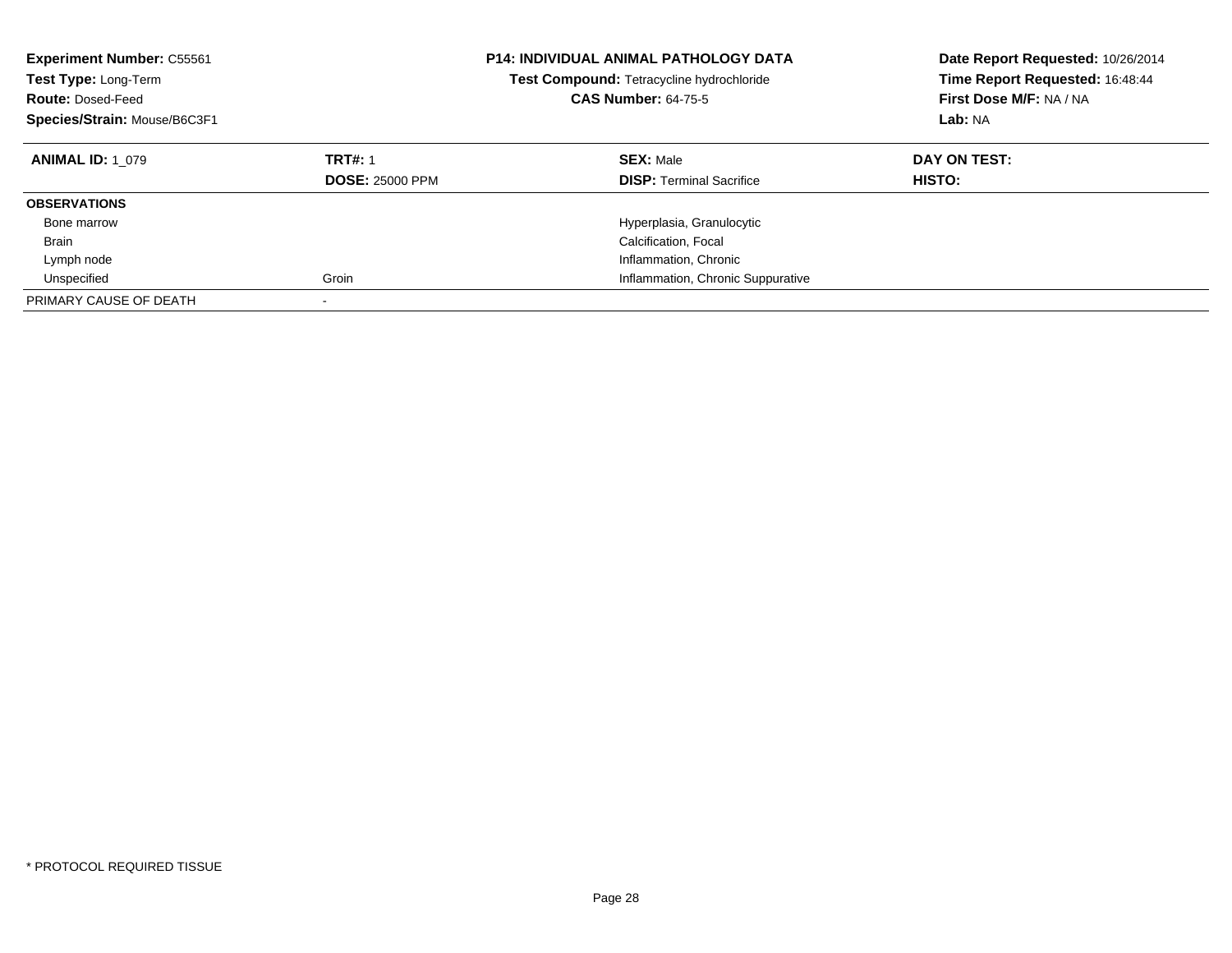| <b>Experiment Number: C55561</b><br><b>Test Type: Long-Term</b><br><b>Route: Dosed-Feed</b><br>Species/Strain: Mouse/B6C3F1 |                                          | <b>P14: INDIVIDUAL ANIMAL PATHOLOGY DATA</b><br>Test Compound: Tetracycline hydrochloride<br><b>CAS Number: 64-75-5</b> | Date Report Requested: 10/26/2014<br>Time Report Requested: 16:48:44<br>First Dose M/F: NA / NA<br>Lab: NA |
|-----------------------------------------------------------------------------------------------------------------------------|------------------------------------------|-------------------------------------------------------------------------------------------------------------------------|------------------------------------------------------------------------------------------------------------|
| <b>ANIMAL ID: 1 080</b>                                                                                                     | <b>TRT#: 1</b><br><b>DOSE: 25000 PPM</b> | <b>SEX: Male</b><br><b>DISP:</b> Terminal Sacrifice                                                                     | DAY ON TEST:<br>HISTO:                                                                                     |
| <b>OBSERVATIONS</b>                                                                                                         |                                          |                                                                                                                         |                                                                                                            |
| Adrenal gland                                                                                                               | Capsule                                  | Hyperplasia, Stromal                                                                                                    |                                                                                                            |
| Seminal vesicle                                                                                                             |                                          | <b>Distention</b>                                                                                                       |                                                                                                            |
| PRIMARY CAUSE OF DEATH                                                                                                      |                                          |                                                                                                                         |                                                                                                            |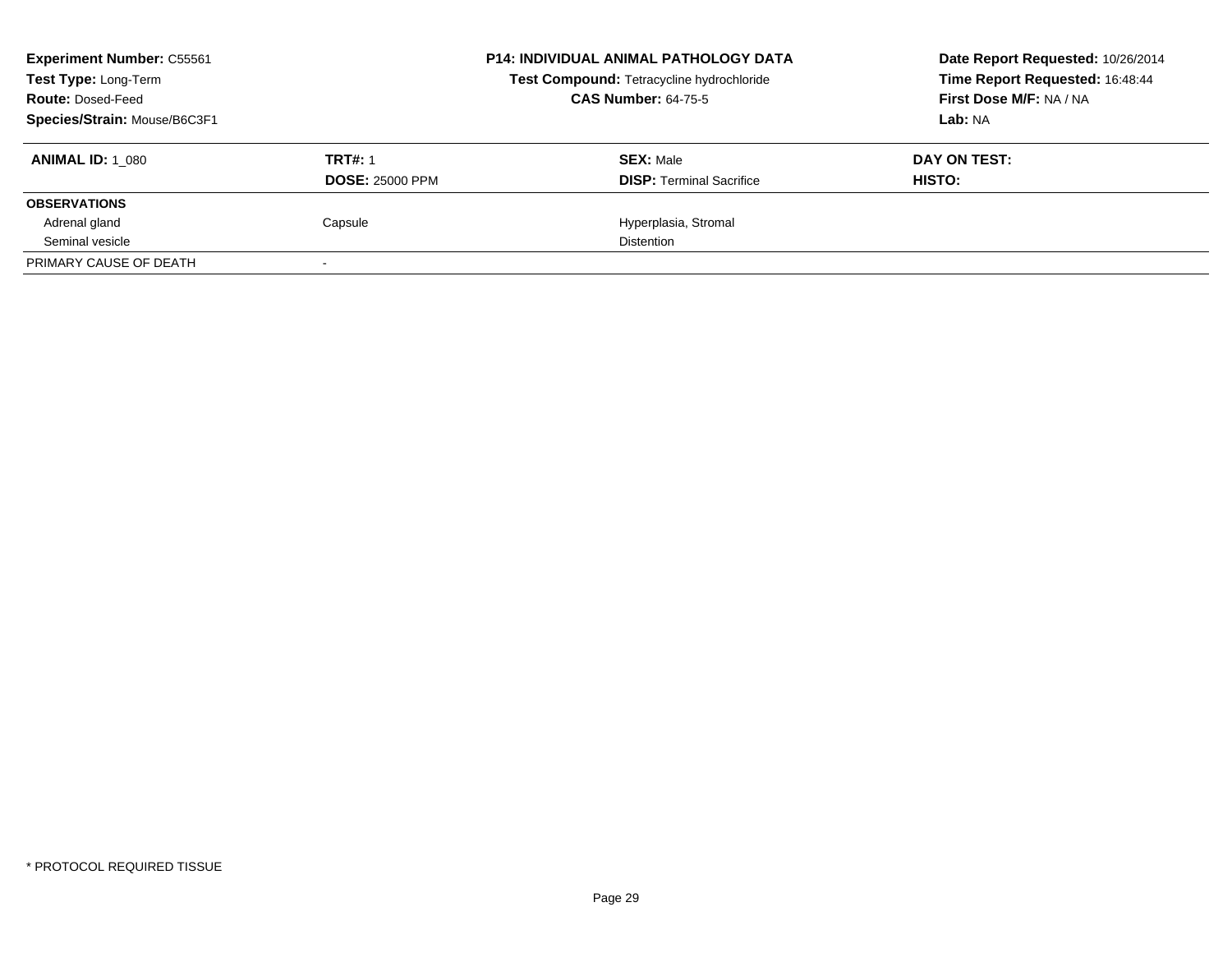| <b>Experiment Number: C55561</b><br>Test Type: Long-Term<br><b>Route: Dosed-Feed</b><br>Species/Strain: Mouse/B6C3F1 |                        | <b>P14: INDIVIDUAL ANIMAL PATHOLOGY DATA</b><br>Test Compound: Tetracycline hydrochloride<br><b>CAS Number: 64-75-5</b> | Date Report Requested: 10/26/2014<br>Time Report Requested: 16:48:44<br>First Dose M/F: NA / NA<br>Lab: NA |
|----------------------------------------------------------------------------------------------------------------------|------------------------|-------------------------------------------------------------------------------------------------------------------------|------------------------------------------------------------------------------------------------------------|
| <b>ANIMAL ID: 1 081</b>                                                                                              | <b>TRT#: 1</b>         | <b>SEX: Male</b>                                                                                                        | DAY ON TEST:                                                                                               |
|                                                                                                                      | <b>DOSE: 25000 PPM</b> | <b>DISP:</b> Terminal Sacrifice                                                                                         | HISTO:                                                                                                     |
| <b>OBSERVATIONS</b>                                                                                                  |                        |                                                                                                                         |                                                                                                            |
| Adrenal gland                                                                                                        | Capsule                | Hyperplasia, Stromal                                                                                                    |                                                                                                            |
| <b>Brain</b>                                                                                                         |                        | Calcification, Focal                                                                                                    |                                                                                                            |
| Kidney                                                                                                               |                        | Hyperplasia, Lymphoid                                                                                                   |                                                                                                            |
| Liver                                                                                                                |                        | Necrosis, Nos                                                                                                           |                                                                                                            |
| Lung                                                                                                                 |                        | Pneumonia, Interstitial Chronic                                                                                         |                                                                                                            |
| Lymph node                                                                                                           | Mandibular Lymph Node  | Hyperplasia, Lymphoid                                                                                                   |                                                                                                            |
| PRIMARY CAUSE OF DEATH                                                                                               |                        |                                                                                                                         |                                                                                                            |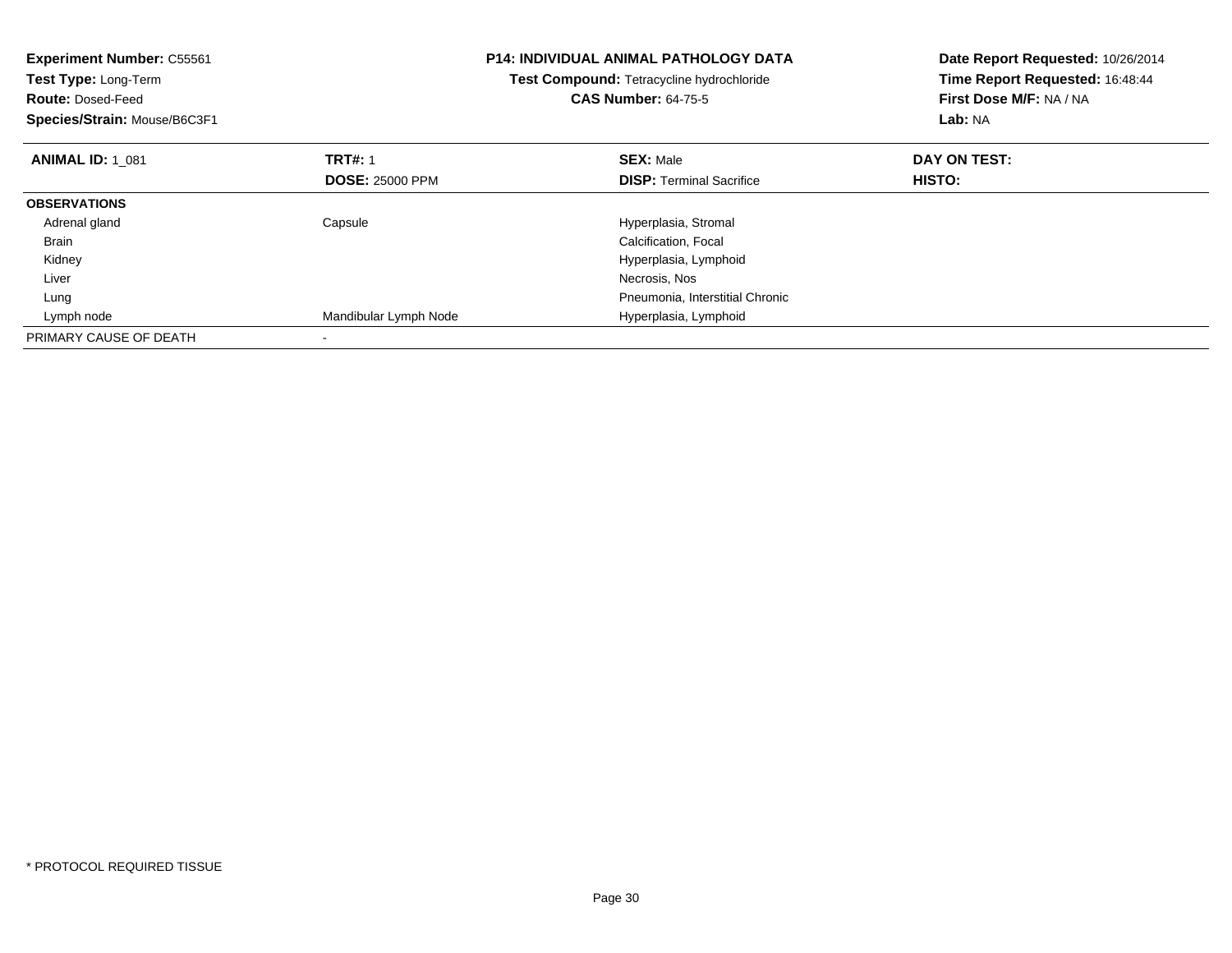| <b>Experiment Number: C55561</b><br><b>Test Type: Long-Term</b> |                        | <b>P14: INDIVIDUAL ANIMAL PATHOLOGY DATA</b><br>Test Compound: Tetracycline hydrochloride | Date Report Requested: 10/26/2014<br>Time Report Requested: 16:48:44 |
|-----------------------------------------------------------------|------------------------|-------------------------------------------------------------------------------------------|----------------------------------------------------------------------|
| <b>Route: Dosed-Feed</b>                                        |                        | <b>CAS Number: 64-75-5</b>                                                                | First Dose M/F: NA / NA                                              |
| Species/Strain: Mouse/B6C3F1                                    |                        |                                                                                           | Lab: NA                                                              |
| <b>ANIMAL ID: 1 082</b>                                         | <b>TRT#: 1</b>         | <b>SEX: Male</b>                                                                          | DAY ON TEST:                                                         |
|                                                                 | <b>DOSE: 25000 PPM</b> | <b>DISP:</b> Terminal Sacrifice                                                           | HISTO:                                                               |
| <b>OBSERVATIONS</b>                                             |                        |                                                                                           |                                                                      |
| Lung                                                            |                        | Pneumonia, Interstitial Chronic                                                           |                                                                      |
| Unspecified                                                     | Multiple Organs Nos    | Hyperplasia, Lymphoid                                                                     |                                                                      |
| PRIMARY CAUSE OF DEATH                                          |                        |                                                                                           |                                                                      |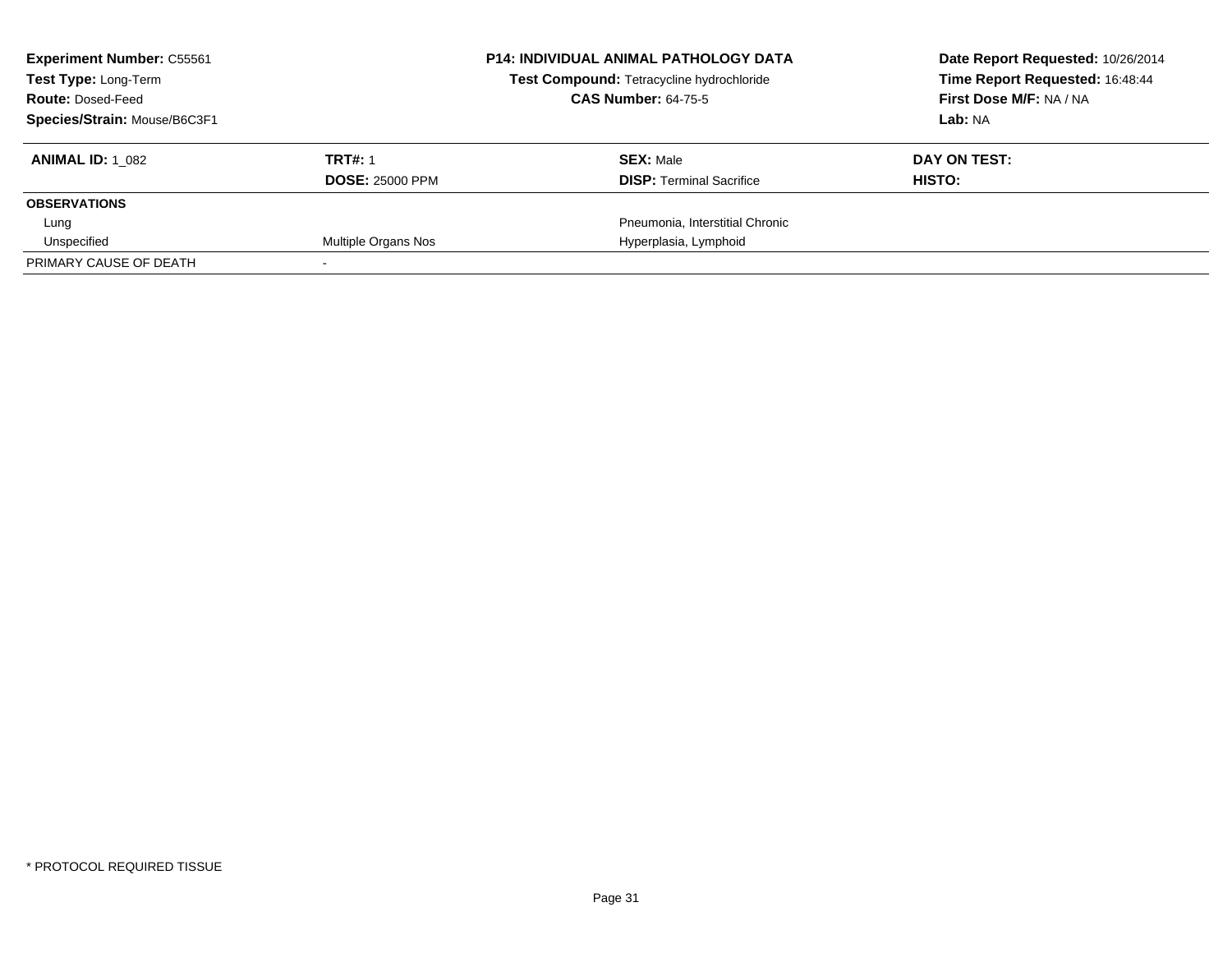| <b>Experiment Number: C55561</b> |                           | <b>P14: INDIVIDUAL ANIMAL PATHOLOGY DATA</b>     | Date Report Requested: 10/26/2014 |
|----------------------------------|---------------------------|--------------------------------------------------|-----------------------------------|
| <b>Test Type: Long-Term</b>      |                           | <b>Test Compound: Tetracycline hydrochloride</b> | Time Report Requested: 16:48:44   |
| <b>Route: Dosed-Feed</b>         |                           | <b>CAS Number: 64-75-5</b>                       | First Dose M/F: NA / NA           |
| Species/Strain: Mouse/B6C3F1     |                           |                                                  | <b>Lab: NA</b>                    |
| <b>ANIMAL ID: 1 083</b>          | <b>TRT#: 1</b>            | <b>SEX: Male</b>                                 | DAY ON TEST:                      |
|                                  | <b>DOSE: 25000 PPM</b>    | <b>DISP:</b> Terminal Sacrifice                  | <b>HISTO:</b>                     |
| <b>OBSERVATIONS</b>              |                           |                                                  |                                   |
| Adrenal gland                    | Capsule                   | Hyperplasia, Stromal                             |                                   |
| Brain                            |                           | Calcification, Focal                             |                                   |
| Pituitary gland                  | <b>Anterior Pituitary</b> | Hyperplasia, Focal                               |                                   |
| Seminal vesicle                  |                           | <b>Distention</b>                                |                                   |
| Skin                             |                           | Inflammation, Acute/Chronic                      |                                   |
| Spleen                           |                           | Angiectasis                                      |                                   |
| Stomach                          | <b>Glandular Stomach</b>  | Eosinophilic Leukocytic Infiltrate               |                                   |
| PRIMARY CAUSE OF DEATH           |                           |                                                  |                                   |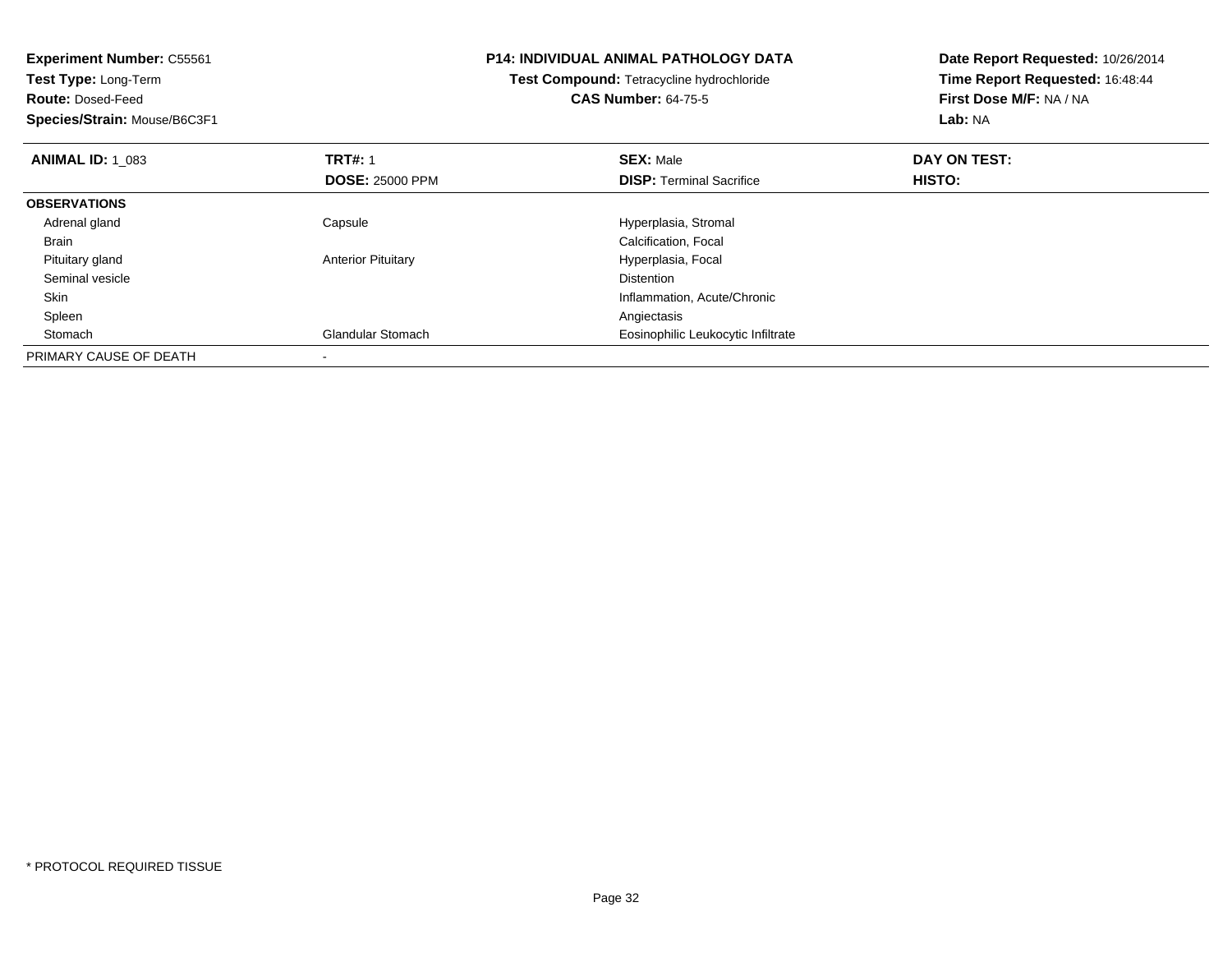| <b>Experiment Number: C55561</b><br>Test Type: Long-Term<br><b>Route: Dosed-Feed</b><br>Species/Strain: Mouse/B6C3F1 |                        | P14: INDIVIDUAL ANIMAL PATHOLOGY DATA<br>Test Compound: Tetracycline hydrochloride<br><b>CAS Number: 64-75-5</b> | Date Report Requested: 10/26/2014<br>Time Report Requested: 16:48:44<br>First Dose M/F: NA / NA<br>Lab: NA |
|----------------------------------------------------------------------------------------------------------------------|------------------------|------------------------------------------------------------------------------------------------------------------|------------------------------------------------------------------------------------------------------------|
| <b>ANIMAL ID: 1 084</b>                                                                                              | <b>TRT#: 1</b>         | <b>SEX: Male</b>                                                                                                 | DAY ON TEST:                                                                                               |
|                                                                                                                      | <b>DOSE: 25000 PPM</b> | <b>DISP:</b> Terminal Sacrifice                                                                                  | HISTO:                                                                                                     |
| <b>OBSERVATIONS</b>                                                                                                  |                        |                                                                                                                  |                                                                                                            |
| Adrenal gland                                                                                                        | Capsule                | Hyperplasia, Stromal                                                                                             |                                                                                                            |
| <b>Brain</b>                                                                                                         |                        | Calcification, Focal                                                                                             |                                                                                                            |
| Salivary gland                                                                                                       |                        | Hyperplasia, Lymphoid                                                                                            |                                                                                                            |
| Spleen                                                                                                               |                        | Hyperplasia, Lymphoid                                                                                            |                                                                                                            |
| Testis                                                                                                               |                        | Calcification, Focal                                                                                             |                                                                                                            |
| Thyroid                                                                                                              |                        | <b>Cystic Follicles</b>                                                                                          |                                                                                                            |
| PRIMARY CAUSE OF DEATH                                                                                               |                        |                                                                                                                  |                                                                                                            |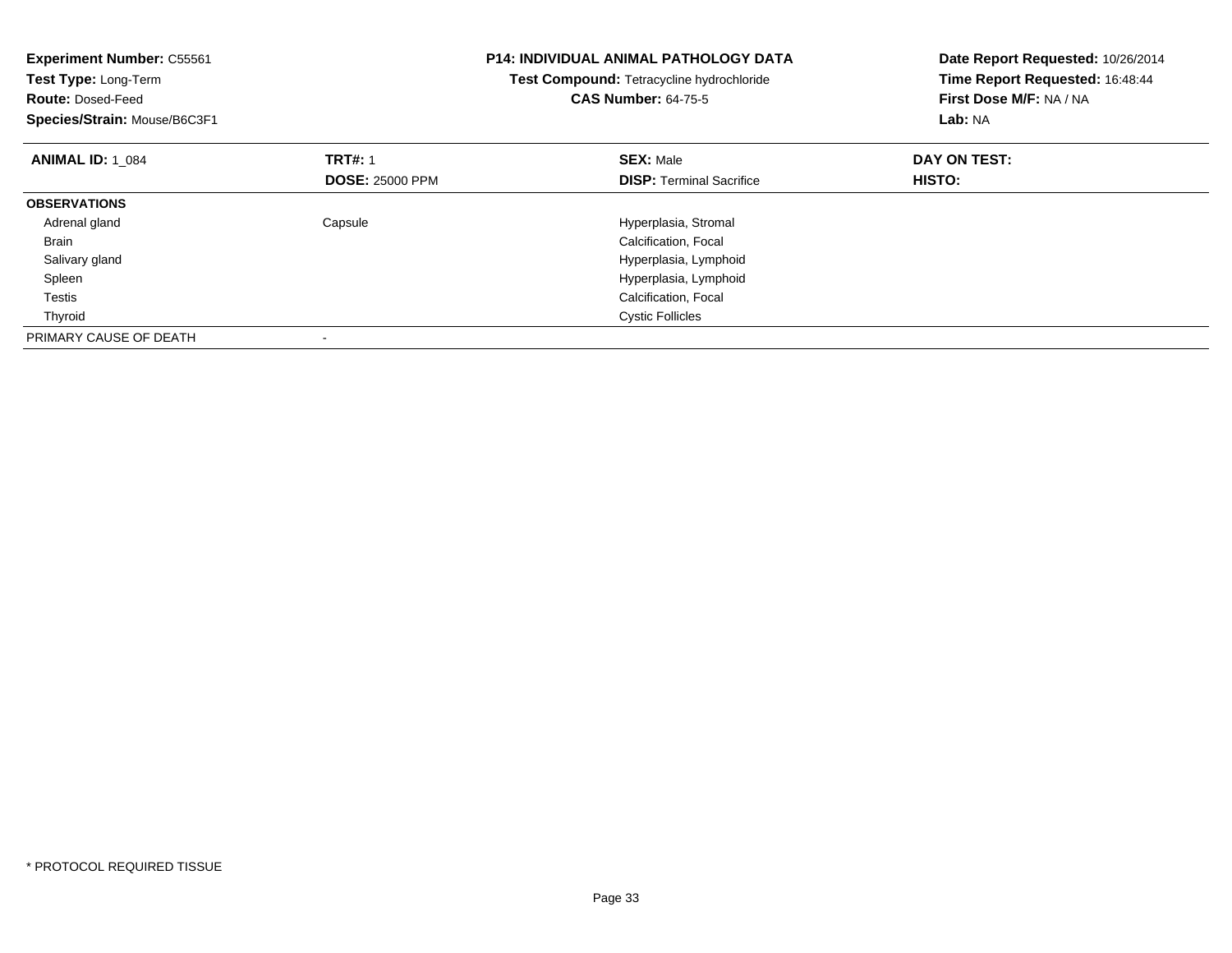| <b>Experiment Number: C55561</b><br>Test Type: Long-Term<br><b>Route: Dosed-Feed</b><br>Species/Strain: Mouse/B6C3F1 |                          | <b>P14: INDIVIDUAL ANIMAL PATHOLOGY DATA</b><br>Test Compound: Tetracycline hydrochloride<br><b>CAS Number: 64-75-5</b> | Date Report Requested: 10/26/2014<br>Time Report Requested: 16:48:44<br>First Dose M/F: NA / NA<br>Lab: NA |
|----------------------------------------------------------------------------------------------------------------------|--------------------------|-------------------------------------------------------------------------------------------------------------------------|------------------------------------------------------------------------------------------------------------|
| <b>ANIMAL ID: 1 085</b>                                                                                              | <b>TRT#: 1</b>           | <b>SEX: Male</b>                                                                                                        | DAY ON TEST:                                                                                               |
|                                                                                                                      | <b>DOSE: 25000 PPM</b>   | <b>DISP:</b> Terminal Sacrifice                                                                                         | HISTO:                                                                                                     |
| <b>OBSERVATIONS</b>                                                                                                  |                          |                                                                                                                         |                                                                                                            |
| Adrenal gland                                                                                                        | Capsule                  | Hyperplasia, Stromal                                                                                                    |                                                                                                            |
| Liver                                                                                                                |                          | Hepatocellular Carcinoma                                                                                                |                                                                                                            |
| Lung                                                                                                                 |                          | Pneumonia, Interstitial Chronic                                                                                         |                                                                                                            |
| Salivary gland                                                                                                       |                          | Hyperplasia, Lymphoid                                                                                                   |                                                                                                            |
| Stomach                                                                                                              | <b>Glandular Stomach</b> | Inflammation, Chronic                                                                                                   |                                                                                                            |
| Thymus                                                                                                               |                          | Hyperplasia, Lymphoid                                                                                                   |                                                                                                            |
| PRIMARY CAUSE OF DEATH                                                                                               |                          |                                                                                                                         |                                                                                                            |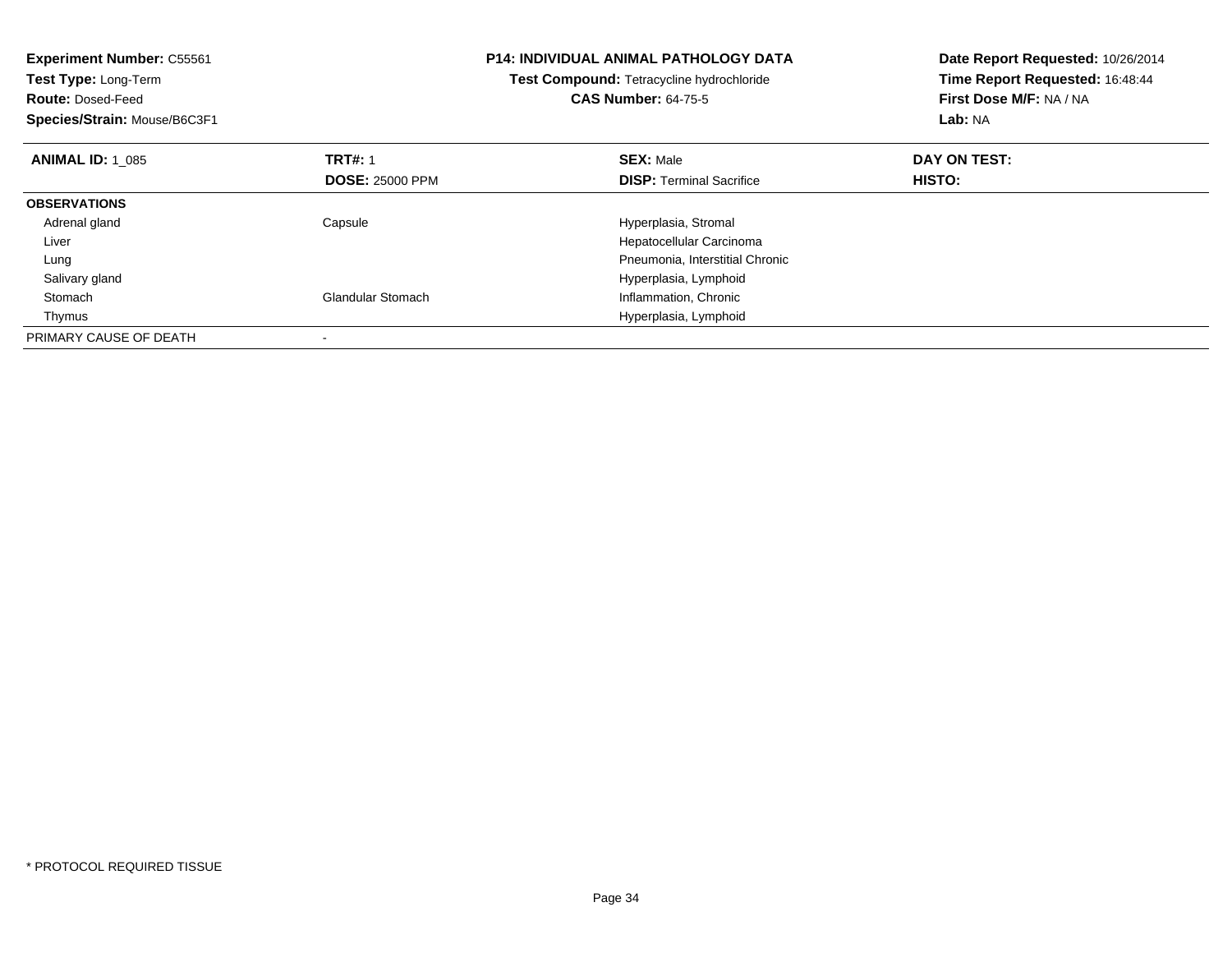| <b>Experiment Number: C55561</b><br>Test Type: Long-Term<br><b>Route: Dosed-Feed</b><br>Species/Strain: Mouse/B6C3F1 |                          | <b>P14: INDIVIDUAL ANIMAL PATHOLOGY DATA</b><br>Test Compound: Tetracycline hydrochloride<br><b>CAS Number: 64-75-5</b> | Date Report Requested: 10/26/2014<br>Time Report Requested: 16:48:44<br>First Dose M/F: NA / NA<br>Lab: NA |
|----------------------------------------------------------------------------------------------------------------------|--------------------------|-------------------------------------------------------------------------------------------------------------------------|------------------------------------------------------------------------------------------------------------|
| <b>ANIMAL ID: 1 086</b>                                                                                              | <b>TRT#: 1</b>           | <b>SEX: Male</b>                                                                                                        | DAY ON TEST:                                                                                               |
|                                                                                                                      | <b>DOSE: 25000 PPM</b>   | <b>DISP:</b> Terminal Sacrifice                                                                                         | HISTO:                                                                                                     |
| <b>OBSERVATIONS</b>                                                                                                  |                          |                                                                                                                         |                                                                                                            |
| Bone                                                                                                                 | Joint Of Lower Extremity | Ankylosis                                                                                                               |                                                                                                            |
| Liver                                                                                                                |                          | Inflammation, Acute Necrotizing                                                                                         |                                                                                                            |
| Lung                                                                                                                 |                          | Alveolar/Bronchiolar Adenoma                                                                                            |                                                                                                            |
| Lymph node                                                                                                           | Mesenteric Lymph Node    | Hyperplasia, Nos                                                                                                        |                                                                                                            |
| Salivary gland                                                                                                       |                          | Hyperplasia, Lymphoid                                                                                                   |                                                                                                            |
| PRIMARY CAUSE OF DEATH                                                                                               |                          |                                                                                                                         |                                                                                                            |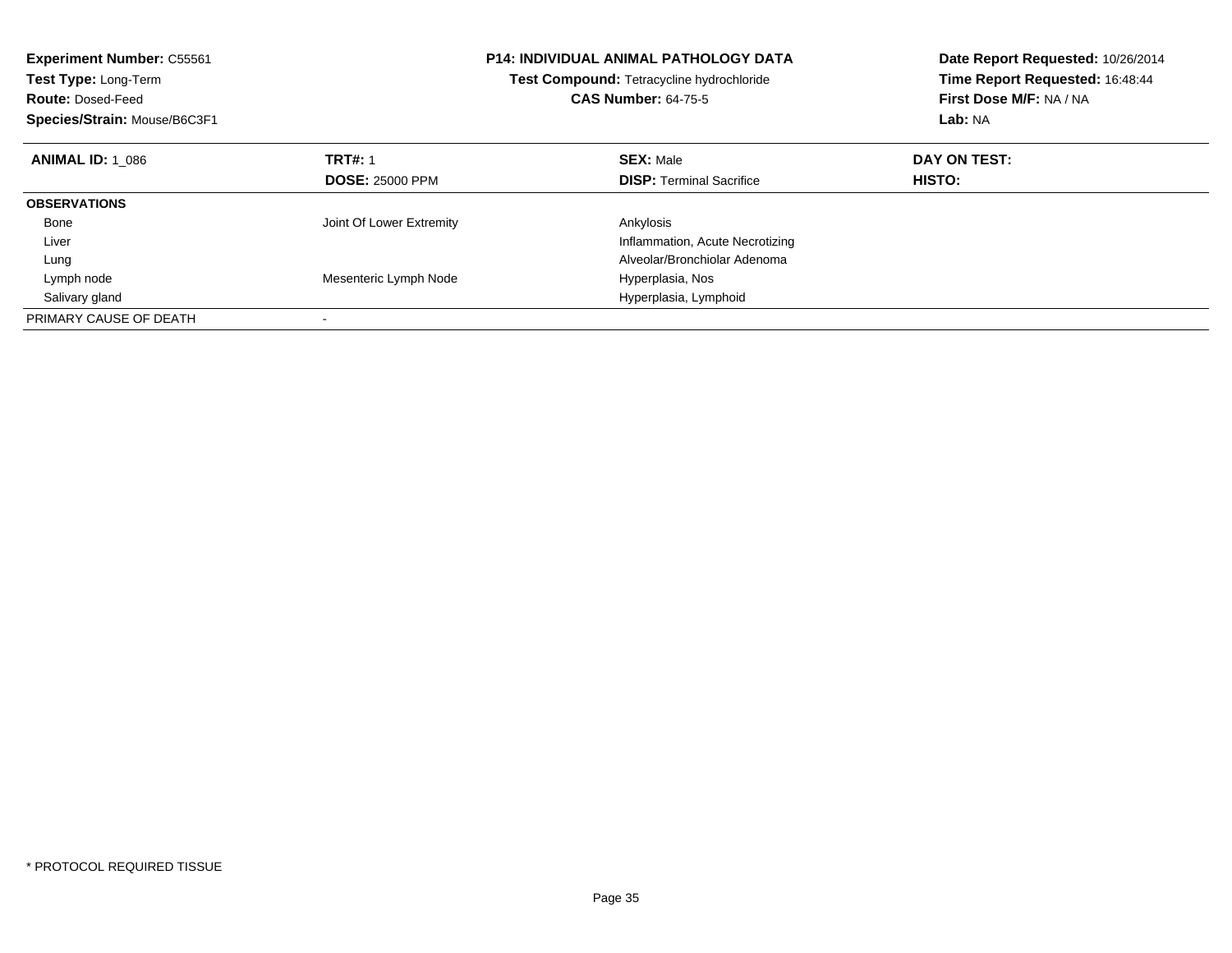| <b>Experiment Number: C55561</b><br>Test Type: Long-Term<br><b>Route: Dosed-Feed</b><br>Species/Strain: Mouse/B6C3F1 |                        | <b>P14: INDIVIDUAL ANIMAL PATHOLOGY DATA</b><br>Test Compound: Tetracycline hydrochloride<br><b>CAS Number: 64-75-5</b> | Date Report Requested: 10/26/2014<br>Time Report Requested: 16:48:44<br>First Dose M/F: NA / NA<br>Lab: NA |
|----------------------------------------------------------------------------------------------------------------------|------------------------|-------------------------------------------------------------------------------------------------------------------------|------------------------------------------------------------------------------------------------------------|
| <b>ANIMAL ID: 1 087</b>                                                                                              | <b>TRT#: 1</b>         | <b>SEX: Male</b>                                                                                                        | DAY ON TEST:                                                                                               |
|                                                                                                                      | <b>DOSE: 25000 PPM</b> | <b>DISP:</b> Terminal Sacrifice                                                                                         | HISTO:                                                                                                     |
| <b>OBSERVATIONS</b>                                                                                                  |                        |                                                                                                                         |                                                                                                            |
| Adrenal gland                                                                                                        | Capsule                | Hyperplasia, Stromal                                                                                                    |                                                                                                            |
| Kidney                                                                                                               |                        | Hyperplasia, Lymphoid                                                                                                   |                                                                                                            |
| Spleen                                                                                                               |                        | Hyperplasia, Lymphoid                                                                                                   |                                                                                                            |
| PRIMARY CAUSE OF DEATH                                                                                               |                        |                                                                                                                         |                                                                                                            |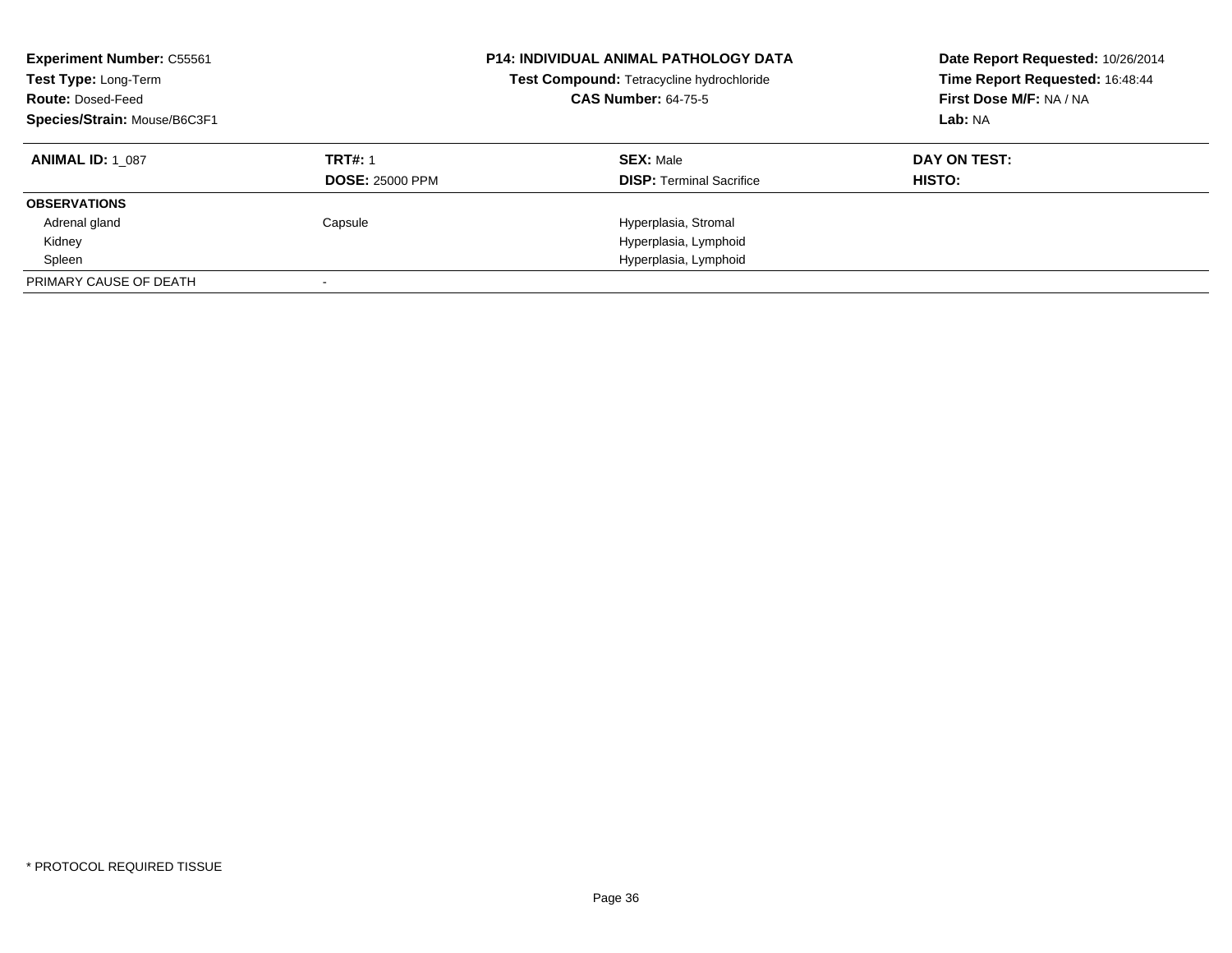| <b>Experiment Number: C55561</b><br>Test Type: Long-Term<br><b>Route: Dosed-Feed</b><br>Species/Strain: Mouse/B6C3F1 |                                          | <b>P14: INDIVIDUAL ANIMAL PATHOLOGY DATA</b><br>Test Compound: Tetracycline hydrochloride<br><b>CAS Number: 64-75-5</b> | Date Report Requested: 10/26/2014<br>Time Report Requested: 16:48:44<br>First Dose M/F: NA / NA<br>Lab: NA |
|----------------------------------------------------------------------------------------------------------------------|------------------------------------------|-------------------------------------------------------------------------------------------------------------------------|------------------------------------------------------------------------------------------------------------|
| <b>ANIMAL ID: 1 088</b>                                                                                              | <b>TRT#: 1</b><br><b>DOSE: 25000 PPM</b> | <b>SEX: Male</b><br><b>DISP: Terminal Sacrifice</b>                                                                     | DAY ON TEST:<br>HISTO:                                                                                     |
| <b>OBSERVATIONS</b>                                                                                                  |                                          |                                                                                                                         |                                                                                                            |
| Kidney                                                                                                               |                                          | Hyperplasia, Lymphoid                                                                                                   |                                                                                                            |
| Thyroid                                                                                                              |                                          | <b>Cystic Follicles</b>                                                                                                 |                                                                                                            |
| PRIMARY CAUSE OF DEATH                                                                                               |                                          |                                                                                                                         |                                                                                                            |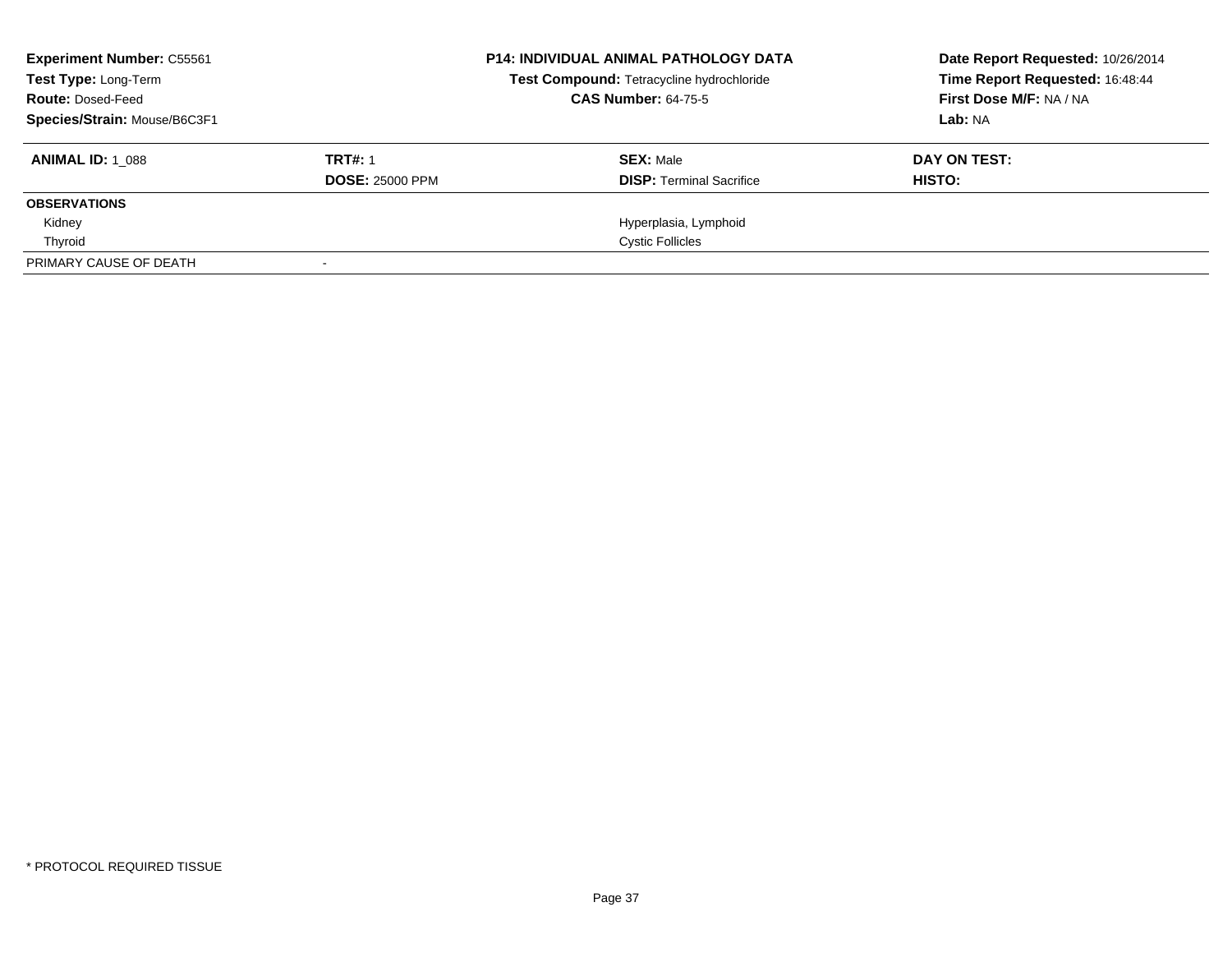| <b>Experiment Number: C55561</b><br>Test Type: Long-Term<br><b>Route: Dosed-Feed</b><br>Species/Strain: Mouse/B6C3F1 |                        | <b>P14: INDIVIDUAL ANIMAL PATHOLOGY DATA</b><br>Test Compound: Tetracycline hydrochloride<br><b>CAS Number: 64-75-5</b> | Date Report Requested: 10/26/2014<br>Time Report Requested: 16:48:44<br>First Dose M/F: NA / NA<br>Lab: NA |
|----------------------------------------------------------------------------------------------------------------------|------------------------|-------------------------------------------------------------------------------------------------------------------------|------------------------------------------------------------------------------------------------------------|
| <b>ANIMAL ID: 1 089</b>                                                                                              | <b>TRT#: 1</b>         | <b>SEX: Male</b>                                                                                                        | DAY ON TEST:                                                                                               |
|                                                                                                                      | <b>DOSE: 25000 PPM</b> | <b>DISP:</b> Natural Death                                                                                              | <b>HISTO:</b>                                                                                              |
| <b>OBSERVATIONS</b>                                                                                                  |                        |                                                                                                                         |                                                                                                            |
| Kidney                                                                                                               | Tubule                 | Dilatation, Nos                                                                                                         |                                                                                                            |
| Prostate                                                                                                             |                        | Inflammation, Acute                                                                                                     |                                                                                                            |
| Seminal vesicle                                                                                                      |                        | Inflammation, Acute                                                                                                     |                                                                                                            |
| Urinary bladder                                                                                                      |                        | Hemorrhage                                                                                                              |                                                                                                            |
|                                                                                                                      |                        | Inflammation, Acute                                                                                                     |                                                                                                            |
|                                                                                                                      |                        | Necrosis, Nos                                                                                                           |                                                                                                            |
| PRIMARY CAUSE OF DEATH                                                                                               |                        |                                                                                                                         |                                                                                                            |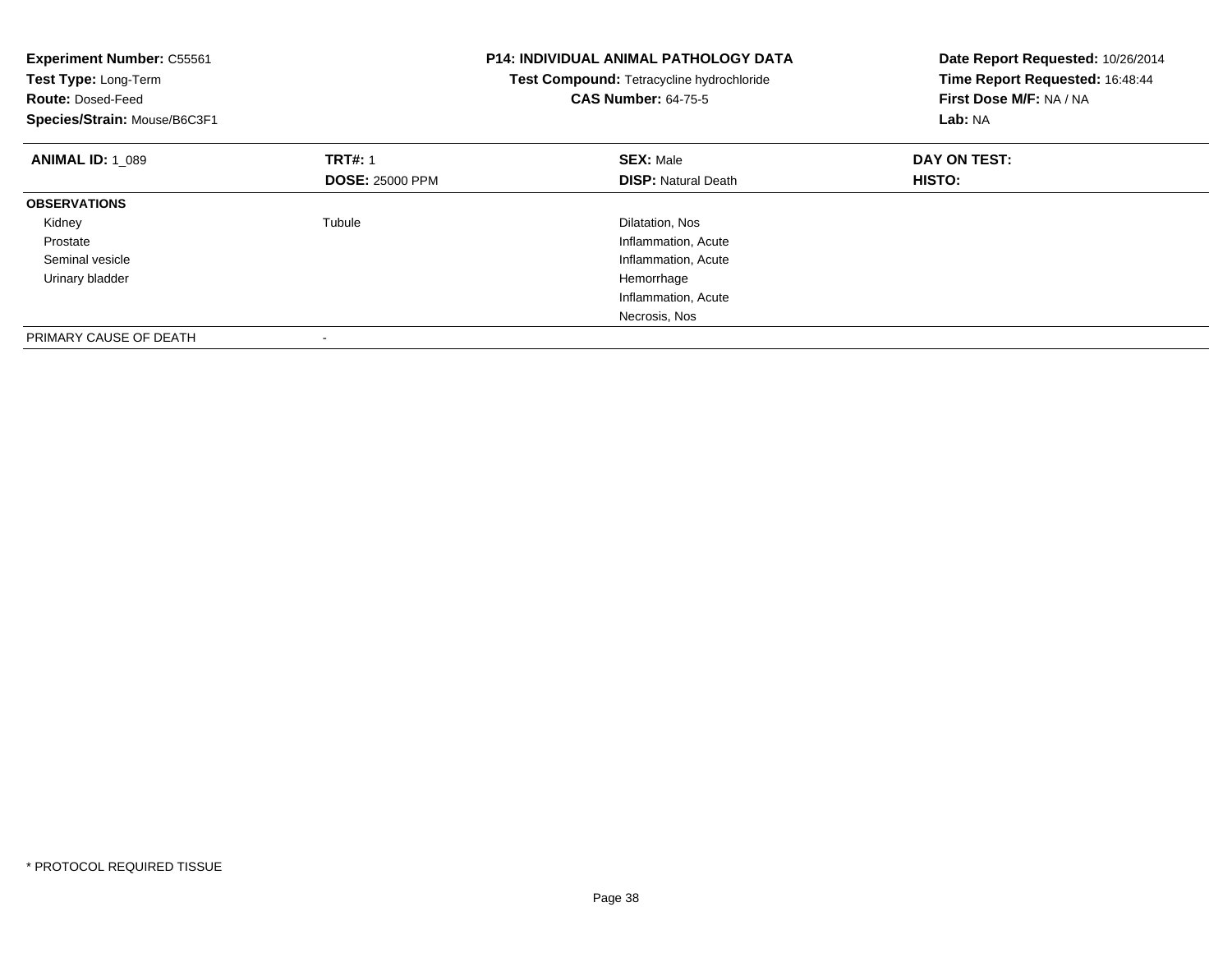| <b>Experiment Number: C55561</b><br>Test Type: Long-Term<br><b>Route: Dosed-Feed</b><br>Species/Strain: Mouse/B6C3F1 |                                          | <b>P14: INDIVIDUAL ANIMAL PATHOLOGY DATA</b><br>Test Compound: Tetracycline hydrochloride<br><b>CAS Number: 64-75-5</b> | Date Report Requested: 10/26/2014<br>Time Report Requested: 16:48:44<br>First Dose M/F: NA / NA<br>Lab: NA |
|----------------------------------------------------------------------------------------------------------------------|------------------------------------------|-------------------------------------------------------------------------------------------------------------------------|------------------------------------------------------------------------------------------------------------|
| <b>ANIMAL ID: 1 090</b>                                                                                              | <b>TRT#: 1</b><br><b>DOSE: 25000 PPM</b> | <b>SEX: Male</b><br><b>DISP: Terminal Sacrifice</b>                                                                     | DAY ON TEST:<br>HISTO:                                                                                     |
| <b>OBSERVATIONS</b>                                                                                                  |                                          |                                                                                                                         |                                                                                                            |
| Adrenal gland                                                                                                        | Capsule                                  | Hyperplasia, Stromal                                                                                                    |                                                                                                            |
| PRIMARY CAUSE OF DEATH                                                                                               |                                          |                                                                                                                         |                                                                                                            |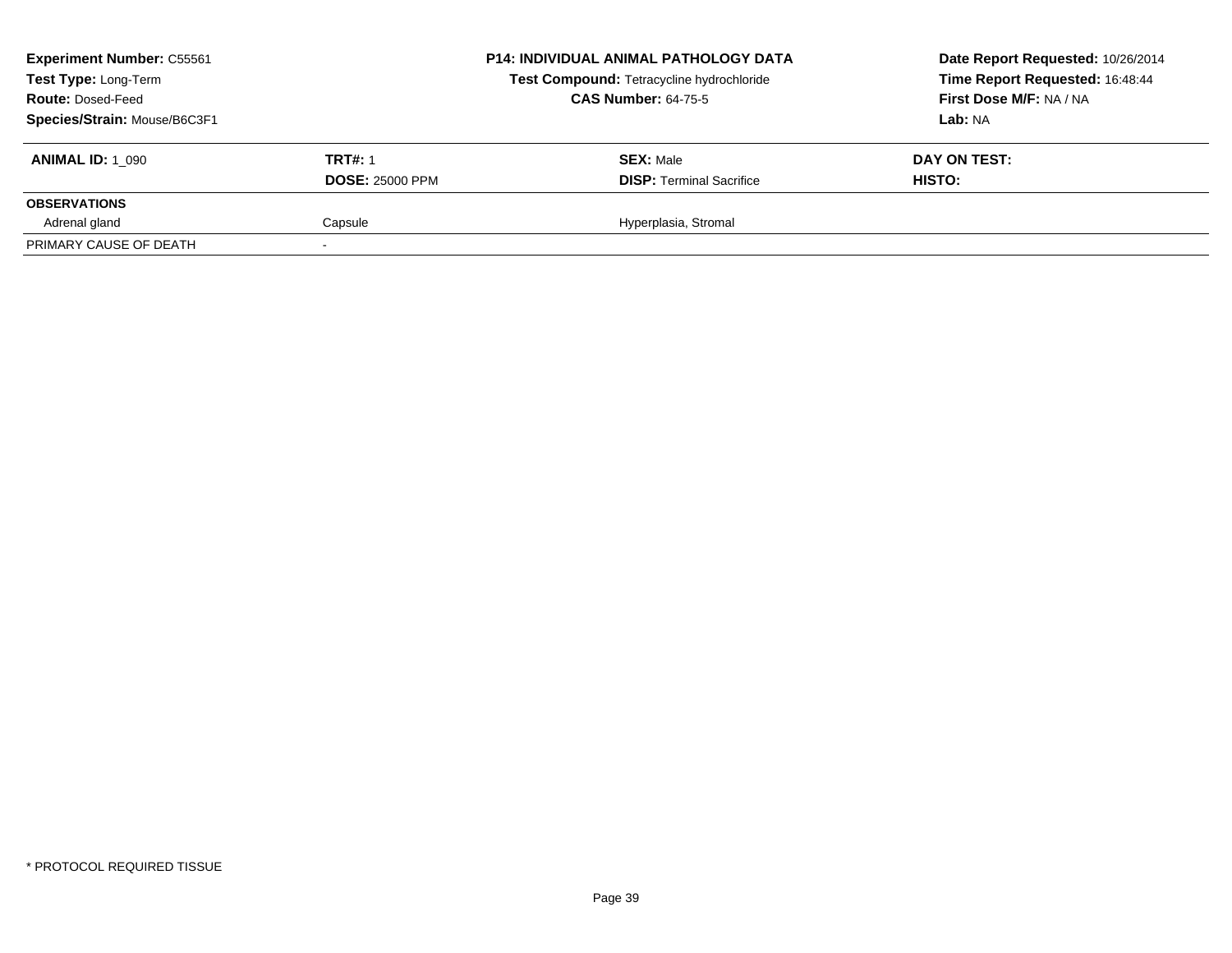| <b>Experiment Number: C55561</b><br>Test Type: Long-Term<br><b>Route: Dosed-Feed</b><br>Species/Strain: Mouse/B6C3F1 |                        | <b>P14: INDIVIDUAL ANIMAL PATHOLOGY DATA</b><br>Test Compound: Tetracycline hydrochloride<br><b>CAS Number: 64-75-5</b> | Date Report Requested: 10/26/2014<br>Time Report Requested: 16:48:44<br>First Dose M/F: NA / NA<br>Lab: NA |
|----------------------------------------------------------------------------------------------------------------------|------------------------|-------------------------------------------------------------------------------------------------------------------------|------------------------------------------------------------------------------------------------------------|
| <b>ANIMAL ID: 1 091</b>                                                                                              | <b>TRT#: 1</b>         | <b>SEX: Male</b>                                                                                                        | DAY ON TEST:                                                                                               |
|                                                                                                                      | <b>DOSE: 25000 PPM</b> | <b>DISP:</b> Terminal Sacrifice                                                                                         | HISTO:                                                                                                     |
| <b>OBSERVATIONS</b>                                                                                                  |                        |                                                                                                                         |                                                                                                            |
| Adrenal gland                                                                                                        | Capsule                | Hyperplasia, Stromal                                                                                                    |                                                                                                            |
| Liver                                                                                                                |                        | Hepatocellular Adenoma                                                                                                  |                                                                                                            |
| Penis                                                                                                                | Prepuce Nos            | Inflammation, Chronic Suppurative                                                                                       |                                                                                                            |
| Spleen                                                                                                               |                        | Hematopoiesis                                                                                                           |                                                                                                            |
| Unspecified                                                                                                          | Trunk                  | Fibrosarcoma                                                                                                            |                                                                                                            |
| PRIMARY CAUSE OF DEATH                                                                                               |                        |                                                                                                                         |                                                                                                            |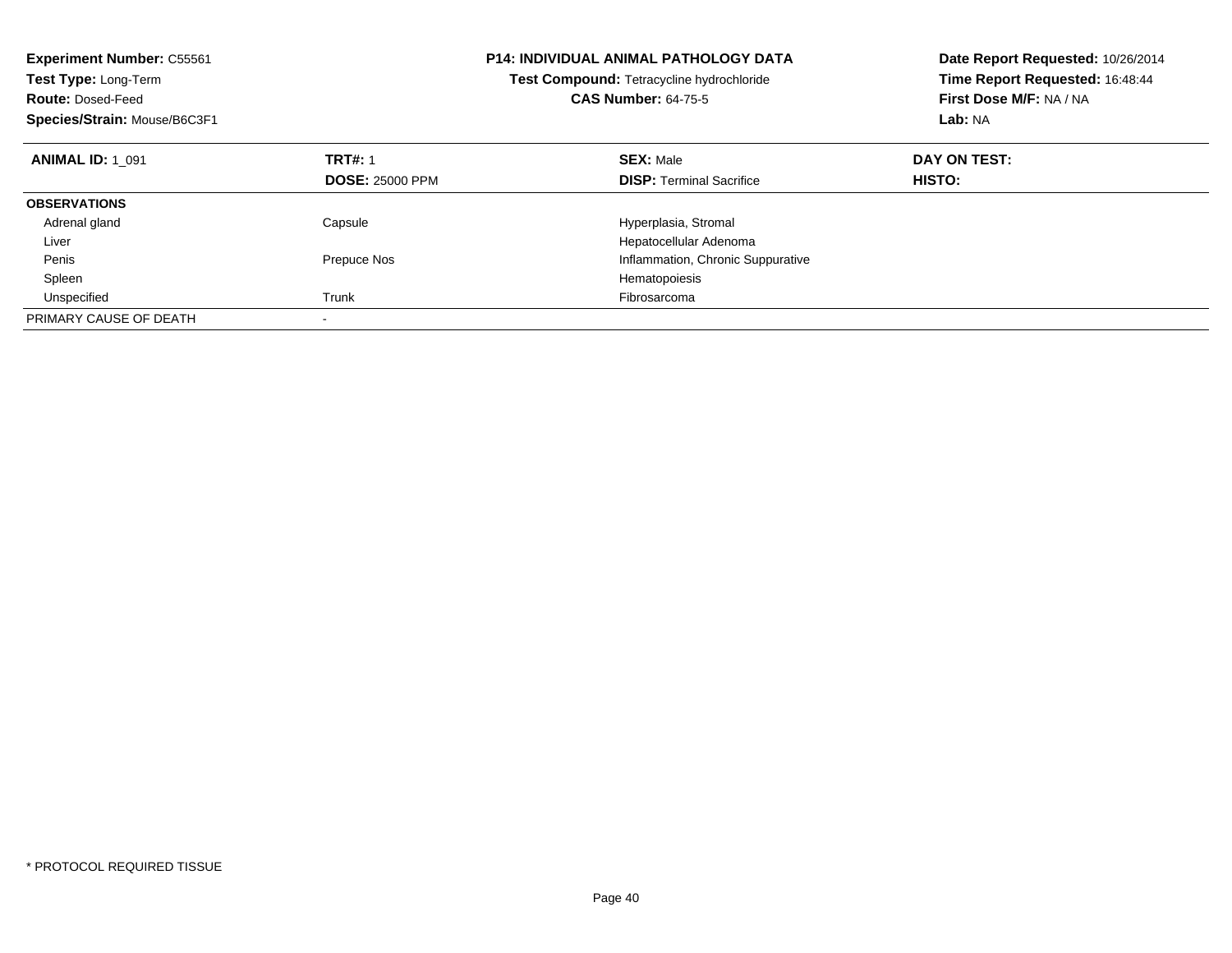**Experiment Number:** C55561

**Test Type:** Long-Term

**Route:** Dosed-Feed

**Species/Strain:** Mouse/B6C3F1

## **P14: INDIVIDUAL ANIMAL PATHOLOGY DATA**

**Test Compound:** Tetracycline hydrochloride**CAS Number:** 64-75-5

**Date Report Requested:** 10/26/2014**Time Report Requested:** 16:48:44**First Dose M/F:** NA / NA**Lab:** NA

| <b>ANIMAL ID: 1 092</b> | <b>TRT#: 1</b>            | <b>SEX: Male</b>                  | DAY ON TEST: |  |
|-------------------------|---------------------------|-----------------------------------|--------------|--|
|                         | <b>DOSE: 25000 PPM</b>    | <b>DISP: Terminal Sacrifice</b>   | HISTO:       |  |
| <b>OBSERVATIONS</b>     |                           |                                   |              |  |
| Adrenal gland           | Capsule                   | Hyperplasia, Stromal              |              |  |
| Bone                    | Joint Of Lower Extremity  | Ankylosis                         |              |  |
| Brain                   |                           | Calcification, Focal              |              |  |
| Heart                   |                           | Inflammation, Chronic Necrotizing |              |  |
| Intestine Large         | Cecum, Colon              | Hyperplasia, Lymphoid             |              |  |
| Pituitary gland         | <b>Anterior Pituitary</b> | Cyst, Nos                         |              |  |
| Preputial gland         |                           | Hyperplasia, Cystic               |              |  |
| Spleen                  |                           | Hematopoiesis                     |              |  |
| Stomach                 | <b>Glandular Stomach</b>  | Inflammation, Acute/Chronic       |              |  |
| Unspecified             | Back                      | Sarcoma, Nos                      |              |  |
| PRIMARY CAUSE OF DEATH  |                           |                                   |              |  |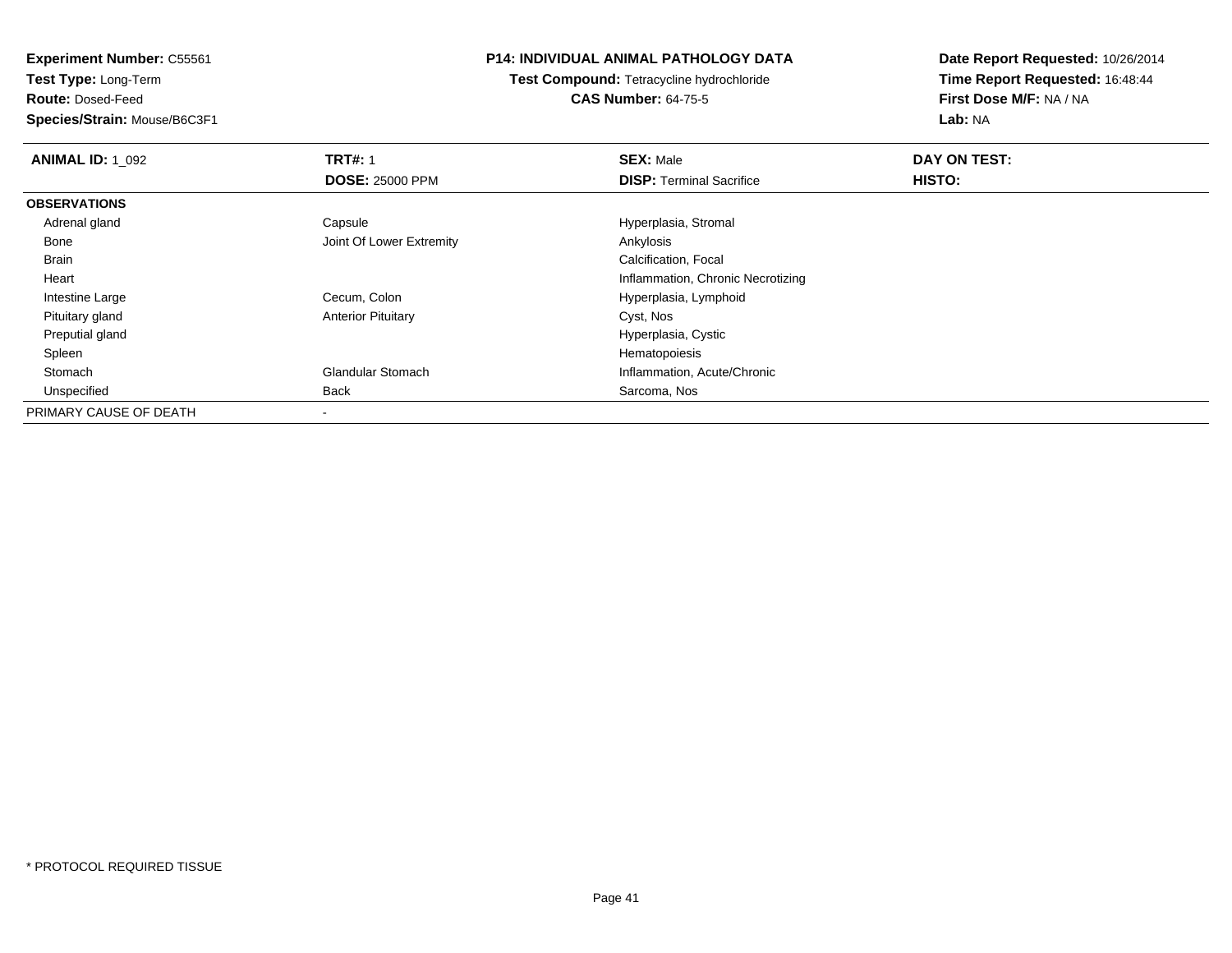| <b>Experiment Number: C55561</b> |                        | <b>P14: INDIVIDUAL ANIMAL PATHOLOGY DATA</b> | Date Report Requested: 10/26/2014 |
|----------------------------------|------------------------|----------------------------------------------|-----------------------------------|
| Test Type: Long-Term             |                        | Test Compound: Tetracycline hydrochloride    | Time Report Requested: 16:48:44   |
| <b>Route: Dosed-Feed</b>         |                        | <b>CAS Number: 64-75-5</b>                   | First Dose M/F: NA / NA           |
| Species/Strain: Mouse/B6C3F1     |                        |                                              | Lab: NA                           |
| <b>ANIMAL ID: 1 093</b>          | <b>TRT#: 1</b>         | <b>SEX: Male</b>                             | DAY ON TEST:                      |
|                                  | <b>DOSE: 25000 PPM</b> | <b>DISP:</b> Terminal Sacrifice              | HISTO:                            |
| <b>OBSERVATIONS</b>              |                        |                                              |                                   |
| Adrenal gland                    | Capsule                | Hyperplasia, Stromal                         |                                   |
| Kidney                           |                        | Hyperplasia, Lymphoid                        |                                   |
| Liver                            |                        | Hyperplasia, Lymphoid                        |                                   |
| Preputial gland                  |                        | Inflammation, Suppurative                    |                                   |
| Seminal vesicle                  |                        | <b>Distention</b>                            |                                   |
| Skin                             |                        | Inflammation, Acute Focal                    |                                   |
| Unspecified                      |                        | Fibrosarcoma                                 |                                   |
|                                  | Adipose Tissue         | Necrosis, Fat                                |                                   |
| PRIMARY CAUSE OF DEATH           |                        |                                              |                                   |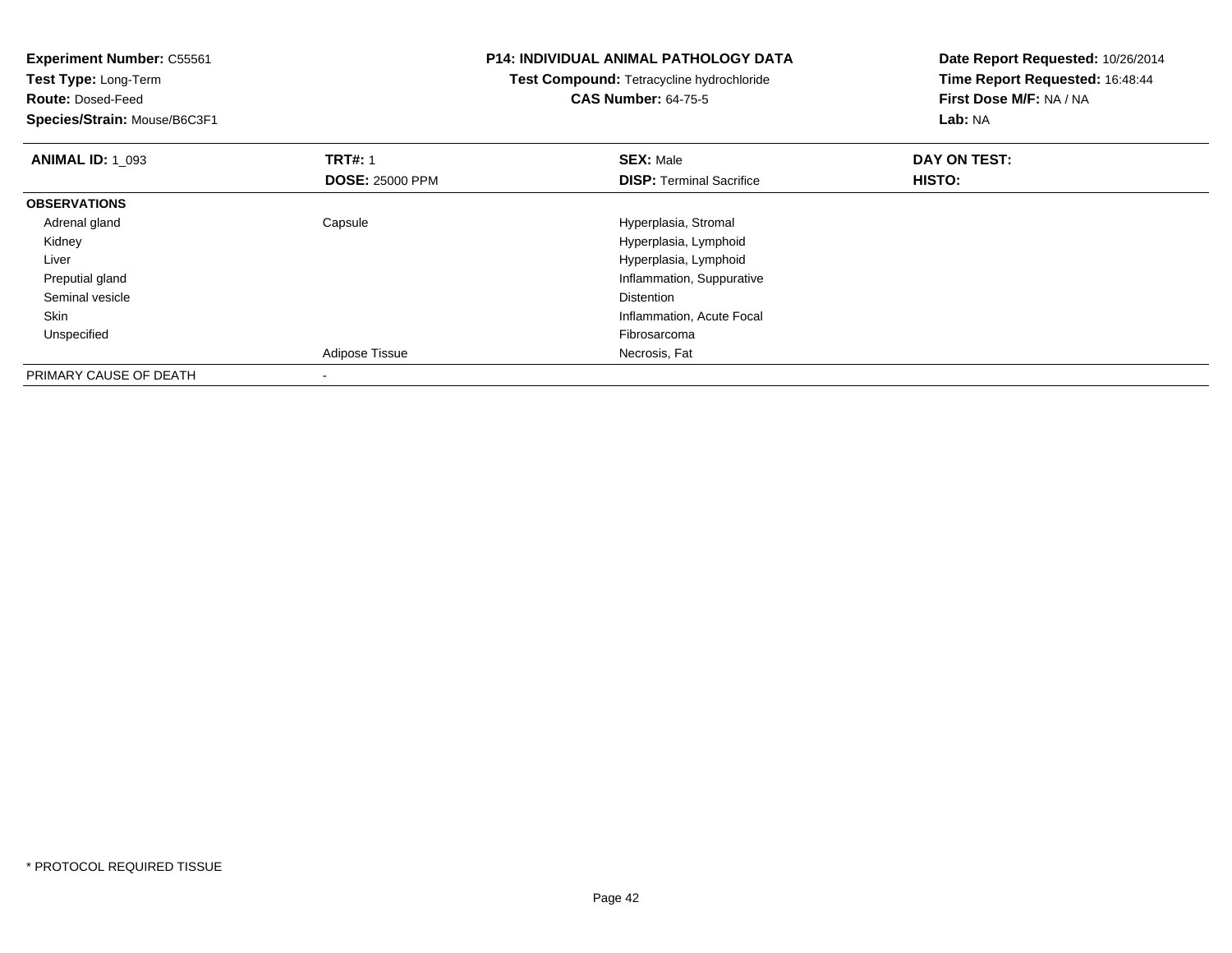| <b>Experiment Number: C55561</b><br>Test Type: Long-Term<br><b>Route: Dosed-Feed</b><br>Species/Strain: Mouse/B6C3F1 |                                          | <b>P14: INDIVIDUAL ANIMAL PATHOLOGY DATA</b><br>Test Compound: Tetracycline hydrochloride<br><b>CAS Number: 64-75-5</b> | Date Report Requested: 10/26/2014<br>Time Report Requested: 16:48:44<br>First Dose M/F: NA / NA<br>Lab: NA |
|----------------------------------------------------------------------------------------------------------------------|------------------------------------------|-------------------------------------------------------------------------------------------------------------------------|------------------------------------------------------------------------------------------------------------|
| <b>ANIMAL ID: 1 094</b>                                                                                              | <b>TRT#: 1</b><br><b>DOSE: 25000 PPM</b> | <b>SEX: Male</b><br><b>DISP:</b> Natural Death                                                                          | DAY ON TEST:<br>HISTO:                                                                                     |
| <b>OBSERVATIONS</b>                                                                                                  |                                          |                                                                                                                         |                                                                                                            |
| <b>Brain</b>                                                                                                         |                                          | Calcification, Focal                                                                                                    |                                                                                                            |
| Unspecified                                                                                                          | Adipose Tissue                           | Necrosis, Fat                                                                                                           |                                                                                                            |
|                                                                                                                      |                                          | Sarcoma, Nos                                                                                                            |                                                                                                            |
| PRIMARY CAUSE OF DEATH                                                                                               |                                          |                                                                                                                         |                                                                                                            |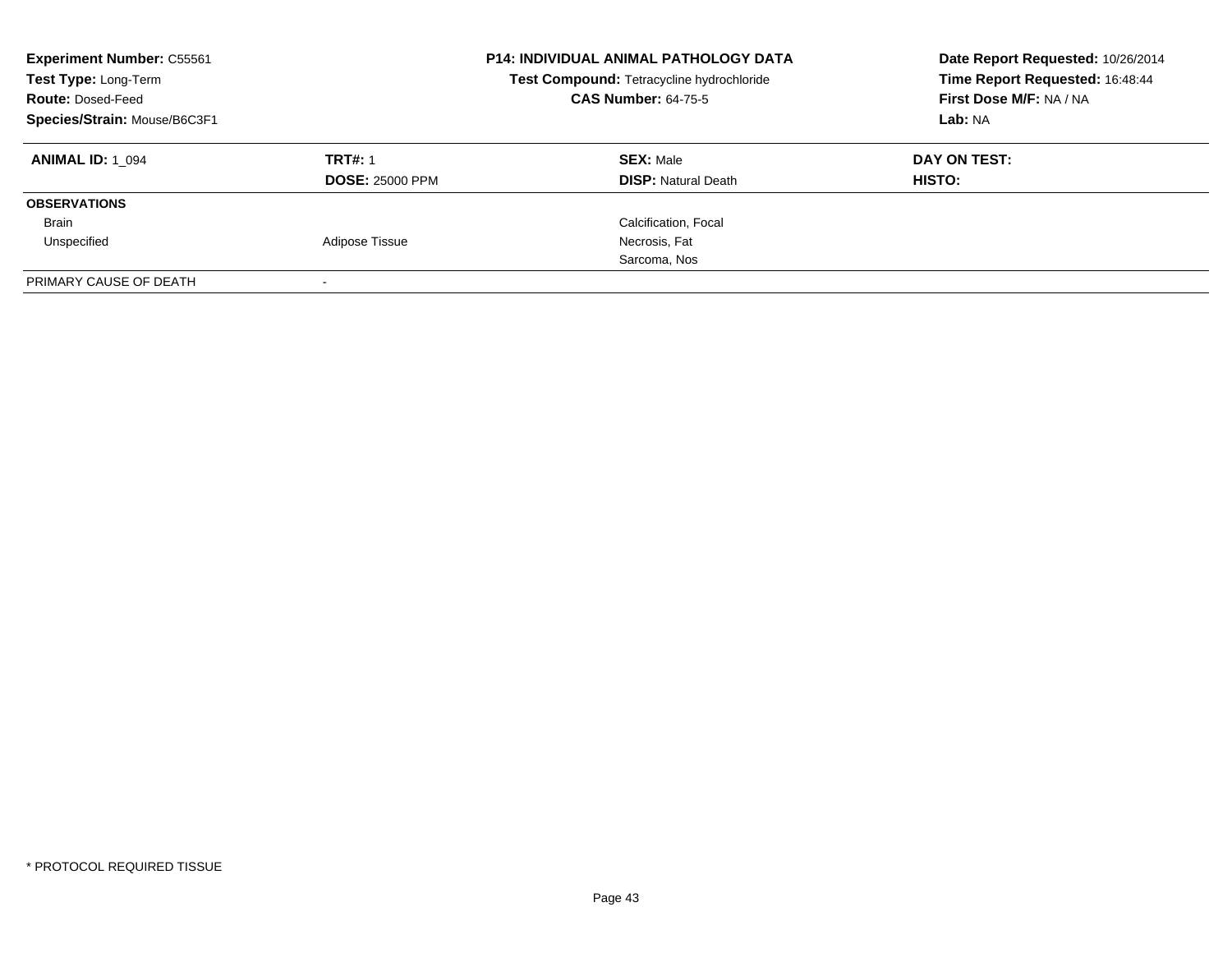| <b>Experiment Number: C55561</b><br>Test Type: Long-Term<br><b>Route: Dosed-Feed</b><br>Species/Strain: Mouse/B6C3F1 |                          | <b>P14: INDIVIDUAL ANIMAL PATHOLOGY DATA</b><br>Test Compound: Tetracycline hydrochloride<br><b>CAS Number: 64-75-5</b> | Date Report Requested: 10/26/2014<br>Time Report Requested: 16:48:44<br>First Dose M/F: NA / NA<br>Lab: NA |
|----------------------------------------------------------------------------------------------------------------------|--------------------------|-------------------------------------------------------------------------------------------------------------------------|------------------------------------------------------------------------------------------------------------|
| <b>ANIMAL ID: 1 095</b>                                                                                              | <b>TRT#: 1</b>           | <b>SEX: Male</b>                                                                                                        | DAY ON TEST:                                                                                               |
|                                                                                                                      | <b>DOSE: 25000 PPM</b>   | <b>DISP:</b> Terminal Sacrifice                                                                                         | HISTO:                                                                                                     |
| <b>OBSERVATIONS</b>                                                                                                  |                          |                                                                                                                         |                                                                                                            |
| Adrenal gland                                                                                                        | Capsule                  | Hyperplasia, Stromal                                                                                                    |                                                                                                            |
| Bone                                                                                                                 | Joint Of Lower Extremity | Ankylosis                                                                                                               |                                                                                                            |
| Salivary gland                                                                                                       |                          | Hyperplasia, Lymphoid                                                                                                   |                                                                                                            |
| Spleen                                                                                                               |                          | Hyperplasia, Lymphoid                                                                                                   |                                                                                                            |
| Testis                                                                                                               |                          | Calcification, Focal                                                                                                    |                                                                                                            |
| PRIMARY CAUSE OF DEATH                                                                                               |                          |                                                                                                                         |                                                                                                            |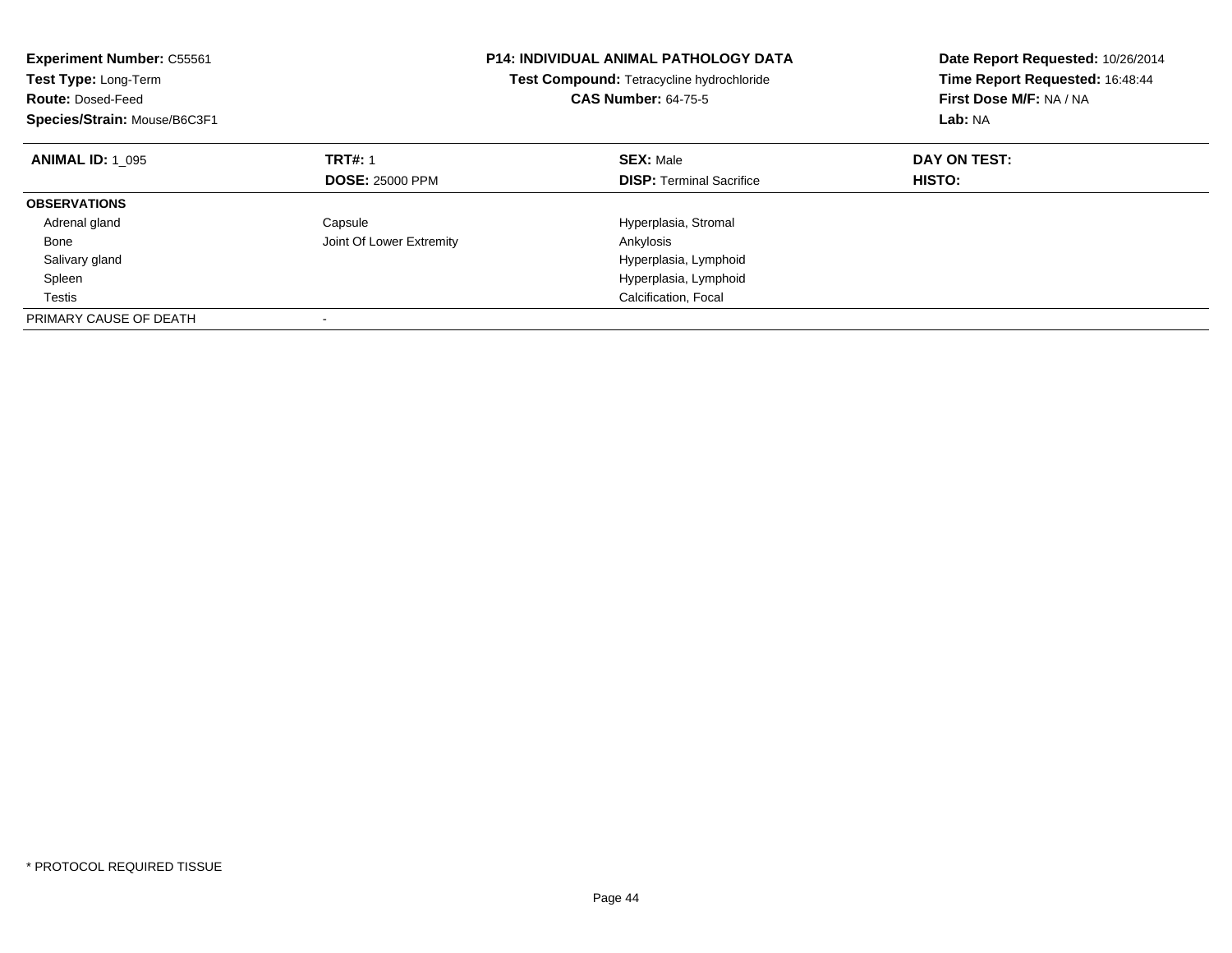| <b>Experiment Number: C55561</b><br>Test Type: Long-Term<br><b>Route: Dosed-Feed</b><br>Species/Strain: Mouse/B6C3F1 |                           | <b>P14: INDIVIDUAL ANIMAL PATHOLOGY DATA</b><br>Test Compound: Tetracycline hydrochloride<br><b>CAS Number: 64-75-5</b> | Date Report Requested: 10/26/2014<br>Time Report Requested: 16:48:44<br>First Dose M/F: NA / NA<br>Lab: NA |
|----------------------------------------------------------------------------------------------------------------------|---------------------------|-------------------------------------------------------------------------------------------------------------------------|------------------------------------------------------------------------------------------------------------|
| <b>ANIMAL ID: 1 096</b>                                                                                              | <b>TRT#: 1</b>            | <b>SEX: Male</b>                                                                                                        | DAY ON TEST:                                                                                               |
|                                                                                                                      | <b>DOSE: 25000 PPM</b>    | <b>DISP: Terminal Sacrifice</b>                                                                                         | HISTO:                                                                                                     |
| <b>OBSERVATIONS</b>                                                                                                  |                           |                                                                                                                         |                                                                                                            |
| Adrenal gland                                                                                                        | Capsule                   | Hyperplasia, Stromal                                                                                                    |                                                                                                            |
| Bone                                                                                                                 | Joint Of Lower Extremity  | Ankylosis                                                                                                               |                                                                                                            |
| <b>Brain</b>                                                                                                         |                           | Calcification, Focal                                                                                                    |                                                                                                            |
| Pituitary gland                                                                                                      | <b>Anterior Pituitary</b> | Cyst, Multiple                                                                                                          |                                                                                                            |
| Skin                                                                                                                 | <b>Back</b>               | Inflammation, Chronic Necrotizing                                                                                       |                                                                                                            |
| PRIMARY CAUSE OF DEATH                                                                                               |                           |                                                                                                                         |                                                                                                            |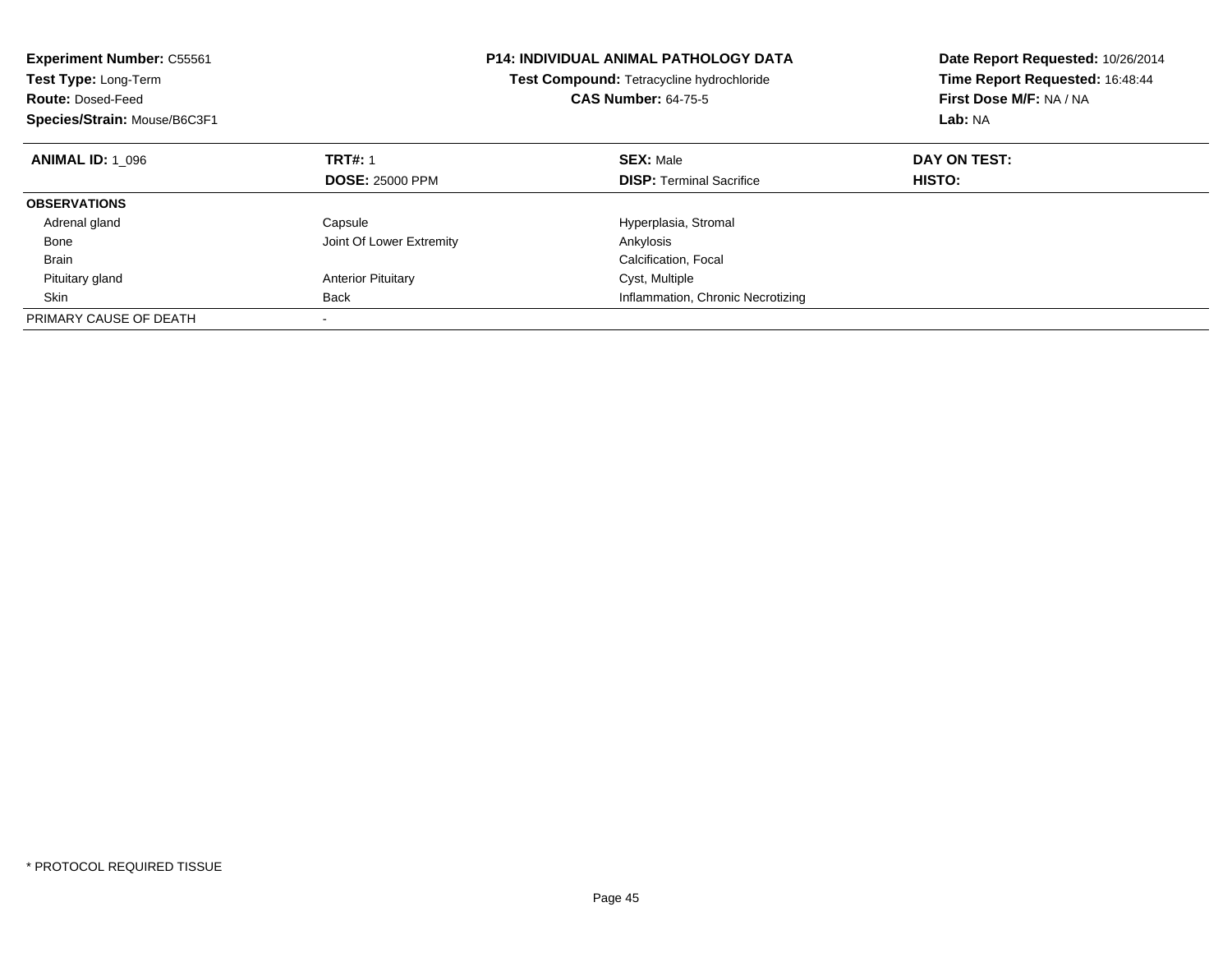| <b>Experiment Number: C55561</b><br><b>Test Type: Long-Term</b><br><b>Route: Dosed-Feed</b><br>Species/Strain: Mouse/B6C3F1 |                                          | <b>P14: INDIVIDUAL ANIMAL PATHOLOGY DATA</b><br>Test Compound: Tetracycline hydrochloride<br><b>CAS Number: 64-75-5</b> | Date Report Requested: 10/26/2014<br>Time Report Requested: 16:48:44<br>First Dose M/F: NA / NA<br>Lab: NA |
|-----------------------------------------------------------------------------------------------------------------------------|------------------------------------------|-------------------------------------------------------------------------------------------------------------------------|------------------------------------------------------------------------------------------------------------|
| <b>ANIMAL ID: 1 097</b>                                                                                                     | <b>TRT#: 1</b><br><b>DOSE: 25000 PPM</b> | <b>SEX: Male</b><br><b>DISP:</b> Terminal Sacrifice                                                                     | DAY ON TEST:<br>HISTO:                                                                                     |
| <b>OBSERVATIONS</b>                                                                                                         |                                          |                                                                                                                         |                                                                                                            |
| Adrenal gland                                                                                                               | Cortex Nos<br>Capsule                    | Hyperplasia, Focal<br>Hyperplasia, Stromal                                                                              |                                                                                                            |
| Bone                                                                                                                        | Joint Of Lower Extremity                 | Ankylosis                                                                                                               |                                                                                                            |
| Intestine Large                                                                                                             | Cecum, Colon                             | Hyperplasia, Lymphoid                                                                                                   |                                                                                                            |
| Seminal vesicle                                                                                                             |                                          | <b>Distention</b>                                                                                                       |                                                                                                            |
| Stomach                                                                                                                     | <b>Glandular Stomach</b>                 | Eosinophilic Leukocytic Infiltrate                                                                                      |                                                                                                            |
| PRIMARY CAUSE OF DEATH                                                                                                      |                                          |                                                                                                                         |                                                                                                            |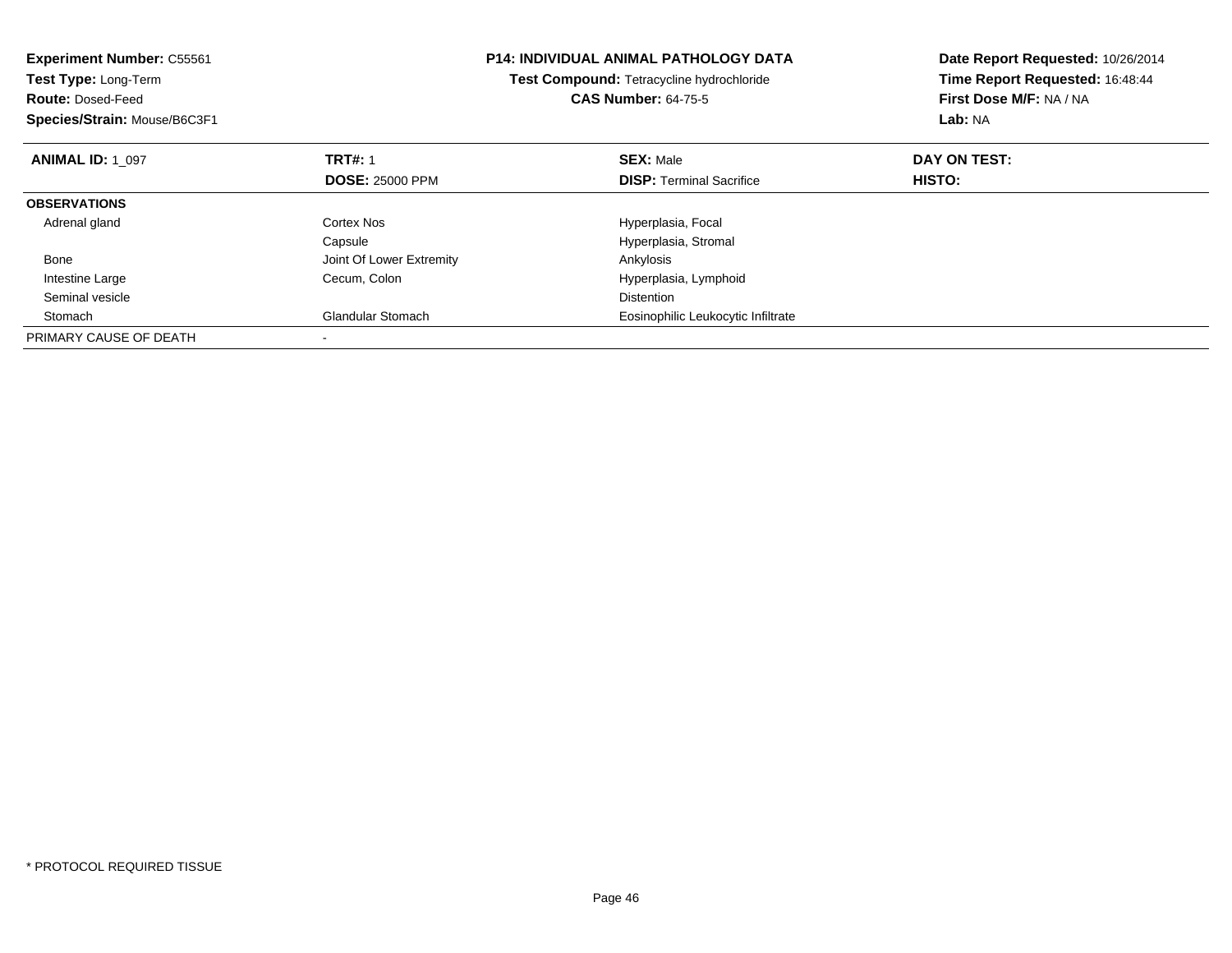| <b>Experiment Number: C55561</b><br>Test Type: Long-Term<br><b>Route: Dosed-Feed</b><br>Species/Strain: Mouse/B6C3F1 |                                          | <b>P14: INDIVIDUAL ANIMAL PATHOLOGY DATA</b><br>Test Compound: Tetracycline hydrochloride<br><b>CAS Number: 64-75-5</b> | Date Report Requested: 10/26/2014<br>Time Report Requested: 16:48:44<br>First Dose M/F: NA / NA<br>Lab: NA |
|----------------------------------------------------------------------------------------------------------------------|------------------------------------------|-------------------------------------------------------------------------------------------------------------------------|------------------------------------------------------------------------------------------------------------|
| <b>ANIMAL ID: 1 098</b>                                                                                              | <b>TRT#: 1</b><br><b>DOSE: 25000 PPM</b> | <b>SEX: Male</b><br><b>DISP:</b> Terminal Sacrifice                                                                     | DAY ON TEST:<br>HISTO:                                                                                     |
| <b>OBSERVATIONS</b>                                                                                                  |                                          |                                                                                                                         |                                                                                                            |
| Adrenal gland                                                                                                        | Capsule                                  | Hyperplasia, Stromal                                                                                                    |                                                                                                            |
| Seminal vesicle                                                                                                      |                                          | <b>Distention</b>                                                                                                       |                                                                                                            |
| PRIMARY CAUSE OF DEATH                                                                                               |                                          |                                                                                                                         |                                                                                                            |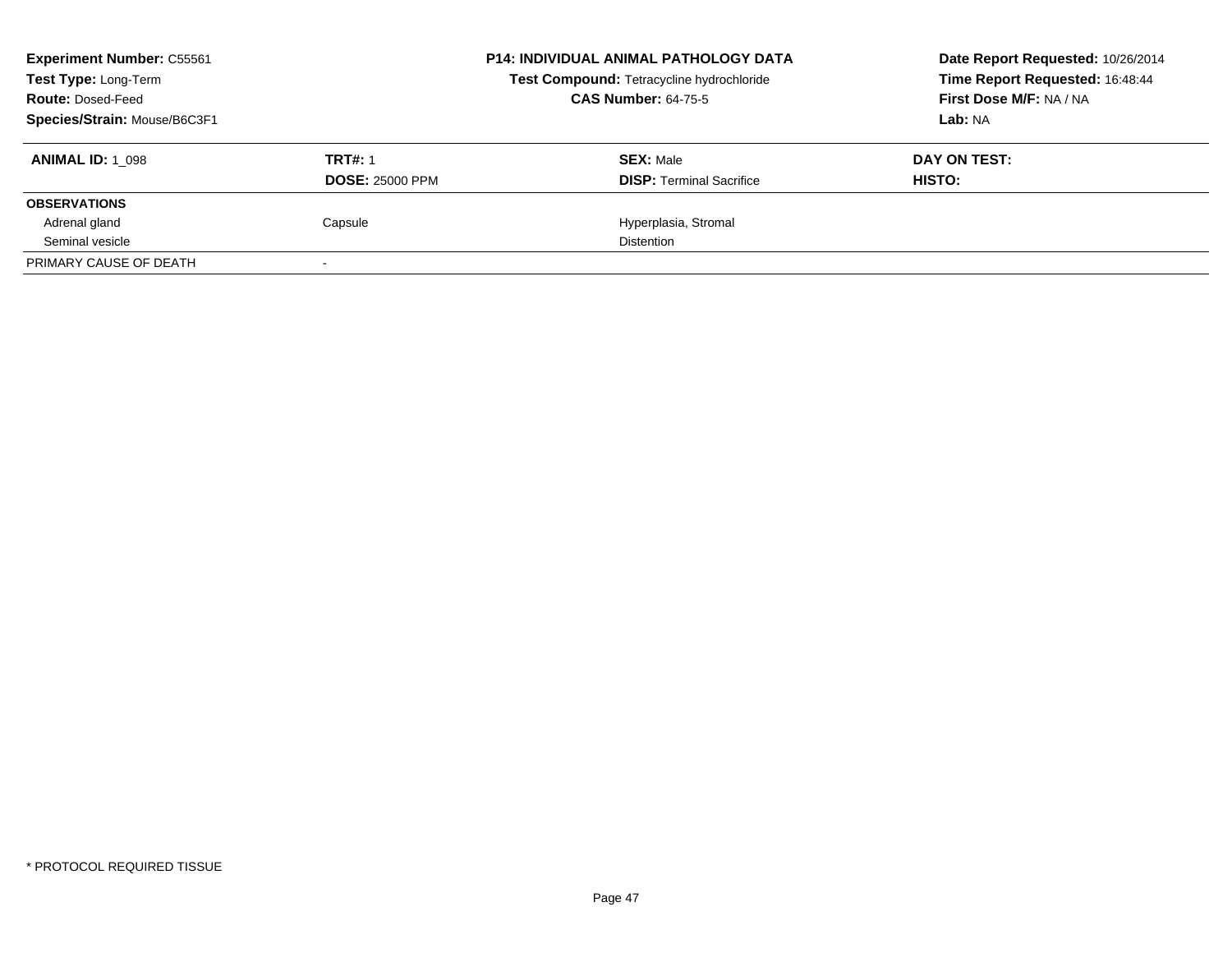| <b>Experiment Number: C55561</b><br><b>Test Type: Long-Term</b><br><b>Route: Dosed-Feed</b><br>Species/Strain: Mouse/B6C3F1 |                                          | <b>P14: INDIVIDUAL ANIMAL PATHOLOGY DATA</b><br>Test Compound: Tetracycline hydrochloride<br><b>CAS Number: 64-75-5</b> | Date Report Requested: 10/26/2014<br>Time Report Requested: 16:48:44<br>First Dose M/F: NA / NA<br>Lab: NA |
|-----------------------------------------------------------------------------------------------------------------------------|------------------------------------------|-------------------------------------------------------------------------------------------------------------------------|------------------------------------------------------------------------------------------------------------|
| <b>ANIMAL ID: 1 099</b>                                                                                                     | <b>TRT#: 1</b><br><b>DOSE: 25000 PPM</b> | <b>SEX: Male</b><br><b>DISP:</b> Terminal Sacrifice                                                                     | DAY ON TEST:<br>HISTO:                                                                                     |
| <b>OBSERVATIONS</b>                                                                                                         |                                          |                                                                                                                         |                                                                                                            |
| Adrenal gland                                                                                                               | Capsule                                  | Hyperplasia, Stromal                                                                                                    |                                                                                                            |
| Brain                                                                                                                       |                                          | Calcification, Focal                                                                                                    |                                                                                                            |
| PRIMARY CAUSE OF DEATH                                                                                                      |                                          |                                                                                                                         |                                                                                                            |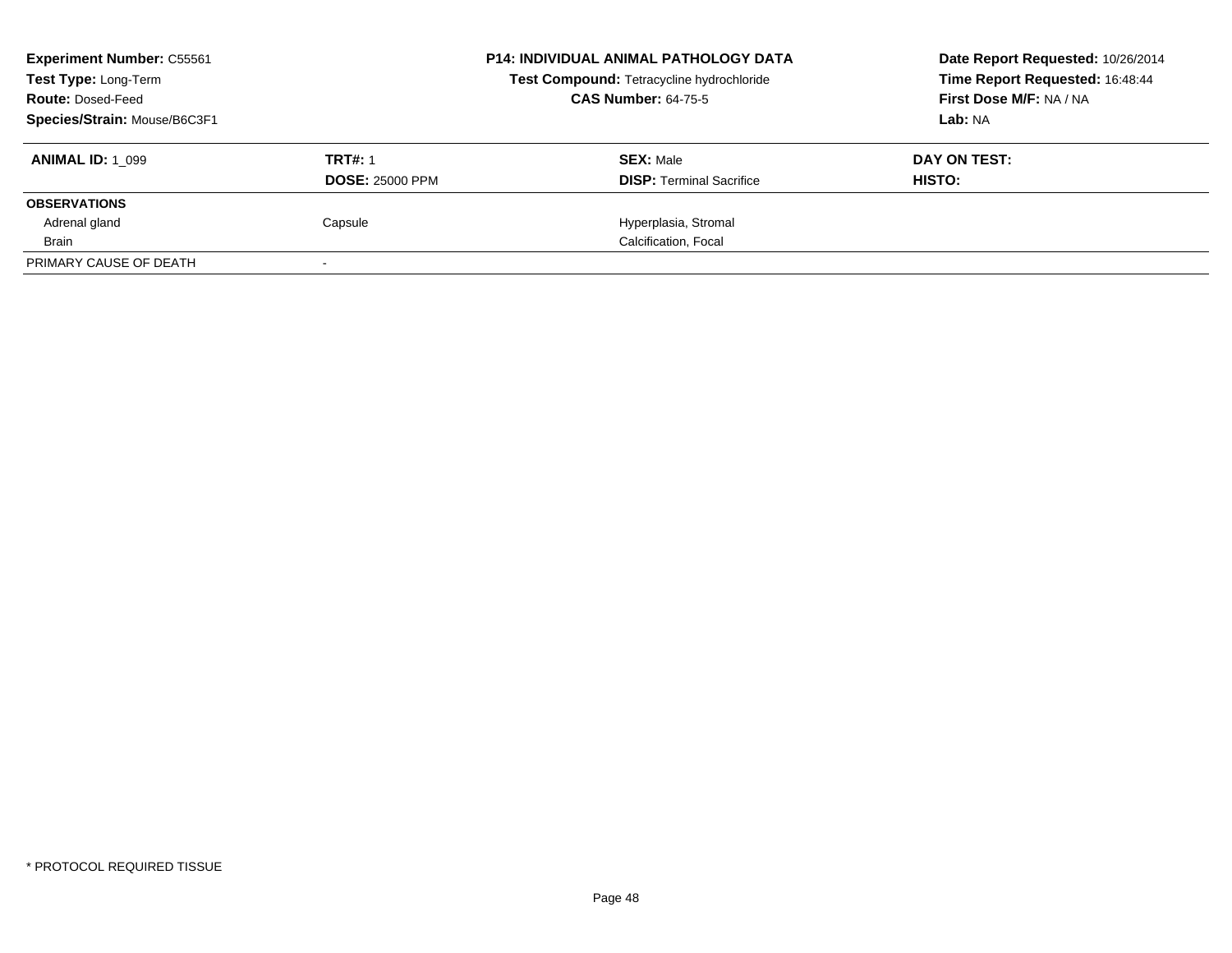| <b>Experiment Number: C55561</b><br>Test Type: Long-Term<br><b>Route: Dosed-Feed</b><br>Species/Strain: Mouse/B6C3F1 | <b>P14: INDIVIDUAL ANIMAL PATHOLOGY DATA</b><br>Test Compound: Tetracycline hydrochloride<br><b>CAS Number: 64-75-5</b> | Date Report Requested: 10/26/2014<br>Time Report Requested: 16:48:44<br>First Dose M/F: NA / NA<br>Lab: NA |
|----------------------------------------------------------------------------------------------------------------------|-------------------------------------------------------------------------------------------------------------------------|------------------------------------------------------------------------------------------------------------|
| <b>TRT#: 1</b><br><b>ANIMAL ID: 1_100</b>                                                                            | <b>SEX: Male</b>                                                                                                        | DAY ON TEST:                                                                                               |
| <b>DOSE: 25000 PPM</b>                                                                                               | <b>DISP: Terminal Sacrifice</b>                                                                                         | HISTO:                                                                                                     |
| <b>OBSERVATIONS</b>                                                                                                  |                                                                                                                         |                                                                                                            |
| Adrenal gland<br>Capsule                                                                                             | Hyperplasia, Stromal                                                                                                    |                                                                                                            |
| Joint Of Lower Extremity<br>Bone                                                                                     | Ankylosis                                                                                                               |                                                                                                            |
| Brain                                                                                                                | Demyelinization                                                                                                         |                                                                                                            |
| Liver                                                                                                                | Hepatocellular Carcinoma                                                                                                |                                                                                                            |
|                                                                                                                      | Necrosis, Nos                                                                                                           |                                                                                                            |
| Lung                                                                                                                 | Thrombosis, Nos                                                                                                         |                                                                                                            |
| Spleen                                                                                                               | Hematopoiesis                                                                                                           |                                                                                                            |
| Testis                                                                                                               | Calcification, Focal                                                                                                    |                                                                                                            |
| PRIMARY CAUSE OF DEATH                                                                                               |                                                                                                                         |                                                                                                            |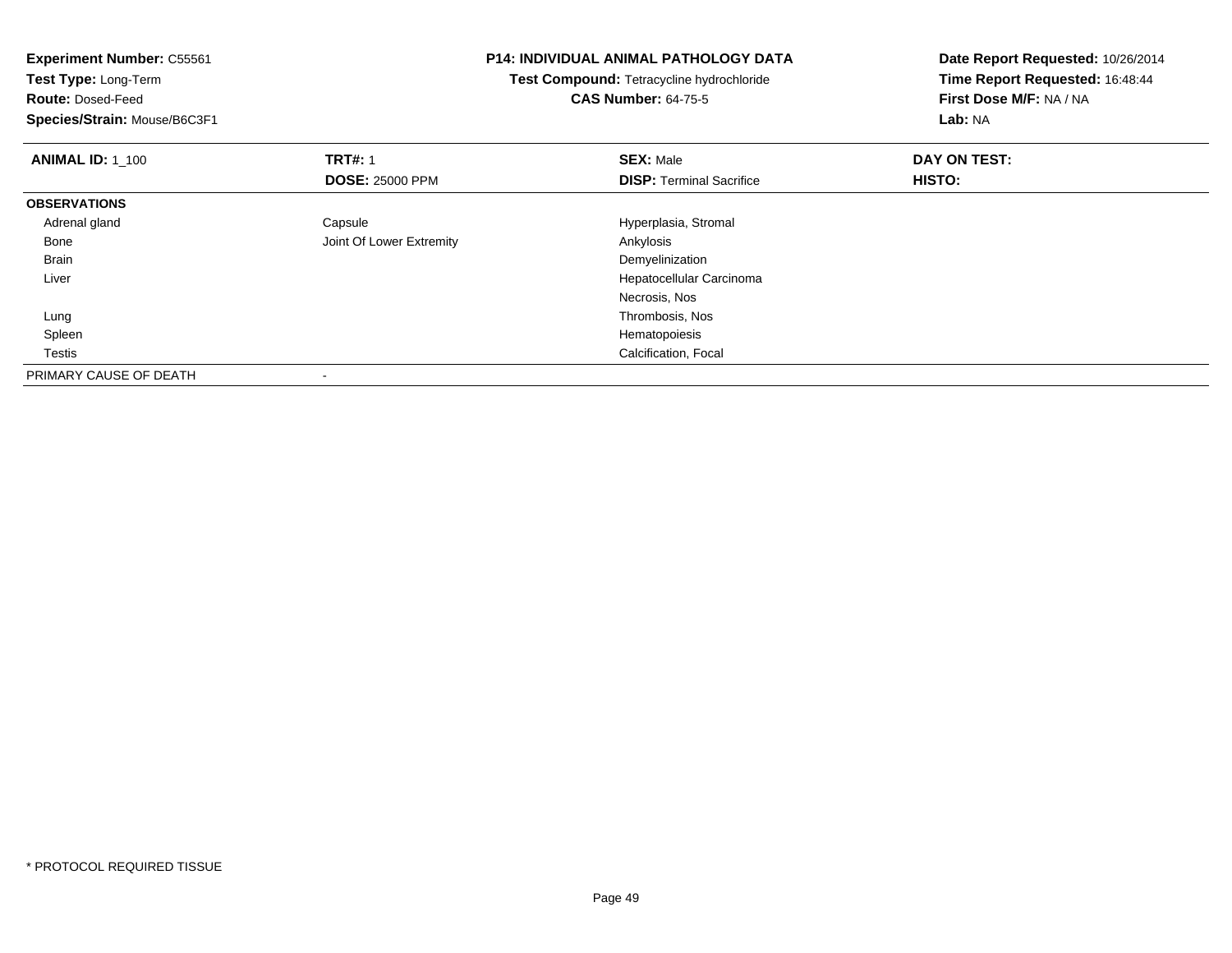| <b>Experiment Number: C55561</b><br>Test Type: Long-Term<br><b>Route: Dosed-Feed</b><br>Species/Strain: Mouse/B6C3F1 |                          | <b>P14: INDIVIDUAL ANIMAL PATHOLOGY DATA</b><br><b>Test Compound: Tetracycline hydrochloride</b><br><b>CAS Number: 64-75-5</b> | Date Report Requested: 10/26/2014<br>Time Report Requested: 16:48:44<br>First Dose M/F: NA / NA<br>Lab: NA |
|----------------------------------------------------------------------------------------------------------------------|--------------------------|--------------------------------------------------------------------------------------------------------------------------------|------------------------------------------------------------------------------------------------------------|
| <b>ANIMAL ID: 2 001</b>                                                                                              | TRT#: 2                  | <b>SEX: Male</b>                                                                                                               | DAY ON TEST:                                                                                               |
|                                                                                                                      | <b>DOSE: 12500 PPM</b>   | <b>DISP:</b> Terminal Sacrifice                                                                                                | HISTO:                                                                                                     |
| <b>OBSERVATIONS</b>                                                                                                  |                          |                                                                                                                                |                                                                                                            |
| Bone                                                                                                                 | Joint Of Lower Extremity | Ankylosis                                                                                                                      |                                                                                                            |
| Liver                                                                                                                |                          | Hepatocellular Adenoma                                                                                                         |                                                                                                            |
| Lung                                                                                                                 |                          | Alveolar/Bronchiolar Carcinoma                                                                                                 |                                                                                                            |
| Preputial gland                                                                                                      |                          | Inflammation, Chronic Suppurative                                                                                              |                                                                                                            |
| Unspecified                                                                                                          | Multiple Organs Nos      | Lymphoma, Undifferentiated-Malignant Type                                                                                      |                                                                                                            |
| PRIMARY CAUSE OF DEATH                                                                                               |                          |                                                                                                                                |                                                                                                            |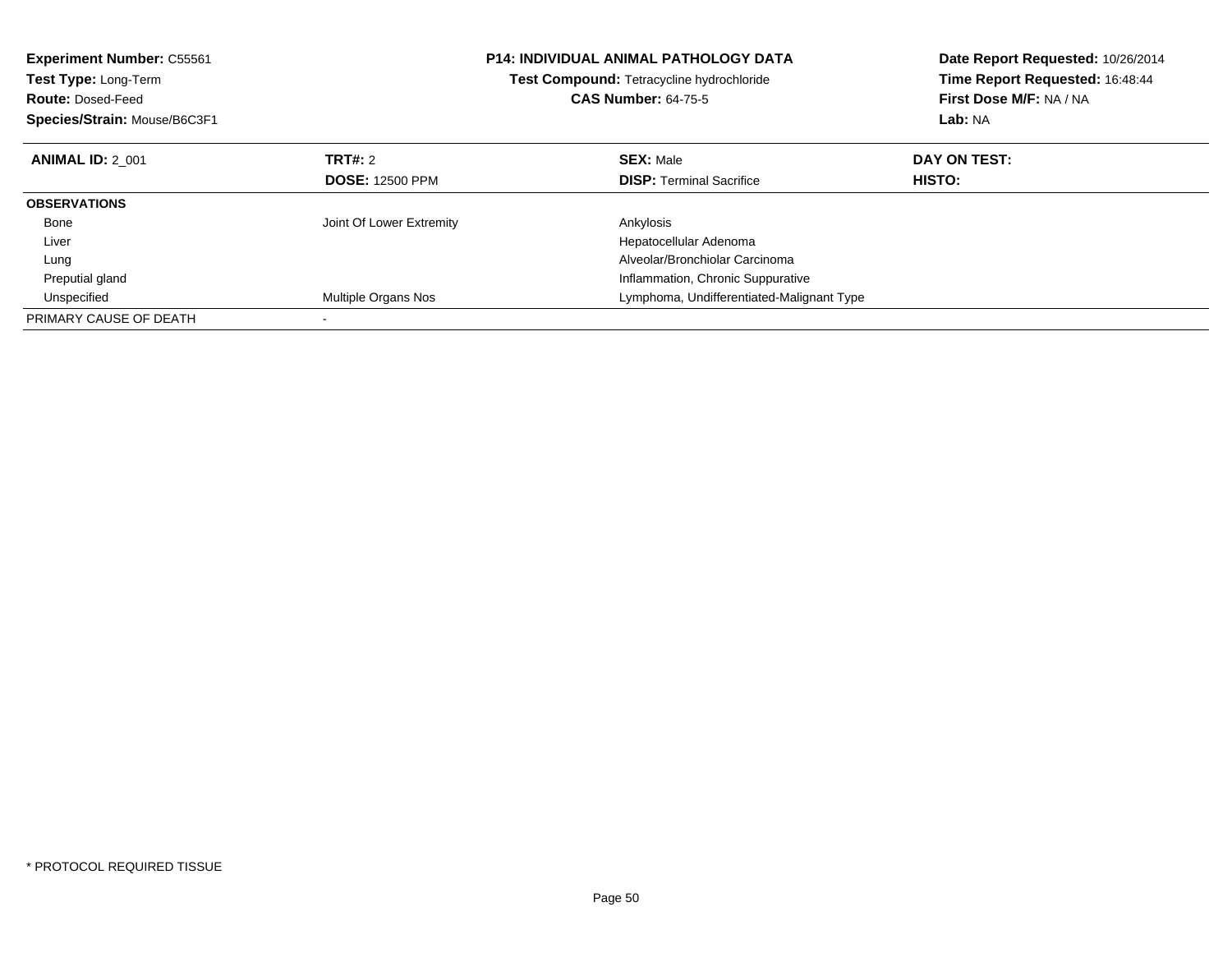| <b>Experiment Number: C55561</b><br><b>Test Type: Long-Term</b><br><b>Route: Dosed-Feed</b><br>Species/Strain: Mouse/B6C3F1 |                                   | <b>P14: INDIVIDUAL ANIMAL PATHOLOGY DATA</b><br>Test Compound: Tetracycline hydrochloride<br><b>CAS Number: 64-75-5</b> | Date Report Requested: 10/26/2014<br>Time Report Requested: 16:48:44<br>First Dose M/F: NA / NA<br>Lab: NA |
|-----------------------------------------------------------------------------------------------------------------------------|-----------------------------------|-------------------------------------------------------------------------------------------------------------------------|------------------------------------------------------------------------------------------------------------|
| <b>ANIMAL ID: 2 002</b>                                                                                                     | TRT#: 2<br><b>DOSE: 12500 PPM</b> | <b>SEX: Male</b><br><b>DISP:</b> Terminal Sacrifice                                                                     | DAY ON TEST:<br>HISTO:                                                                                     |
| <b>OBSERVATIONS</b>                                                                                                         |                                   |                                                                                                                         |                                                                                                            |
| Lymph node                                                                                                                  | Mesenteric Lymph Node             | Hyperplasia, Nos                                                                                                        |                                                                                                            |
| Preputial gland                                                                                                             |                                   | Inflammation, Chronic Suppurative                                                                                       |                                                                                                            |
| PRIMARY CAUSE OF DEATH                                                                                                      |                                   |                                                                                                                         |                                                                                                            |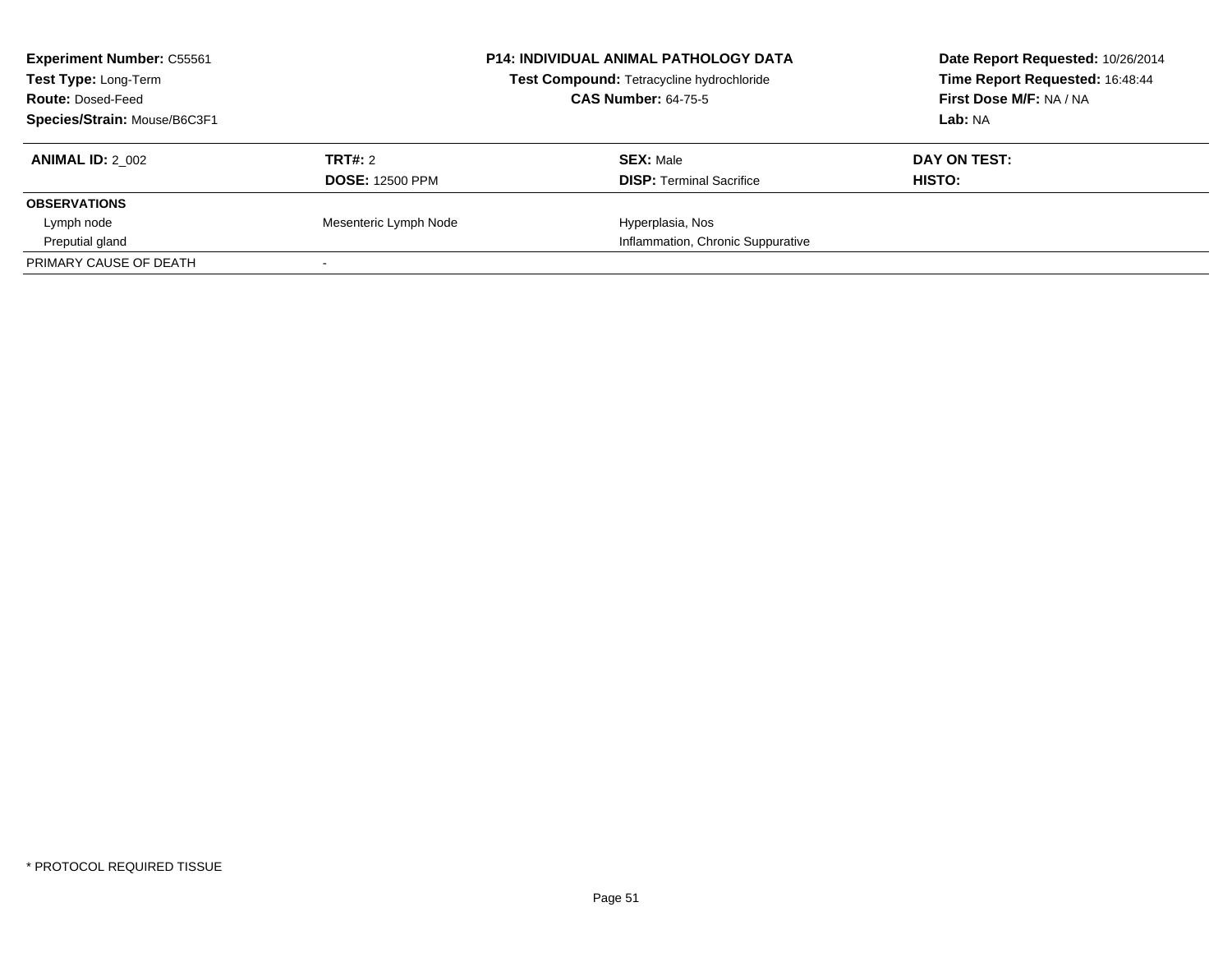| <b>Experiment Number: C55561</b><br>Test Type: Long-Term<br><b>Route: Dosed-Feed</b><br>Species/Strain: Mouse/B6C3F1 |                                   | <b>P14: INDIVIDUAL ANIMAL PATHOLOGY DATA</b><br>Test Compound: Tetracycline hydrochloride<br><b>CAS Number: 64-75-5</b> | Date Report Requested: 10/26/2014<br>Time Report Requested: 16:48:44<br>First Dose M/F: NA / NA<br>Lab: NA |
|----------------------------------------------------------------------------------------------------------------------|-----------------------------------|-------------------------------------------------------------------------------------------------------------------------|------------------------------------------------------------------------------------------------------------|
| <b>ANIMAL ID: 2 005</b>                                                                                              | TRT#: 2<br><b>DOSE: 12500 PPM</b> | <b>SEX: Male</b><br><b>DISP:</b> Terminal Sacrifice                                                                     | DAY ON TEST:<br>HISTO:                                                                                     |
| <b>OBSERVATIONS</b>                                                                                                  |                                   |                                                                                                                         |                                                                                                            |
| Lung                                                                                                                 |                                   | Pneumonia. Interstitial Chronic                                                                                         |                                                                                                            |
| Seminal vesicle                                                                                                      |                                   | <b>Distention</b>                                                                                                       |                                                                                                            |
| Unspecified                                                                                                          | <b>Back</b>                       | Fibrosarcoma                                                                                                            |                                                                                                            |
| PRIMARY CAUSE OF DEATH                                                                                               |                                   |                                                                                                                         |                                                                                                            |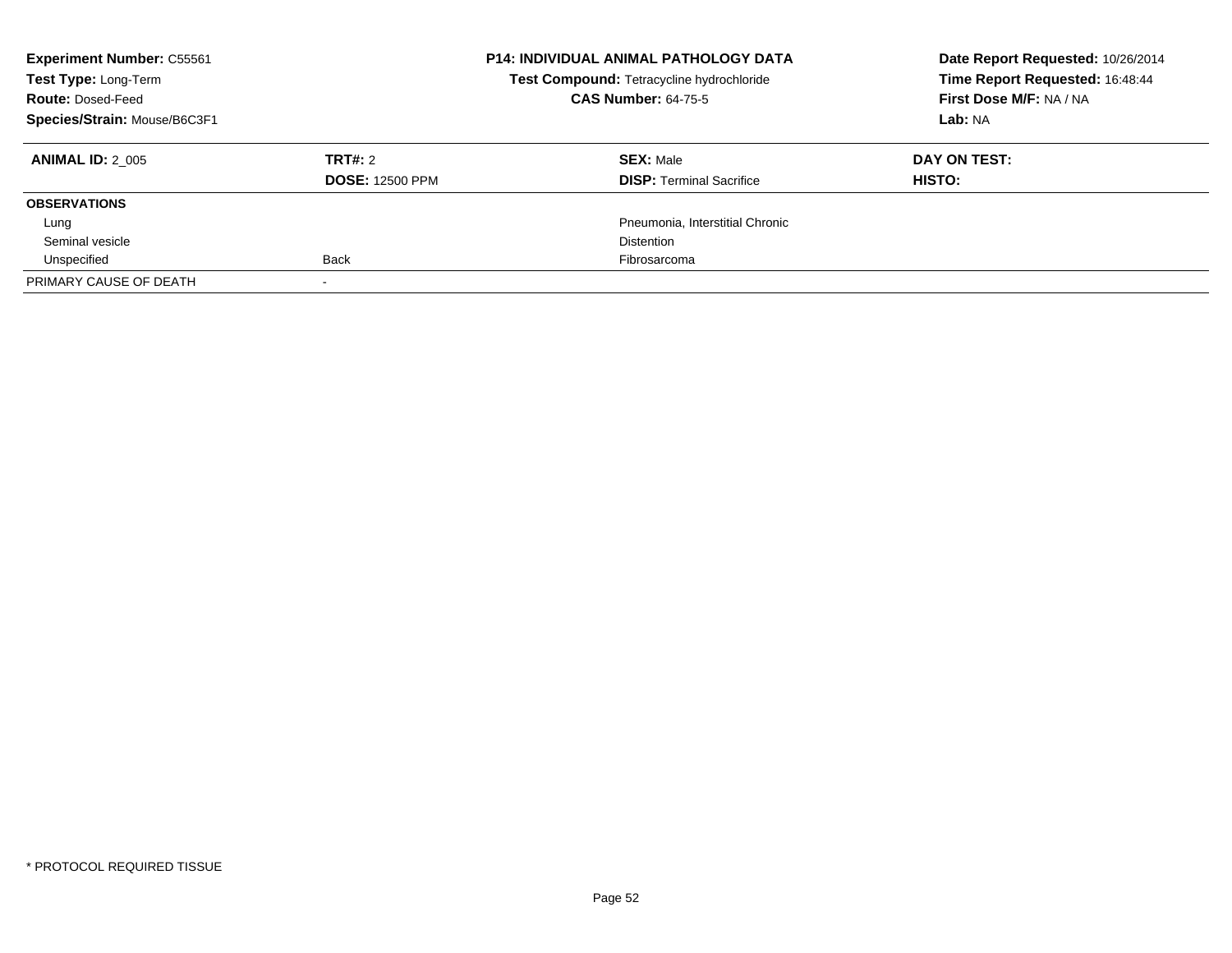| <b>Experiment Number: C55561</b><br>Test Type: Long-Term<br><b>Route: Dosed-Feed</b><br>Species/Strain: Mouse/B6C3F1 |                                          | <b>P14: INDIVIDUAL ANIMAL PATHOLOGY DATA</b><br>Test Compound: Tetracycline hydrochloride<br><b>CAS Number: 64-75-5</b> | Date Report Requested: 10/26/2014<br>Time Report Requested: 16:48:44<br>First Dose M/F: NA / NA<br>Lab: NA |
|----------------------------------------------------------------------------------------------------------------------|------------------------------------------|-------------------------------------------------------------------------------------------------------------------------|------------------------------------------------------------------------------------------------------------|
| <b>ANIMAL ID: 2 006</b>                                                                                              | <b>TRT#: 2</b><br><b>DOSE: 12500 PPM</b> | <b>SEX: Male</b><br><b>DISP: Terminal Sacrifice</b>                                                                     | DAY ON TEST:<br>HISTO:                                                                                     |
| <b>OBSERVATIONS</b>                                                                                                  |                                          |                                                                                                                         |                                                                                                            |
| Bone                                                                                                                 | Joint Of Lower Extremity                 | Ankylosis                                                                                                               |                                                                                                            |
| PRIMARY CAUSE OF DEATH                                                                                               |                                          |                                                                                                                         |                                                                                                            |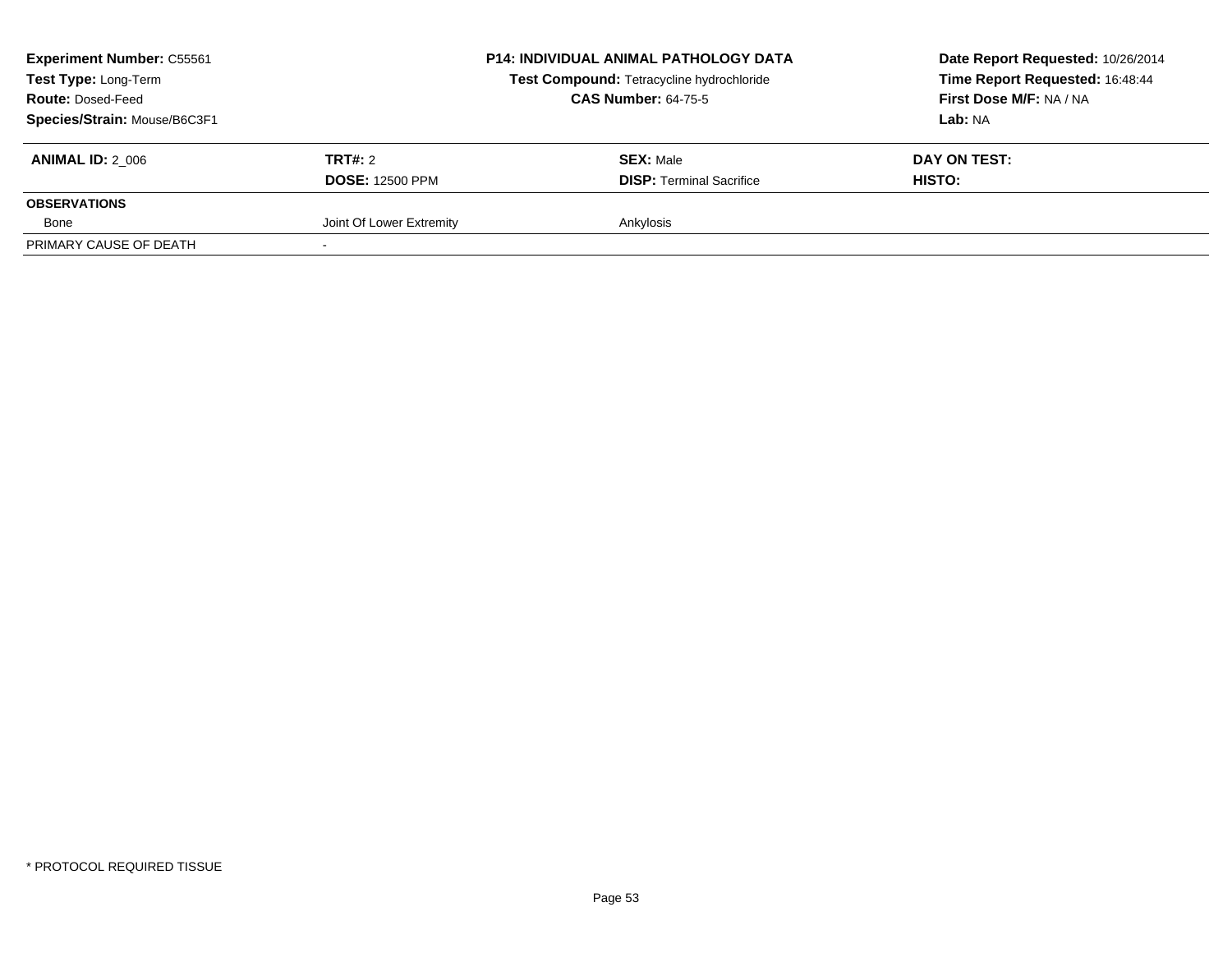| <b>Experiment Number: C55561</b><br>Test Type: Long-Term<br><b>Route: Dosed-Feed</b><br>Species/Strain: Mouse/B6C3F1 |                        | <b>P14: INDIVIDUAL ANIMAL PATHOLOGY DATA</b><br>Test Compound: Tetracycline hydrochloride<br><b>CAS Number: 64-75-5</b> | Date Report Requested: 10/26/2014<br>Time Report Requested: 16:48:44<br>First Dose M/F: NA / NA<br>Lab: NA |
|----------------------------------------------------------------------------------------------------------------------|------------------------|-------------------------------------------------------------------------------------------------------------------------|------------------------------------------------------------------------------------------------------------|
| <b>ANIMAL ID: 2 007</b>                                                                                              | <b>TRT#: 2</b>         | <b>SEX: Male</b>                                                                                                        | DAY ON TEST:                                                                                               |
|                                                                                                                      | <b>DOSE: 12500 PPM</b> | <b>DISP: Terminal Sacrifice</b>                                                                                         | HISTO:                                                                                                     |
| <b>OBSERVATIONS</b>                                                                                                  |                        |                                                                                                                         |                                                                                                            |
| Lung                                                                                                                 |                        | Alveolar Macrophages                                                                                                    |                                                                                                            |
|                                                                                                                      |                        | Alveolar/Bronchiolar Carcinoma                                                                                          |                                                                                                            |
| Seminal vesicle                                                                                                      |                        | Distention                                                                                                              |                                                                                                            |
| PRIMARY CAUSE OF DEATH                                                                                               |                        |                                                                                                                         |                                                                                                            |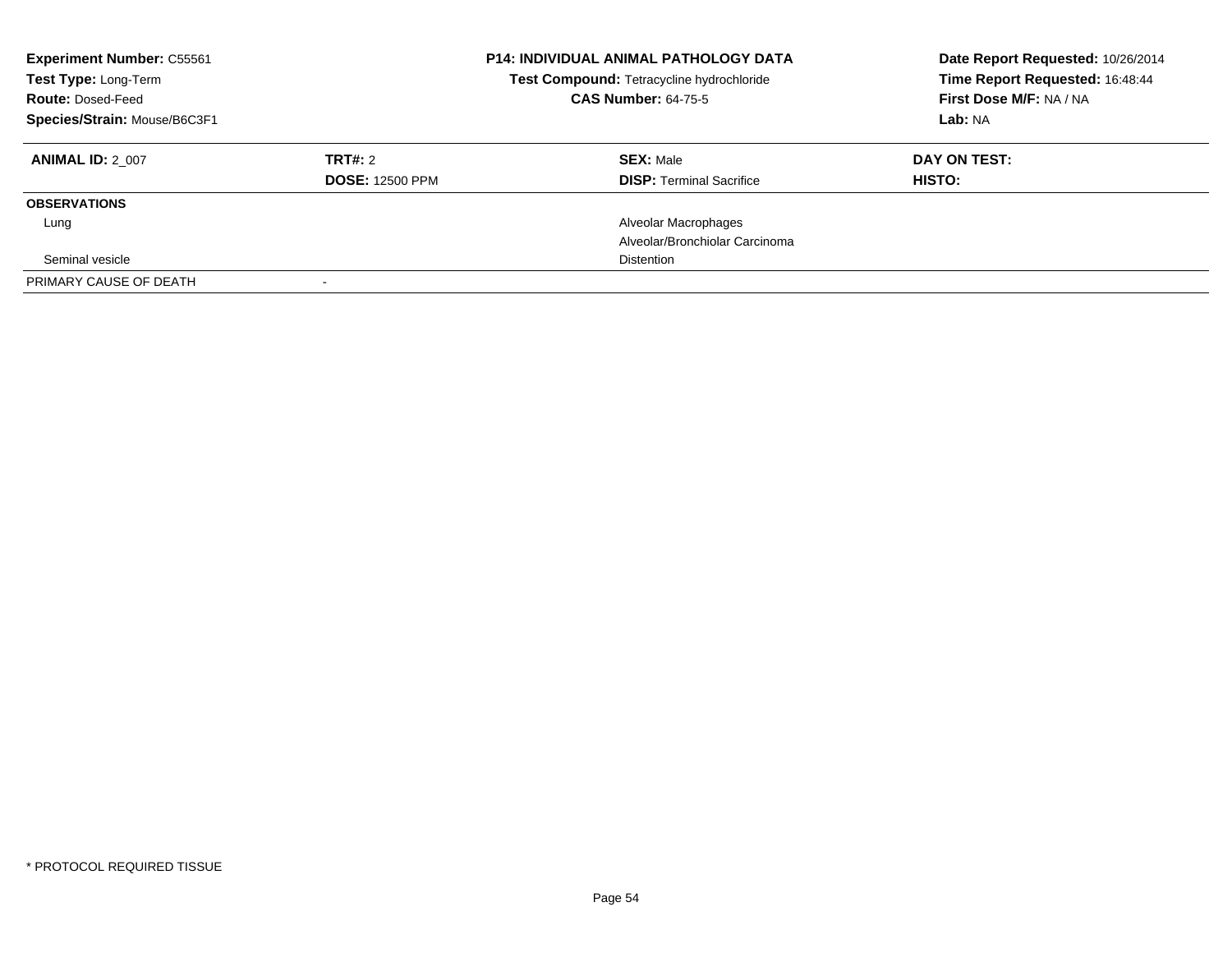| <b>Experiment Number: C55561</b><br>Test Type: Long-Term<br><b>Route: Dosed-Feed</b><br>Species/Strain: Mouse/B6C3F1 |                        | <b>P14: INDIVIDUAL ANIMAL PATHOLOGY DATA</b><br>Test Compound: Tetracycline hydrochloride<br><b>CAS Number: 64-75-5</b> | Date Report Requested: 10/26/2014<br>Time Report Requested: 16:48:44<br>First Dose M/F: NA / NA<br>Lab: NA |
|----------------------------------------------------------------------------------------------------------------------|------------------------|-------------------------------------------------------------------------------------------------------------------------|------------------------------------------------------------------------------------------------------------|
| <b>ANIMAL ID: 2 008</b>                                                                                              | TRT#: 2                | <b>SEX: Male</b>                                                                                                        | DAY ON TEST:                                                                                               |
|                                                                                                                      | <b>DOSE: 12500 PPM</b> | <b>DISP:</b> Moribund Sacrifice                                                                                         | HISTO:                                                                                                     |
| <b>OBSERVATIONS</b>                                                                                                  |                        |                                                                                                                         |                                                                                                            |
| Adrenal gland                                                                                                        | Capsule                | Hyperplasia, Stromal                                                                                                    |                                                                                                            |
| Kidney                                                                                                               |                        | Glomerulonephritis, Nos                                                                                                 |                                                                                                            |
|                                                                                                                      |                        | Necrosis, Coagulative                                                                                                   |                                                                                                            |
| Lung                                                                                                                 |                        | Alveolar/Bronchiolar Carcinoma                                                                                          |                                                                                                            |
| Unspecified                                                                                                          | Adipose Tissue         | Necrosis, Fat                                                                                                           |                                                                                                            |
| PRIMARY CAUSE OF DEATH                                                                                               |                        |                                                                                                                         |                                                                                                            |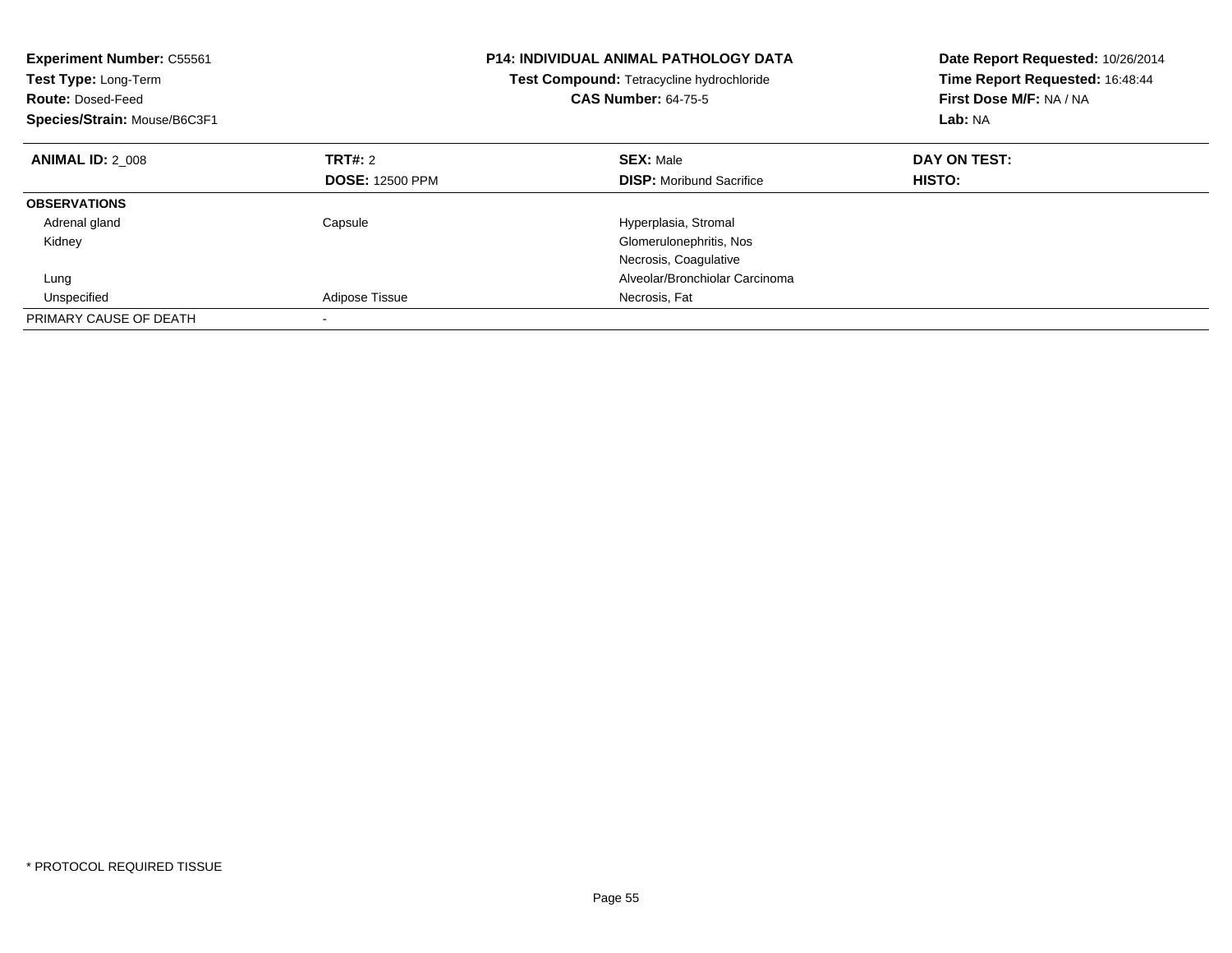| <b>Experiment Number: C55561</b><br>Test Type: Long-Term |                        | <b>P14: INDIVIDUAL ANIMAL PATHOLOGY DATA</b><br>Test Compound: Tetracycline hydrochloride | Date Report Requested: 10/26/2014<br>Time Report Requested: 16:48:44 |
|----------------------------------------------------------|------------------------|-------------------------------------------------------------------------------------------|----------------------------------------------------------------------|
| <b>Route: Dosed-Feed</b>                                 |                        | <b>CAS Number: 64-75-5</b>                                                                | First Dose M/F: NA / NA                                              |
| Species/Strain: Mouse/B6C3F1                             |                        |                                                                                           | <b>Lab: NA</b>                                                       |
| <b>ANIMAL ID: 2 009</b>                                  | TRT#: 2                | <b>SEX: Male</b>                                                                          | DAY ON TEST:                                                         |
|                                                          | <b>DOSE: 12500 PPM</b> | <b>DISP:</b> Terminal Sacrifice                                                           | <b>HISTO:</b>                                                        |
| <b>OBSERVATIONS</b>                                      |                        |                                                                                           |                                                                      |
| Lung                                                     |                        | Pneumonia, Interstitial Chronic                                                           |                                                                      |
| PRIMARY CAUSE OF DEATH                                   |                        |                                                                                           |                                                                      |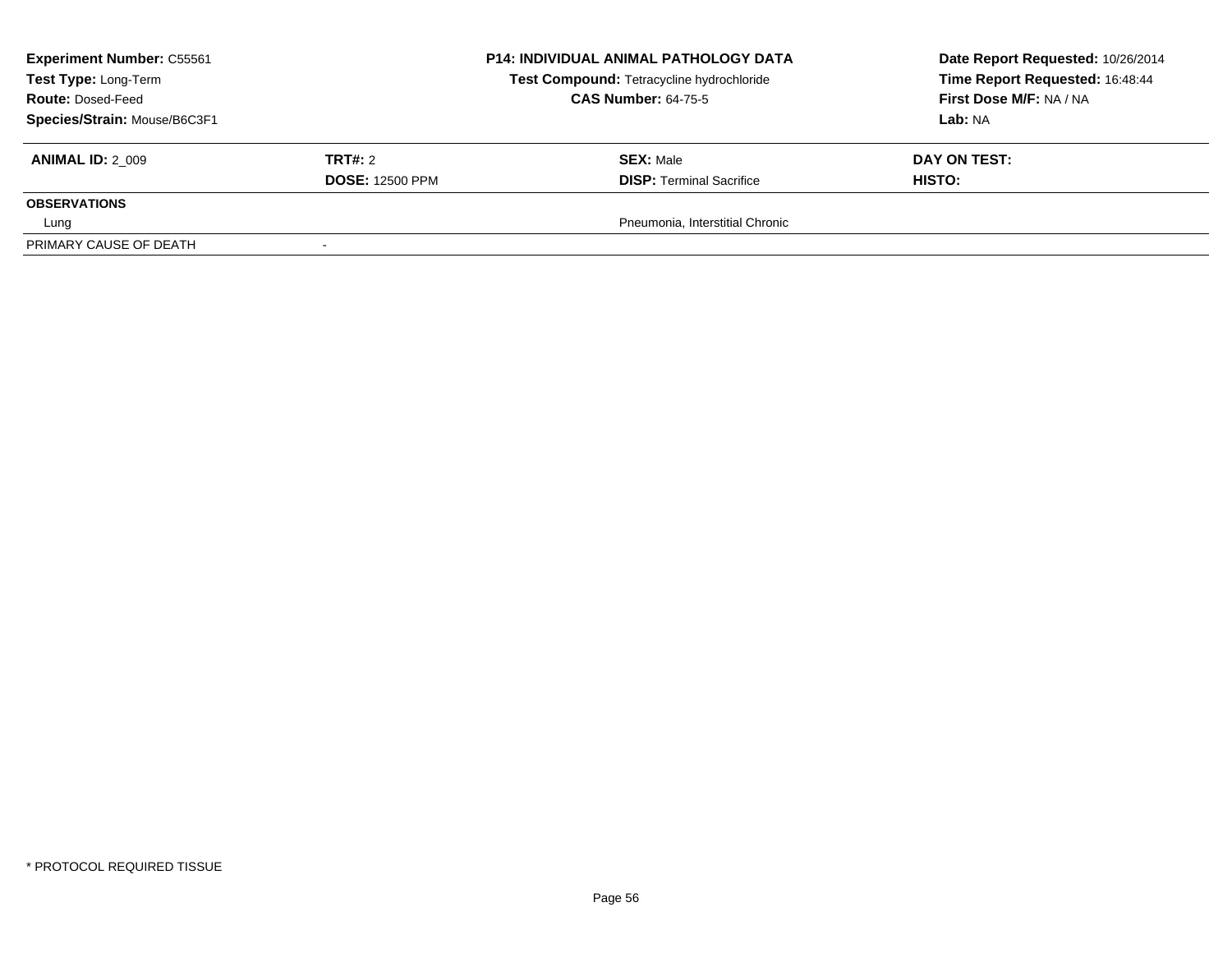| <b>Experiment Number: C55561</b><br><b>Test Type: Long-Term</b><br><b>Route: Dosed-Feed</b><br>Species/Strain: Mouse/B6C3F1 |                                   | <b>P14: INDIVIDUAL ANIMAL PATHOLOGY DATA</b><br>Test Compound: Tetracycline hydrochloride<br><b>CAS Number: 64-75-5</b> | Date Report Requested: 10/26/2014<br>Time Report Requested: 16:48:44<br>First Dose M/F: NA / NA<br>Lab: NA |
|-----------------------------------------------------------------------------------------------------------------------------|-----------------------------------|-------------------------------------------------------------------------------------------------------------------------|------------------------------------------------------------------------------------------------------------|
| <b>ANIMAL ID: 2 010</b>                                                                                                     | TRT#: 2<br><b>DOSE: 12500 PPM</b> | <b>SEX: Male</b><br><b>DISP:</b> Terminal Sacrifice                                                                     | DAY ON TEST:<br>HISTO:                                                                                     |
| <b>OBSERVATIONS</b>                                                                                                         |                                   |                                                                                                                         |                                                                                                            |
| Skin                                                                                                                        | Back                              | Inflammation, With Fibrosis                                                                                             |                                                                                                            |
| Spleen                                                                                                                      |                                   | Hyperplasia, Lymphoid                                                                                                   |                                                                                                            |
| PRIMARY CAUSE OF DEATH                                                                                                      |                                   |                                                                                                                         |                                                                                                            |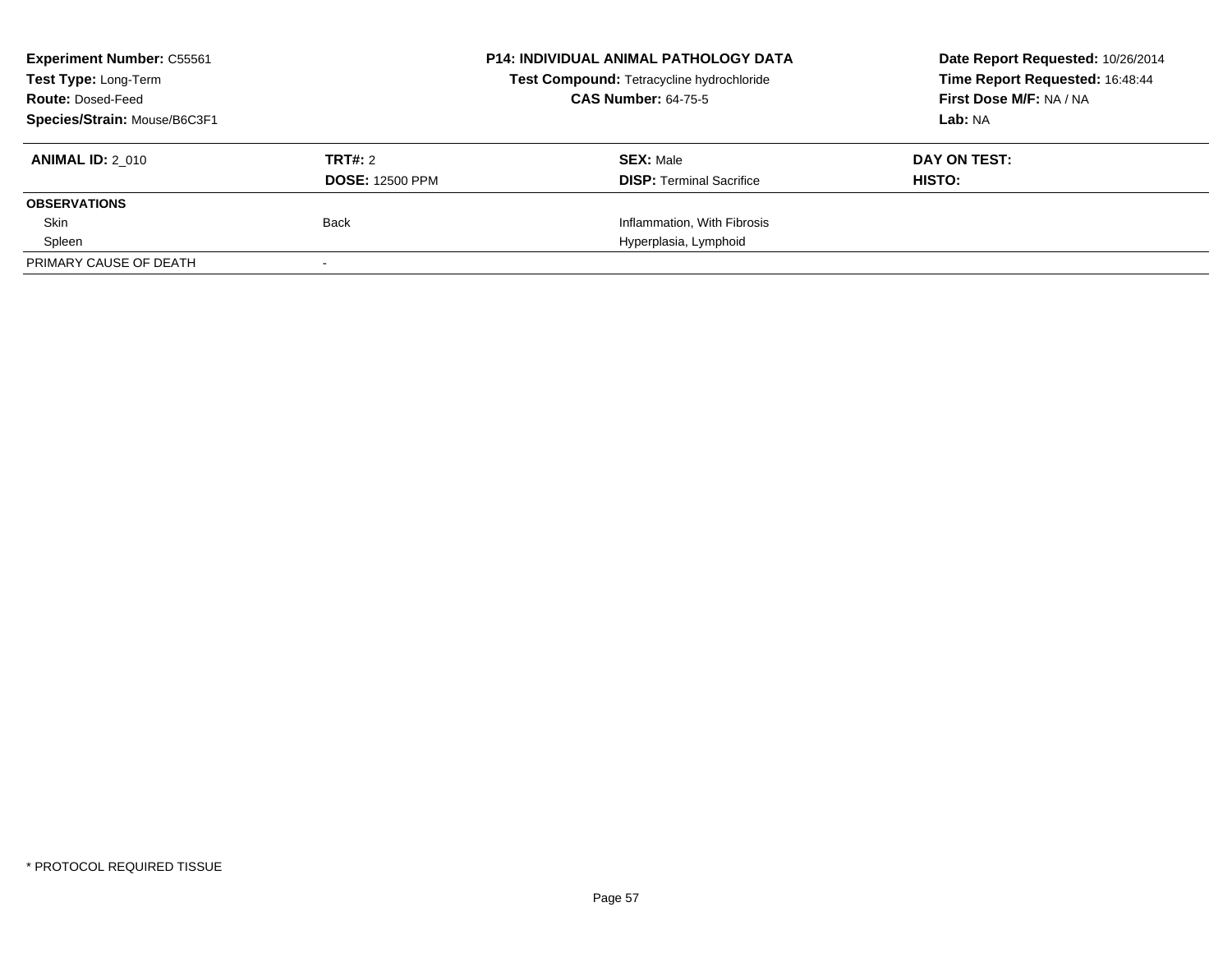| <b>Experiment Number: C55561</b><br><b>Test Type: Long-Term</b><br><b>Route: Dosed-Feed</b><br>Species/Strain: Mouse/B6C3F1 |                        | <b>P14: INDIVIDUAL ANIMAL PATHOLOGY DATA</b><br>Test Compound: Tetracycline hydrochloride<br><b>CAS Number: 64-75-5</b> | Date Report Requested: 10/26/2014<br>Time Report Requested: 16:48:44<br>First Dose M/F: NA / NA<br>Lab: NA |
|-----------------------------------------------------------------------------------------------------------------------------|------------------------|-------------------------------------------------------------------------------------------------------------------------|------------------------------------------------------------------------------------------------------------|
| <b>ANIMAL ID: 2 011</b>                                                                                                     | <b>TRT#: 2</b>         | <b>SEX: Male</b>                                                                                                        | DAY ON TEST:                                                                                               |
|                                                                                                                             | <b>DOSE: 12500 PPM</b> | <b>DISP:</b> Moribund Sacrifice                                                                                         | HISTO:                                                                                                     |
| <b>OBSERVATIONS</b>                                                                                                         |                        |                                                                                                                         |                                                                                                            |
| Adrenal gland                                                                                                               | Capsule                | Hyperplasia, Stromal                                                                                                    |                                                                                                            |
| <b>Brain</b>                                                                                                                |                        | Calcification, Focal                                                                                                    |                                                                                                            |
| Seminal vesicle                                                                                                             |                        | <b>Distention</b>                                                                                                       |                                                                                                            |
|                                                                                                                             |                        | Inflammation, Acute/Chronic                                                                                             |                                                                                                            |
| Spleen                                                                                                                      |                        | Hematopoiesis                                                                                                           |                                                                                                            |
| Unspecified                                                                                                                 |                        | Inflammation, With Fibrosis                                                                                             |                                                                                                            |
| PRIMARY CAUSE OF DEATH                                                                                                      |                        |                                                                                                                         |                                                                                                            |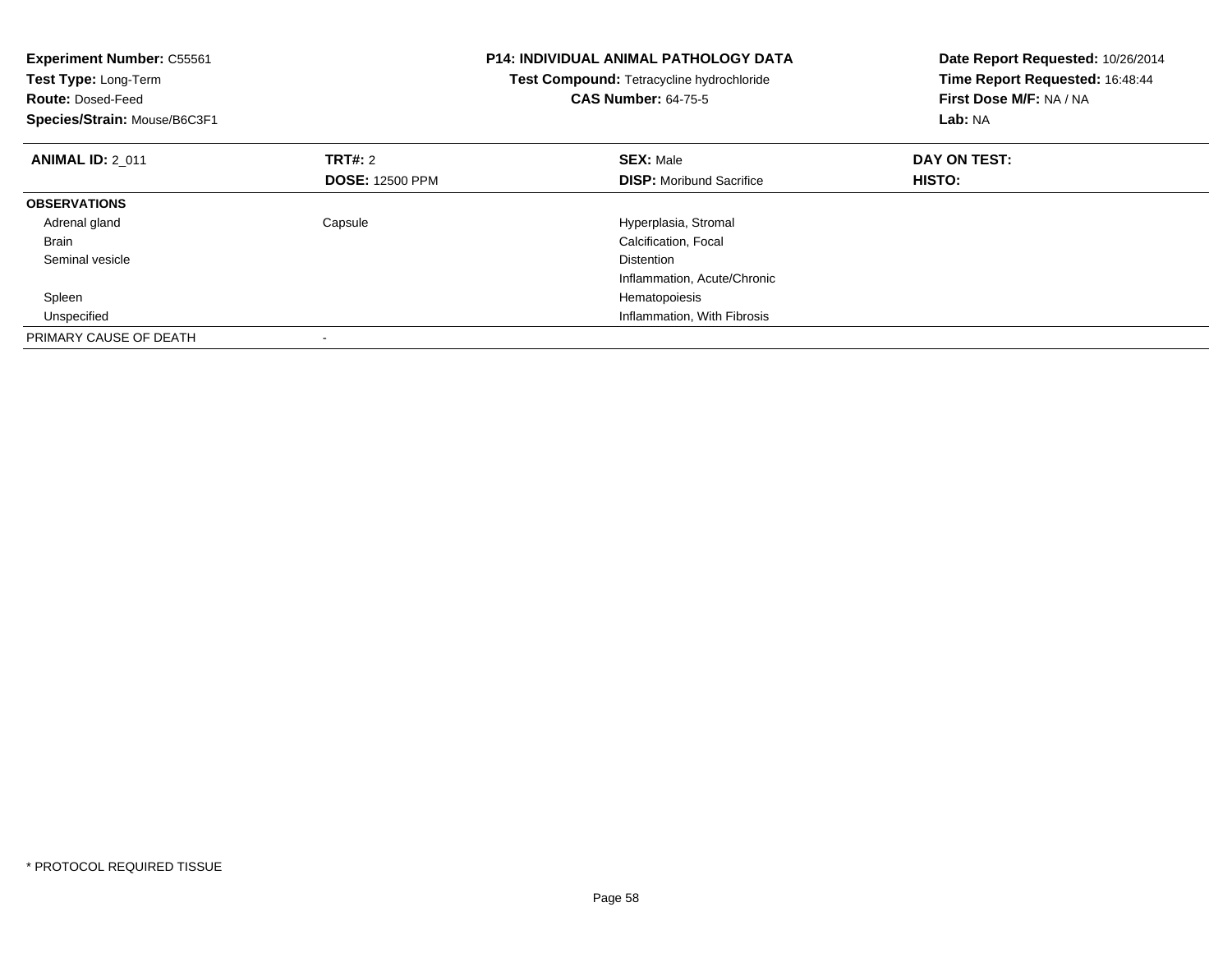| <b>Experiment Number: C55561</b><br>Test Type: Long-Term<br><b>Route: Dosed-Feed</b><br>Species/Strain: Mouse/B6C3F1 |                        | <b>P14: INDIVIDUAL ANIMAL PATHOLOGY DATA</b><br>Test Compound: Tetracycline hydrochloride<br><b>CAS Number: 64-75-5</b> | Date Report Requested: 10/26/2014<br>Time Report Requested: 16:48:44<br>First Dose M/F: NA / NA<br>Lab: NA |
|----------------------------------------------------------------------------------------------------------------------|------------------------|-------------------------------------------------------------------------------------------------------------------------|------------------------------------------------------------------------------------------------------------|
| <b>ANIMAL ID: 2 012</b>                                                                                              | TRT#: 2                | <b>SEX: Male</b>                                                                                                        | DAY ON TEST:                                                                                               |
|                                                                                                                      | <b>DOSE: 12500 PPM</b> | <b>DISP: Natural Death</b>                                                                                              | HISTO:                                                                                                     |
| <b>OBSERVATIONS</b>                                                                                                  |                        |                                                                                                                         |                                                                                                            |
| Bone marrow                                                                                                          |                        | Hyperplasia, Granulocytic                                                                                               |                                                                                                            |
| Kidney                                                                                                               | Tubule                 | Dilatation, Nos                                                                                                         |                                                                                                            |
| Lung                                                                                                                 |                        | Congestion, Nos                                                                                                         |                                                                                                            |
| Skin                                                                                                                 |                        | Inflammation, Chronic                                                                                                   |                                                                                                            |
| Thymus                                                                                                               | Medulla                | Inflammation, Suppurative                                                                                               |                                                                                                            |
|                                                                                                                      | Cortex                 | Necrosis, Nos                                                                                                           |                                                                                                            |
| PRIMARY CAUSE OF DEATH                                                                                               |                        |                                                                                                                         |                                                                                                            |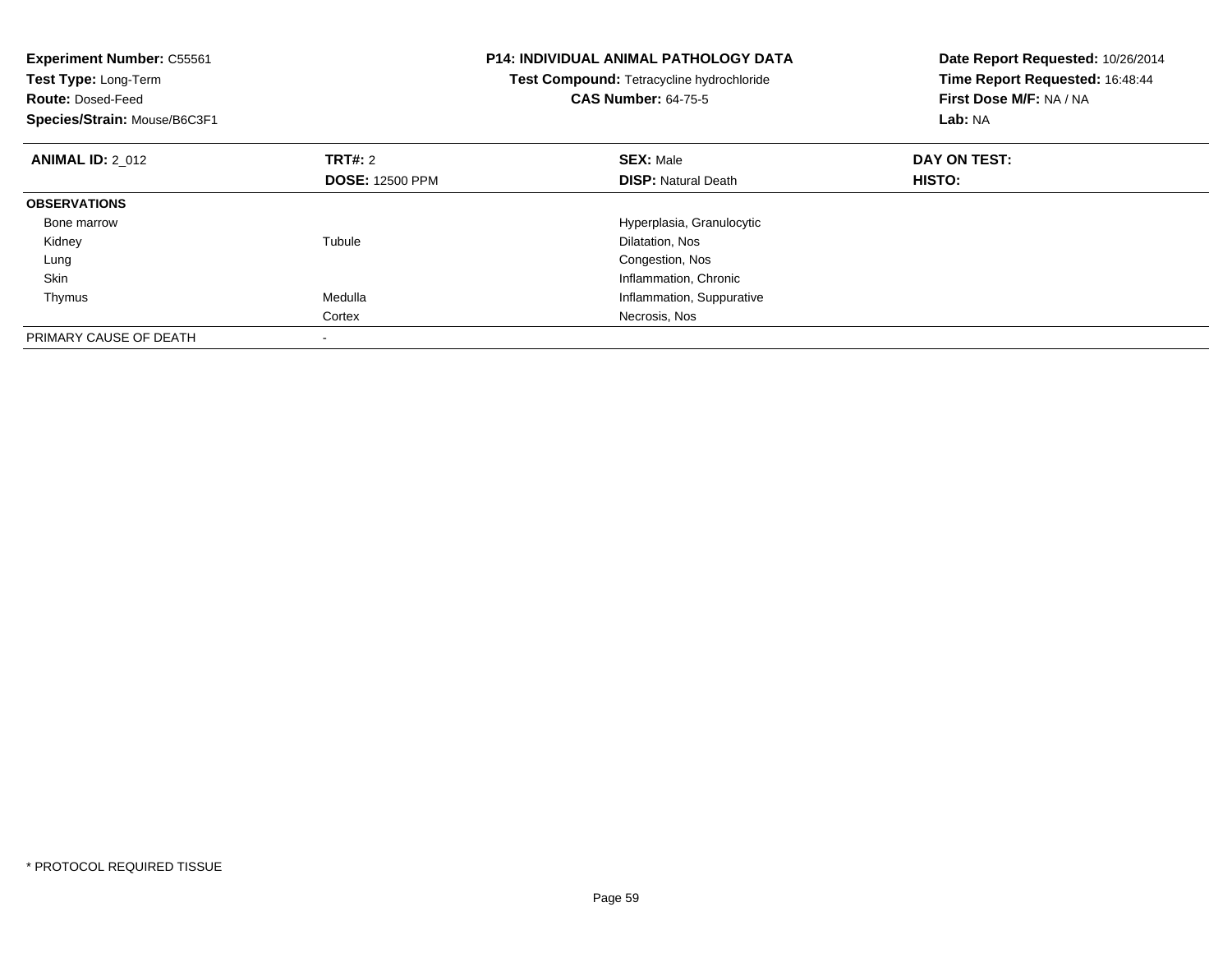| <b>Experiment Number: C55561</b><br>Test Type: Long-Term<br><b>Route: Dosed-Feed</b><br>Species/Strain: Mouse/B6C3F1 |                                   | <b>P14: INDIVIDUAL ANIMAL PATHOLOGY DATA</b><br>Test Compound: Tetracycline hydrochloride<br><b>CAS Number: 64-75-5</b> | Date Report Requested: 10/26/2014<br>Time Report Requested: 16:48:44<br>First Dose M/F: NA / NA<br>Lab: NA |
|----------------------------------------------------------------------------------------------------------------------|-----------------------------------|-------------------------------------------------------------------------------------------------------------------------|------------------------------------------------------------------------------------------------------------|
| <b>ANIMAL ID: 2 013</b>                                                                                              | TRT#: 2<br><b>DOSE: 12500 PPM</b> | <b>SEX: Male</b><br><b>DISP: Terminal Sacrifice</b>                                                                     | DAY ON TEST:<br>HISTO:                                                                                     |
| <b>OBSERVATIONS</b>                                                                                                  |                                   |                                                                                                                         |                                                                                                            |
| Liver                                                                                                                |                                   | Hepatocellular Adenoma                                                                                                  |                                                                                                            |
| Lung                                                                                                                 |                                   | Congestion, Nos                                                                                                         |                                                                                                            |
| PRIMARY CAUSE OF DEATH                                                                                               |                                   |                                                                                                                         |                                                                                                            |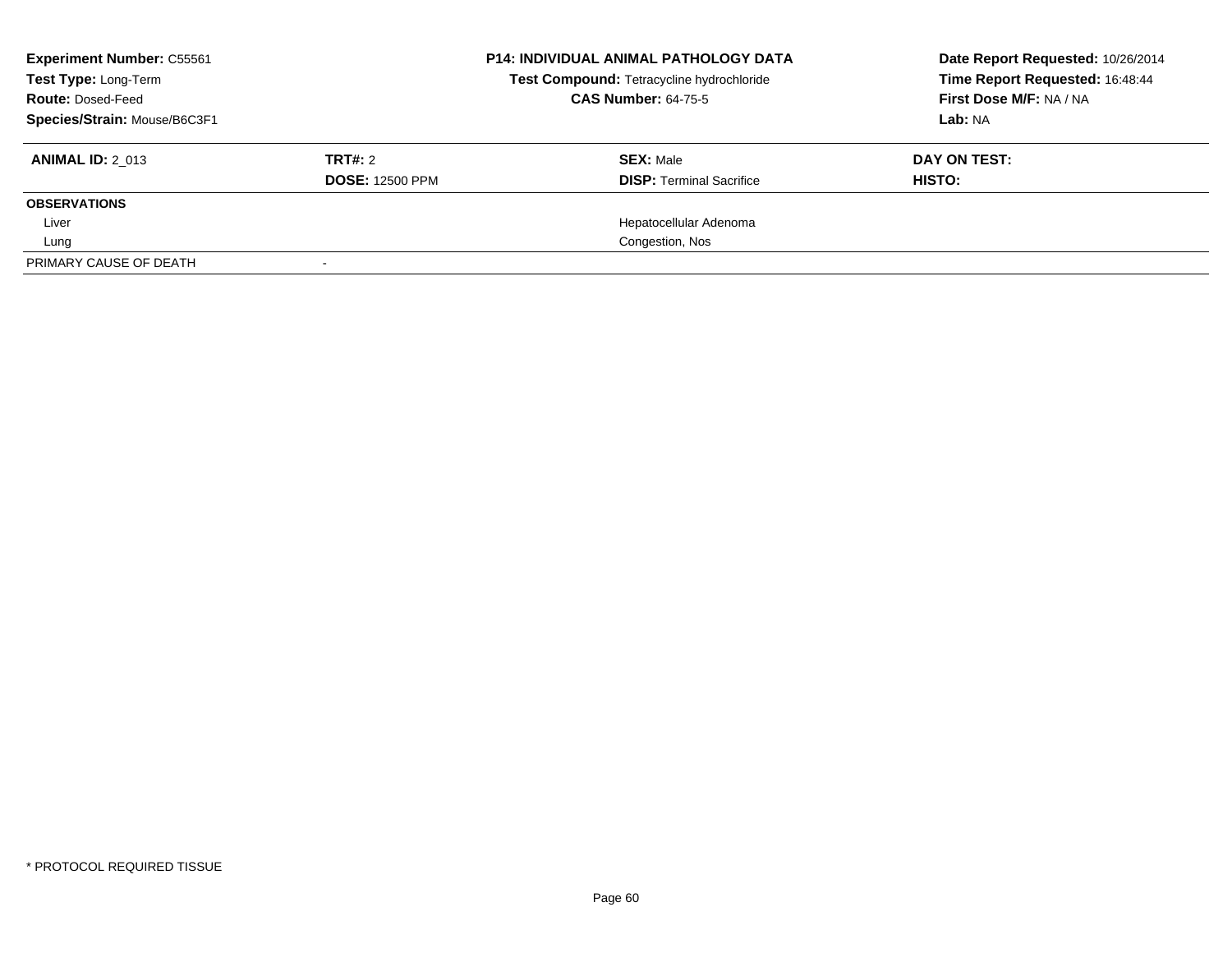| <b>Experiment Number: C55561</b><br>Test Type: Long-Term<br><b>Route: Dosed-Feed</b><br>Species/Strain: Mouse/B6C3F1 |                                   | <b>P14: INDIVIDUAL ANIMAL PATHOLOGY DATA</b><br>Test Compound: Tetracycline hydrochloride<br><b>CAS Number: 64-75-5</b> | Date Report Requested: 10/26/2014<br>Time Report Requested: 16:48:44<br>First Dose M/F: NA / NA<br>Lab: NA |
|----------------------------------------------------------------------------------------------------------------------|-----------------------------------|-------------------------------------------------------------------------------------------------------------------------|------------------------------------------------------------------------------------------------------------|
| <b>ANIMAL ID: 2 014</b>                                                                                              | TRT#: 2<br><b>DOSE: 12500 PPM</b> | <b>SEX: Male</b><br><b>DISP:</b> Natural Death                                                                          | DAY ON TEST:<br>HISTO:                                                                                     |
| <b>OBSERVATIONS</b>                                                                                                  |                                   |                                                                                                                         |                                                                                                            |
| Penis                                                                                                                |                                   | Inflammation, Chronic                                                                                                   |                                                                                                            |
| Seminal vesicle                                                                                                      |                                   | <b>Distention</b>                                                                                                       |                                                                                                            |
| PRIMARY CAUSE OF DEATH                                                                                               |                                   |                                                                                                                         |                                                                                                            |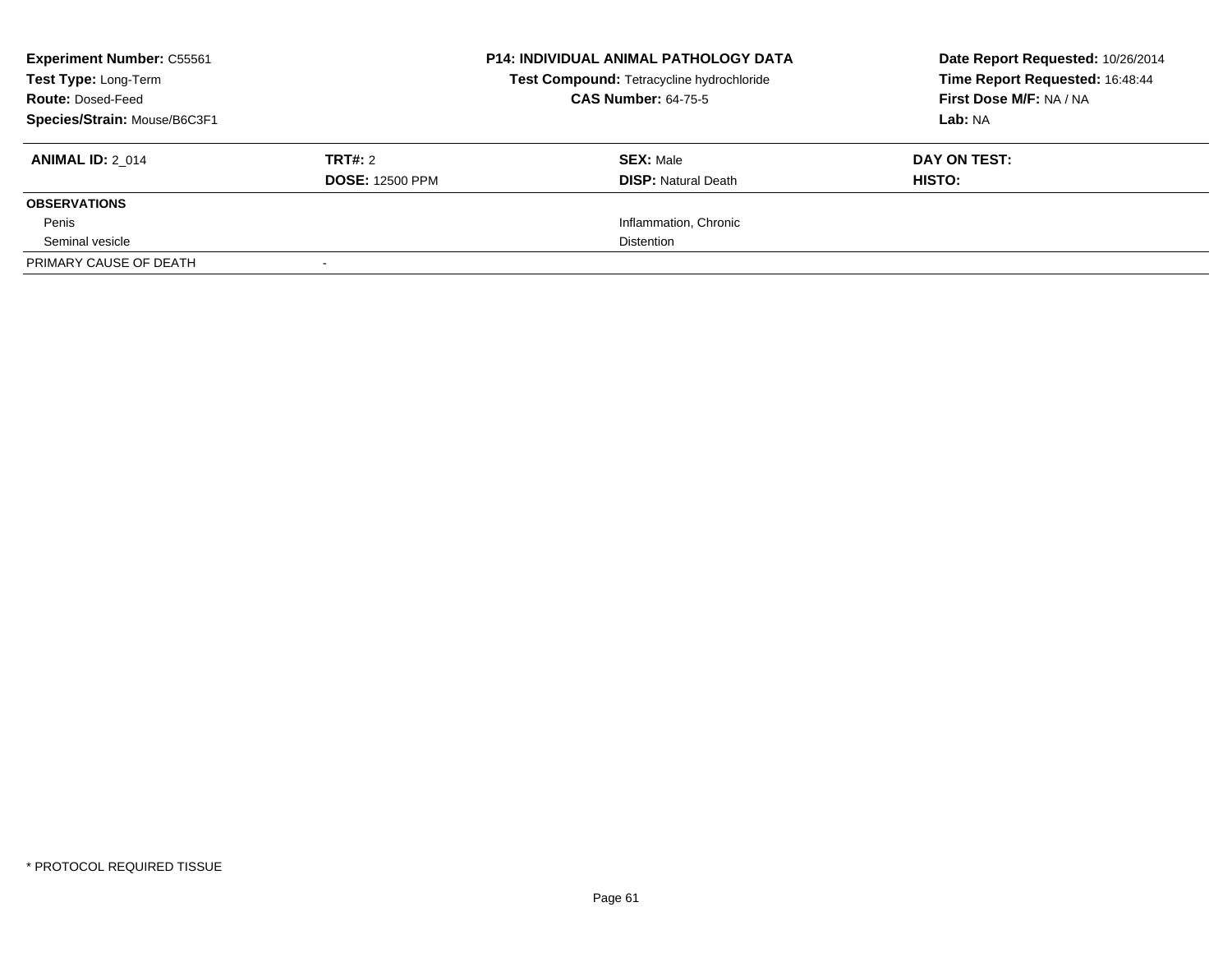| <b>Experiment Number: C55561</b><br>Test Type: Long-Term<br><b>Route: Dosed-Feed</b><br>Species/Strain: Mouse/B6C3F1 |                        | <b>P14: INDIVIDUAL ANIMAL PATHOLOGY DATA</b><br>Test Compound: Tetracycline hydrochloride<br><b>CAS Number: 64-75-5</b> | Date Report Requested: 10/26/2014<br>Time Report Requested: 16:48:44<br>First Dose M/F: NA / NA<br>Lab: NA |
|----------------------------------------------------------------------------------------------------------------------|------------------------|-------------------------------------------------------------------------------------------------------------------------|------------------------------------------------------------------------------------------------------------|
| <b>ANIMAL ID: 2 015</b>                                                                                              | TRT#: 2                | <b>SEX: Male</b>                                                                                                        | DAY ON TEST:                                                                                               |
|                                                                                                                      | <b>DOSE: 12500 PPM</b> | <b>DISP:</b> Terminal Sacrifice                                                                                         | HISTO:                                                                                                     |
| <b>OBSERVATIONS</b>                                                                                                  |                        |                                                                                                                         |                                                                                                            |
| Lung                                                                                                                 |                        | Alveolar/Bronchiolar Adenoma                                                                                            |                                                                                                            |
| Preputial gland                                                                                                      |                        | Inflammation, Chronic                                                                                                   |                                                                                                            |
| Seminal vesicle                                                                                                      |                        | Distention                                                                                                              |                                                                                                            |
| PRIMARY CAUSE OF DEATH                                                                                               |                        |                                                                                                                         |                                                                                                            |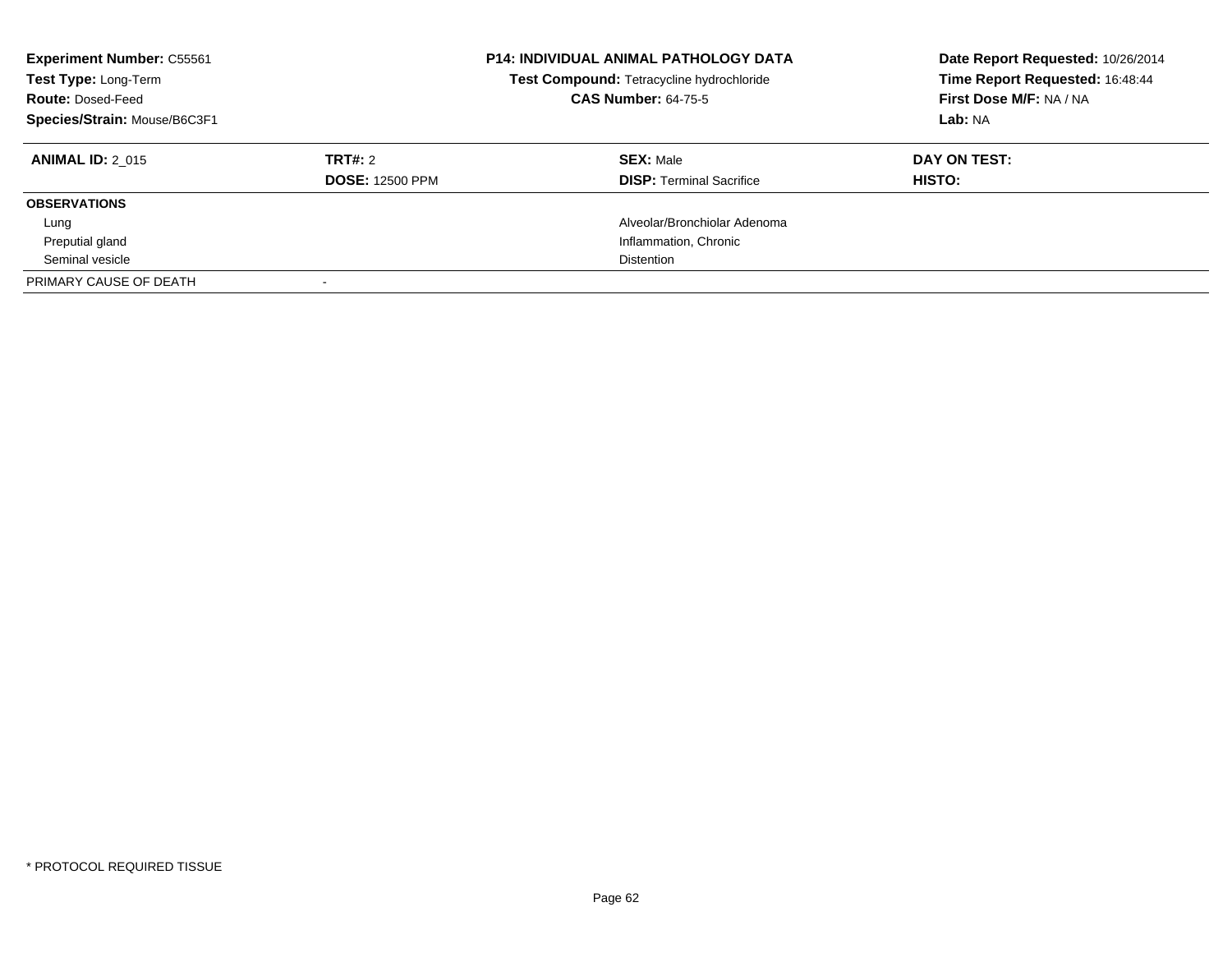| <b>Experiment Number: C55561</b><br>Test Type: Long-Term<br><b>Route: Dosed-Feed</b><br>Species/Strain: Mouse/B6C3F1 |                        | <b>P14: INDIVIDUAL ANIMAL PATHOLOGY DATA</b><br>Test Compound: Tetracycline hydrochloride<br><b>CAS Number: 64-75-5</b> | Date Report Requested: 10/26/2014<br>Time Report Requested: 16:48:44<br>First Dose M/F: NA / NA<br>Lab: NA |
|----------------------------------------------------------------------------------------------------------------------|------------------------|-------------------------------------------------------------------------------------------------------------------------|------------------------------------------------------------------------------------------------------------|
| <b>ANIMAL ID: 2 016</b>                                                                                              | TRT#: 2                | <b>SEX: Male</b>                                                                                                        | DAY ON TEST:                                                                                               |
|                                                                                                                      | <b>DOSE: 12500 PPM</b> | <b>DISP:</b> Terminal Sacrifice                                                                                         | HISTO:                                                                                                     |
| <b>OBSERVATIONS</b>                                                                                                  |                        |                                                                                                                         |                                                                                                            |
| Liver                                                                                                                |                        | Hepatocellular Carcinoma                                                                                                |                                                                                                            |
|                                                                                                                      |                        | Necrosis, Nos                                                                                                           |                                                                                                            |
| Lung                                                                                                                 |                        | Alveolar/Bronchiolar Adenoma                                                                                            |                                                                                                            |
| Lymph node                                                                                                           | Mesenteric Lymph Node  | Hemorrhage                                                                                                              |                                                                                                            |
| Spleen                                                                                                               |                        | Hematopoiesis                                                                                                           |                                                                                                            |
| PRIMARY CAUSE OF DEATH                                                                                               |                        |                                                                                                                         |                                                                                                            |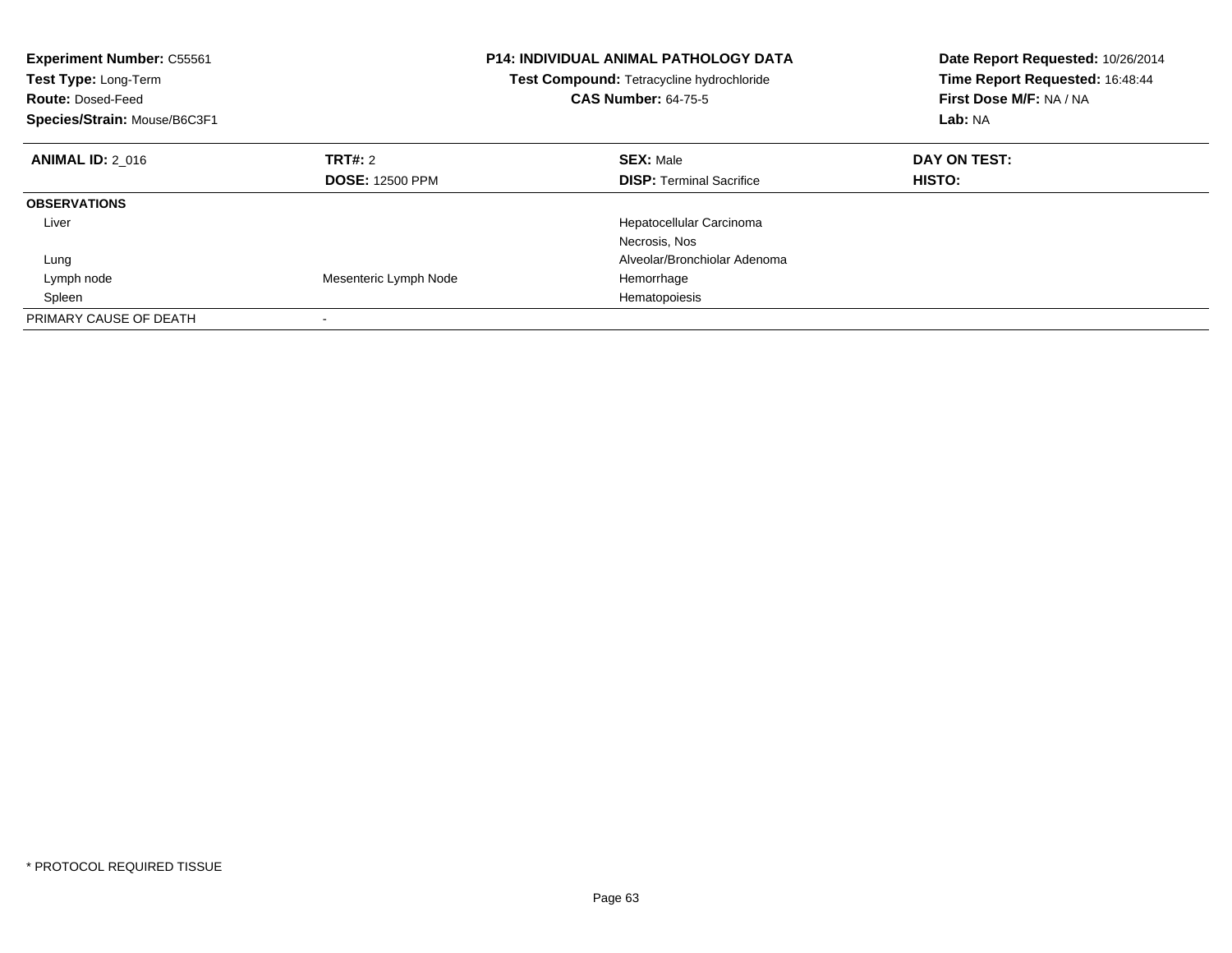| <b>Experiment Number: C55561</b><br>Test Type: Long-Term<br><b>Route: Dosed-Feed</b><br>Species/Strain: Mouse/B6C3F1 |                                          | <b>P14: INDIVIDUAL ANIMAL PATHOLOGY DATA</b><br>Test Compound: Tetracycline hydrochloride<br><b>CAS Number: 64-75-5</b> | Date Report Requested: 10/26/2014<br>Time Report Requested: 16:48:44<br>First Dose M/F: NA / NA<br>Lab: NA |
|----------------------------------------------------------------------------------------------------------------------|------------------------------------------|-------------------------------------------------------------------------------------------------------------------------|------------------------------------------------------------------------------------------------------------|
| <b>ANIMAL ID: 2 017</b>                                                                                              | <b>TRT#: 2</b><br><b>DOSE: 12500 PPM</b> | <b>SEX: Male</b><br><b>DISP: Terminal Sacrifice</b>                                                                     | DAY ON TEST:<br>HISTO:                                                                                     |
| <b>OBSERVATIONS</b>                                                                                                  |                                          |                                                                                                                         |                                                                                                            |
| Bone                                                                                                                 | Joint Of Lower Extremity                 | Ankylosis                                                                                                               |                                                                                                            |
| Preputial gland                                                                                                      |                                          | Inflammation, Chronic Suppurative                                                                                       |                                                                                                            |
| Seminal vesicle                                                                                                      |                                          | <b>Distention</b>                                                                                                       |                                                                                                            |
| Spleen                                                                                                               |                                          | Hemangiosarcoma                                                                                                         |                                                                                                            |
| PRIMARY CAUSE OF DEATH                                                                                               |                                          |                                                                                                                         |                                                                                                            |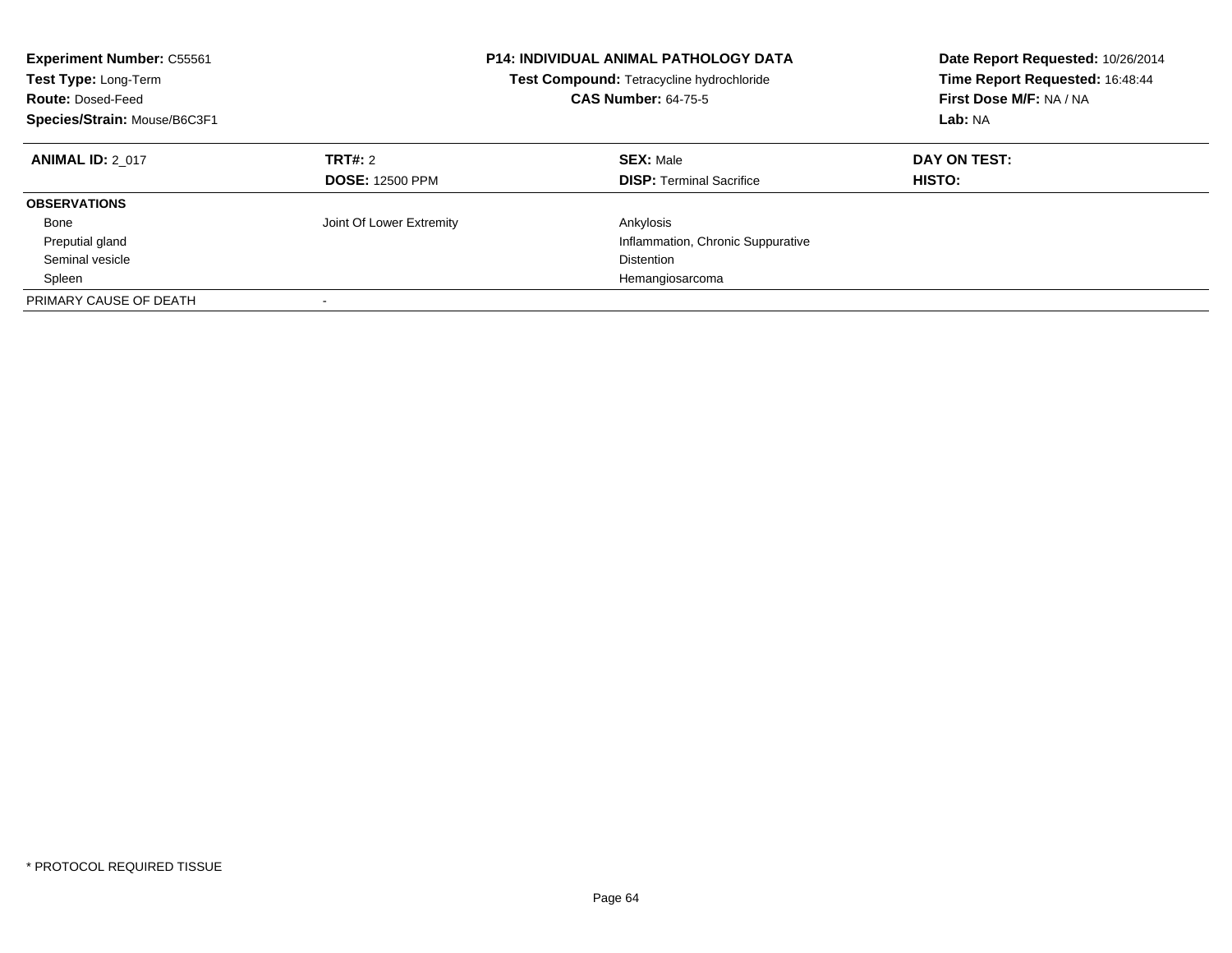| <b>Experiment Number: C55561</b><br><b>Test Type: Long-Term</b><br><b>Route: Dosed-Feed</b> |                        | <b>P14: INDIVIDUAL ANIMAL PATHOLOGY DATA</b><br>Test Compound: Tetracycline hydrochloride<br><b>CAS Number: 64-75-5</b> | Date Report Requested: 10/26/2014<br>Time Report Requested: 16:48:44<br>First Dose M/F: NA / NA |
|---------------------------------------------------------------------------------------------|------------------------|-------------------------------------------------------------------------------------------------------------------------|-------------------------------------------------------------------------------------------------|
| Species/Strain: Mouse/B6C3F1                                                                |                        |                                                                                                                         | Lab: NA                                                                                         |
| <b>ANIMAL ID: 2 018</b>                                                                     | TRT#: 2                | <b>SEX: Male</b>                                                                                                        | DAY ON TEST:                                                                                    |
|                                                                                             | <b>DOSE: 12500 PPM</b> | <b>DISP:</b> Terminal Sacrifice                                                                                         | HISTO:                                                                                          |
| <b>OBSERVATIONS</b>                                                                         |                        |                                                                                                                         |                                                                                                 |
| Intestine Small                                                                             | <b>Mesentery Nos</b>   | Necrosis, Coagulative                                                                                                   |                                                                                                 |
| Liver                                                                                       |                        | Hepatocellular Adenoma                                                                                                  |                                                                                                 |
| PRIMARY CAUSE OF DEATH                                                                      |                        |                                                                                                                         |                                                                                                 |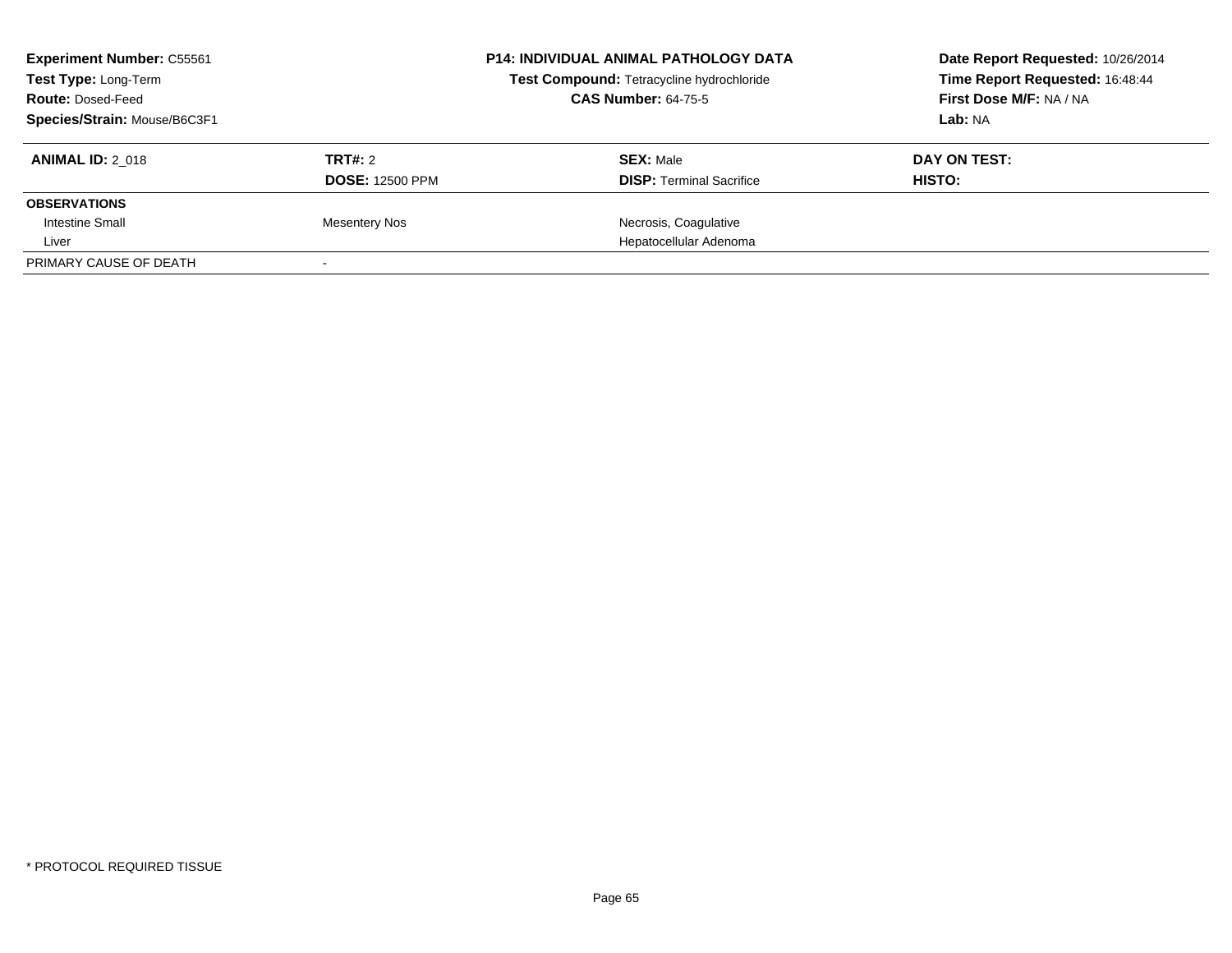| <b>Experiment Number: C55561</b><br>Test Type: Long-Term<br><b>Route: Dosed-Feed</b><br>Species/Strain: Mouse/B6C3F1 |                                          | <b>P14: INDIVIDUAL ANIMAL PATHOLOGY DATA</b><br>Test Compound: Tetracycline hydrochloride<br><b>CAS Number: 64-75-5</b> | Date Report Requested: 10/26/2014<br>Time Report Requested: 16:48:44<br>First Dose M/F: NA / NA<br>Lab: NA |
|----------------------------------------------------------------------------------------------------------------------|------------------------------------------|-------------------------------------------------------------------------------------------------------------------------|------------------------------------------------------------------------------------------------------------|
| <b>ANIMAL ID: 2 019</b>                                                                                              | <b>TRT#: 2</b><br><b>DOSE: 12500 PPM</b> | <b>SEX: Male</b><br><b>DISP: Terminal Sacrifice</b>                                                                     | DAY ON TEST:<br>HISTO:                                                                                     |
| <b>OBSERVATIONS</b>                                                                                                  |                                          |                                                                                                                         |                                                                                                            |
| Preputial gland                                                                                                      |                                          | Inflammation, Chronic                                                                                                   |                                                                                                            |
| Spleen                                                                                                               |                                          | Hyperplasia, Lymphoid                                                                                                   |                                                                                                            |
| PRIMARY CAUSE OF DEATH                                                                                               |                                          |                                                                                                                         |                                                                                                            |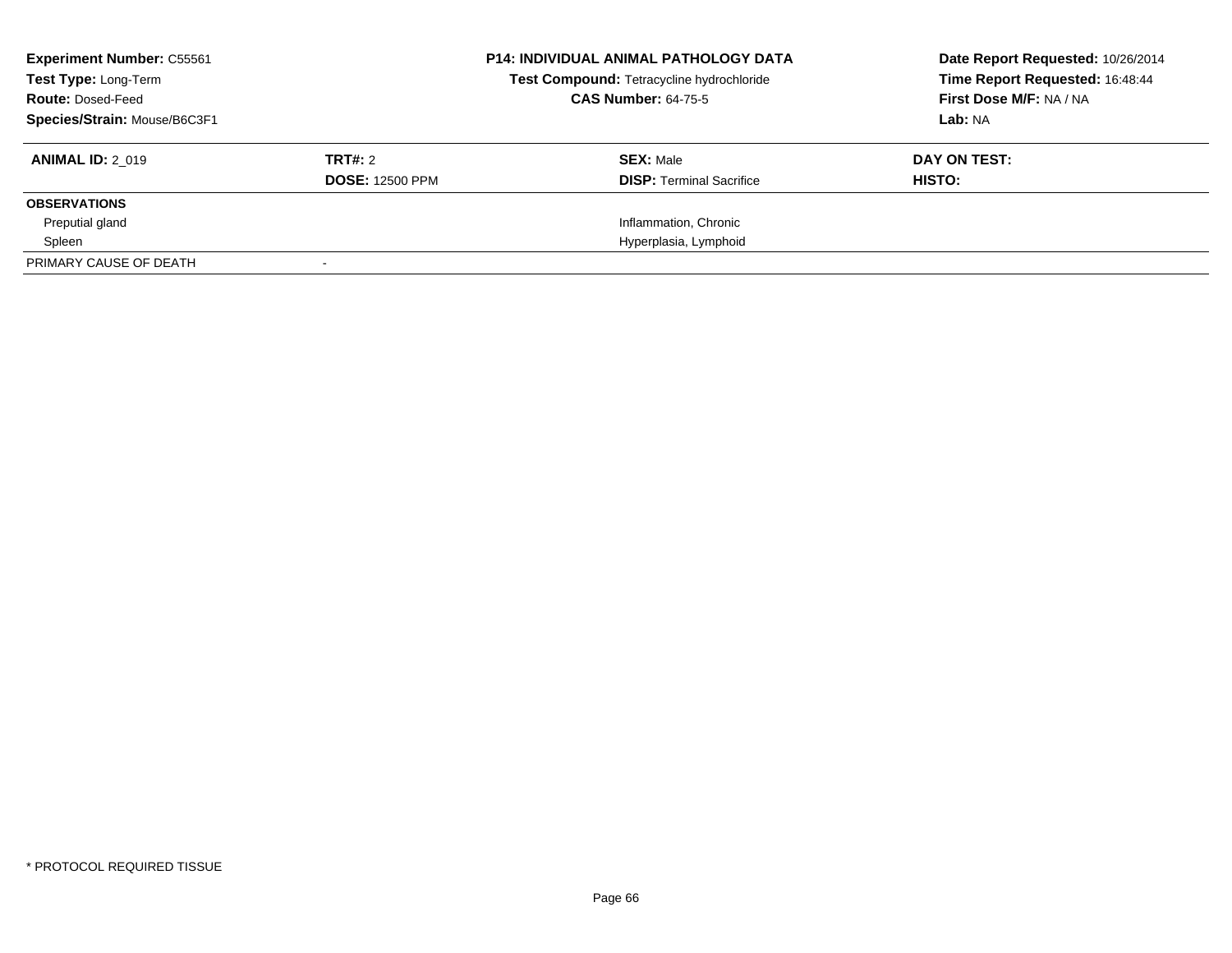| <b>Experiment Number: C55561</b><br>Test Type: Long-Term<br><b>Route: Dosed-Feed</b><br>Species/Strain: Mouse/B6C3F1 |                                   | <b>P14: INDIVIDUAL ANIMAL PATHOLOGY DATA</b><br>Test Compound: Tetracycline hydrochloride<br><b>CAS Number: 64-75-5</b> | Date Report Requested: 10/26/2014<br>Time Report Requested: 16:48:44<br>First Dose M/F: NA / NA<br>Lab: NA |
|----------------------------------------------------------------------------------------------------------------------|-----------------------------------|-------------------------------------------------------------------------------------------------------------------------|------------------------------------------------------------------------------------------------------------|
| <b>ANIMAL ID: 2 020</b>                                                                                              | TRT#: 2<br><b>DOSE: 12500 PPM</b> | <b>SEX: Male</b><br><b>DISP:</b> Terminal Sacrifice                                                                     | DAY ON TEST:<br><b>HISTO:</b>                                                                              |
| <b>OBSERVATIONS</b>                                                                                                  |                                   |                                                                                                                         |                                                                                                            |
| Lymph node                                                                                                           | Mesenteric Lymph Node             | Inflammation, Chronic                                                                                                   |                                                                                                            |
| Seminal vesicle                                                                                                      |                                   | <b>Distention</b>                                                                                                       |                                                                                                            |
| PRIMARY CAUSE OF DEATH                                                                                               |                                   |                                                                                                                         |                                                                                                            |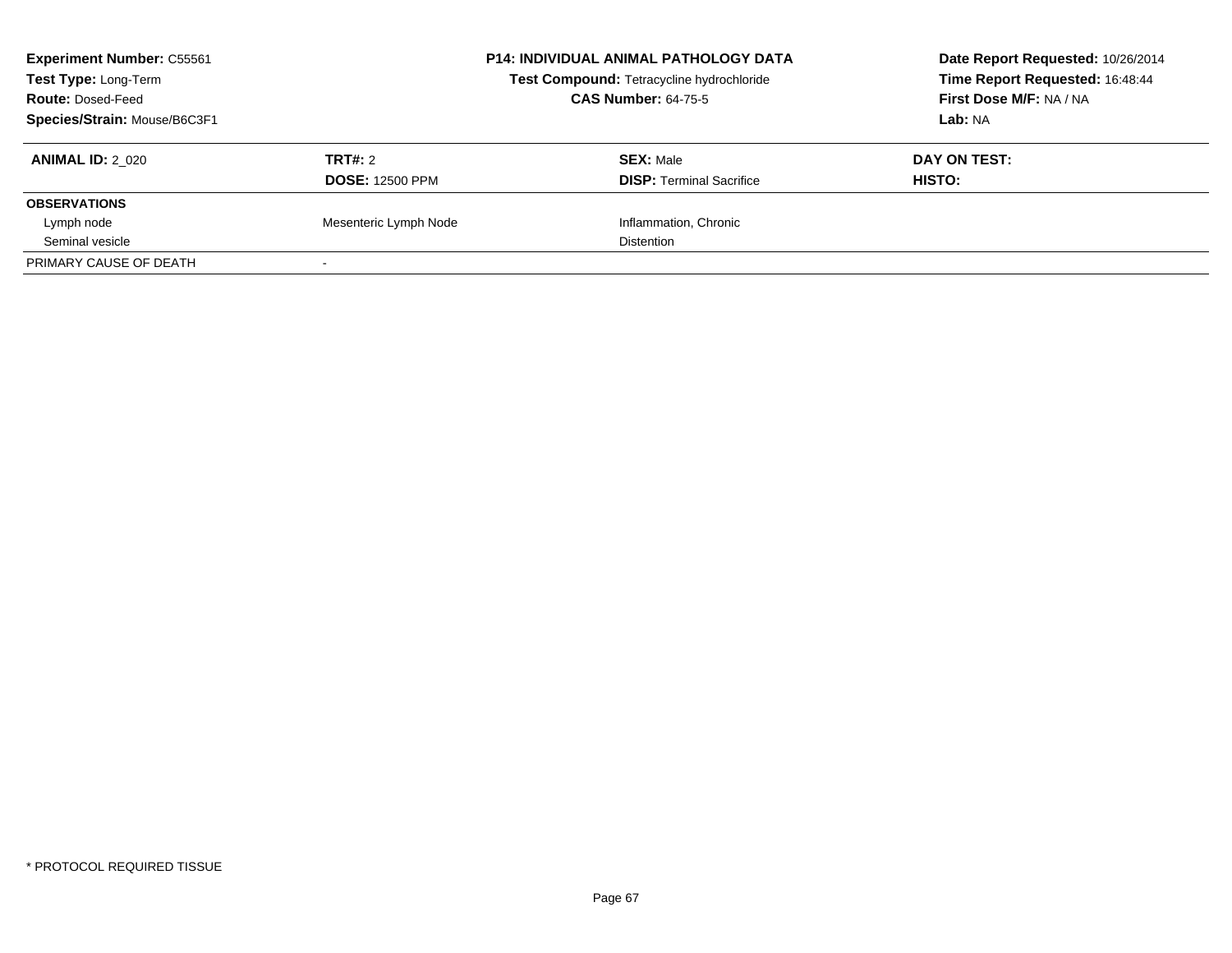| <b>Experiment Number: C55561</b><br>Test Type: Long-Term<br><b>Route: Dosed-Feed</b><br>Species/Strain: Mouse/B6C3F1 |                                          | <b>P14: INDIVIDUAL ANIMAL PATHOLOGY DATA</b><br>Test Compound: Tetracycline hydrochloride<br><b>CAS Number: 64-75-5</b> | Date Report Requested: 10/26/2014<br>Time Report Requested: 16:48:44<br>First Dose M/F: NA / NA<br>Lab: NA |
|----------------------------------------------------------------------------------------------------------------------|------------------------------------------|-------------------------------------------------------------------------------------------------------------------------|------------------------------------------------------------------------------------------------------------|
| <b>ANIMAL ID: 2 021</b>                                                                                              | <b>TRT#: 2</b><br><b>DOSE: 12500 PPM</b> | <b>SEX: Male</b><br><b>DISP:</b> Terminal Sacrifice                                                                     | DAY ON TEST:<br><b>HISTO:</b>                                                                              |
| <b>OBSERVATIONS</b>                                                                                                  |                                          |                                                                                                                         |                                                                                                            |
| Bone                                                                                                                 | Joint Of Lower Extremity                 | Ankylosis                                                                                                               |                                                                                                            |
| Liver                                                                                                                |                                          | Hepatocellular Carcinoma                                                                                                |                                                                                                            |
| Preputial gland                                                                                                      |                                          | Inflammation, Chronic                                                                                                   |                                                                                                            |
| Spleen                                                                                                               |                                          | Hyperplasia, Lymphoid                                                                                                   |                                                                                                            |
| PRIMARY CAUSE OF DEATH                                                                                               |                                          |                                                                                                                         |                                                                                                            |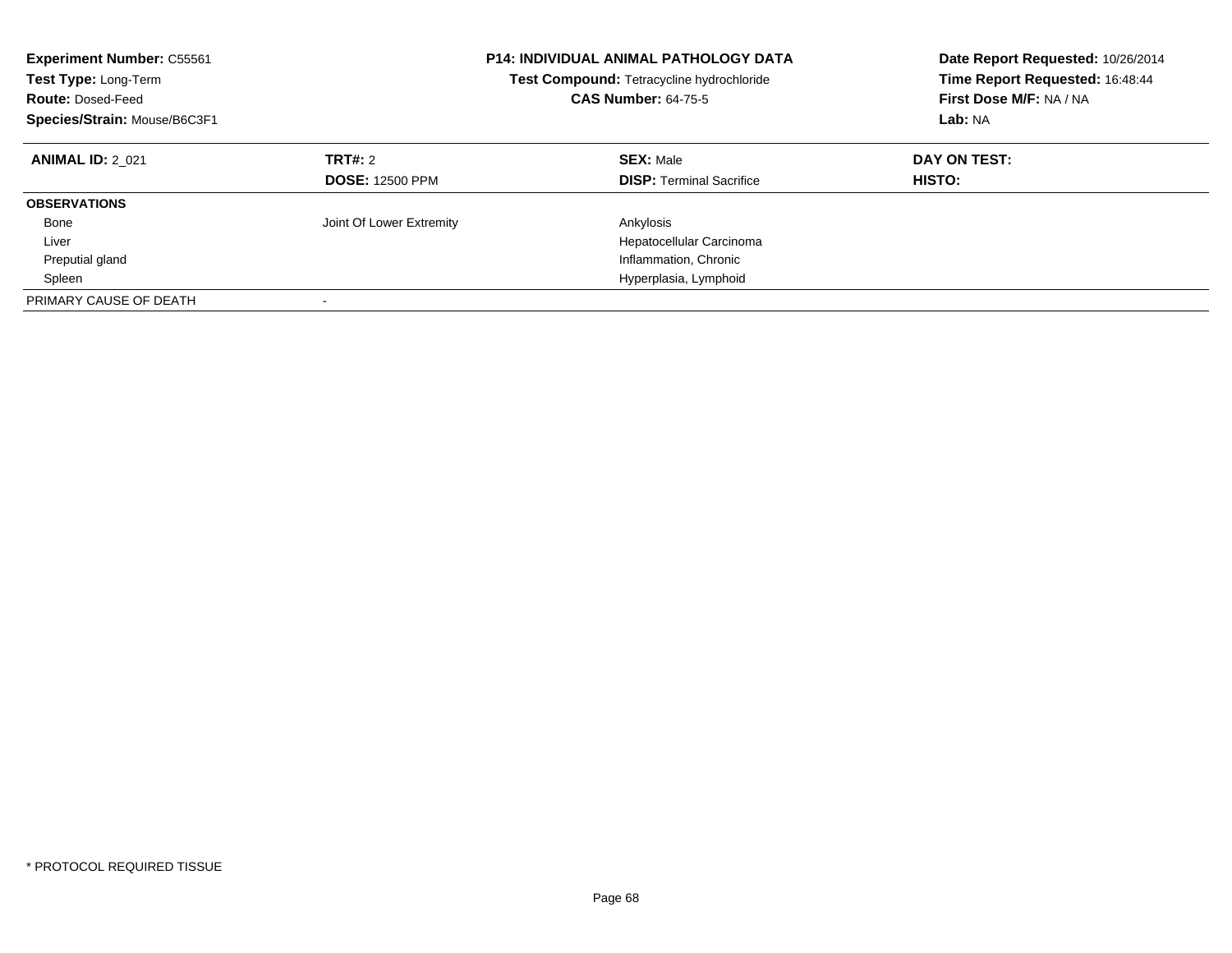| <b>Experiment Number: C55561</b><br>Test Type: Long-Term<br><b>Route: Dosed-Feed</b><br>Species/Strain: Mouse/B6C3F1 |                        | <b>P14: INDIVIDUAL ANIMAL PATHOLOGY DATA</b><br>Test Compound: Tetracycline hydrochloride<br><b>CAS Number: 64-75-5</b> | Date Report Requested: 10/26/2014<br>Time Report Requested: 16:48:44<br>First Dose M/F: NA / NA<br>Lab: NA |
|----------------------------------------------------------------------------------------------------------------------|------------------------|-------------------------------------------------------------------------------------------------------------------------|------------------------------------------------------------------------------------------------------------|
| <b>ANIMAL ID: 2 022</b>                                                                                              | TRT#: 2                | <b>SEX: Male</b>                                                                                                        | DAY ON TEST:                                                                                               |
|                                                                                                                      | <b>DOSE: 12500 PPM</b> | <b>DISP:</b> Moribund Sacrifice                                                                                         | <b>HISTO:</b>                                                                                              |
| <b>OBSERVATIONS</b>                                                                                                  |                        |                                                                                                                         |                                                                                                            |
| Adrenal gland                                                                                                        | Capsule                | Hyperplasia, Stromal                                                                                                    |                                                                                                            |
| <b>Brain</b>                                                                                                         |                        | Calcification, Focal                                                                                                    |                                                                                                            |
| Heart                                                                                                                | Atrium                 | Thrombus, Mural                                                                                                         |                                                                                                            |
| Liver                                                                                                                |                        | Angiectasis                                                                                                             |                                                                                                            |
|                                                                                                                      |                        | Hepatocellular Adenoma                                                                                                  |                                                                                                            |
|                                                                                                                      |                        | Inflammation, Chronic                                                                                                   |                                                                                                            |
| PRIMARY CAUSE OF DEATH                                                                                               |                        |                                                                                                                         |                                                                                                            |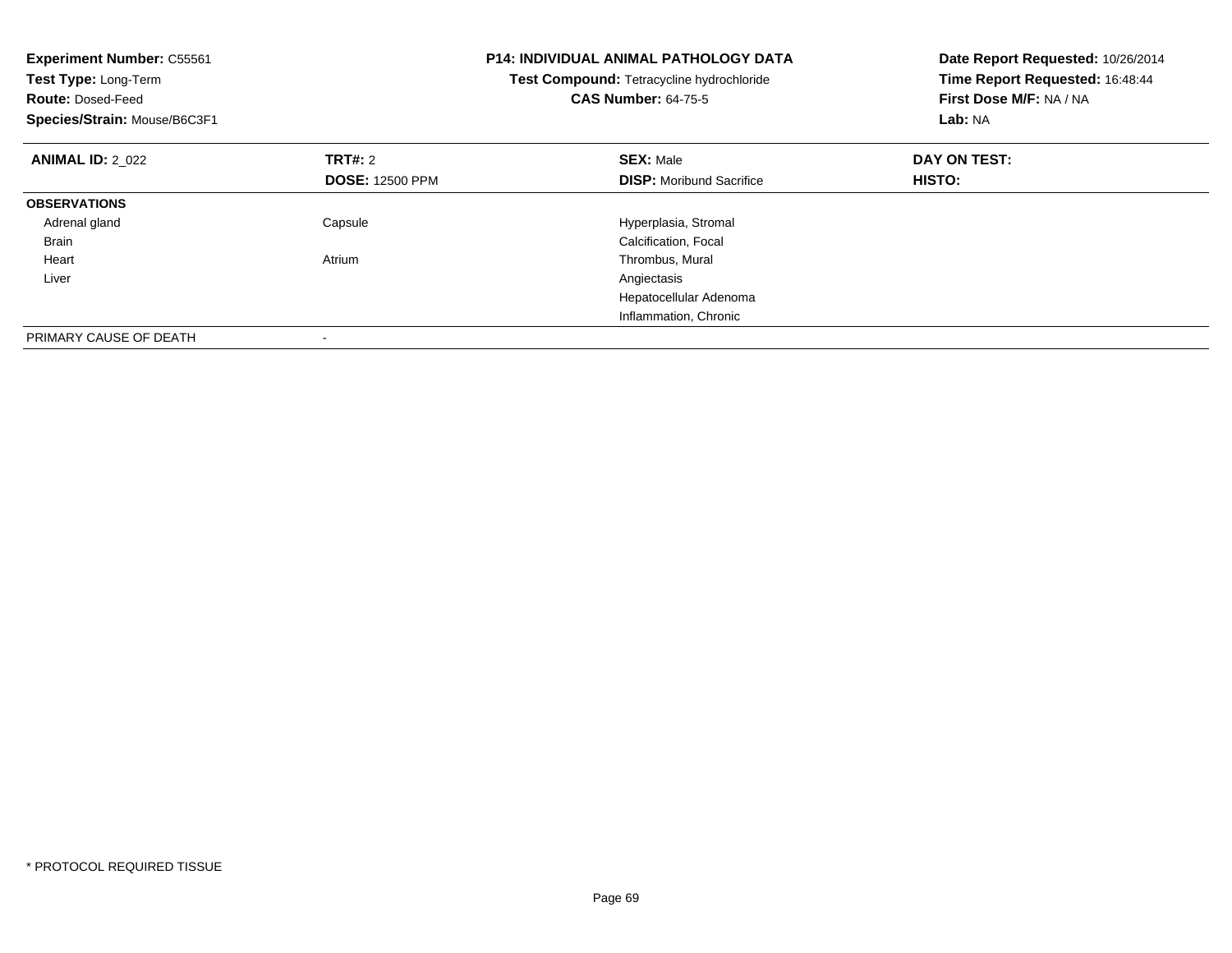| <b>Experiment Number: C55561</b><br>Test Type: Long-Term<br><b>Route: Dosed-Feed</b> |                          | <b>P14: INDIVIDUAL ANIMAL PATHOLOGY DATA</b><br>Test Compound: Tetracycline hydrochloride<br><b>CAS Number: 64-75-5</b> | Date Report Requested: 10/26/2014<br>Time Report Requested: 16:48:44<br>First Dose M/F: NA / NA |
|--------------------------------------------------------------------------------------|--------------------------|-------------------------------------------------------------------------------------------------------------------------|-------------------------------------------------------------------------------------------------|
| Species/Strain: Mouse/B6C3F1                                                         |                          |                                                                                                                         | Lab: NA                                                                                         |
| <b>ANIMAL ID: 2 023</b>                                                              | TRT#: 2                  | <b>SEX: Male</b>                                                                                                        | DAY ON TEST:                                                                                    |
|                                                                                      | <b>DOSE: 12500 PPM</b>   | <b>DISP:</b> Terminal Sacrifice                                                                                         | HISTO:                                                                                          |
| <b>OBSERVATIONS</b>                                                                  |                          |                                                                                                                         |                                                                                                 |
| Bone                                                                                 | Joint Of Lower Extremity | Ankylosis                                                                                                               |                                                                                                 |
| Liver                                                                                |                          | Hepatocellular Carcinoma                                                                                                |                                                                                                 |
| PRIMARY CAUSE OF DEATH                                                               |                          |                                                                                                                         |                                                                                                 |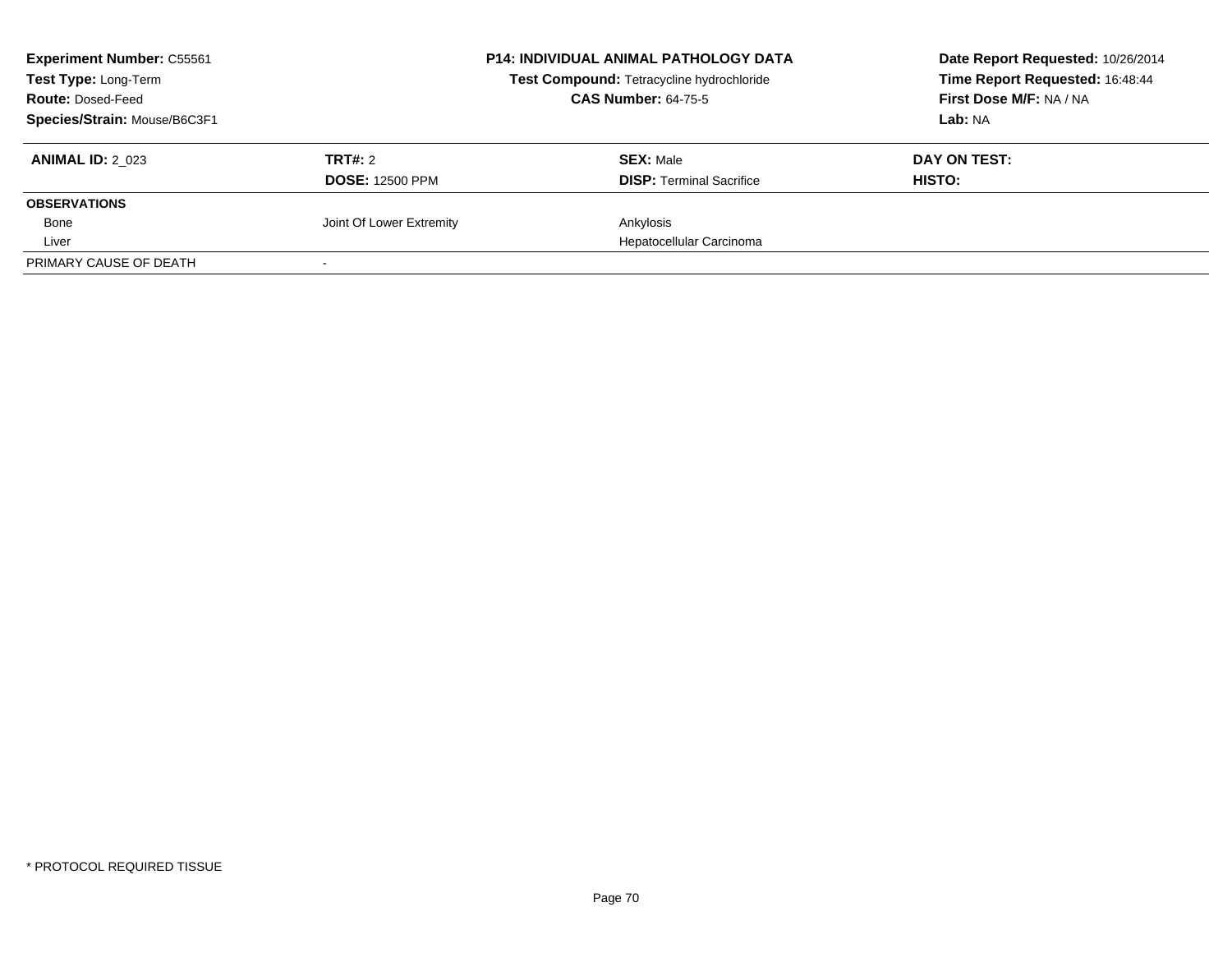| <b>Experiment Number: C55561</b><br>Test Type: Long-Term<br><b>Route: Dosed-Feed</b><br>Species/Strain: Mouse/B6C3F1 |                        | <b>P14: INDIVIDUAL ANIMAL PATHOLOGY DATA</b><br>Test Compound: Tetracycline hydrochloride<br><b>CAS Number: 64-75-5</b> | Date Report Requested: 10/26/2014<br>Time Report Requested: 16:48:44<br>First Dose M/F: NA / NA<br>Lab: NA |
|----------------------------------------------------------------------------------------------------------------------|------------------------|-------------------------------------------------------------------------------------------------------------------------|------------------------------------------------------------------------------------------------------------|
| <b>ANIMAL ID: 2 024</b>                                                                                              | TRT#: 2                | <b>SEX: Male</b>                                                                                                        | DAY ON TEST:                                                                                               |
|                                                                                                                      | <b>DOSE: 12500 PPM</b> | <b>DISP: Terminal Sacrifice</b>                                                                                         | HISTO:                                                                                                     |
| <b>OBSERVATIONS</b>                                                                                                  |                        |                                                                                                                         |                                                                                                            |
| Liver                                                                                                                |                        | Hepatocellular Adenoma                                                                                                  |                                                                                                            |
| Seminal vesicle                                                                                                      |                        | Distention                                                                                                              |                                                                                                            |
| Spleen                                                                                                               |                        | Hyperplasia, Lymphoid                                                                                                   |                                                                                                            |
| PRIMARY CAUSE OF DEATH                                                                                               |                        |                                                                                                                         |                                                                                                            |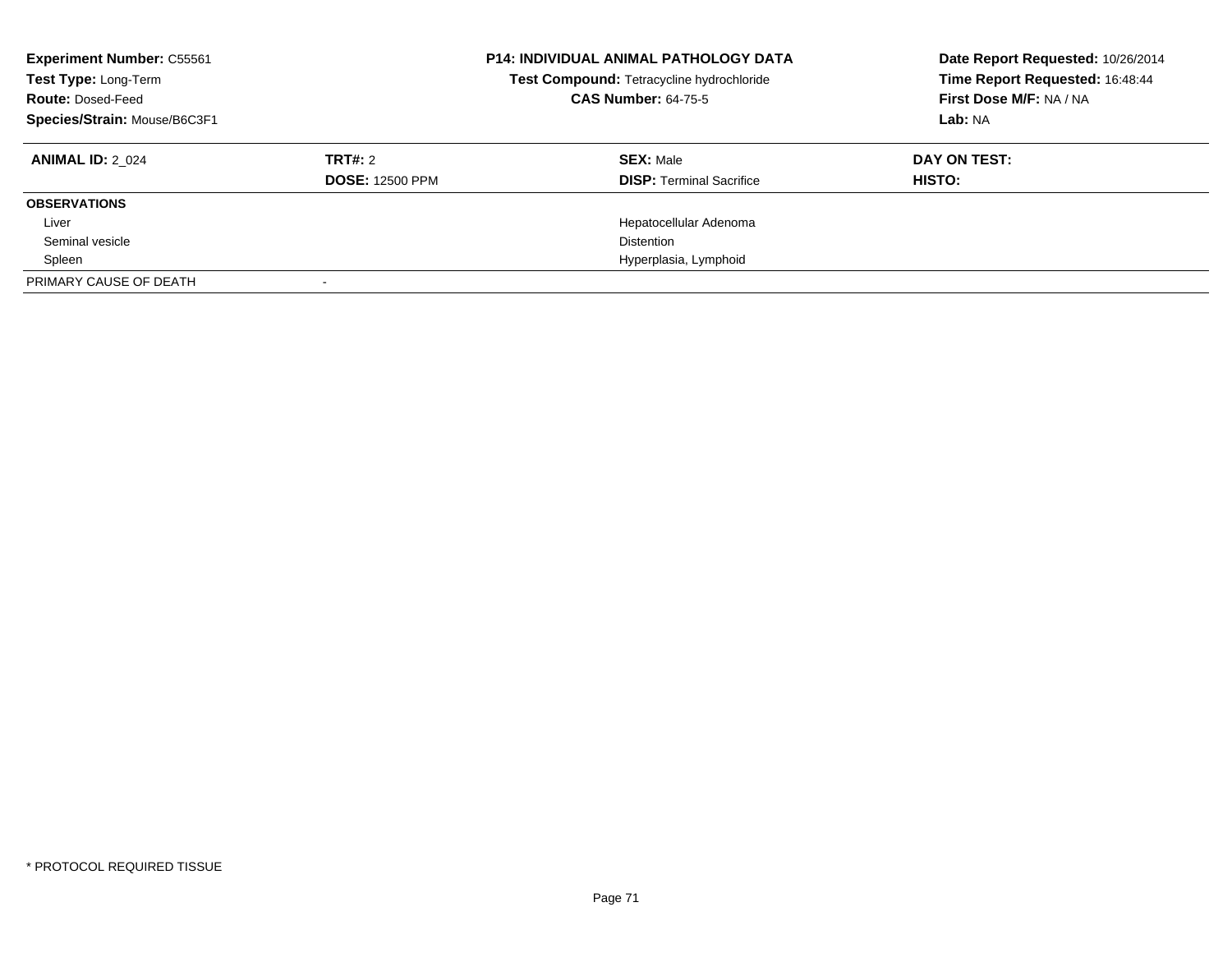| <b>Experiment Number: C55561</b><br>Test Type: Long-Term<br><b>Route: Dosed-Feed</b><br>Species/Strain: Mouse/B6C3F1 |                                   | <b>P14: INDIVIDUAL ANIMAL PATHOLOGY DATA</b><br>Test Compound: Tetracycline hydrochloride<br><b>CAS Number: 64-75-5</b> | Date Report Requested: 10/26/2014<br>Time Report Requested: 16:48:44<br>First Dose M/F: NA / NA<br>Lab: NA |
|----------------------------------------------------------------------------------------------------------------------|-----------------------------------|-------------------------------------------------------------------------------------------------------------------------|------------------------------------------------------------------------------------------------------------|
| <b>ANIMAL ID: 2 025</b>                                                                                              | TRT#: 2<br><b>DOSE: 12500 PPM</b> | <b>SEX: Male</b><br><b>DISP:</b> Terminal Sacrifice                                                                     | DAY ON TEST:<br><b>HISTO:</b>                                                                              |
| <b>OBSERVATIONS</b>                                                                                                  |                                   |                                                                                                                         |                                                                                                            |
| Bone                                                                                                                 | Joint Of Lower Extremity          | Ankylosis                                                                                                               |                                                                                                            |
| Liver                                                                                                                |                                   | Hemangiosarcoma                                                                                                         |                                                                                                            |
|                                                                                                                      |                                   | Hepatocellular Adenoma                                                                                                  |                                                                                                            |
| PRIMARY CAUSE OF DEATH                                                                                               |                                   |                                                                                                                         |                                                                                                            |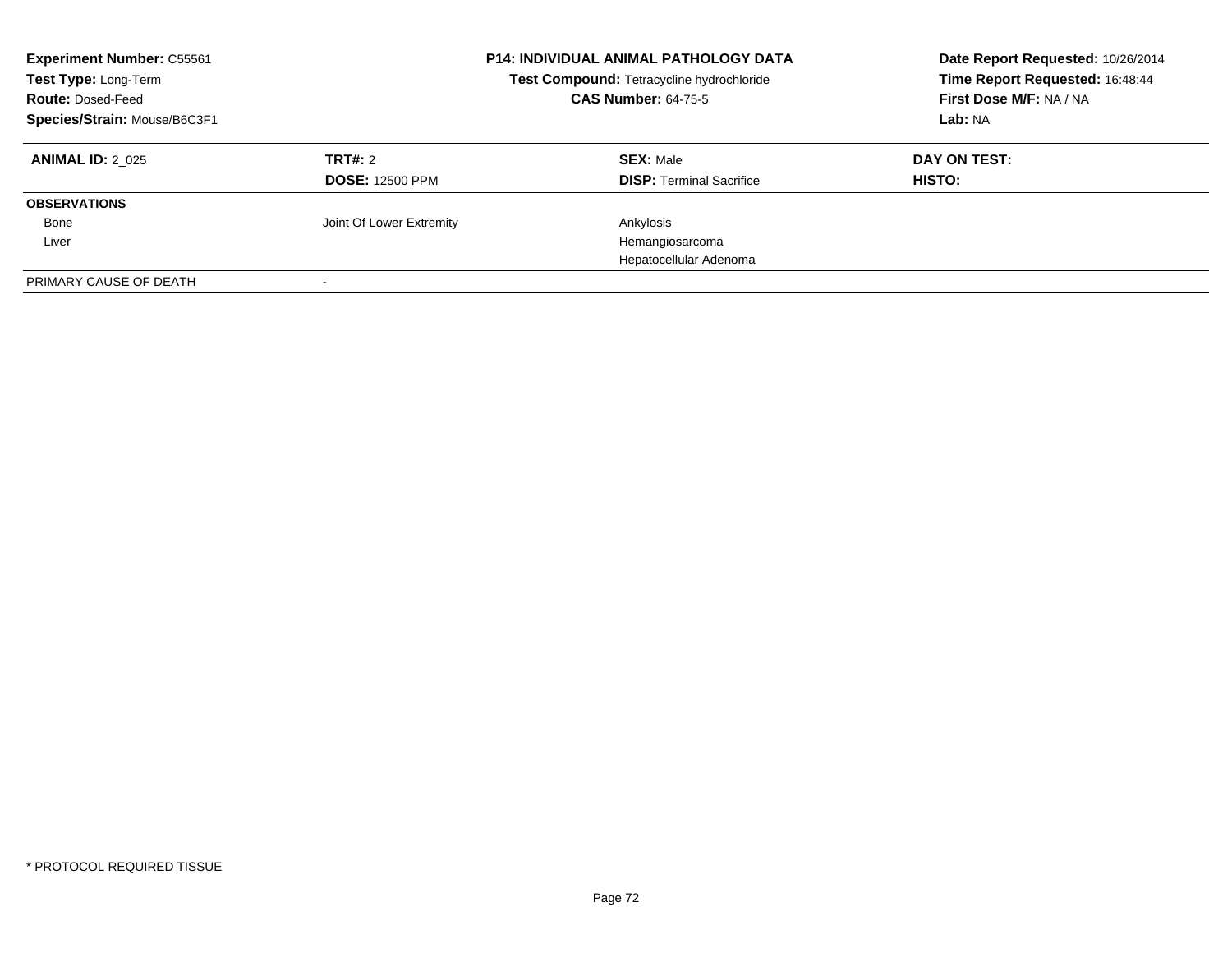| <b>Experiment Number: C55561</b><br>Test Type: Long-Term<br><b>Route: Dosed-Feed</b><br>Species/Strain: Mouse/B6C3F1 |                                   | <b>P14: INDIVIDUAL ANIMAL PATHOLOGY DATA</b><br>Test Compound: Tetracycline hydrochloride<br><b>CAS Number: 64-75-5</b> | Date Report Requested: 10/26/2014<br>Time Report Requested: 16:48:44<br>First Dose M/F: NA / NA<br>Lab: NA |
|----------------------------------------------------------------------------------------------------------------------|-----------------------------------|-------------------------------------------------------------------------------------------------------------------------|------------------------------------------------------------------------------------------------------------|
| <b>ANIMAL ID: 2 026</b>                                                                                              | TRT#: 2<br><b>DOSE: 12500 PPM</b> | <b>SEX: Male</b><br><b>DISP:</b> Terminal Sacrifice                                                                     | DAY ON TEST:<br><b>HISTO:</b>                                                                              |
| <b>OBSERVATIONS</b>                                                                                                  |                                   |                                                                                                                         |                                                                                                            |
| Preputial gland                                                                                                      |                                   | Inflammation, Chronic Suppurative                                                                                       |                                                                                                            |
| Seminal vesicle                                                                                                      |                                   | <b>Distention</b>                                                                                                       |                                                                                                            |
| PRIMARY CAUSE OF DEATH                                                                                               |                                   |                                                                                                                         |                                                                                                            |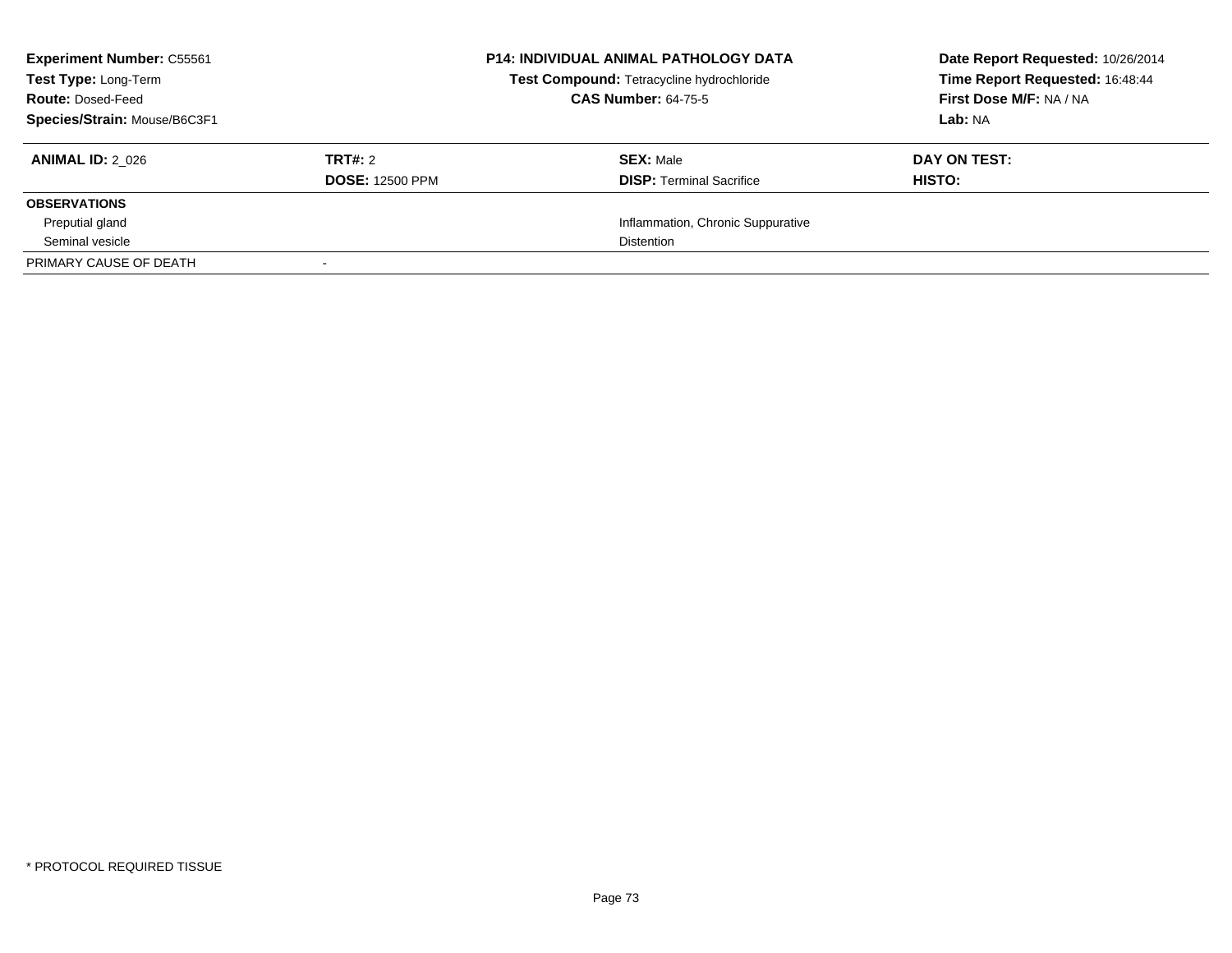| <b>Experiment Number: C55561</b><br>Test Type: Long-Term<br><b>Route: Dosed-Feed</b><br>Species/Strain: Mouse/B6C3F1 |                                   | <b>P14: INDIVIDUAL ANIMAL PATHOLOGY DATA</b><br>Test Compound: Tetracycline hydrochloride<br><b>CAS Number: 64-75-5</b> | Date Report Requested: 10/26/2014<br>Time Report Requested: 16:48:44<br>First Dose M/F: NA / NA<br>Lab: NA |
|----------------------------------------------------------------------------------------------------------------------|-----------------------------------|-------------------------------------------------------------------------------------------------------------------------|------------------------------------------------------------------------------------------------------------|
| <b>ANIMAL ID: 2 027</b>                                                                                              | TRT#: 2<br><b>DOSE: 12500 PPM</b> | <b>SEX: Male</b><br><b>DISP:</b> Terminal Sacrifice                                                                     | DAY ON TEST:<br>HISTO:                                                                                     |
| <b>OBSERVATIONS</b>                                                                                                  |                                   |                                                                                                                         |                                                                                                            |
| Lung                                                                                                                 |                                   | Pneumonia, Interstitial Chronic                                                                                         |                                                                                                            |
| Seminal vesicle                                                                                                      |                                   | <b>Distention</b>                                                                                                       |                                                                                                            |
| PRIMARY CAUSE OF DEATH                                                                                               |                                   |                                                                                                                         |                                                                                                            |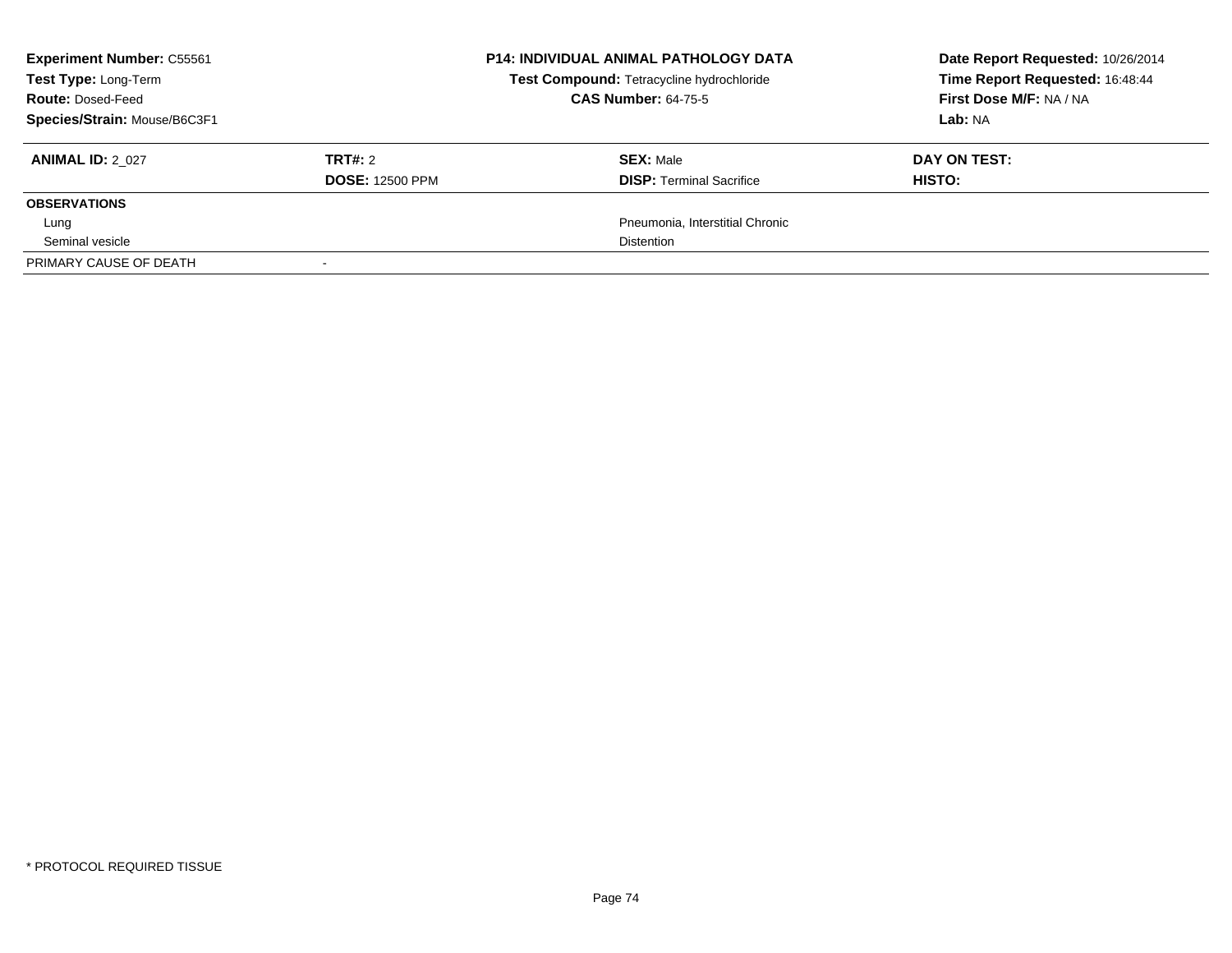| <b>Experiment Number: C55561</b><br>Test Type: Long-Term<br><b>Route: Dosed-Feed</b><br>Species/Strain: Mouse/B6C3F1 |                        | <b>P14: INDIVIDUAL ANIMAL PATHOLOGY DATA</b><br>Test Compound: Tetracycline hydrochloride<br><b>CAS Number: 64-75-5</b> | Date Report Requested: 10/26/2014<br>Time Report Requested: 16:48:44<br>First Dose M/F: NA / NA<br>Lab: NA |
|----------------------------------------------------------------------------------------------------------------------|------------------------|-------------------------------------------------------------------------------------------------------------------------|------------------------------------------------------------------------------------------------------------|
| <b>ANIMAL ID: 2 028</b>                                                                                              | <b>TRT#: 2</b>         | <b>SEX: Male</b>                                                                                                        | DAY ON TEST:                                                                                               |
|                                                                                                                      | <b>DOSE: 12500 PPM</b> | <b>DISP: Terminal Sacrifice</b>                                                                                         | HISTO:                                                                                                     |
| <b>OBSERVATIONS</b>                                                                                                  |                        |                                                                                                                         |                                                                                                            |
| Preputial gland                                                                                                      |                        | <b>Cystic Ducts</b>                                                                                                     |                                                                                                            |
| Spleen                                                                                                               |                        | Hematopoiesis                                                                                                           |                                                                                                            |
| Thymus                                                                                                               |                        | Cyst, Nos                                                                                                               |                                                                                                            |
| PRIMARY CAUSE OF DEATH                                                                                               |                        |                                                                                                                         |                                                                                                            |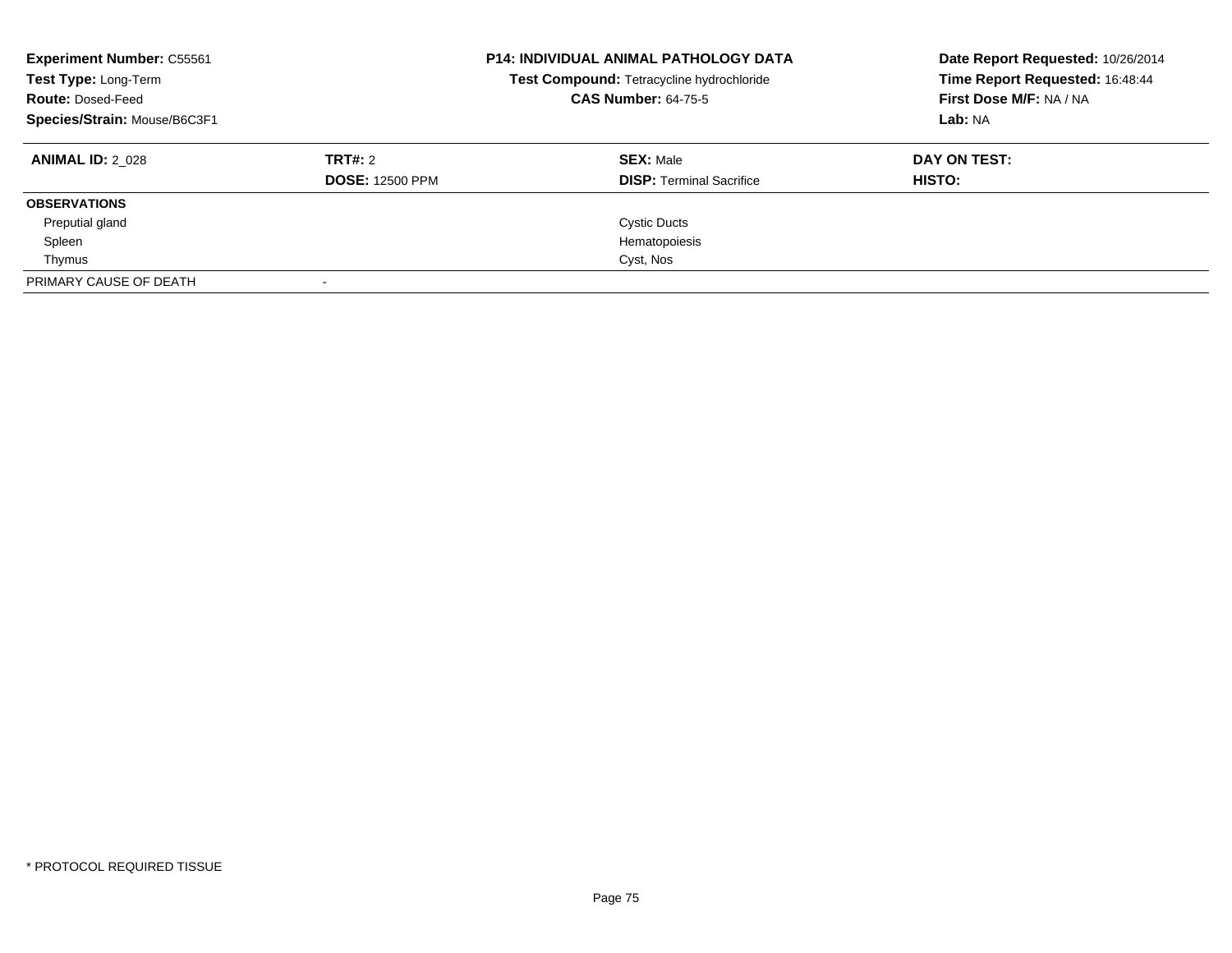| <b>Experiment Number: C55561</b><br>Test Type: Long-Term<br><b>Route: Dosed-Feed</b><br>Species/Strain: Mouse/B6C3F1 |                                          | <b>P14: INDIVIDUAL ANIMAL PATHOLOGY DATA</b><br>Test Compound: Tetracycline hydrochloride<br><b>CAS Number: 64-75-5</b> | Date Report Requested: 10/26/2014<br>Time Report Requested: 16:48:44<br>First Dose M/F: NA / NA<br>Lab: NA |
|----------------------------------------------------------------------------------------------------------------------|------------------------------------------|-------------------------------------------------------------------------------------------------------------------------|------------------------------------------------------------------------------------------------------------|
| <b>ANIMAL ID: 2 029</b>                                                                                              | <b>TRT#: 2</b><br><b>DOSE: 12500 PPM</b> | <b>SEX: Male</b><br><b>DISP: Terminal Sacrifice</b>                                                                     | DAY ON TEST:<br>HISTO:                                                                                     |
| <b>OBSERVATIONS</b>                                                                                                  |                                          |                                                                                                                         |                                                                                                            |
| Seminal vesicle                                                                                                      |                                          | <b>Distention</b>                                                                                                       |                                                                                                            |
| PRIMARY CAUSE OF DEATH                                                                                               |                                          |                                                                                                                         |                                                                                                            |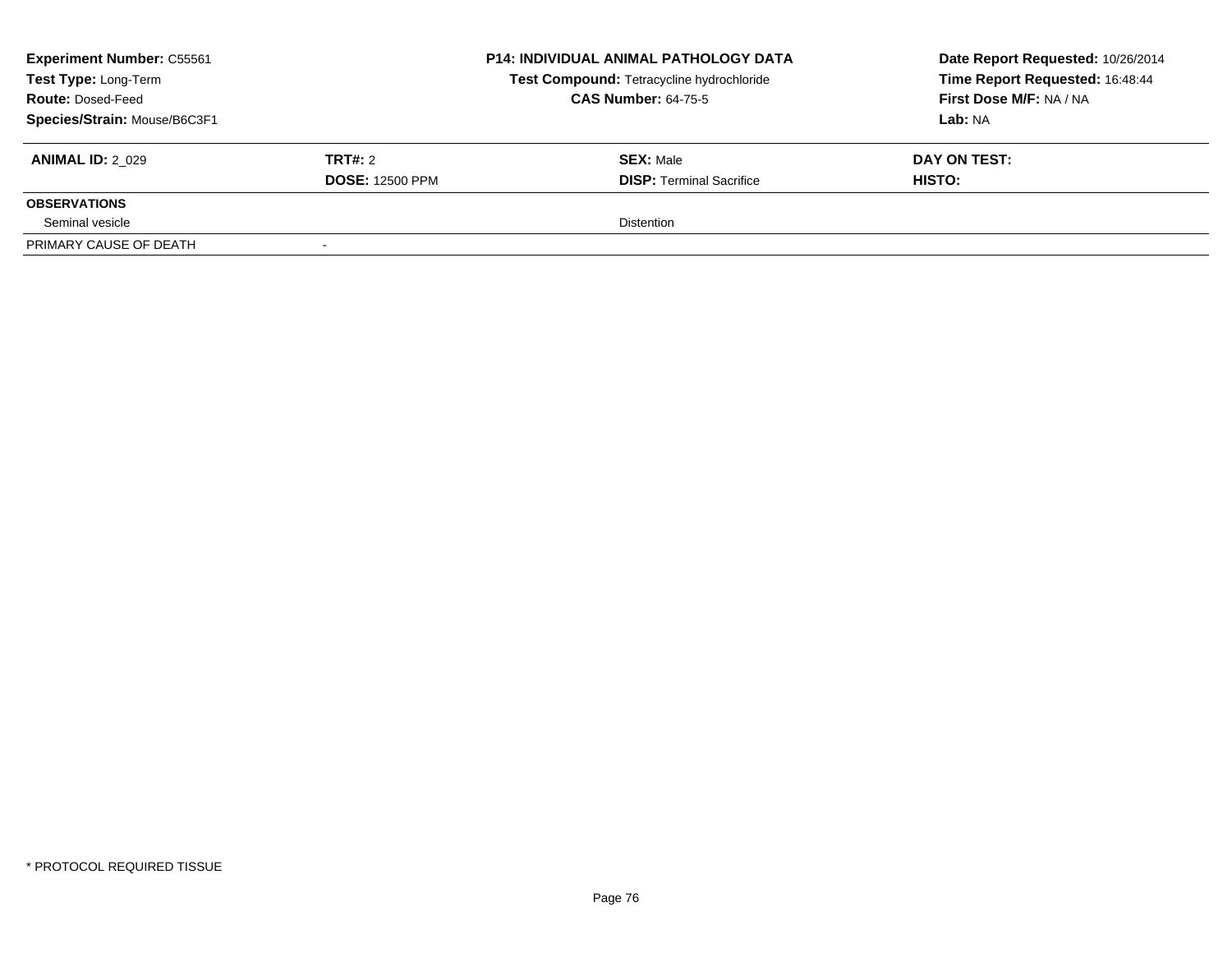| <b>Experiment Number: C55561</b><br>Test Type: Long-Term<br><b>Route: Dosed-Feed</b><br>Species/Strain: Mouse/B6C3F1 |                                   | <b>P14: INDIVIDUAL ANIMAL PATHOLOGY DATA</b><br>Test Compound: Tetracycline hydrochloride<br><b>CAS Number: 64-75-5</b> | Date Report Requested: 10/26/2014<br>Time Report Requested: 16:48:44<br>First Dose M/F: NA / NA<br>Lab: NA |
|----------------------------------------------------------------------------------------------------------------------|-----------------------------------|-------------------------------------------------------------------------------------------------------------------------|------------------------------------------------------------------------------------------------------------|
| <b>ANIMAL ID: 2 030</b>                                                                                              | TRT#: 2<br><b>DOSE: 12500 PPM</b> | <b>SEX: Male</b><br><b>DISP:</b> Terminal Sacrifice                                                                     | DAY ON TEST:<br><b>HISTO:</b>                                                                              |
| <b>OBSERVATIONS</b>                                                                                                  |                                   |                                                                                                                         |                                                                                                            |
| Lung                                                                                                                 |                                   | Alveolar/Bronchiolar Adenoma                                                                                            |                                                                                                            |
| Preputial gland                                                                                                      |                                   | <b>Cystic Ducts</b>                                                                                                     |                                                                                                            |
|                                                                                                                      |                                   | Inflammation, Chronic                                                                                                   |                                                                                                            |
| Spleen                                                                                                               |                                   | Hyperplasia, Lymphoid                                                                                                   |                                                                                                            |
| PRIMARY CAUSE OF DEATH                                                                                               |                                   |                                                                                                                         |                                                                                                            |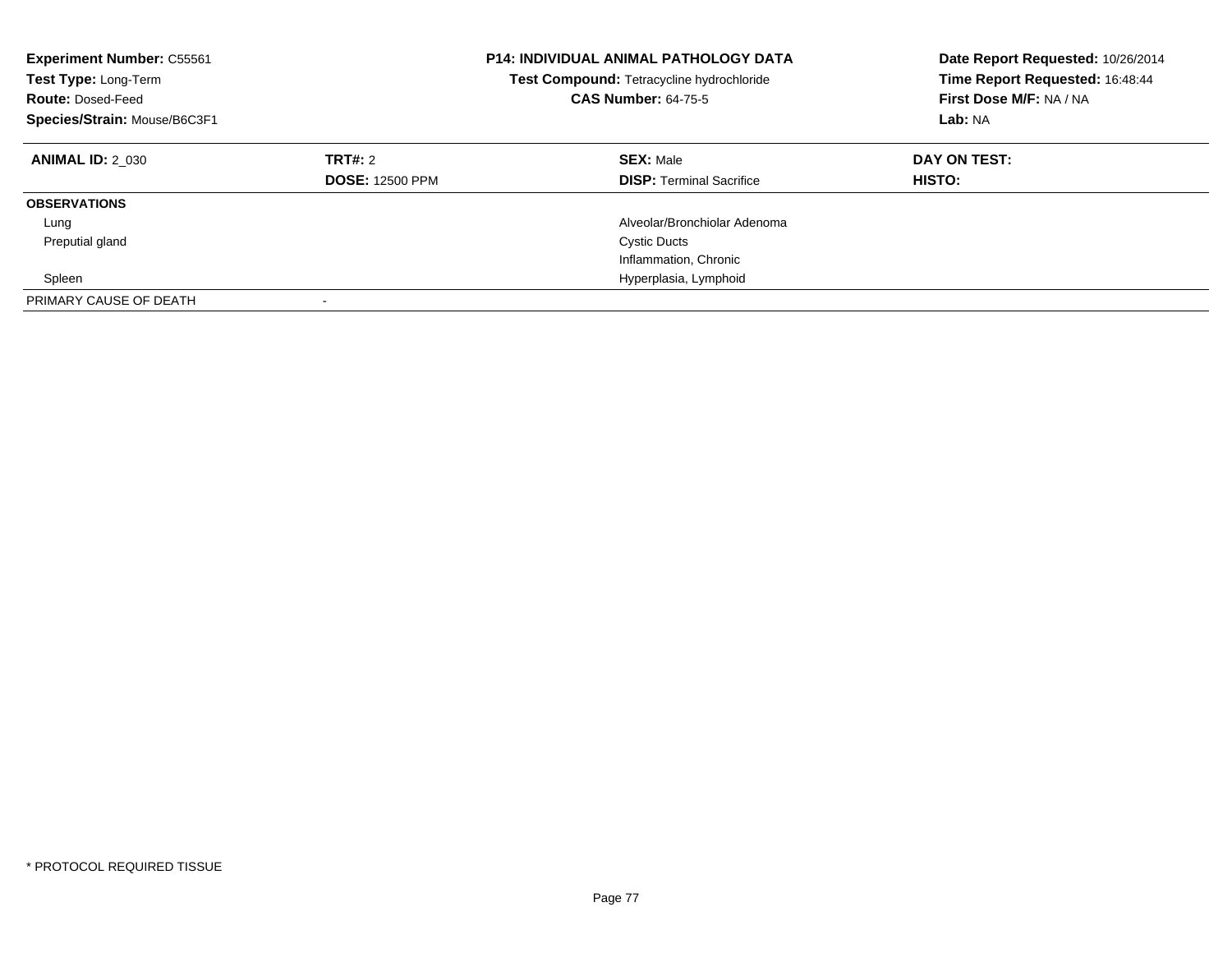| <b>Experiment Number: C55561</b><br>Test Type: Long-Term<br><b>Route: Dosed-Feed</b><br>Species/Strain: Mouse/B6C3F1 |                          | <b>P14: INDIVIDUAL ANIMAL PATHOLOGY DATA</b><br>Test Compound: Tetracycline hydrochloride<br><b>CAS Number: 64-75-5</b> | Date Report Requested: 10/26/2014<br>Time Report Requested: 16:48:44<br>First Dose M/F: NA / NA<br>Lab: NA |
|----------------------------------------------------------------------------------------------------------------------|--------------------------|-------------------------------------------------------------------------------------------------------------------------|------------------------------------------------------------------------------------------------------------|
| <b>ANIMAL ID: 2 031</b>                                                                                              | TRT#: 2                  | <b>SEX: Male</b>                                                                                                        | DAY ON TEST:                                                                                               |
|                                                                                                                      | <b>DOSE: 12500 PPM</b>   | <b>DISP:</b> Terminal Sacrifice                                                                                         | HISTO:                                                                                                     |
| <b>OBSERVATIONS</b>                                                                                                  |                          |                                                                                                                         |                                                                                                            |
| Bone                                                                                                                 | Joint Of Lower Extremity | Ankylosis                                                                                                               |                                                                                                            |
| Spleen                                                                                                               |                          | Hyperplasia, Lymphoid                                                                                                   |                                                                                                            |
| Testis                                                                                                               |                          | Calcification, Focal                                                                                                    |                                                                                                            |
| PRIMARY CAUSE OF DEATH                                                                                               |                          |                                                                                                                         |                                                                                                            |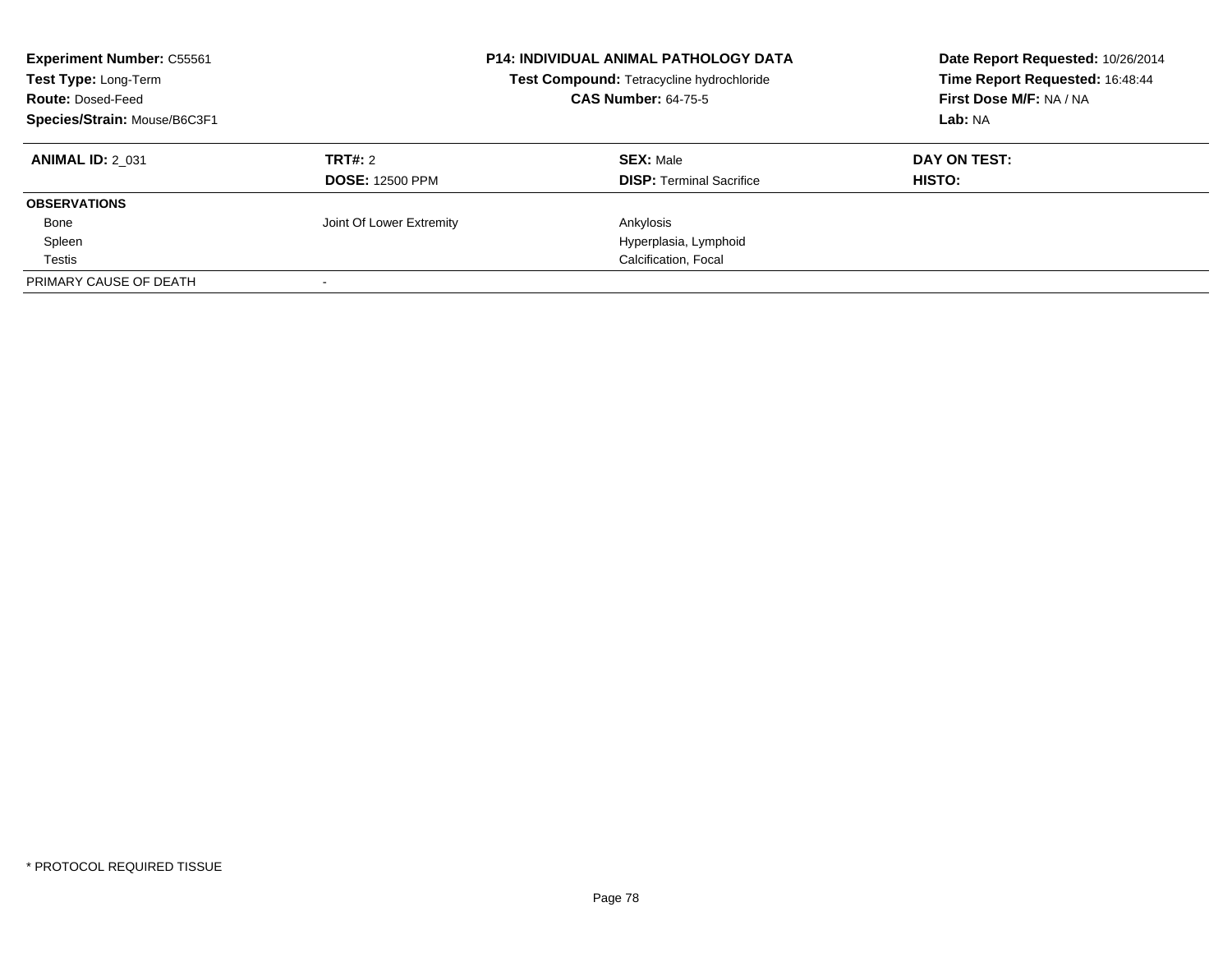| <b>Experiment Number: C55561</b><br>Test Type: Long-Term<br><b>Route: Dosed-Feed</b><br>Species/Strain: Mouse/B6C3F1 |                                   | <b>P14: INDIVIDUAL ANIMAL PATHOLOGY DATA</b><br>Test Compound: Tetracycline hydrochloride<br><b>CAS Number: 64-75-5</b> | Date Report Requested: 10/26/2014<br>Time Report Requested: 16:48:44<br>First Dose M/F: NA / NA<br>Lab: NA |
|----------------------------------------------------------------------------------------------------------------------|-----------------------------------|-------------------------------------------------------------------------------------------------------------------------|------------------------------------------------------------------------------------------------------------|
| <b>ANIMAL ID: 2 032</b>                                                                                              | TRT#: 2<br><b>DOSE: 12500 PPM</b> | <b>SEX: Male</b><br><b>DISP:</b> Terminal Sacrifice                                                                     | DAY ON TEST:<br>HISTO:                                                                                     |
| <b>OBSERVATIONS</b>                                                                                                  |                                   |                                                                                                                         |                                                                                                            |
| Liver                                                                                                                |                                   | Hepatocellular Adenoma                                                                                                  |                                                                                                            |
| Seminal vesicle                                                                                                      |                                   | <b>Distention</b>                                                                                                       |                                                                                                            |
| PRIMARY CAUSE OF DEATH                                                                                               |                                   |                                                                                                                         |                                                                                                            |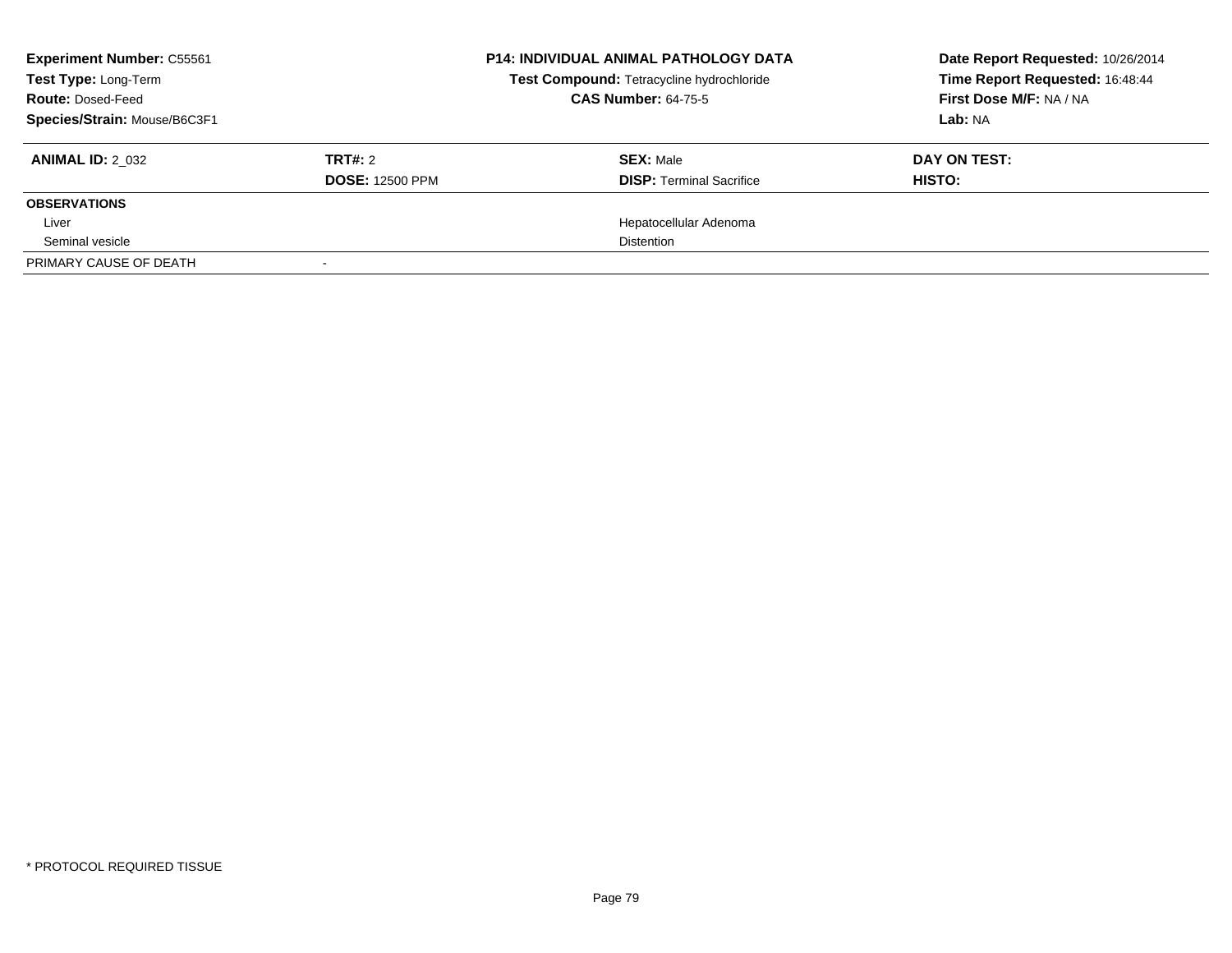| <b>Experiment Number: C55561</b><br>Test Type: Long-Term<br><b>Route: Dosed-Feed</b><br>Species/Strain: Mouse/B6C3F1 |                                   | <b>P14: INDIVIDUAL ANIMAL PATHOLOGY DATA</b><br>Test Compound: Tetracycline hydrochloride<br><b>CAS Number: 64-75-5</b> | Date Report Requested: 10/26/2014<br>Time Report Requested: 16:48:44<br>First Dose M/F: NA / NA<br>Lab: NA |
|----------------------------------------------------------------------------------------------------------------------|-----------------------------------|-------------------------------------------------------------------------------------------------------------------------|------------------------------------------------------------------------------------------------------------|
| <b>ANIMAL ID: 2 033</b>                                                                                              | TRT#: 2<br><b>DOSE: 12500 PPM</b> | <b>SEX: Male</b><br><b>DISP: Terminal Sacrifice</b>                                                                     | DAY ON TEST:<br>HISTO:                                                                                     |
| <b>OBSERVATIONS</b>                                                                                                  |                                   |                                                                                                                         |                                                                                                            |
| Seminal vesicle                                                                                                      |                                   | <b>Distention</b>                                                                                                       |                                                                                                            |
| PRIMARY CAUSE OF DEATH                                                                                               |                                   |                                                                                                                         |                                                                                                            |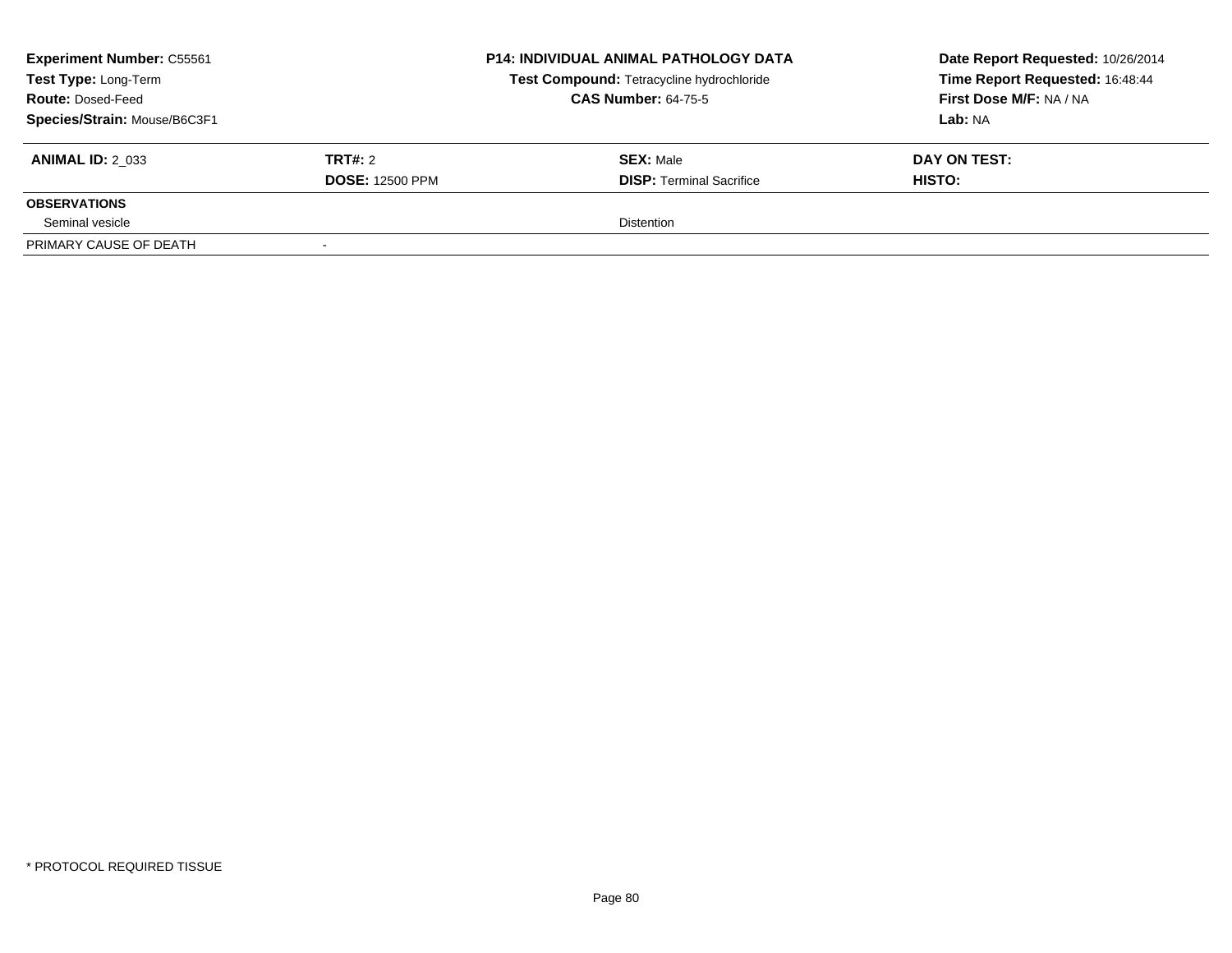| <b>Experiment Number: C55561</b><br><b>Test Type: Long-Term</b><br><b>Route: Dosed-Feed</b><br>Species/Strain: Mouse/B6C3F1 |                                   | <b>P14: INDIVIDUAL ANIMAL PATHOLOGY DATA</b><br>Test Compound: Tetracycline hydrochloride<br><b>CAS Number: 64-75-5</b> | Date Report Requested: 10/26/2014<br>Time Report Requested: 16:48:44<br>First Dose M/F: NA / NA<br>Lab: NA |
|-----------------------------------------------------------------------------------------------------------------------------|-----------------------------------|-------------------------------------------------------------------------------------------------------------------------|------------------------------------------------------------------------------------------------------------|
| <b>ANIMAL ID: 2 034</b>                                                                                                     | TRT#: 2<br><b>DOSE: 12500 PPM</b> | <b>SEX: Male</b><br><b>DISP:</b> Terminal Sacrifice                                                                     | DAY ON TEST:<br>HISTO:                                                                                     |
| <b>OBSERVATIONS</b>                                                                                                         |                                   |                                                                                                                         |                                                                                                            |
| Seminal vesicle                                                                                                             |                                   | <b>Distention</b>                                                                                                       |                                                                                                            |
| Skin                                                                                                                        | Scrotum                           | Inflammation, With Fibrosis                                                                                             |                                                                                                            |
| PRIMARY CAUSE OF DEATH                                                                                                      |                                   |                                                                                                                         |                                                                                                            |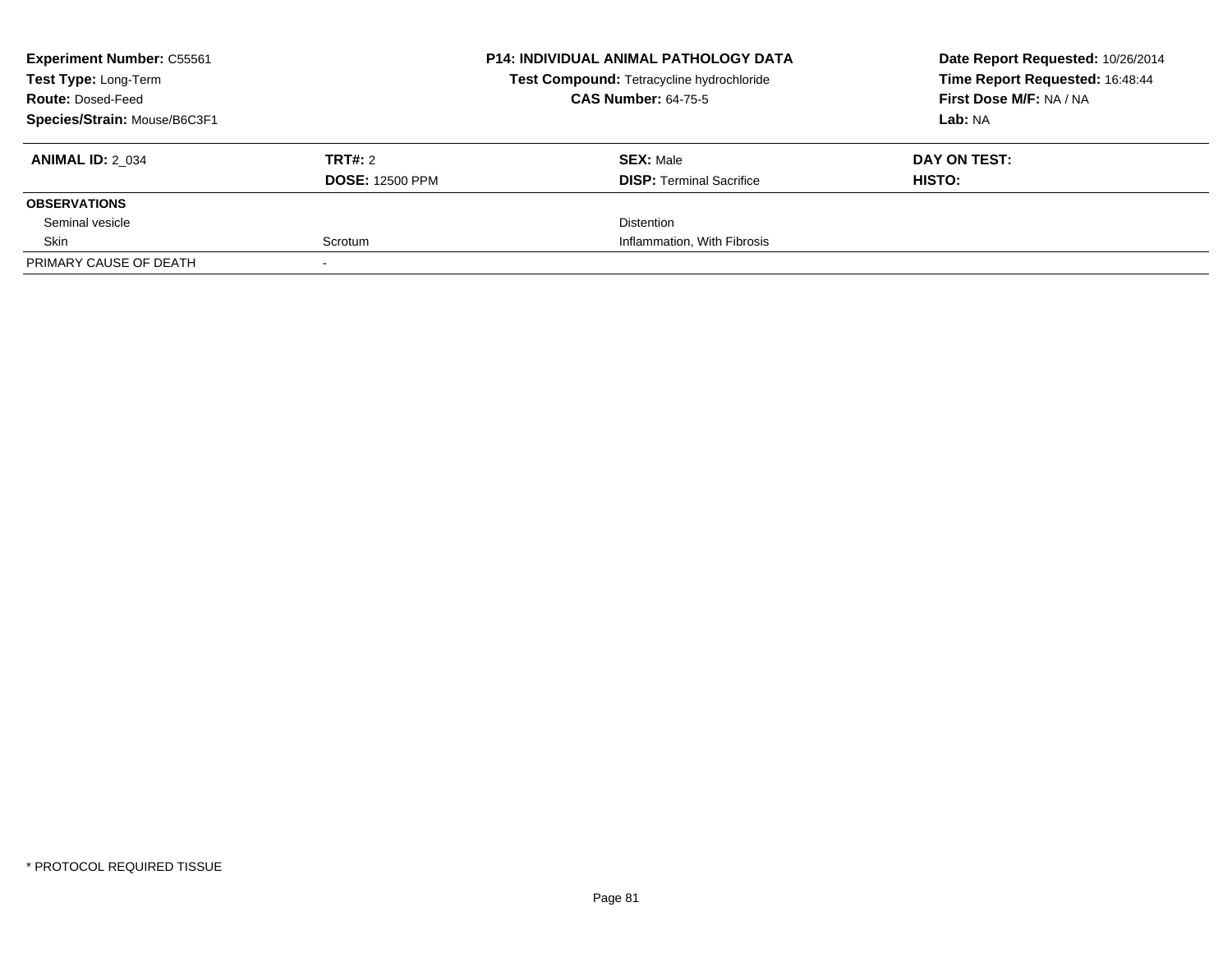| <b>Experiment Number: C55561</b><br>Test Type: Long-Term<br><b>Route: Dosed-Feed</b><br>Species/Strain: Mouse/B6C3F1 |                                          | <b>P14: INDIVIDUAL ANIMAL PATHOLOGY DATA</b><br>Test Compound: Tetracycline hydrochloride<br><b>CAS Number: 64-75-5</b> | Date Report Requested: 10/26/2014<br>Time Report Requested: 16:48:44<br>First Dose M/F: NA / NA<br>Lab: NA |
|----------------------------------------------------------------------------------------------------------------------|------------------------------------------|-------------------------------------------------------------------------------------------------------------------------|------------------------------------------------------------------------------------------------------------|
| <b>ANIMAL ID: 2 035</b>                                                                                              | <b>TRT#: 2</b><br><b>DOSE: 12500 PPM</b> | <b>SEX: Male</b><br><b>DISP: Terminal Sacrifice</b>                                                                     | DAY ON TEST:<br><b>HISTO:</b>                                                                              |
| <b>OBSERVATIONS</b>                                                                                                  |                                          |                                                                                                                         |                                                                                                            |
| Liver                                                                                                                |                                          | Hepatocellular Carcinoma                                                                                                |                                                                                                            |
| PRIMARY CAUSE OF DEATH                                                                                               |                                          |                                                                                                                         |                                                                                                            |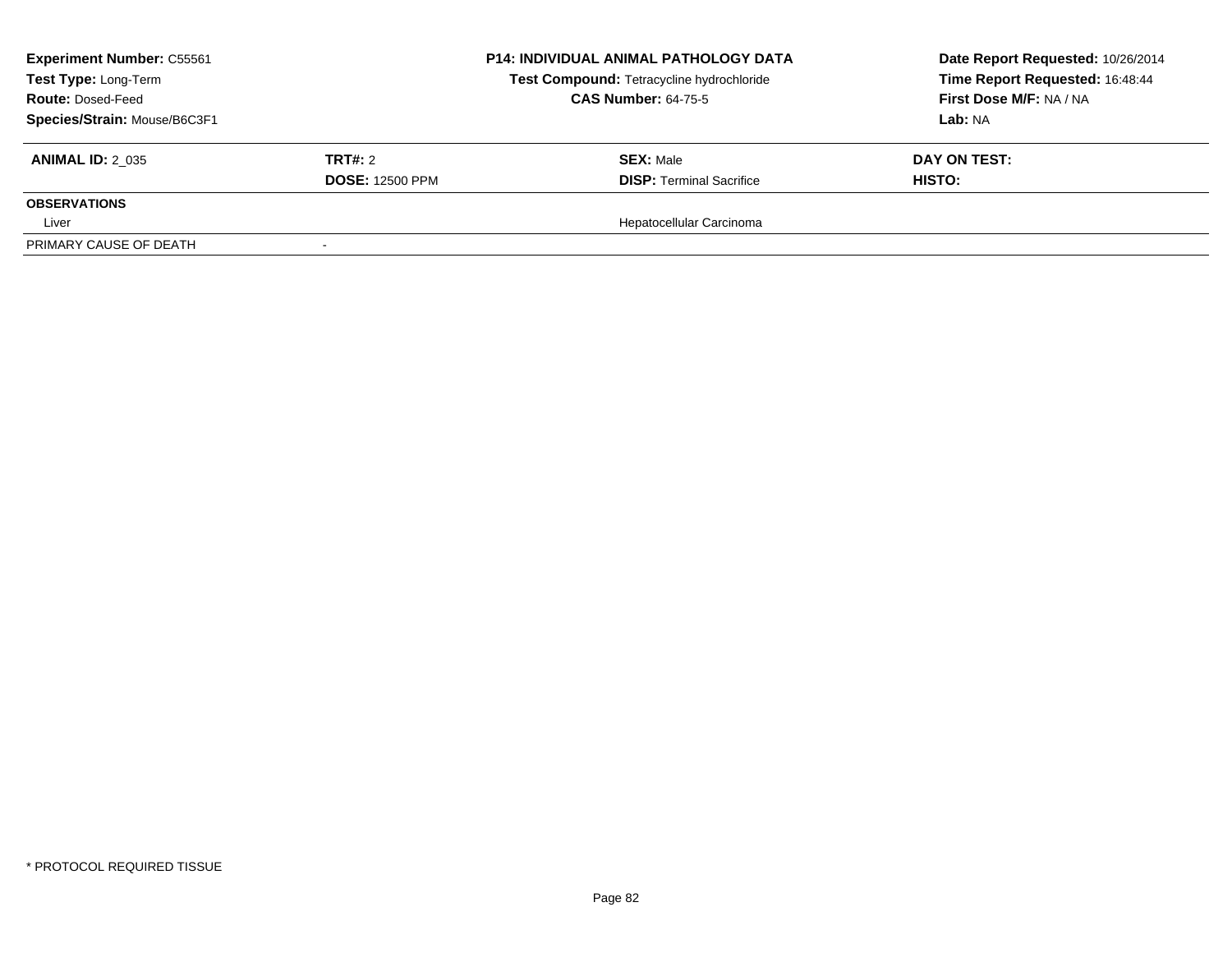| <b>Experiment Number: C55561</b><br>Test Type: Long-Term<br><b>Route: Dosed-Feed</b><br>Species/Strain: Mouse/B6C3F1 |                                   | <b>P14: INDIVIDUAL ANIMAL PATHOLOGY DATA</b><br>Test Compound: Tetracycline hydrochloride<br><b>CAS Number: 64-75-5</b> | Date Report Requested: 10/26/2014<br>Time Report Requested: 16:48:44<br>First Dose M/F: NA / NA<br>Lab: NA |
|----------------------------------------------------------------------------------------------------------------------|-----------------------------------|-------------------------------------------------------------------------------------------------------------------------|------------------------------------------------------------------------------------------------------------|
| <b>ANIMAL ID: 2 036</b>                                                                                              | TRT#: 2<br><b>DOSE: 12500 PPM</b> | <b>SEX: Male</b><br><b>DISP:</b> Terminal Sacrifice                                                                     | DAY ON TEST:<br>HISTO:                                                                                     |
| <b>OBSERVATIONS</b>                                                                                                  |                                   |                                                                                                                         |                                                                                                            |
| Preputial gland                                                                                                      |                                   | Inflammation, Chronic                                                                                                   |                                                                                                            |
| Unspecified                                                                                                          | Multiple Organs Nos               | Lymphoma, Undifferentiated-Malignant Type                                                                               |                                                                                                            |
| PRIMARY CAUSE OF DEATH                                                                                               |                                   |                                                                                                                         |                                                                                                            |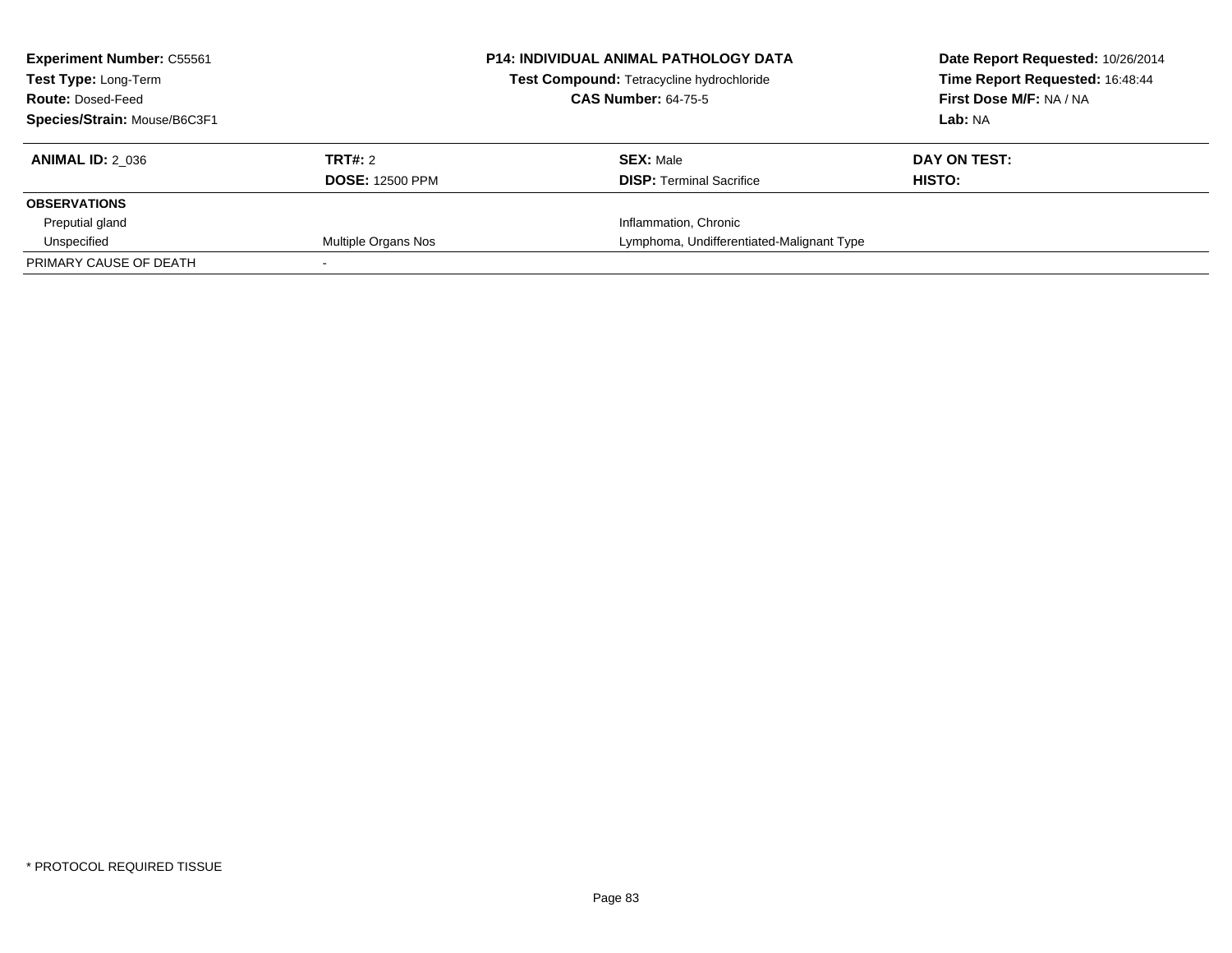| <b>Experiment Number: C55561</b><br><b>Test Type: Long-Term</b><br><b>Route: Dosed-Feed</b><br>Species/Strain: Mouse/B6C3F1 |                                   | <b>P14: INDIVIDUAL ANIMAL PATHOLOGY DATA</b><br>Test Compound: Tetracycline hydrochloride<br><b>CAS Number: 64-75-5</b> | Date Report Requested: 10/26/2014<br>Time Report Requested: 16:48:44<br>First Dose M/F: NA / NA<br>Lab: NA |
|-----------------------------------------------------------------------------------------------------------------------------|-----------------------------------|-------------------------------------------------------------------------------------------------------------------------|------------------------------------------------------------------------------------------------------------|
| <b>ANIMAL ID: 2 037</b>                                                                                                     | TRT#: 2<br><b>DOSE: 12500 PPM</b> | <b>SEX: Male</b><br><b>DISP:</b> Terminal Sacrifice                                                                     | DAY ON TEST:<br>HISTO:                                                                                     |
| <b>OBSERVATIONS</b>                                                                                                         |                                   |                                                                                                                         |                                                                                                            |
| Bone                                                                                                                        | Joint Of Lower Extremity          | Ankylosis                                                                                                               |                                                                                                            |
| Preputial gland                                                                                                             |                                   | Inflammation, Chronic Suppurative                                                                                       |                                                                                                            |
| PRIMARY CAUSE OF DEATH                                                                                                      |                                   |                                                                                                                         |                                                                                                            |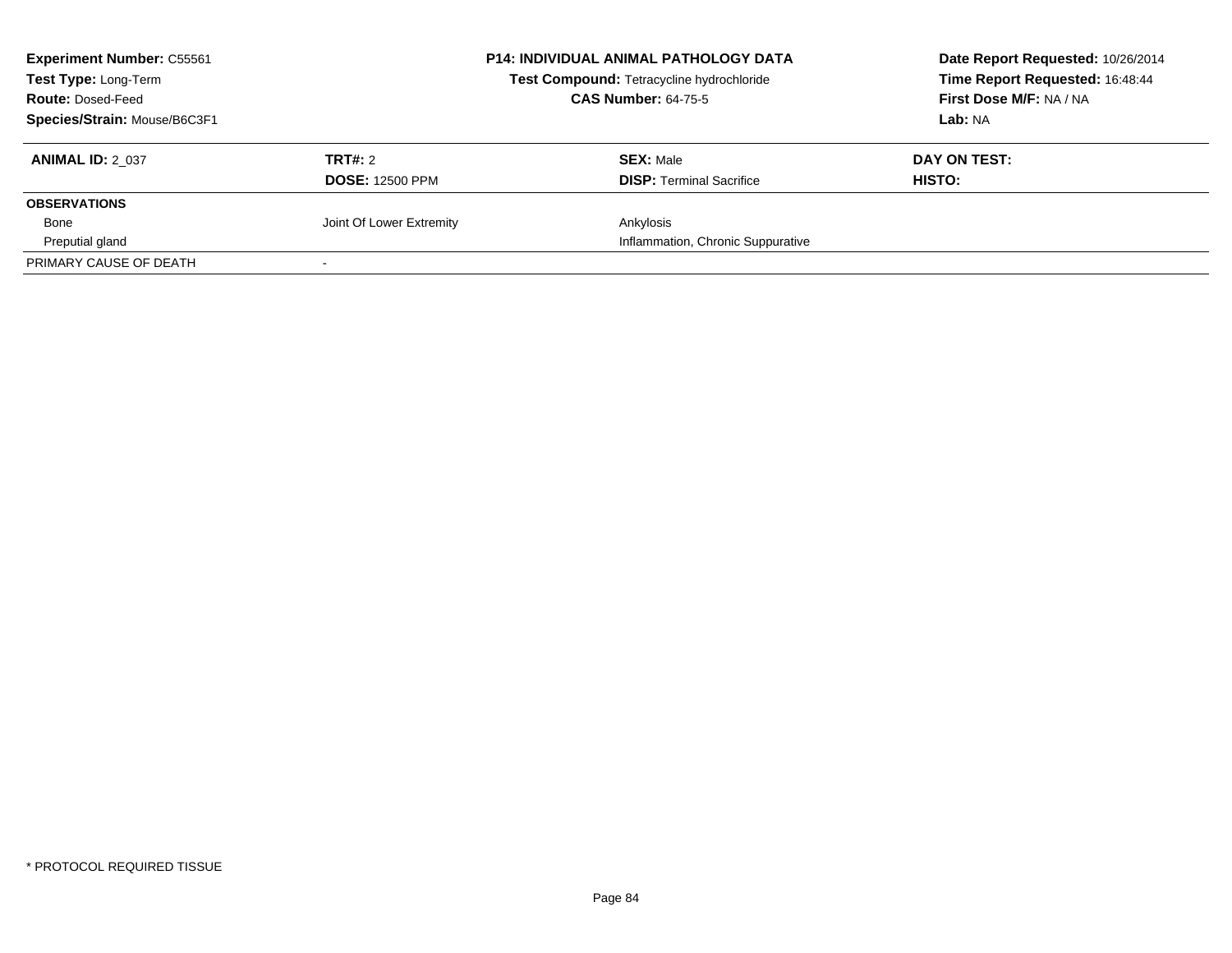| <b>Experiment Number: C55561</b><br>Test Type: Long-Term<br><b>Route: Dosed-Feed</b><br>Species/Strain: Mouse/B6C3F1 |                        | <b>P14: INDIVIDUAL ANIMAL PATHOLOGY DATA</b><br>Test Compound: Tetracycline hydrochloride<br><b>CAS Number: 64-75-5</b> | Date Report Requested: 10/26/2014<br>Time Report Requested: 16:48:44<br>First Dose M/F: NA / NA<br>Lab: NA |
|----------------------------------------------------------------------------------------------------------------------|------------------------|-------------------------------------------------------------------------------------------------------------------------|------------------------------------------------------------------------------------------------------------|
| <b>ANIMAL ID: 2 038</b>                                                                                              | TRT#: 2                | <b>SEX: Male</b>                                                                                                        | DAY ON TEST:                                                                                               |
|                                                                                                                      | <b>DOSE: 12500 PPM</b> | <b>DISP:</b> Terminal Sacrifice                                                                                         | <b>HISTO:</b>                                                                                              |
| <b>OBSERVATIONS</b>                                                                                                  |                        |                                                                                                                         |                                                                                                            |
| Preputial gland                                                                                                      |                        | Inflammation, Chronic Suppurative                                                                                       |                                                                                                            |
| Spleen                                                                                                               |                        | Hematopoiesis                                                                                                           |                                                                                                            |
| Unspecified                                                                                                          | Shoulder               | Fibrosarcoma                                                                                                            |                                                                                                            |
| PRIMARY CAUSE OF DEATH                                                                                               |                        |                                                                                                                         |                                                                                                            |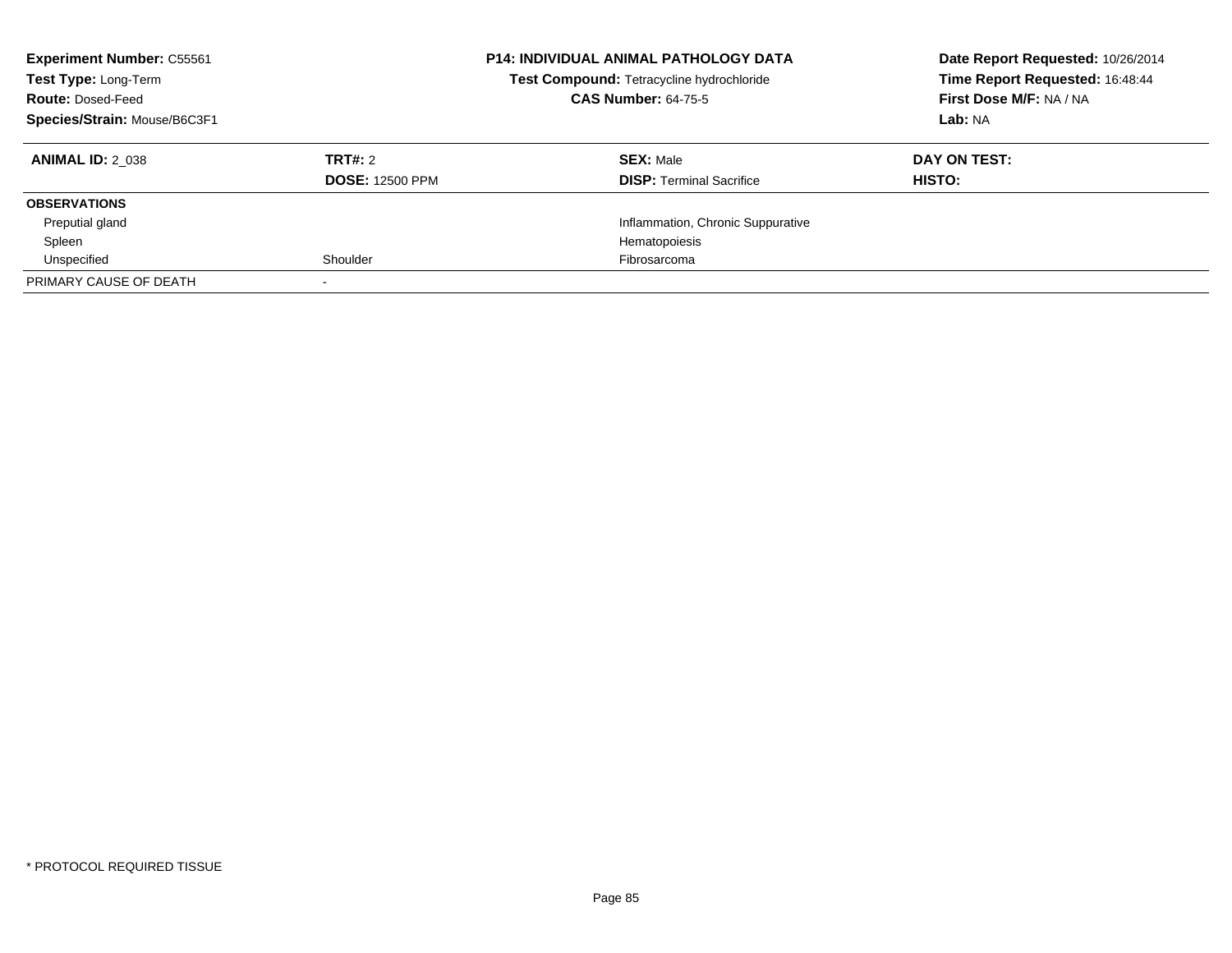| <b>Experiment Number: C55561</b><br>Test Type: Long-Term<br><b>Route: Dosed-Feed</b><br>Species/Strain: Mouse/B6C3F1 |                                   | <b>P14: INDIVIDUAL ANIMAL PATHOLOGY DATA</b><br>Test Compound: Tetracycline hydrochloride<br><b>CAS Number: 64-75-5</b> | Date Report Requested: 10/26/2014<br>Time Report Requested: 16:48:44<br>First Dose M/F: NA / NA<br>Lab: NA |
|----------------------------------------------------------------------------------------------------------------------|-----------------------------------|-------------------------------------------------------------------------------------------------------------------------|------------------------------------------------------------------------------------------------------------|
| <b>ANIMAL ID: 2 039</b>                                                                                              | TRT#: 2<br><b>DOSE: 12500 PPM</b> | <b>SEX: Male</b><br><b>DISP:</b> Terminal Sacrifice                                                                     | DAY ON TEST:<br>HISTO:                                                                                     |
| <b>OBSERVATIONS</b>                                                                                                  |                                   |                                                                                                                         |                                                                                                            |
| Seminal vesicle                                                                                                      |                                   | Distention                                                                                                              |                                                                                                            |
| Spleen                                                                                                               |                                   | Hyperplasia, Lymphoid                                                                                                   |                                                                                                            |
| PRIMARY CAUSE OF DEATH                                                                                               |                                   |                                                                                                                         |                                                                                                            |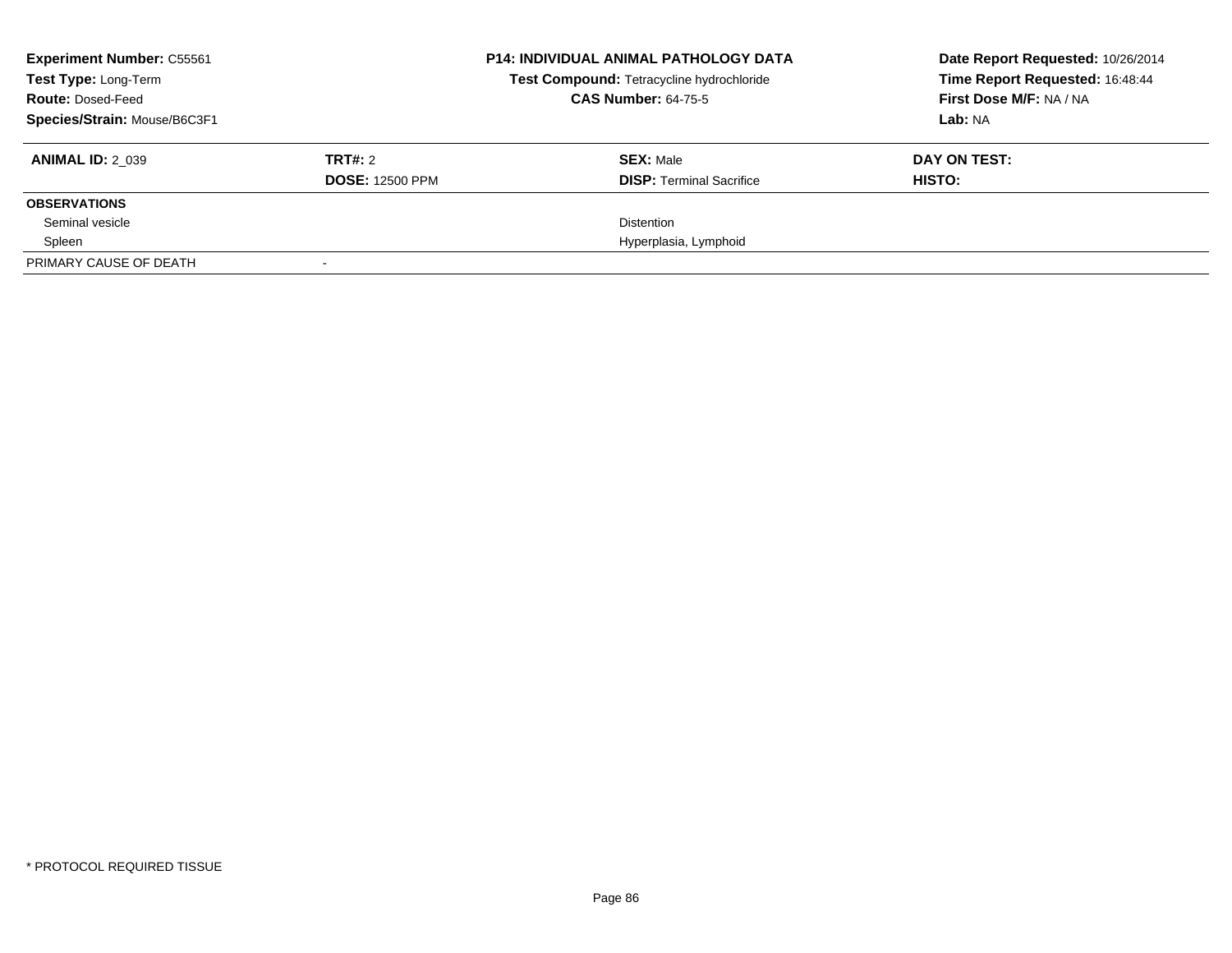| <b>Experiment Number: C55561</b><br>Test Type: Long-Term<br><b>Route: Dosed-Feed</b><br>Species/Strain: Mouse/B6C3F1 |                                   | <b>P14: INDIVIDUAL ANIMAL PATHOLOGY DATA</b><br>Test Compound: Tetracycline hydrochloride<br><b>CAS Number: 64-75-5</b> | Date Report Requested: 10/26/2014<br>Time Report Requested: 16:48:44<br><b>First Dose M/F: NA / NA</b><br>Lab: NA |
|----------------------------------------------------------------------------------------------------------------------|-----------------------------------|-------------------------------------------------------------------------------------------------------------------------|-------------------------------------------------------------------------------------------------------------------|
| <b>ANIMAL ID: 2 040</b>                                                                                              | TRT#: 2<br><b>DOSE: 12500 PPM</b> | <b>SEX: Male</b><br><b>DISP: Terminal Sacrifice</b>                                                                     | DAY ON TEST:<br>HISTO:                                                                                            |
| <b>OBSERVATIONS</b>                                                                                                  |                                   |                                                                                                                         |                                                                                                                   |
| Lymph node                                                                                                           | Mesenteric Lymph Node             | Hyperplasia, Nos                                                                                                        |                                                                                                                   |
| PRIMARY CAUSE OF DEATH                                                                                               |                                   |                                                                                                                         |                                                                                                                   |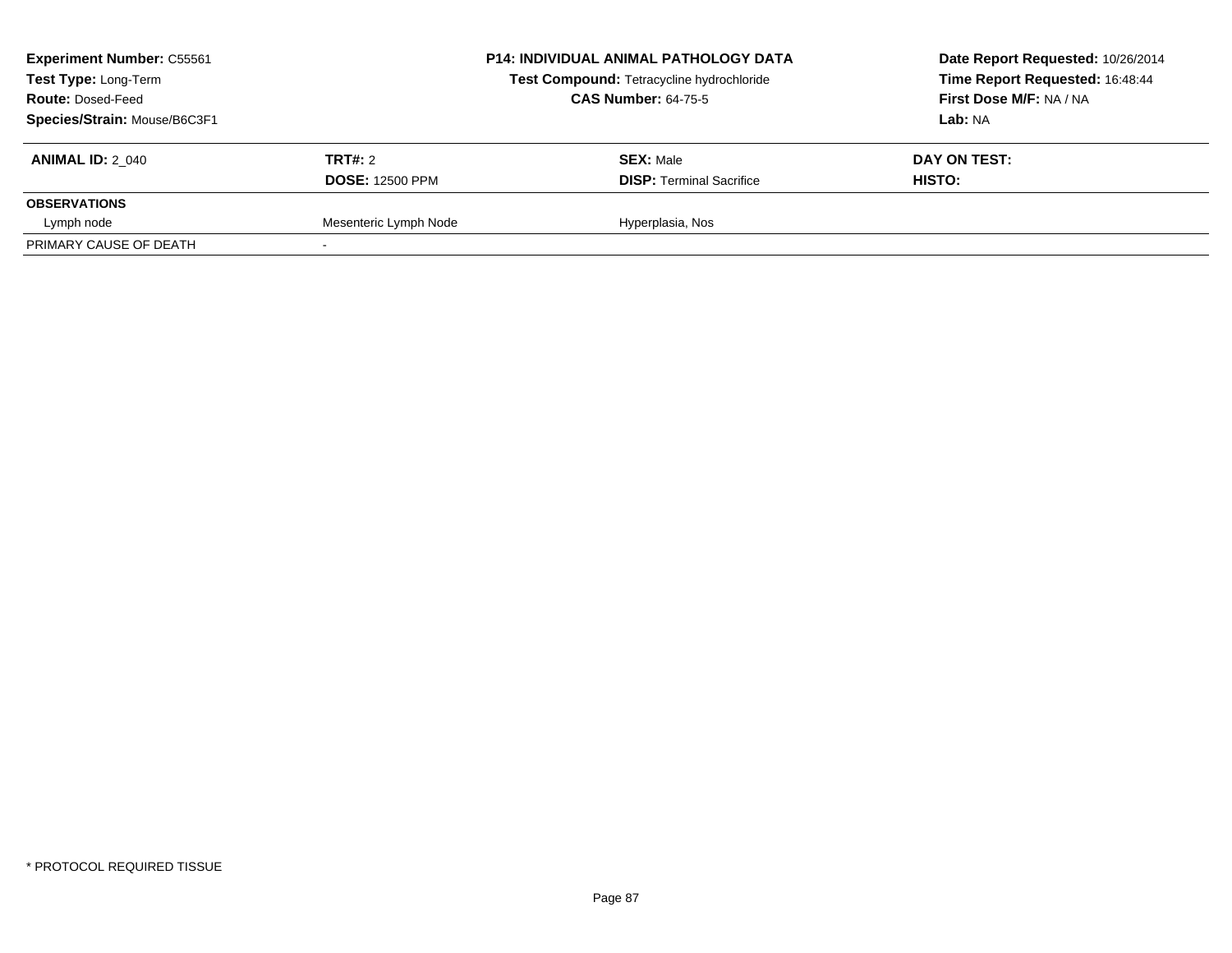| <b>Experiment Number: C55561</b><br>Test Type: Long-Term<br><b>Route: Dosed-Feed</b><br>Species/Strain: Mouse/B6C3F1 |                                   | <b>P14: INDIVIDUAL ANIMAL PATHOLOGY DATA</b><br>Test Compound: Tetracycline hydrochloride<br><b>CAS Number: 64-75-5</b> | Date Report Requested: 10/26/2014<br>Time Report Requested: 16:48:44<br>First Dose M/F: NA / NA<br>Lab: NA |
|----------------------------------------------------------------------------------------------------------------------|-----------------------------------|-------------------------------------------------------------------------------------------------------------------------|------------------------------------------------------------------------------------------------------------|
| <b>ANIMAL ID: 2 041</b>                                                                                              | TRT#: 2<br><b>DOSE: 12500 PPM</b> | <b>SEX: Male</b><br><b>DISP:</b> Terminal Sacrifice                                                                     | DAY ON TEST:<br>HISTO:                                                                                     |
| <b>OBSERVATIONS</b>                                                                                                  |                                   |                                                                                                                         |                                                                                                            |
| Bone                                                                                                                 | Joint Of Lower Extremity          | Ankylosis                                                                                                               |                                                                                                            |
| Seminal vesicle                                                                                                      |                                   | <b>Distention</b>                                                                                                       |                                                                                                            |
| Unspecified                                                                                                          | Back                              | Fibroma                                                                                                                 |                                                                                                            |
| PRIMARY CAUSE OF DEATH                                                                                               |                                   |                                                                                                                         |                                                                                                            |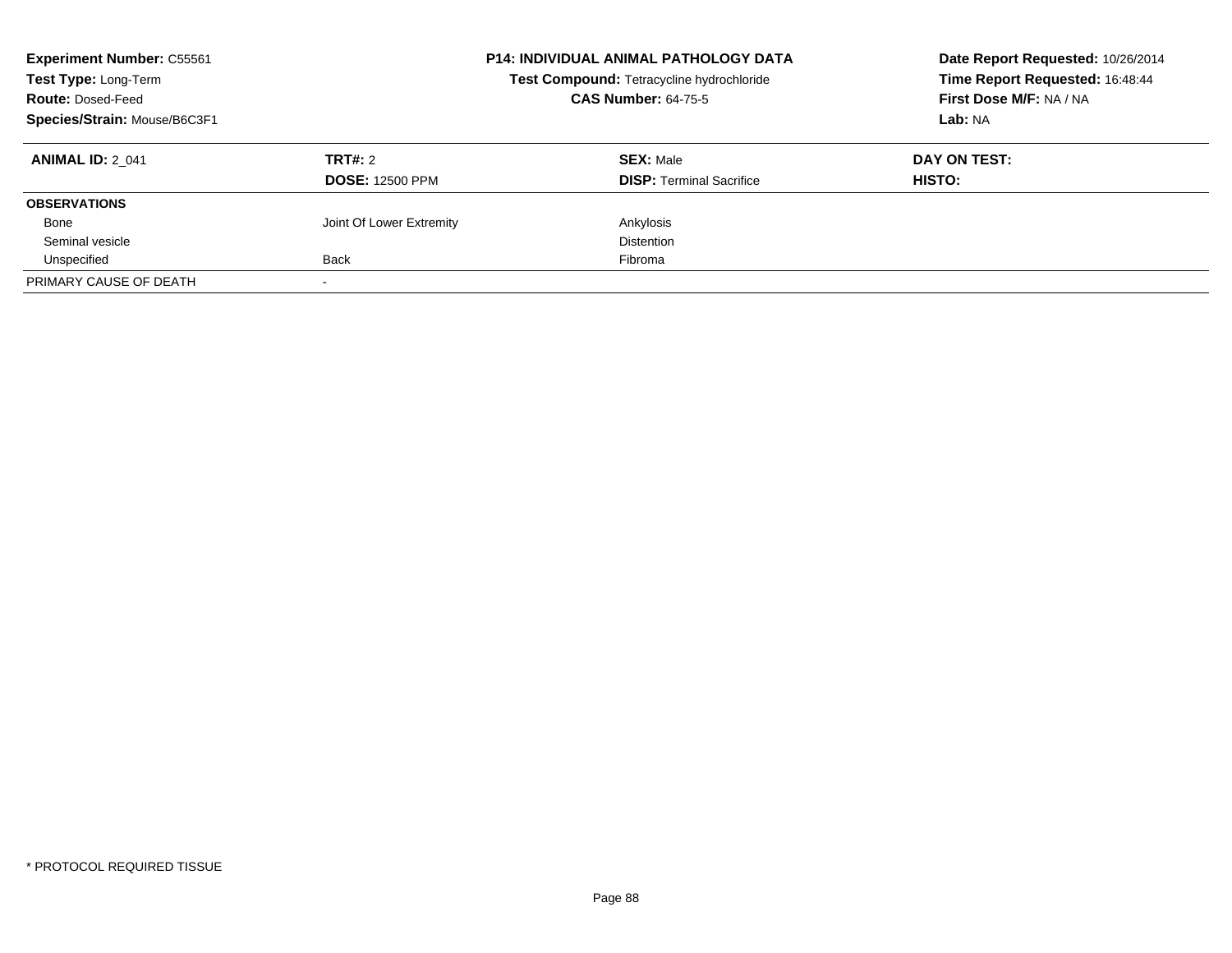| <b>Experiment Number: C55561</b><br><b>Test Type: Long-Term</b><br><b>Route: Dosed-Feed</b><br>Species/Strain: Mouse/B6C3F1 |                                          | <b>P14: INDIVIDUAL ANIMAL PATHOLOGY DATA</b><br>Test Compound: Tetracycline hydrochloride<br><b>CAS Number: 64-75-5</b> | Date Report Requested: 10/26/2014<br>Time Report Requested: 16:48:44<br>First Dose M/F: NA / NA<br>Lab: NA |
|-----------------------------------------------------------------------------------------------------------------------------|------------------------------------------|-------------------------------------------------------------------------------------------------------------------------|------------------------------------------------------------------------------------------------------------|
| <b>ANIMAL ID: 2 042</b>                                                                                                     | <b>TRT#: 2</b><br><b>DOSE: 12500 PPM</b> | <b>SEX: Male</b><br><b>DISP:</b> Terminal Sacrifice                                                                     | DAY ON TEST:<br>HISTO:                                                                                     |
| <b>OBSERVATIONS</b>                                                                                                         |                                          |                                                                                                                         |                                                                                                            |
| Bone                                                                                                                        | Joint Of Lower Extremity                 | Ankylosis                                                                                                               |                                                                                                            |
| Intestine Large                                                                                                             | Cecum, Colon                             | Dilatation, Nos                                                                                                         |                                                                                                            |
| Preputial gland                                                                                                             |                                          | Inflammation, Chronic                                                                                                   |                                                                                                            |
| PRIMARY CAUSE OF DEATH                                                                                                      |                                          |                                                                                                                         |                                                                                                            |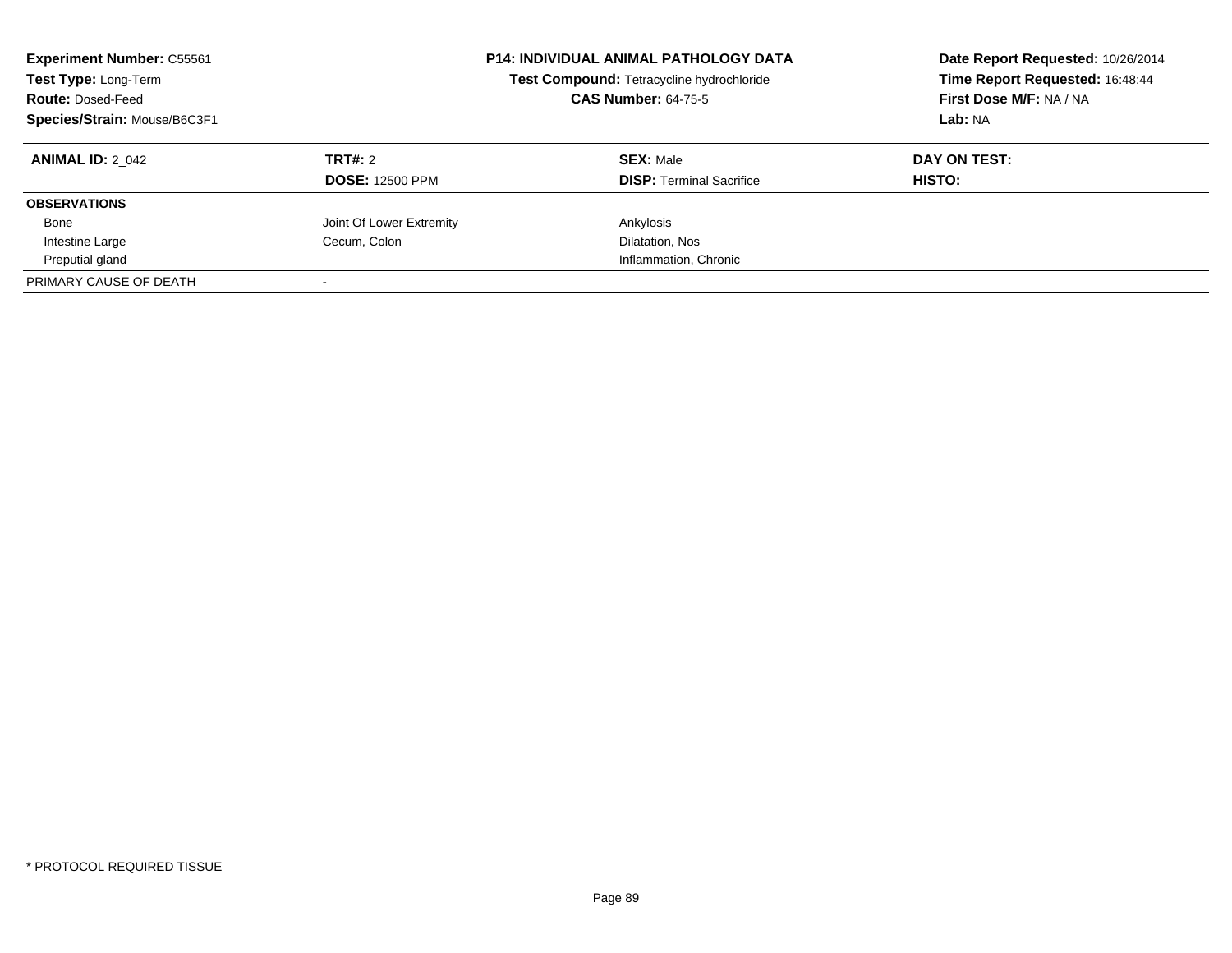| <b>Experiment Number: C55561</b><br>Test Type: Long-Term<br><b>Route: Dosed-Feed</b><br>Species/Strain: Mouse/B6C3F1 |                        | <b>P14: INDIVIDUAL ANIMAL PATHOLOGY DATA</b><br>Test Compound: Tetracycline hydrochloride<br><b>CAS Number: 64-75-5</b> | Date Report Requested: 10/26/2014<br>Time Report Requested: 16:48:44<br>First Dose M/F: NA / NA<br>Lab: NA |
|----------------------------------------------------------------------------------------------------------------------|------------------------|-------------------------------------------------------------------------------------------------------------------------|------------------------------------------------------------------------------------------------------------|
| <b>ANIMAL ID: 2 043</b>                                                                                              | <b>TRT#: 2</b>         | <b>SEX: Male</b>                                                                                                        | DAY ON TEST:                                                                                               |
|                                                                                                                      | <b>DOSE: 12500 PPM</b> | <b>DISP:</b> Terminal Sacrifice                                                                                         | HISTO:                                                                                                     |
| <b>OBSERVATIONS</b>                                                                                                  |                        |                                                                                                                         |                                                                                                            |
| Penis                                                                                                                | Prepuce Nos            | Inflammation, Chronic Suppurative                                                                                       |                                                                                                            |
| Preputial gland                                                                                                      |                        | <b>Cystic Ducts</b>                                                                                                     |                                                                                                            |
| Seminal vesicle                                                                                                      |                        | <b>Distention</b>                                                                                                       |                                                                                                            |
| PRIMARY CAUSE OF DEATH                                                                                               |                        |                                                                                                                         |                                                                                                            |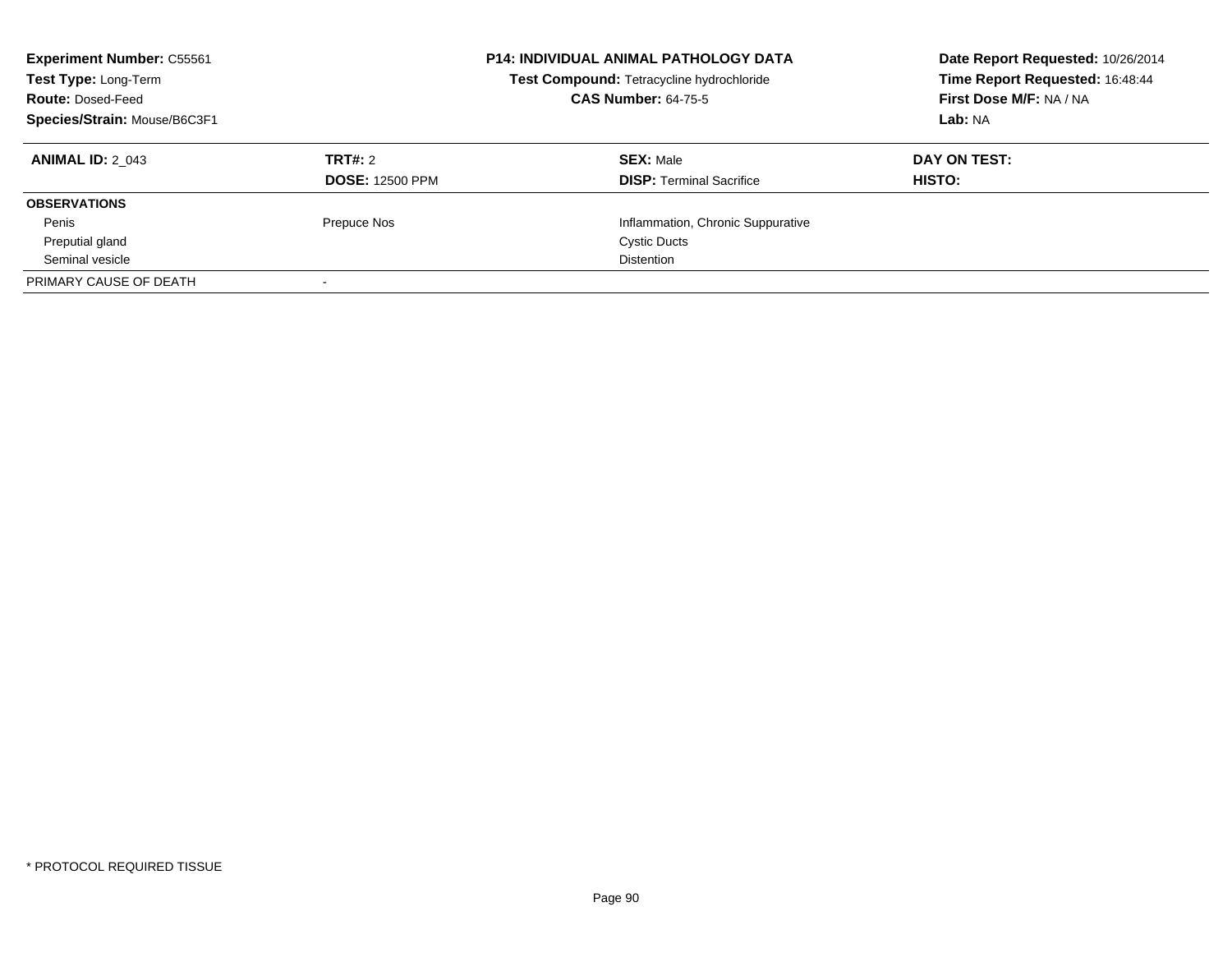| <b>Experiment Number: C55561</b><br>Test Type: Long-Term<br><b>Route: Dosed-Feed</b><br>Species/Strain: Mouse/B6C3F1 |                        | <b>P14: INDIVIDUAL ANIMAL PATHOLOGY DATA</b><br>Test Compound: Tetracycline hydrochloride<br><b>CAS Number: 64-75-5</b> | Date Report Requested: 10/26/2014<br>Time Report Requested: 16:48:44<br>First Dose M/F: NA / NA<br>Lab: NA |
|----------------------------------------------------------------------------------------------------------------------|------------------------|-------------------------------------------------------------------------------------------------------------------------|------------------------------------------------------------------------------------------------------------|
| <b>ANIMAL ID: 2 044</b>                                                                                              | TRT#: 2                | <b>SEX: Male</b>                                                                                                        | DAY ON TEST:                                                                                               |
|                                                                                                                      | <b>DOSE: 12500 PPM</b> | <b>DISP:</b> Terminal Sacrifice                                                                                         | HISTO:                                                                                                     |
| <b>OBSERVATIONS</b>                                                                                                  |                        |                                                                                                                         |                                                                                                            |
| Liver                                                                                                                |                        | Hepatocellular Adenoma                                                                                                  |                                                                                                            |
| Lymph node                                                                                                           | Mesenteric Lymph Node  | Hyperplasia, Lymphoid                                                                                                   |                                                                                                            |
| Seminal vesicle                                                                                                      |                        | <b>Distention</b>                                                                                                       |                                                                                                            |
| PRIMARY CAUSE OF DEATH                                                                                               |                        |                                                                                                                         |                                                                                                            |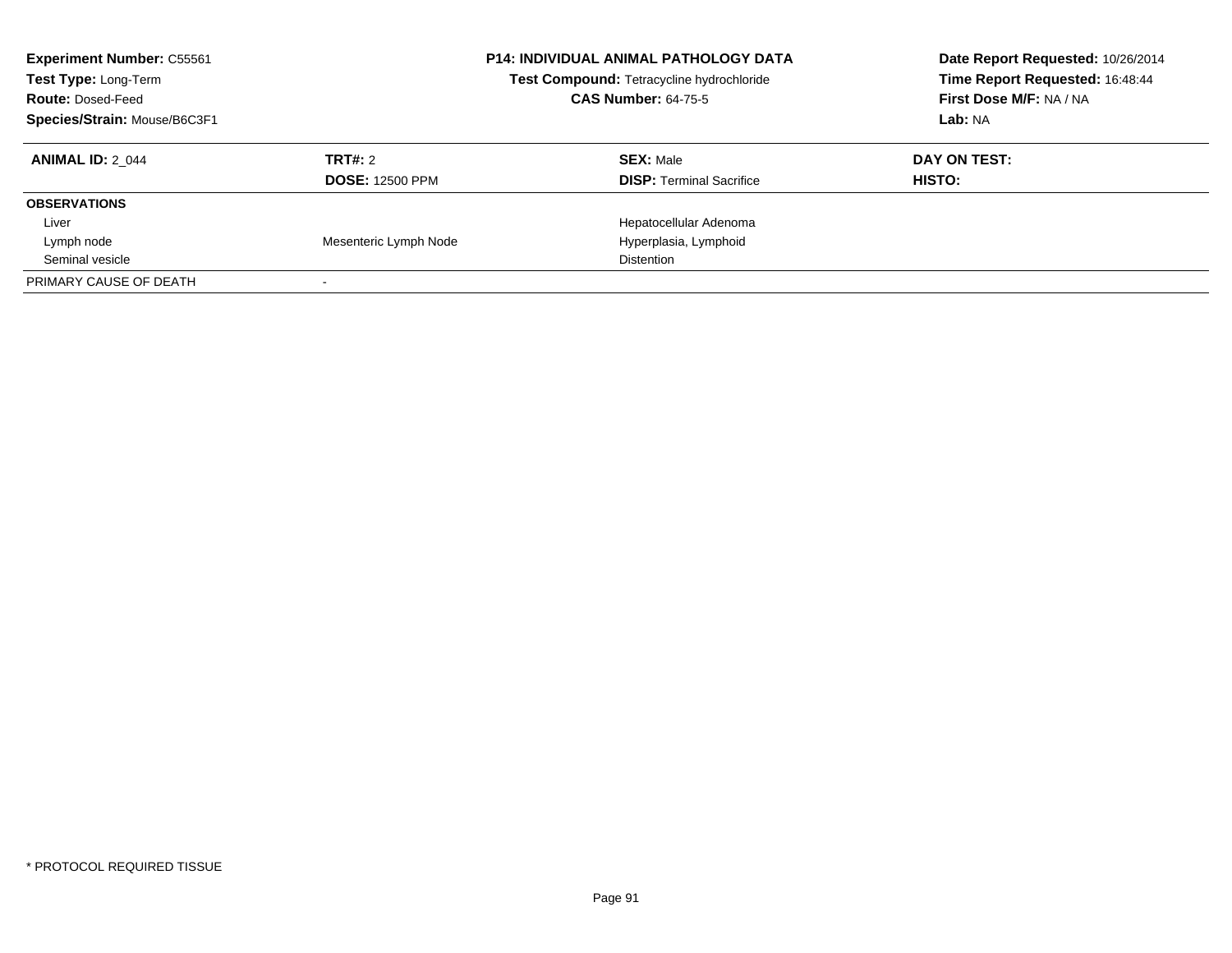| <b>Experiment Number: C55561</b><br>Test Type: Long-Term<br><b>Route: Dosed-Feed</b><br>Species/Strain: Mouse/B6C3F1 |                                   | <b>P14: INDIVIDUAL ANIMAL PATHOLOGY DATA</b><br>Test Compound: Tetracycline hydrochloride<br><b>CAS Number: 64-75-5</b> | Date Report Requested: 10/26/2014<br>Time Report Requested: 16:48:44<br>First Dose M/F: NA / NA<br>Lab: NA |
|----------------------------------------------------------------------------------------------------------------------|-----------------------------------|-------------------------------------------------------------------------------------------------------------------------|------------------------------------------------------------------------------------------------------------|
| <b>ANIMAL ID: 2 045</b>                                                                                              | TRT#: 2<br><b>DOSE: 12500 PPM</b> | <b>SEX: Male</b><br><b>DISP:</b> Natural Death                                                                          | DAY ON TEST:<br>HISTO:                                                                                     |
| <b>OBSERVATIONS</b>                                                                                                  |                                   |                                                                                                                         |                                                                                                            |
| Unspecified                                                                                                          | Groin                             | Fibrosarcoma                                                                                                            |                                                                                                            |
| PRIMARY CAUSE OF DEATH                                                                                               |                                   |                                                                                                                         |                                                                                                            |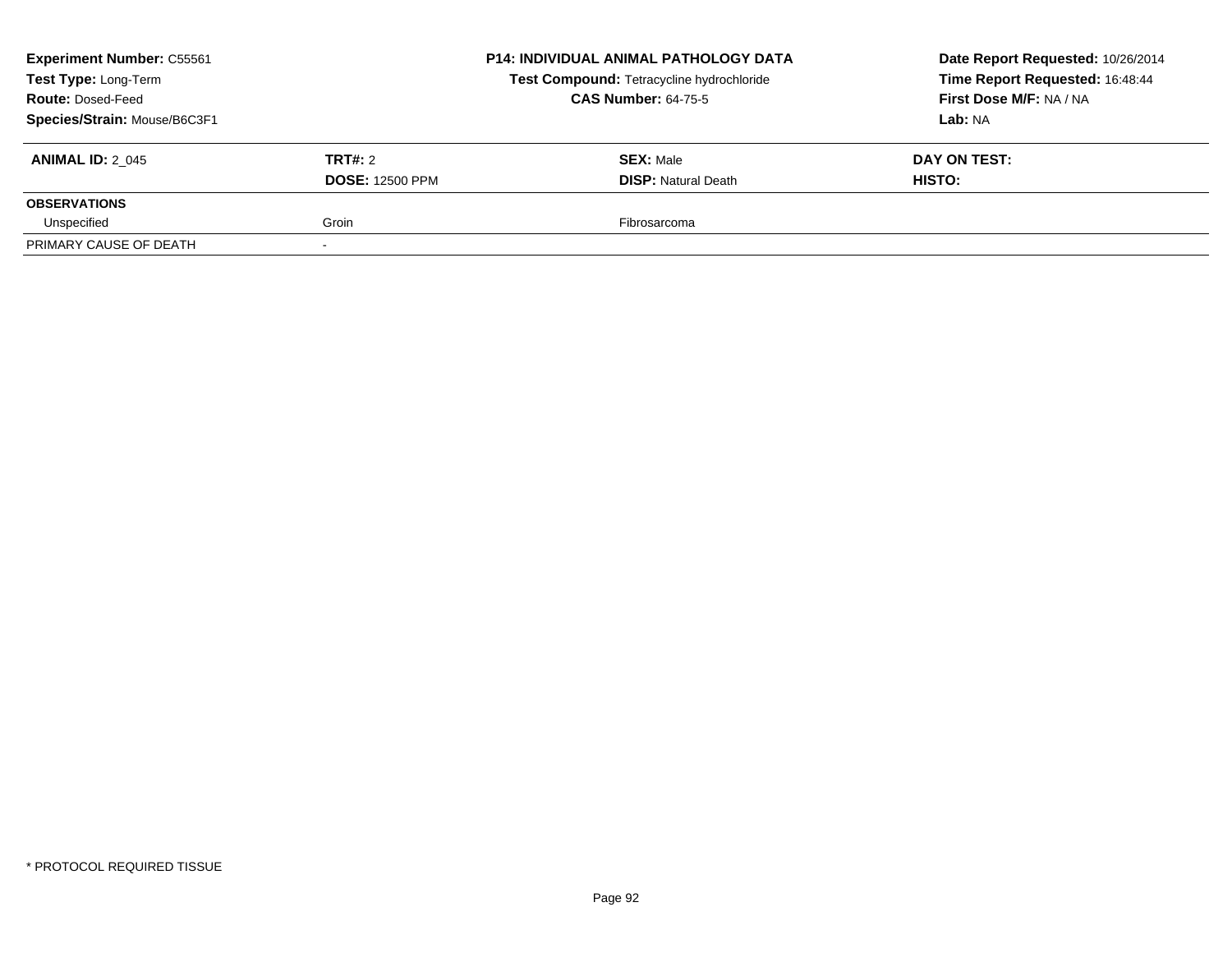| <b>Experiment Number: C55561</b><br><b>Test Type: Long-Term</b><br><b>Route: Dosed-Feed</b><br>Species/Strain: Mouse/B6C3F1 |                                   | <b>P14: INDIVIDUAL ANIMAL PATHOLOGY DATA</b><br>Test Compound: Tetracycline hydrochloride<br><b>CAS Number: 64-75-5</b> | Date Report Requested: 10/26/2014<br>Time Report Requested: 16:48:44<br>First Dose M/F: NA / NA<br>Lab: NA |
|-----------------------------------------------------------------------------------------------------------------------------|-----------------------------------|-------------------------------------------------------------------------------------------------------------------------|------------------------------------------------------------------------------------------------------------|
| <b>ANIMAL ID: 2 046</b>                                                                                                     | TRT#: 2<br><b>DOSE: 12500 PPM</b> | <b>SEX: Male</b><br><b>DISP:</b> Terminal Sacrifice                                                                     | DAY ON TEST:<br>HISTO:                                                                                     |
| <b>OBSERVATIONS</b>                                                                                                         |                                   |                                                                                                                         |                                                                                                            |
| Liver                                                                                                                       |                                   | Cyst, Multiple                                                                                                          |                                                                                                            |
| Seminal vesicle                                                                                                             |                                   | <b>Distention</b>                                                                                                       |                                                                                                            |
| PRIMARY CAUSE OF DEATH                                                                                                      |                                   |                                                                                                                         |                                                                                                            |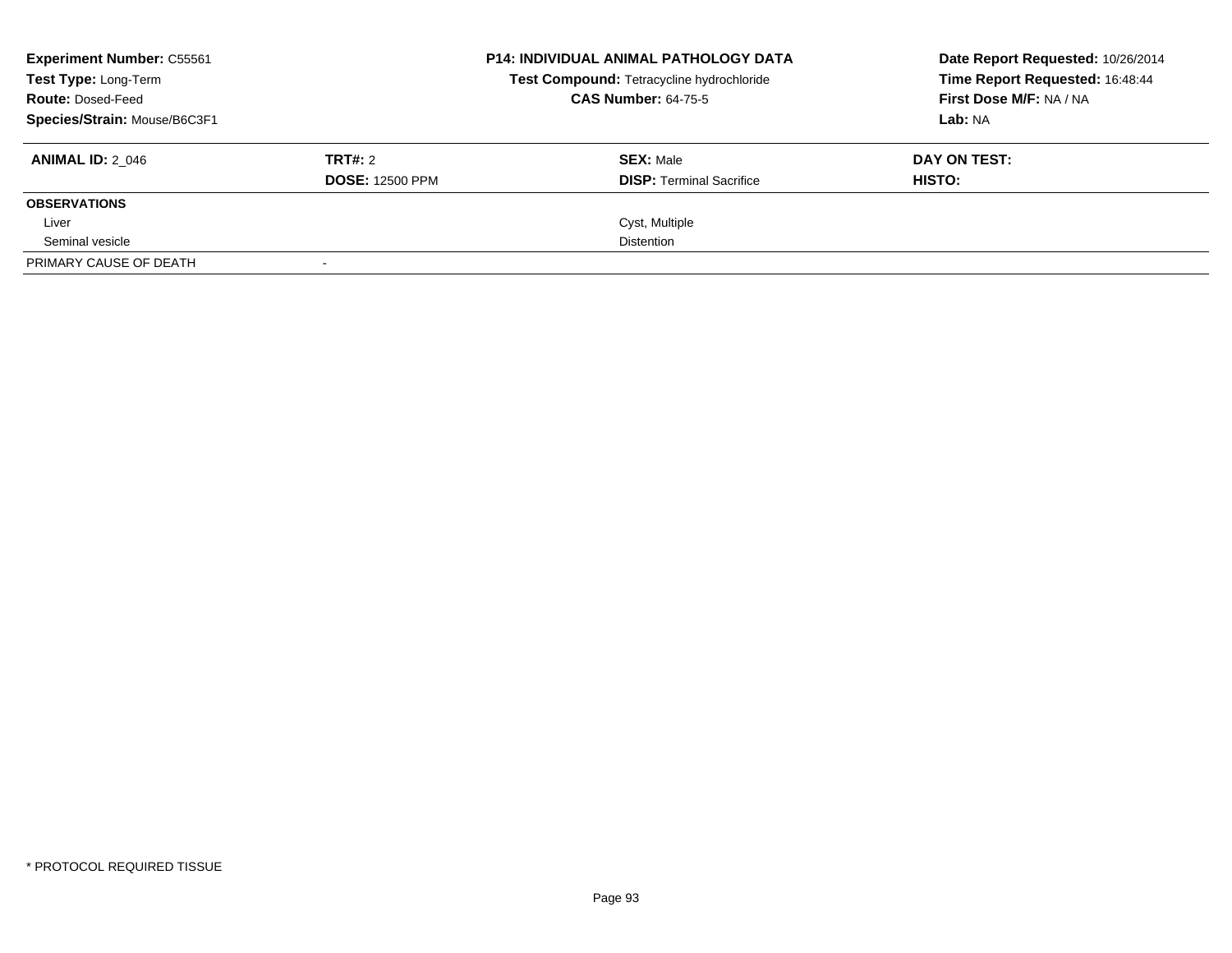| <b>Experiment Number: C55561</b><br>Test Type: Long-Term<br><b>Route: Dosed-Feed</b><br>Species/Strain: Mouse/B6C3F1 |                          | <b>P14: INDIVIDUAL ANIMAL PATHOLOGY DATA</b><br>Test Compound: Tetracycline hydrochloride<br><b>CAS Number: 64-75-5</b> | Date Report Requested: 10/26/2014<br>Time Report Requested: 16:48:44<br>First Dose M/F: NA / NA<br>Lab: NA |
|----------------------------------------------------------------------------------------------------------------------|--------------------------|-------------------------------------------------------------------------------------------------------------------------|------------------------------------------------------------------------------------------------------------|
| <b>ANIMAL ID: 2 047</b>                                                                                              | <b>TRT#: 2</b>           | <b>SEX: Male</b>                                                                                                        | DAY ON TEST:                                                                                               |
|                                                                                                                      | <b>DOSE: 12500 PPM</b>   | <b>DISP:</b> Terminal Sacrifice                                                                                         | HISTO:                                                                                                     |
| <b>OBSERVATIONS</b>                                                                                                  |                          |                                                                                                                         |                                                                                                            |
| Bone                                                                                                                 | Joint Of Lower Extremity | Ankylosis                                                                                                               |                                                                                                            |
| Preputial gland                                                                                                      |                          | <b>Cystic Ducts</b>                                                                                                     |                                                                                                            |
| Spleen                                                                                                               |                          | Hyperplasia, Lymphoid                                                                                                   |                                                                                                            |
| PRIMARY CAUSE OF DEATH                                                                                               |                          |                                                                                                                         |                                                                                                            |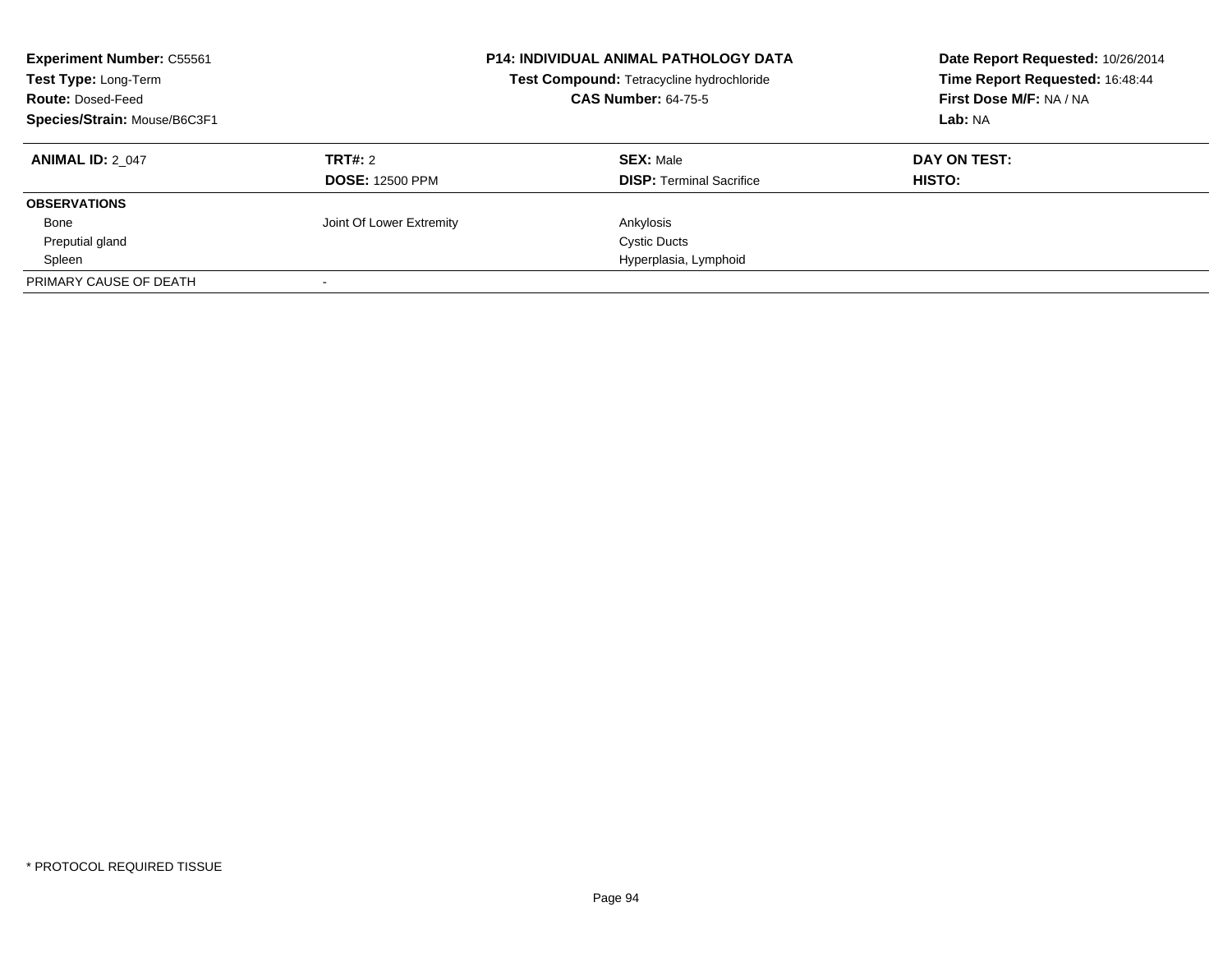| <b>Experiment Number: C55561</b><br>Test Type: Long-Term<br><b>Route: Dosed-Feed</b><br>Species/Strain: Mouse/B6C3F1 |                                          | <b>P14: INDIVIDUAL ANIMAL PATHOLOGY DATA</b><br>Test Compound: Tetracycline hydrochloride<br><b>CAS Number: 64-75-5</b> | Date Report Requested: 10/26/2014<br>Time Report Requested: 16:48:44<br>First Dose M/F: NA / NA<br>Lab: NA |
|----------------------------------------------------------------------------------------------------------------------|------------------------------------------|-------------------------------------------------------------------------------------------------------------------------|------------------------------------------------------------------------------------------------------------|
| <b>ANIMAL ID: 2 048</b>                                                                                              | <b>TRT#: 2</b><br><b>DOSE: 12500 PPM</b> | <b>SEX: Male</b><br><b>DISP:</b> Terminal Sacrifice                                                                     | DAY ON TEST:<br>HISTO:                                                                                     |
| <b>OBSERVATIONS</b>                                                                                                  |                                          |                                                                                                                         |                                                                                                            |
| Preputial gland                                                                                                      |                                          | <b>Cystic Ducts</b>                                                                                                     |                                                                                                            |
| Seminal vesicle                                                                                                      |                                          | <b>Distention</b>                                                                                                       |                                                                                                            |
| PRIMARY CAUSE OF DEATH                                                                                               |                                          |                                                                                                                         |                                                                                                            |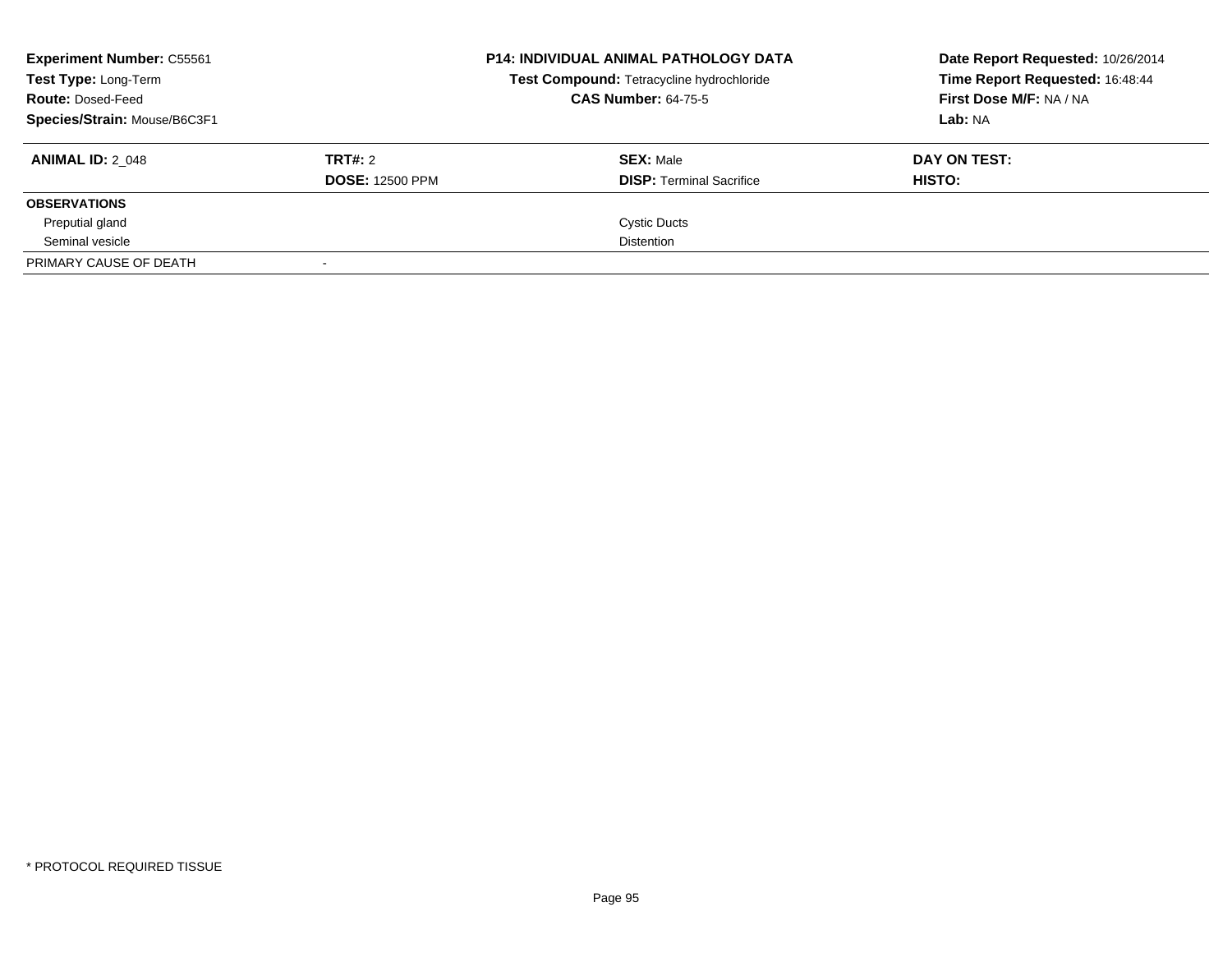| <b>Experiment Number: C55561</b><br>Test Type: Long-Term<br><b>Route: Dosed-Feed</b><br>Species/Strain: Mouse/B6C3F1 |                                   | <b>P14: INDIVIDUAL ANIMAL PATHOLOGY DATA</b><br>Test Compound: Tetracycline hydrochloride<br><b>CAS Number: 64-75-5</b> | Date Report Requested: 10/26/2014<br>Time Report Requested: 16:48:44<br>First Dose M/F: NA / NA<br>Lab: NA |
|----------------------------------------------------------------------------------------------------------------------|-----------------------------------|-------------------------------------------------------------------------------------------------------------------------|------------------------------------------------------------------------------------------------------------|
| <b>ANIMAL ID: 2 049</b>                                                                                              | TRT#: 2<br><b>DOSE: 12500 PPM</b> | <b>SEX: Male</b><br><b>DISP: Terminal Sacrifice</b>                                                                     | DAY ON TEST:<br>HISTO:                                                                                     |
| <b>OBSERVATIONS</b>                                                                                                  |                                   |                                                                                                                         |                                                                                                            |
| Unspecified<br>PRIMARY CAUSE OF DEATH                                                                                | Multiple Organs Nos               | Lymphoma, Mixed-Malignant Type                                                                                          |                                                                                                            |
|                                                                                                                      |                                   |                                                                                                                         |                                                                                                            |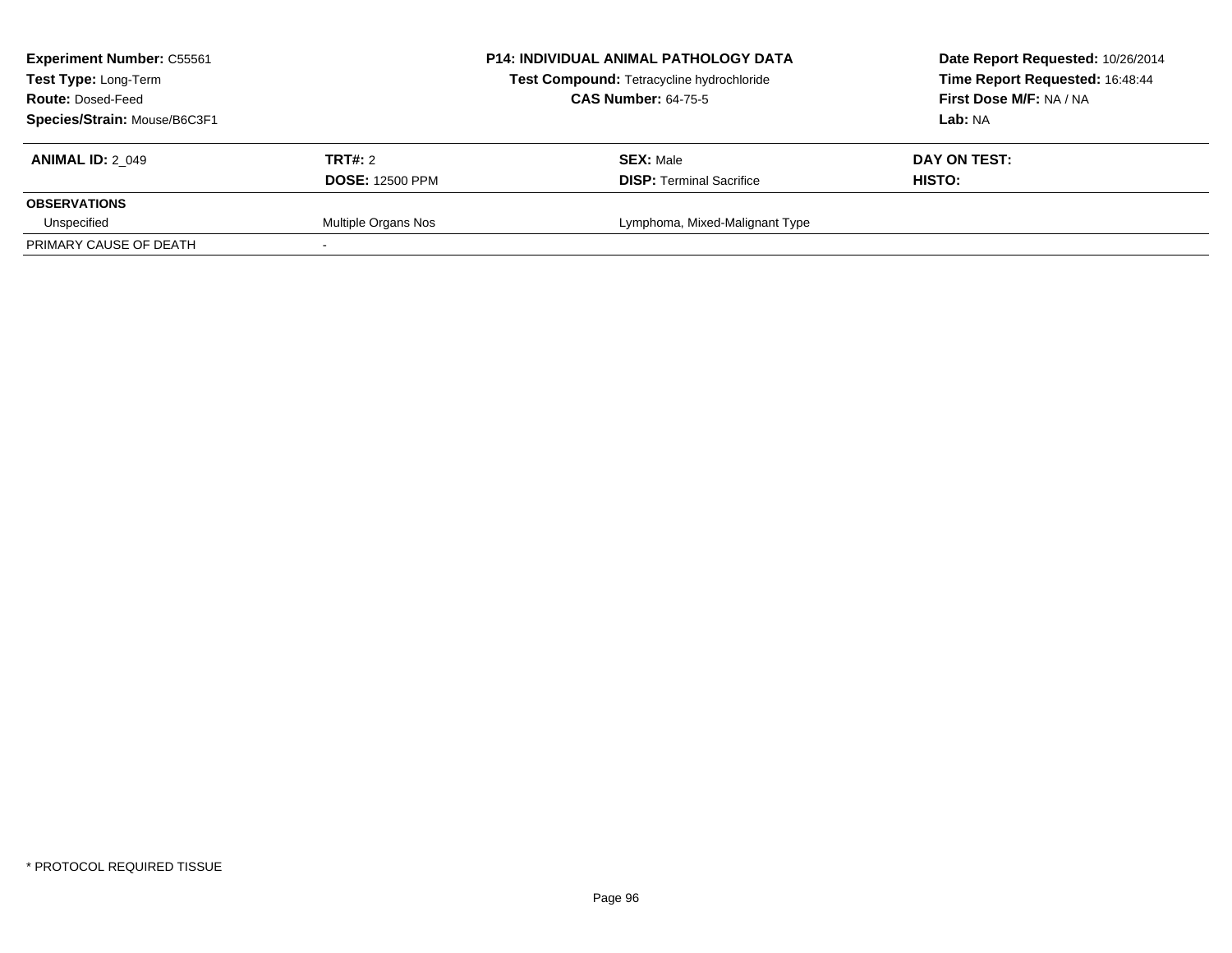| <b>Experiment Number: C55561</b><br>Test Type: Long-Term<br><b>Route: Dosed-Feed</b><br>Species/Strain: Mouse/B6C3F1 |                                          | <b>P14: INDIVIDUAL ANIMAL PATHOLOGY DATA</b><br>Test Compound: Tetracycline hydrochloride<br><b>CAS Number: 64-75-5</b> | Date Report Requested: 10/26/2014<br>Time Report Requested: 16:48:44<br><b>First Dose M/F: NA / NA</b><br>Lab: NA |
|----------------------------------------------------------------------------------------------------------------------|------------------------------------------|-------------------------------------------------------------------------------------------------------------------------|-------------------------------------------------------------------------------------------------------------------|
| <b>ANIMAL ID: 2 050</b>                                                                                              | <b>TRT#: 2</b><br><b>DOSE: 12500 PPM</b> | <b>SEX: Male</b><br><b>DISP: Terminal Sacrifice</b>                                                                     | DAY ON TEST:<br><b>HISTO:</b>                                                                                     |
| <b>OBSERVATIONS</b>                                                                                                  |                                          |                                                                                                                         |                                                                                                                   |
| Lymph node                                                                                                           | Mesenteric Lymph Node                    | Hyperplasia, Lymphoid                                                                                                   |                                                                                                                   |
| PRIMARY CAUSE OF DEATH                                                                                               |                                          |                                                                                                                         |                                                                                                                   |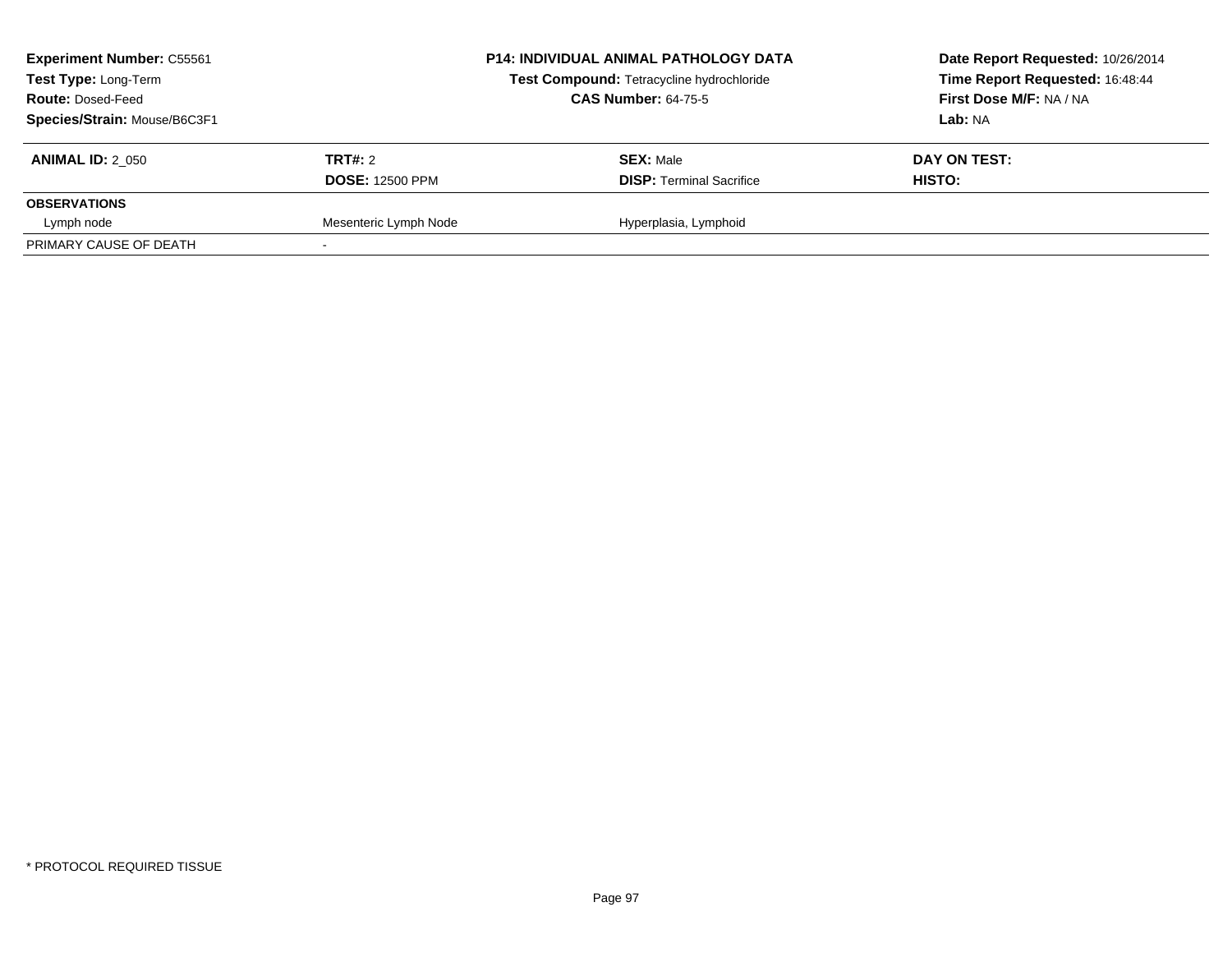| <b>Experiment Number: C55561</b><br><b>Test Type: Long-Term</b> |                     | <b>P14: INDIVIDUAL ANIMAL PATHOLOGY DATA</b><br>Test Compound: Tetracycline hydrochloride | Date Report Requested: 10/26/2014<br>Time Report Requested: 16:48:44 |
|-----------------------------------------------------------------|---------------------|-------------------------------------------------------------------------------------------|----------------------------------------------------------------------|
| <b>Route: Dosed-Feed</b>                                        |                     | <b>CAS Number: 64-75-5</b>                                                                | First Dose M/F: NA / NA                                              |
| Species/Strain: Mouse/B6C3F1                                    |                     |                                                                                           | Lab: NA                                                              |
| <b>ANIMAL ID: 3 102</b>                                         | TRT#: 3             | <b>SEX: Male</b>                                                                          | DAY ON TEST:                                                         |
|                                                                 | DOSE: 0             | <b>DISP:</b> Natural Death                                                                | HISTO:                                                               |
| <b>OBSERVATIONS</b>                                             |                     |                                                                                           |                                                                      |
| Brain                                                           |                     | Calcification, Focal                                                                      |                                                                      |
| Unspecified                                                     | Multiple Organs Nos | Lymphoma, Histiocytic-Malignant Type                                                      |                                                                      |
| PRIMARY CAUSE OF DEATH                                          |                     |                                                                                           |                                                                      |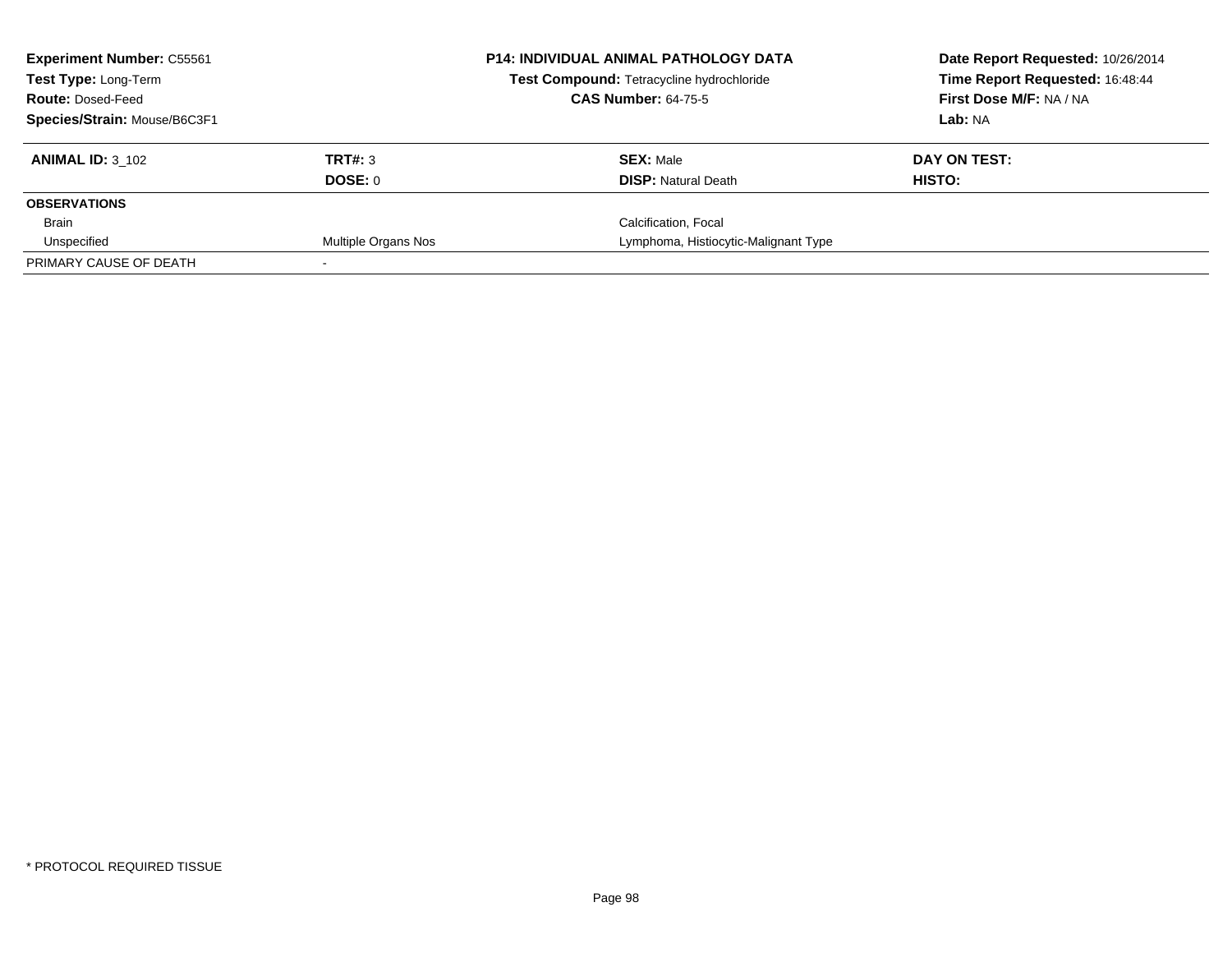| <b>Experiment Number: C55561</b><br>Test Type: Long-Term<br><b>Route: Dosed-Feed</b><br>Species/Strain: Mouse/B6C3F1 |                          | <b>P14: INDIVIDUAL ANIMAL PATHOLOGY DATA</b><br>Test Compound: Tetracycline hydrochloride<br><b>CAS Number: 64-75-5</b> | Date Report Requested: 10/26/2014<br>Time Report Requested: 16:48:44<br>First Dose M/F: NA / NA<br>Lab: NA |
|----------------------------------------------------------------------------------------------------------------------|--------------------------|-------------------------------------------------------------------------------------------------------------------------|------------------------------------------------------------------------------------------------------------|
| <b>ANIMAL ID: 3 103</b>                                                                                              | TRT#: 3                  | <b>SEX: Male</b>                                                                                                        | DAY ON TEST:                                                                                               |
|                                                                                                                      | DOSE: 0                  | <b>DISP:</b> Terminal Sacrifice                                                                                         | HISTO:                                                                                                     |
| <b>OBSERVATIONS</b>                                                                                                  |                          |                                                                                                                         |                                                                                                            |
| Adrenal gland                                                                                                        | Capsule                  | Hyperplasia, Stromal                                                                                                    |                                                                                                            |
| Bone                                                                                                                 | Joint Of Lower Extremity | Ankylosis                                                                                                               |                                                                                                            |
| Lymph node                                                                                                           |                          | Plasma-Cell Infiltrate                                                                                                  |                                                                                                            |
| Preputial gland                                                                                                      |                          | Inflammation, Chronic                                                                                                   |                                                                                                            |
| Seminal vesicle                                                                                                      |                          | <b>Distention</b>                                                                                                       |                                                                                                            |
| PRIMARY CAUSE OF DEATH                                                                                               |                          |                                                                                                                         |                                                                                                            |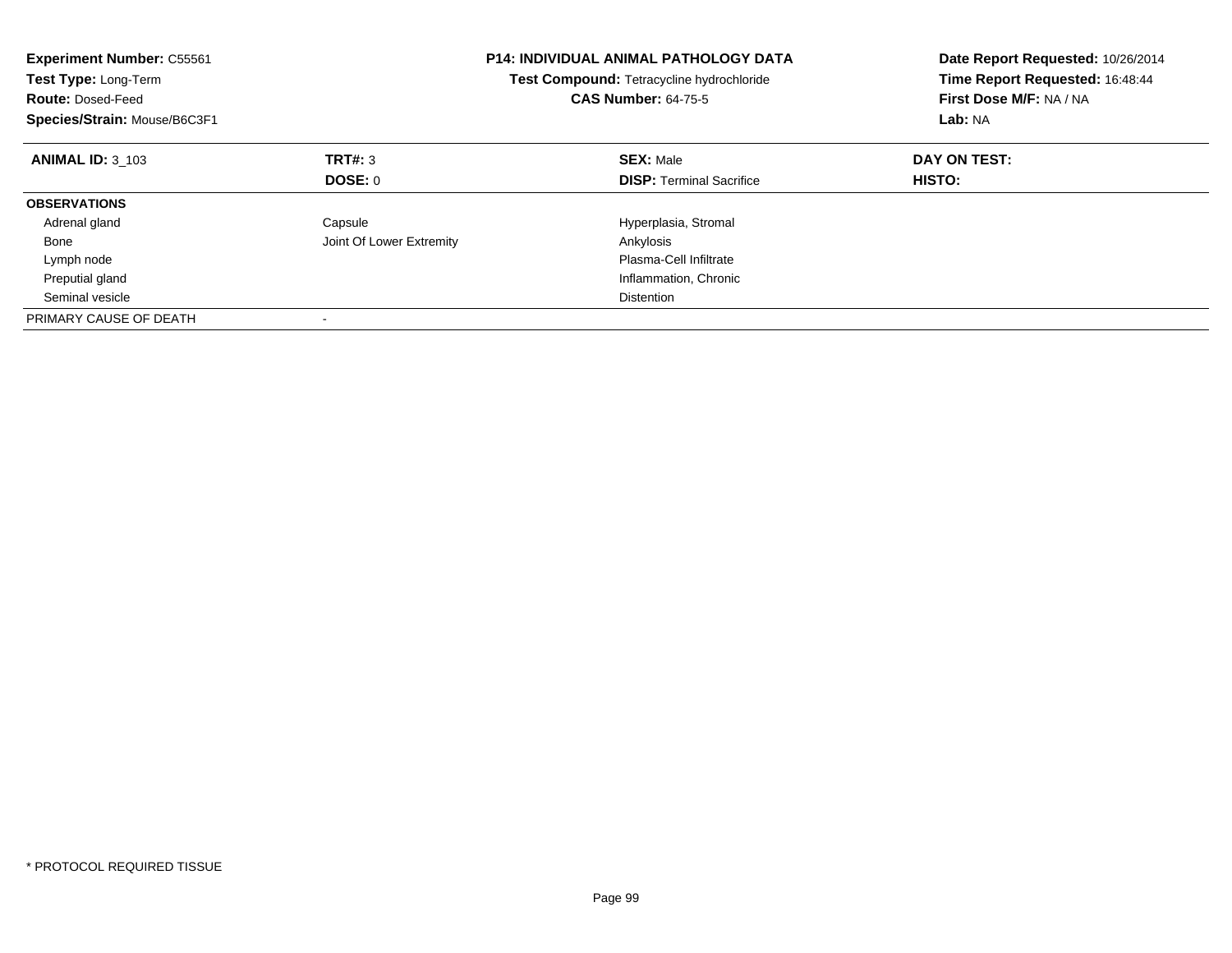**Experiment Number:** C55561

**Test Type:** Long-Term

**Route:** Dosed-Feed

**Species/Strain:** Mouse/B6C3F1

## **P14: INDIVIDUAL ANIMAL PATHOLOGY DATA**

**Test Compound:** Tetracycline hydrochloride**CAS Number:** 64-75-5

**Date Report Requested:** 10/26/2014**Time Report Requested:** 16:48:44**First Dose M/F:** NA / NA**Lab:** NA

| <b>ANIMAL ID: 3 104</b> | TRT#: 3                  | <b>SEX: Male</b>                     | DAY ON TEST: |  |
|-------------------------|--------------------------|--------------------------------------|--------------|--|
|                         | <b>DOSE: 0</b>           | <b>DISP: Terminal Sacrifice</b>      | HISTO:       |  |
| <b>OBSERVATIONS</b>     |                          |                                      |              |  |
| Bone                    | Joint Of Lower Extremity | Ankylosis                            |              |  |
| Kidney                  |                          | Glomerulonephritis, Nos              |              |  |
| Liver                   |                          | Hepatocellular Carcinoma             |              |  |
|                         |                          | Hyperplasia, Lymphoid                |              |  |
| Lung                    |                          | Hepatocellular Carcinoma, Metastatic |              |  |
| Lymph node              | Mesenteric Lymph Node    | Angiectasis                          |              |  |
| Penis                   | Prepuce Nos              | Inflammation, Chronic Focal          |              |  |
| Spleen                  |                          | Hematopoiesis                        |              |  |
| Thyroid                 |                          | <b>Cystic Follicles</b>              |              |  |
| PRIMARY CAUSE OF DEATH  |                          |                                      |              |  |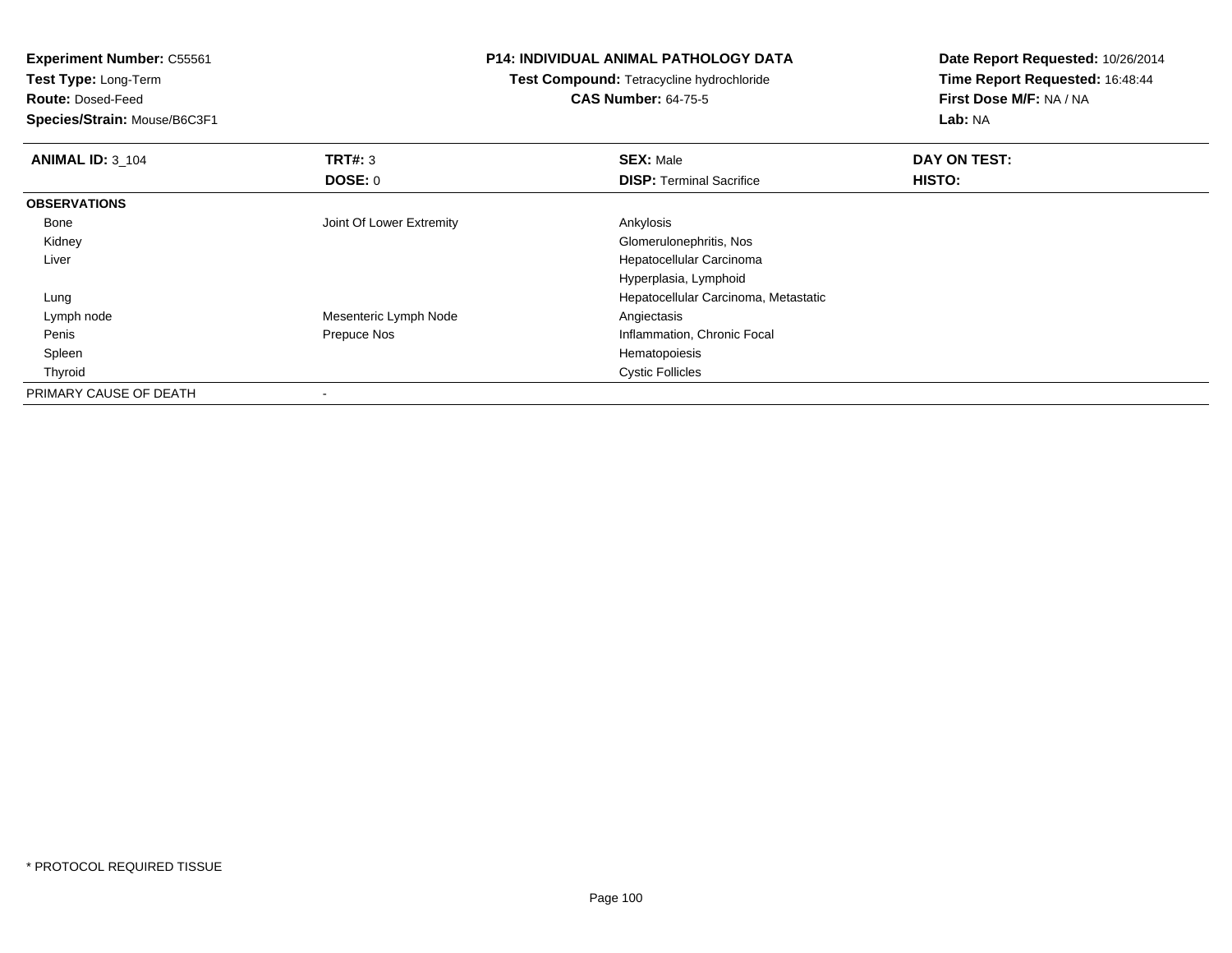| <b>Experiment Number: C55561</b>                 |                | <b>P14: INDIVIDUAL ANIMAL PATHOLOGY DATA</b> | Date Report Requested: 10/26/2014 |
|--------------------------------------------------|----------------|----------------------------------------------|-----------------------------------|
| Test Type: Long-Term<br><b>Route: Dosed-Feed</b> |                | Test Compound: Tetracycline hydrochloride    | Time Report Requested: 16:48:44   |
|                                                  |                | <b>CAS Number: 64-75-5</b>                   | First Dose M/F: NA / NA           |
| Species/Strain: Mouse/B6C3F1                     |                |                                              | Lab: NA                           |
| <b>ANIMAL ID: 3 105</b>                          | <b>TRT#: 3</b> | <b>SEX: Male</b>                             | DAY ON TEST:                      |
|                                                  | DOSE: 0        | <b>DISP:</b> Moribund Sacrifice              | HISTO:                            |
| <b>OBSERVATIONS</b>                              |                |                                              |                                   |
| Ear                                              | Canal          | Inflammation, Acute/Chronic                  |                                   |
| PRIMARY CAUSE OF DEATH                           |                |                                              |                                   |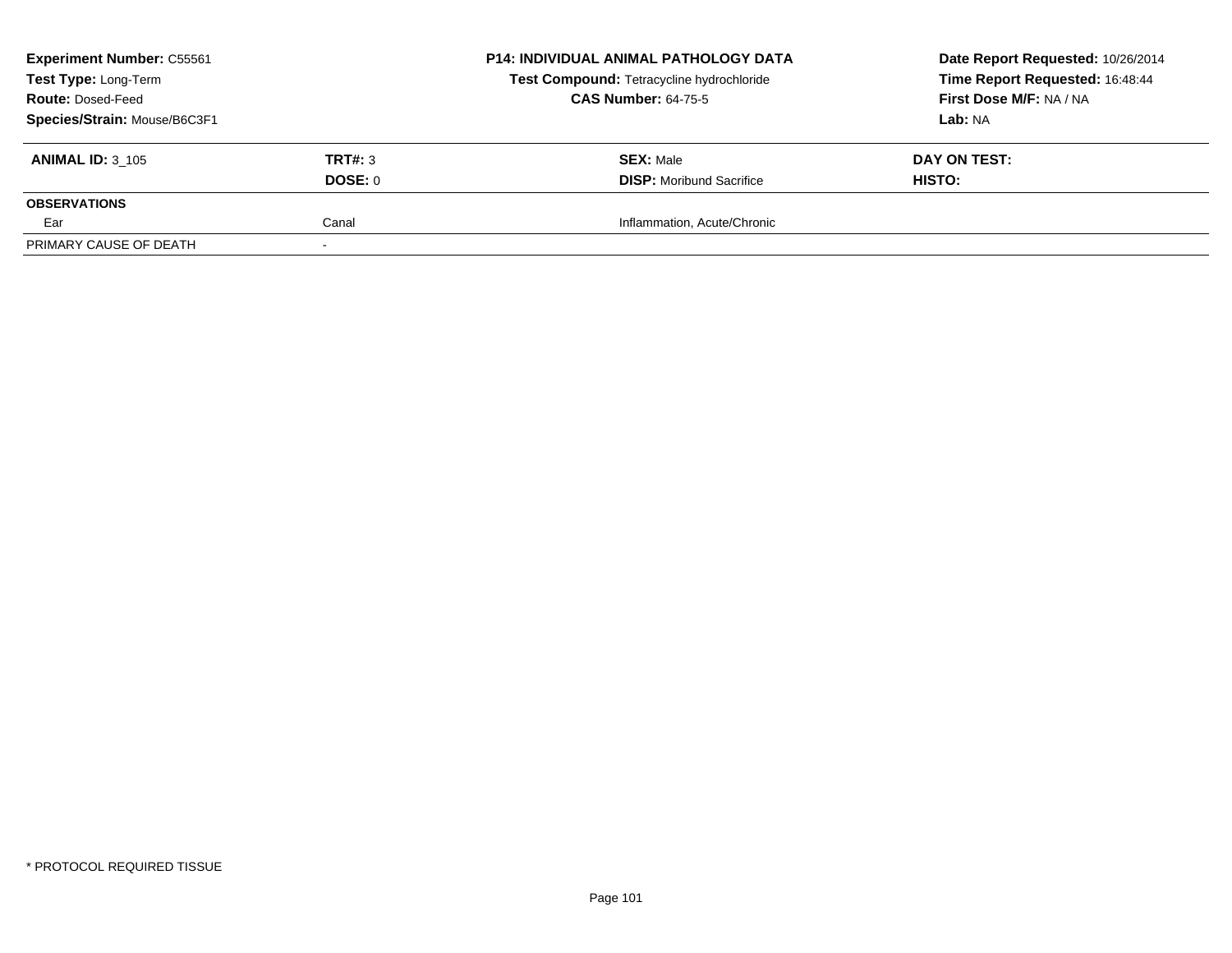| <b>Experiment Number: C55561</b><br>Test Type: Long-Term<br><b>Route: Dosed-Feed</b><br>Species/Strain: Mouse/B6C3F1 |                           | <b>P14: INDIVIDUAL ANIMAL PATHOLOGY DATA</b><br>Test Compound: Tetracycline hydrochloride<br><b>CAS Number: 64-75-5</b> | Date Report Requested: 10/26/2014<br>Time Report Requested: 16:48:44<br>First Dose M/F: NA / NA<br>Lab: NA |
|----------------------------------------------------------------------------------------------------------------------|---------------------------|-------------------------------------------------------------------------------------------------------------------------|------------------------------------------------------------------------------------------------------------|
| <b>ANIMAL ID: 3_106</b>                                                                                              | <b>TRT#: 3</b>            | <b>SEX: Male</b>                                                                                                        | DAY ON TEST:                                                                                               |
|                                                                                                                      | DOSE: 0                   | <b>DISP:</b> Moribund Sacrifice                                                                                         | <b>HISTO:</b>                                                                                              |
| <b>OBSERVATIONS</b>                                                                                                  |                           |                                                                                                                         |                                                                                                            |
| Bone marrow                                                                                                          |                           | Hyperplasia, Granulocytic                                                                                               |                                                                                                            |
| <b>Brain</b>                                                                                                         |                           | Calcification, Focal                                                                                                    |                                                                                                            |
| Pituitary gland                                                                                                      | <b>Anterior Pituitary</b> | Cyst, Multiple                                                                                                          |                                                                                                            |
|                                                                                                                      | <b>Anterior Pituitary</b> | Hyperplasia, Focal                                                                                                      |                                                                                                            |
| Unspecified                                                                                                          |                           | Abscess, Nos                                                                                                            |                                                                                                            |
|                                                                                                                      |                           | Inflammation, With Fibrosis                                                                                             |                                                                                                            |
| PRIMARY CAUSE OF DEATH                                                                                               |                           |                                                                                                                         |                                                                                                            |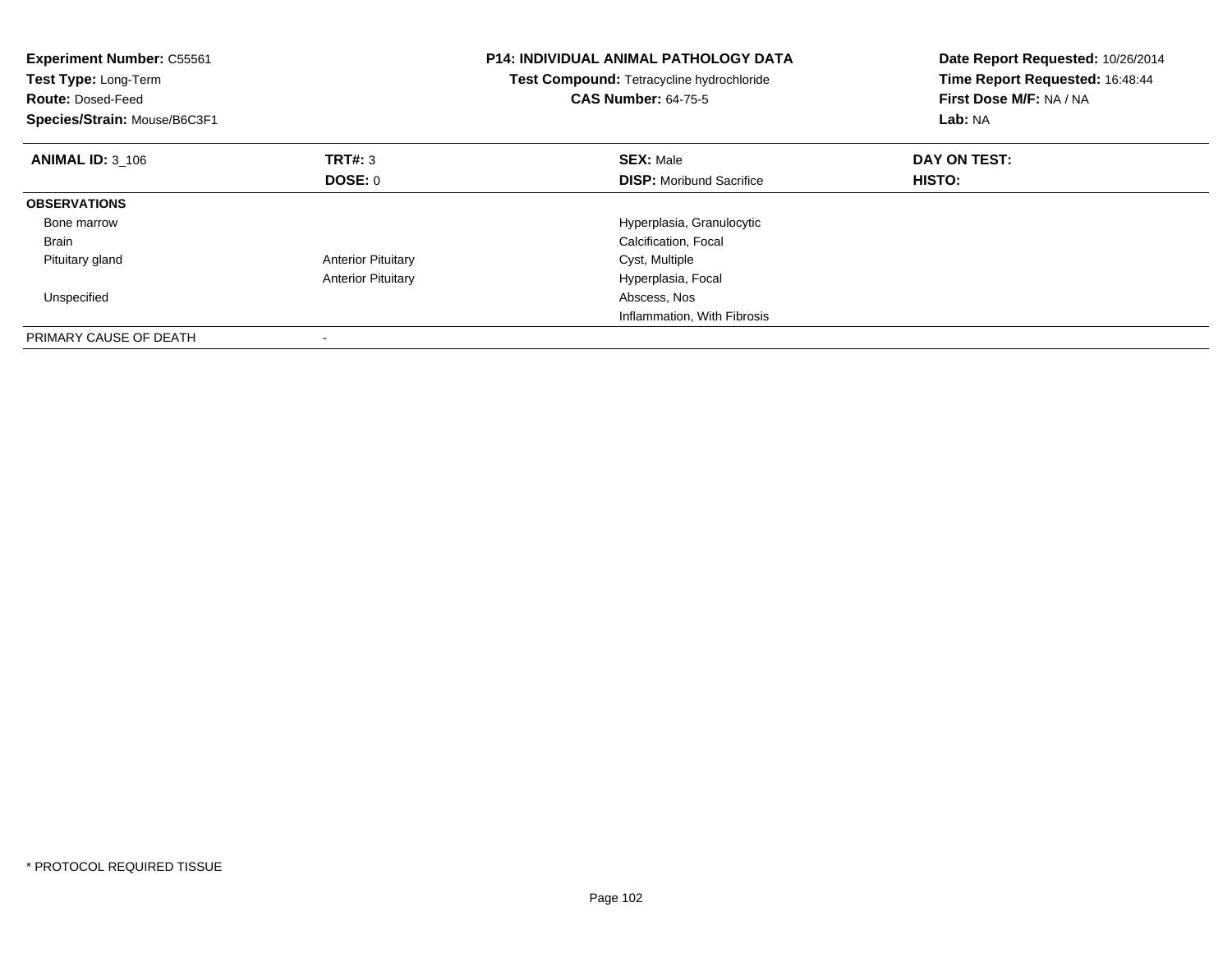| <b>Experiment Number: C55561</b><br>Test Type: Long-Term<br><b>Route: Dosed-Feed</b><br>Species/Strain: Mouse/B6C3F1 |                          | <b>P14: INDIVIDUAL ANIMAL PATHOLOGY DATA</b><br>Test Compound: Tetracycline hydrochloride<br><b>CAS Number: 64-75-5</b> | Date Report Requested: 10/26/2014<br>Time Report Requested: 16:48:44<br>First Dose M/F: NA / NA<br>Lab: NA |
|----------------------------------------------------------------------------------------------------------------------|--------------------------|-------------------------------------------------------------------------------------------------------------------------|------------------------------------------------------------------------------------------------------------|
| <b>ANIMAL ID: 3 107</b>                                                                                              | TRT#: 3                  | <b>SEX: Male</b>                                                                                                        | DAY ON TEST:                                                                                               |
|                                                                                                                      | DOSE: 0                  | <b>DISP:</b> Terminal Sacrifice                                                                                         | HISTO:                                                                                                     |
| <b>OBSERVATIONS</b>                                                                                                  |                          |                                                                                                                         |                                                                                                            |
| Adrenal gland                                                                                                        | Capsule                  | Hyperplasia, Stromal                                                                                                    |                                                                                                            |
| Bone                                                                                                                 | Joint Of Lower Extremity | Ankylosis                                                                                                               |                                                                                                            |
| Kidney                                                                                                               |                          | Calcification, Focal                                                                                                    |                                                                                                            |
| Seminal vesicle                                                                                                      |                          | <b>Distention</b>                                                                                                       |                                                                                                            |
| Spleen                                                                                                               |                          | Hyperplasia, Lymphoid                                                                                                   |                                                                                                            |
| PRIMARY CAUSE OF DEATH                                                                                               |                          |                                                                                                                         |                                                                                                            |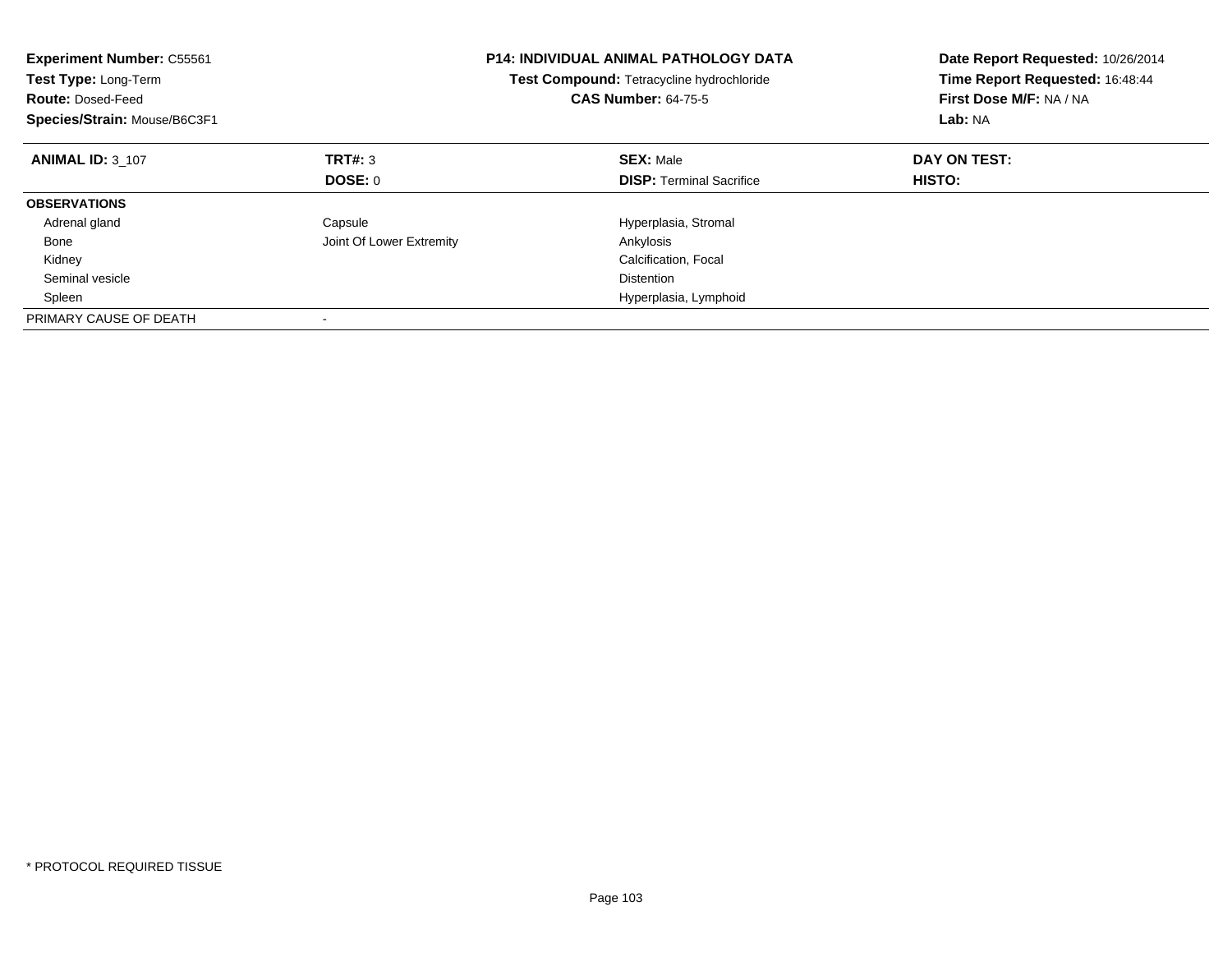| <b>Experiment Number: C55561</b><br>Test Type: Long-Term<br><b>Route: Dosed-Feed</b><br>Species/Strain: Mouse/B6C3F1 |                | <b>P14: INDIVIDUAL ANIMAL PATHOLOGY DATA</b><br>Test Compound: Tetracycline hydrochloride<br><b>CAS Number: 64-75-5</b> | Date Report Requested: 10/26/2014<br>Time Report Requested: 16:48:44<br>First Dose M/F: NA / NA<br>Lab: NA |
|----------------------------------------------------------------------------------------------------------------------|----------------|-------------------------------------------------------------------------------------------------------------------------|------------------------------------------------------------------------------------------------------------|
| <b>ANIMAL ID: 3_108</b>                                                                                              | <b>TRT#: 3</b> | <b>SEX: Male</b>                                                                                                        | DAY ON TEST:                                                                                               |
|                                                                                                                      | DOSE: 0        | <b>DISP:</b> Terminal Sacrifice                                                                                         | HISTO:                                                                                                     |
| <b>OBSERVATIONS</b>                                                                                                  |                |                                                                                                                         |                                                                                                            |
| Adrenal gland                                                                                                        | Cortex Nos     | Degeneration, Lipoid                                                                                                    |                                                                                                            |
|                                                                                                                      | Capsule        | Hyperplasia, Stromal                                                                                                    |                                                                                                            |
| Bone marrow                                                                                                          |                | Fibrosis, Multifocal                                                                                                    |                                                                                                            |
| <b>Brain</b>                                                                                                         |                | Calcification, Focal                                                                                                    |                                                                                                            |
| Preputial gland                                                                                                      |                | Inflammation, Chronic Suppurative                                                                                       |                                                                                                            |
| Thymus                                                                                                               |                | Cyst, Nos                                                                                                               |                                                                                                            |
| PRIMARY CAUSE OF DEATH                                                                                               |                |                                                                                                                         |                                                                                                            |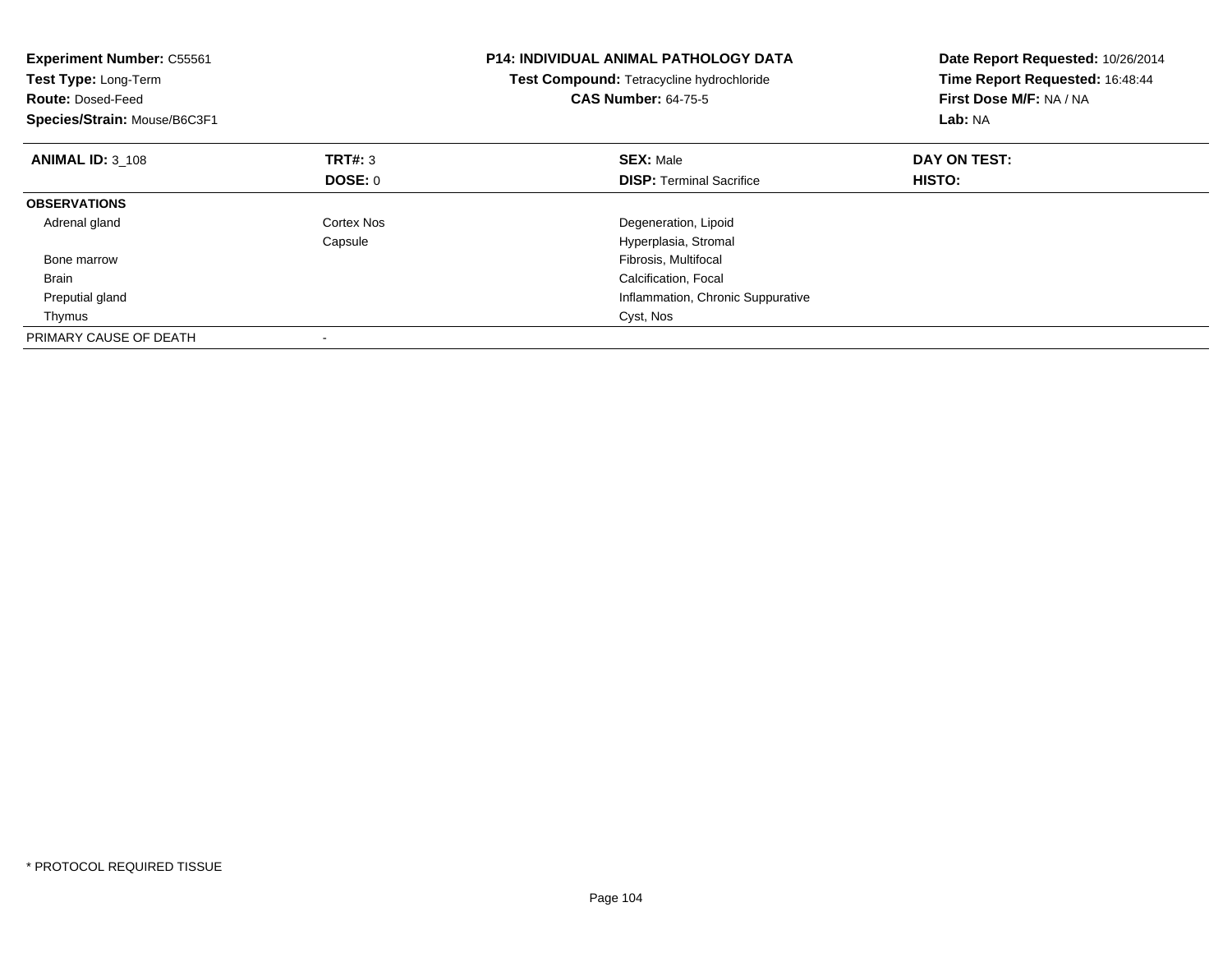| <b>Experiment Number: C55561</b><br>Test Type: Long-Term<br><b>Route: Dosed-Feed</b><br>Species/Strain: Mouse/B6C3F1 |                | <b>P14: INDIVIDUAL ANIMAL PATHOLOGY DATA</b><br>Test Compound: Tetracycline hydrochloride<br><b>CAS Number: 64-75-5</b> | Date Report Requested: 10/26/2014<br>Time Report Requested: 16:48:44<br>First Dose M/F: NA / NA<br>Lab: NA |
|----------------------------------------------------------------------------------------------------------------------|----------------|-------------------------------------------------------------------------------------------------------------------------|------------------------------------------------------------------------------------------------------------|
| <b>ANIMAL ID: 3 109</b>                                                                                              | TRT#: 3        | <b>SEX: Male</b>                                                                                                        | DAY ON TEST:                                                                                               |
|                                                                                                                      | <b>DOSE: 0</b> | <b>DISP:</b> Terminal Sacrifice                                                                                         | HISTO:                                                                                                     |
| <b>OBSERVATIONS</b>                                                                                                  |                |                                                                                                                         |                                                                                                            |
| Adrenal gland                                                                                                        | Capsule        | Hyperplasia, Stromal                                                                                                    |                                                                                                            |
| Preputial gland                                                                                                      |                | Inflammation, Chronic                                                                                                   |                                                                                                            |
| Seminal vesicle                                                                                                      |                | <b>Distention</b>                                                                                                       |                                                                                                            |
| PRIMARY CAUSE OF DEATH                                                                                               |                |                                                                                                                         |                                                                                                            |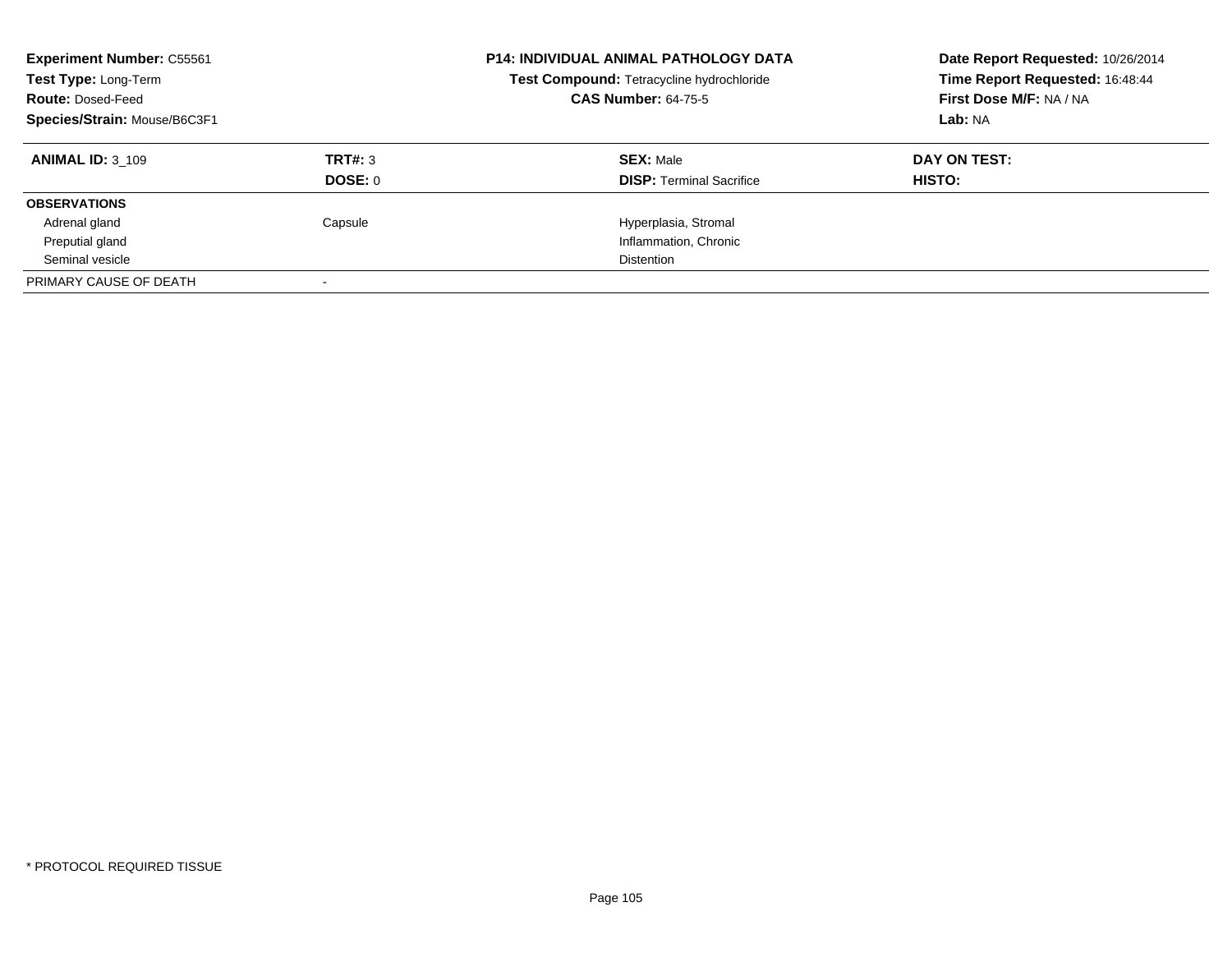| <b>Experiment Number: C55561</b><br>Test Type: Long-Term<br><b>Route: Dosed-Feed</b><br>Species/Strain: Mouse/B6C3F1 |                           | <b>P14: INDIVIDUAL ANIMAL PATHOLOGY DATA</b><br>Test Compound: Tetracycline hydrochloride<br><b>CAS Number: 64-75-5</b> | Date Report Requested: 10/26/2014<br>Time Report Requested: 16:48:44<br>First Dose M/F: NA / NA<br>Lab: NA |
|----------------------------------------------------------------------------------------------------------------------|---------------------------|-------------------------------------------------------------------------------------------------------------------------|------------------------------------------------------------------------------------------------------------|
| <b>ANIMAL ID: 3 110</b>                                                                                              | TRT#: 3                   | <b>SEX: Male</b>                                                                                                        | DAY ON TEST:                                                                                               |
|                                                                                                                      | <b>DOSE: 0</b>            | <b>DISP:</b> Moribund Sacrifice                                                                                         | HISTO:                                                                                                     |
| <b>OBSERVATIONS</b>                                                                                                  |                           |                                                                                                                         |                                                                                                            |
| <b>Intestine Small</b>                                                                                               | <b>Mesentery Nos</b>      | Inflammation, Chronic Focal                                                                                             |                                                                                                            |
| Kidney                                                                                                               |                           | Glomerulonephritis, Nos                                                                                                 |                                                                                                            |
| Liver                                                                                                                |                           | Hepatocellular Adenoma                                                                                                  |                                                                                                            |
| Penis                                                                                                                | Prepuce Nos               | Melanin                                                                                                                 |                                                                                                            |
| Pituitary gland                                                                                                      | <b>Anterior Pituitary</b> | Cyst, Nos                                                                                                               |                                                                                                            |
| Preputial gland                                                                                                      |                           | Abscess, Chronic                                                                                                        |                                                                                                            |
| Spleen                                                                                                               |                           | Hematopoiesis                                                                                                           |                                                                                                            |
| PRIMARY CAUSE OF DEATH                                                                                               |                           |                                                                                                                         |                                                                                                            |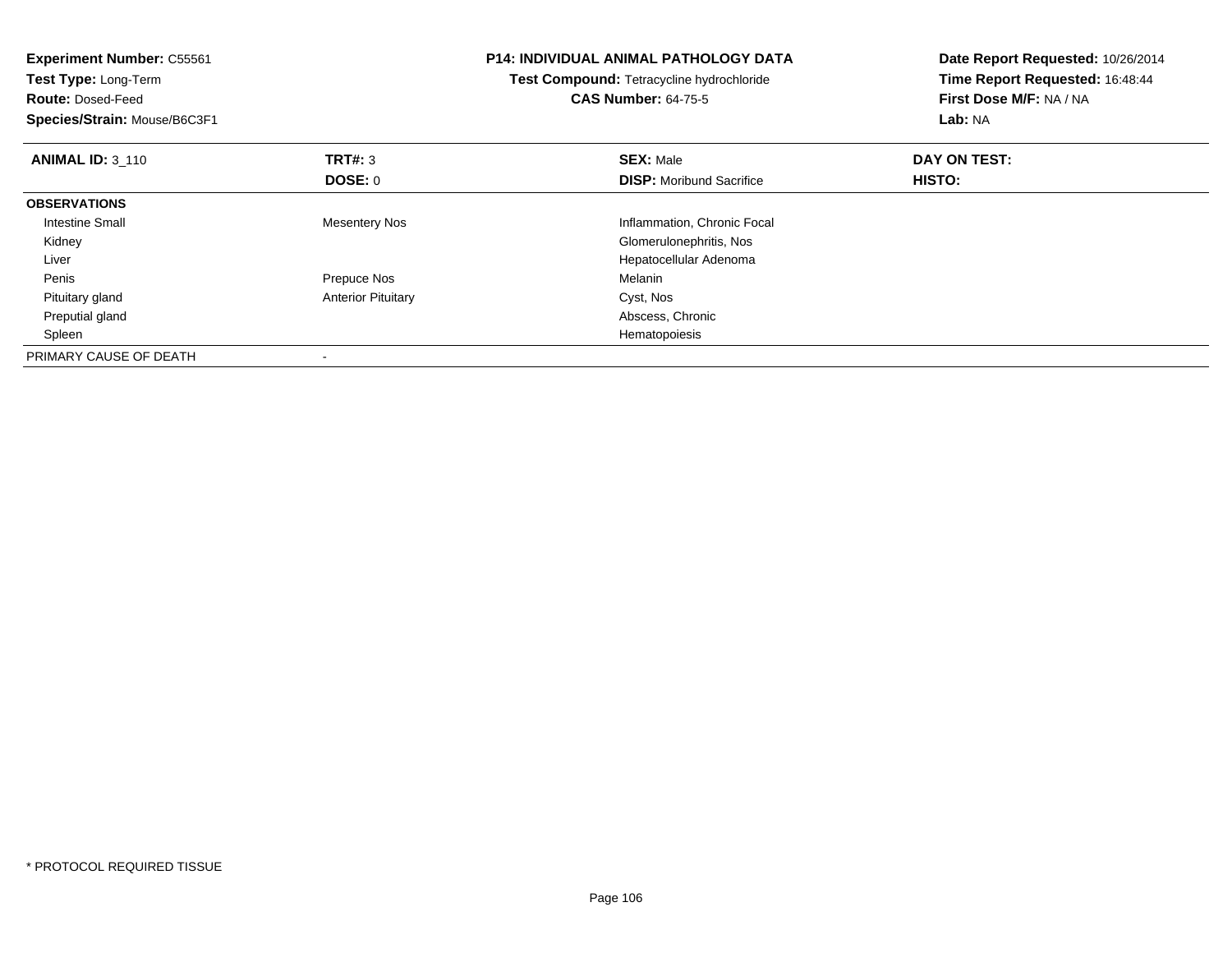| <b>Experiment Number: C55561</b><br>Test Type: Long-Term<br><b>Route: Dosed-Feed</b><br>Species/Strain: Mouse/B6C3F1 |                       | <b>P14: INDIVIDUAL ANIMAL PATHOLOGY DATA</b><br>Test Compound: Tetracycline hydrochloride<br><b>CAS Number: 64-75-5</b> | Date Report Requested: 10/26/2014<br>Time Report Requested: 16:48:44<br>First Dose M/F: NA / NA<br>Lab: NA |
|----------------------------------------------------------------------------------------------------------------------|-----------------------|-------------------------------------------------------------------------------------------------------------------------|------------------------------------------------------------------------------------------------------------|
| <b>ANIMAL ID: 3 112</b>                                                                                              | TRT#: 3               | <b>SEX: Male</b>                                                                                                        | DAY ON TEST:                                                                                               |
|                                                                                                                      | DOSE: 0               | <b>DISP:</b> Terminal Sacrifice                                                                                         | HISTO:                                                                                                     |
| <b>OBSERVATIONS</b>                                                                                                  |                       |                                                                                                                         |                                                                                                            |
| Adrenal gland                                                                                                        | Capsule               | Hyperplasia, Stromal                                                                                                    |                                                                                                            |
| Heart                                                                                                                |                       | Fibrosis, Focal                                                                                                         |                                                                                                            |
| Kidney                                                                                                               |                       | Inflammation, Chronic Focal                                                                                             |                                                                                                            |
| Lymph node                                                                                                           | Mesenteric Lymph Node | Angiectasis                                                                                                             |                                                                                                            |
|                                                                                                                      | Mesenteric Lymph Node | Hyperplasia, Nos                                                                                                        |                                                                                                            |
| PRIMARY CAUSE OF DEATH                                                                                               |                       |                                                                                                                         |                                                                                                            |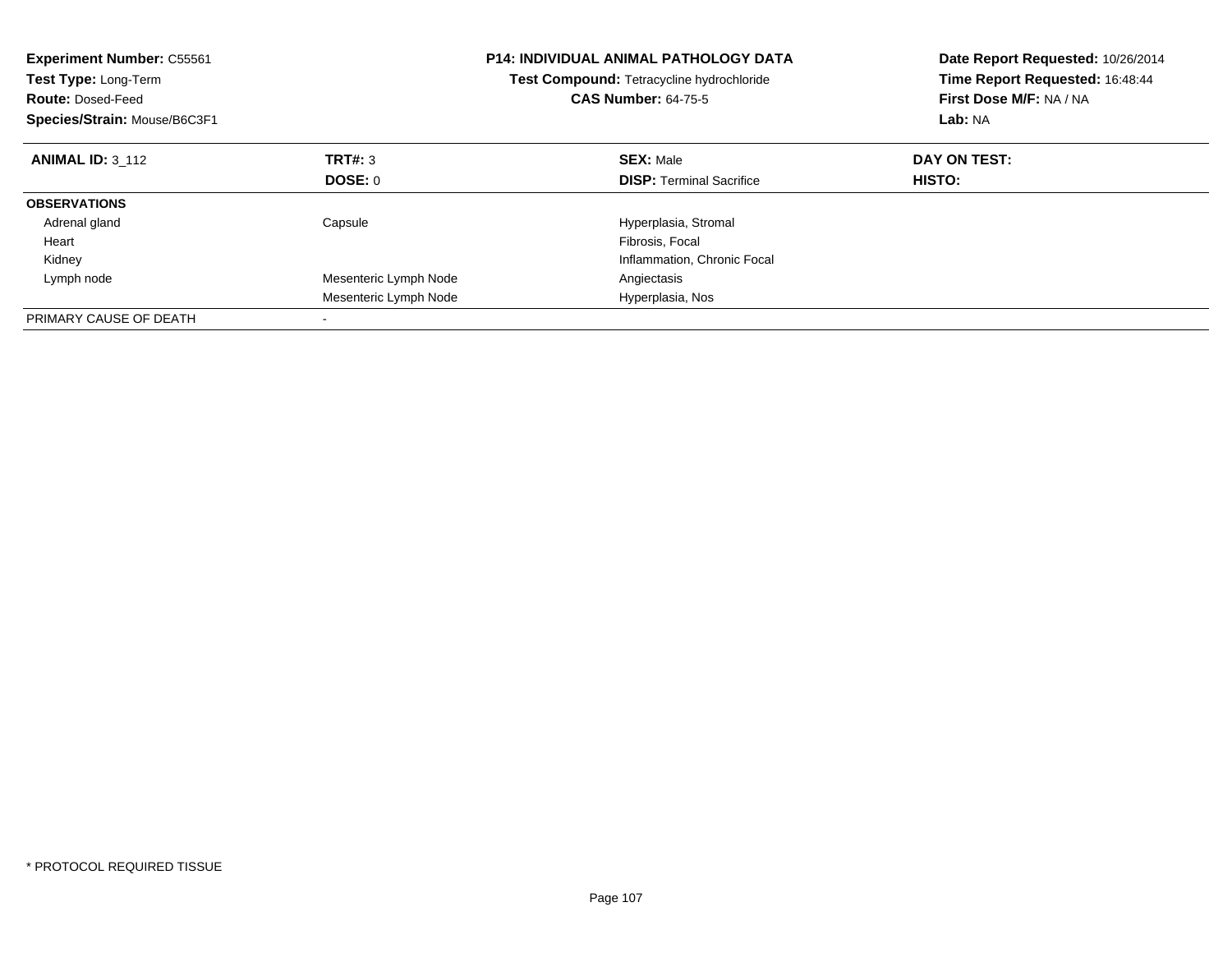| <b>Experiment Number: C55561</b><br>Test Type: Long-Term<br><b>Route: Dosed-Feed</b><br>Species/Strain: Mouse/B6C3F1 |                        | <b>P14: INDIVIDUAL ANIMAL PATHOLOGY DATA</b><br>Test Compound: Tetracycline hydrochloride<br><b>CAS Number: 64-75-5</b> | Date Report Requested: 10/26/2014<br>Time Report Requested: 16:48:44<br>First Dose M/F: NA / NA<br>Lab: NA |
|----------------------------------------------------------------------------------------------------------------------|------------------------|-------------------------------------------------------------------------------------------------------------------------|------------------------------------------------------------------------------------------------------------|
| <b>ANIMAL ID: 3 113</b>                                                                                              | TRT#: 3                | <b>SEX: Male</b>                                                                                                        | DAY ON TEST:                                                                                               |
|                                                                                                                      | DOSE: 0                | <b>DISP:</b> Terminal Sacrifice                                                                                         | HISTO:                                                                                                     |
| <b>OBSERVATIONS</b>                                                                                                  |                        |                                                                                                                         |                                                                                                            |
| Adrenal gland                                                                                                        | Capsule                | Hyperplasia, Stromal                                                                                                    |                                                                                                            |
| Brain                                                                                                                |                        | Calcification, Focal                                                                                                    |                                                                                                            |
| Harderian gland                                                                                                      | <b>Hardarian Gland</b> | Adenoma, Nos                                                                                                            |                                                                                                            |
| Kidney                                                                                                               | Tubule                 | Cyst, Multiple                                                                                                          |                                                                                                            |
| Seminal vesicle                                                                                                      |                        | <b>Distention</b>                                                                                                       |                                                                                                            |
| PRIMARY CAUSE OF DEATH                                                                                               |                        |                                                                                                                         |                                                                                                            |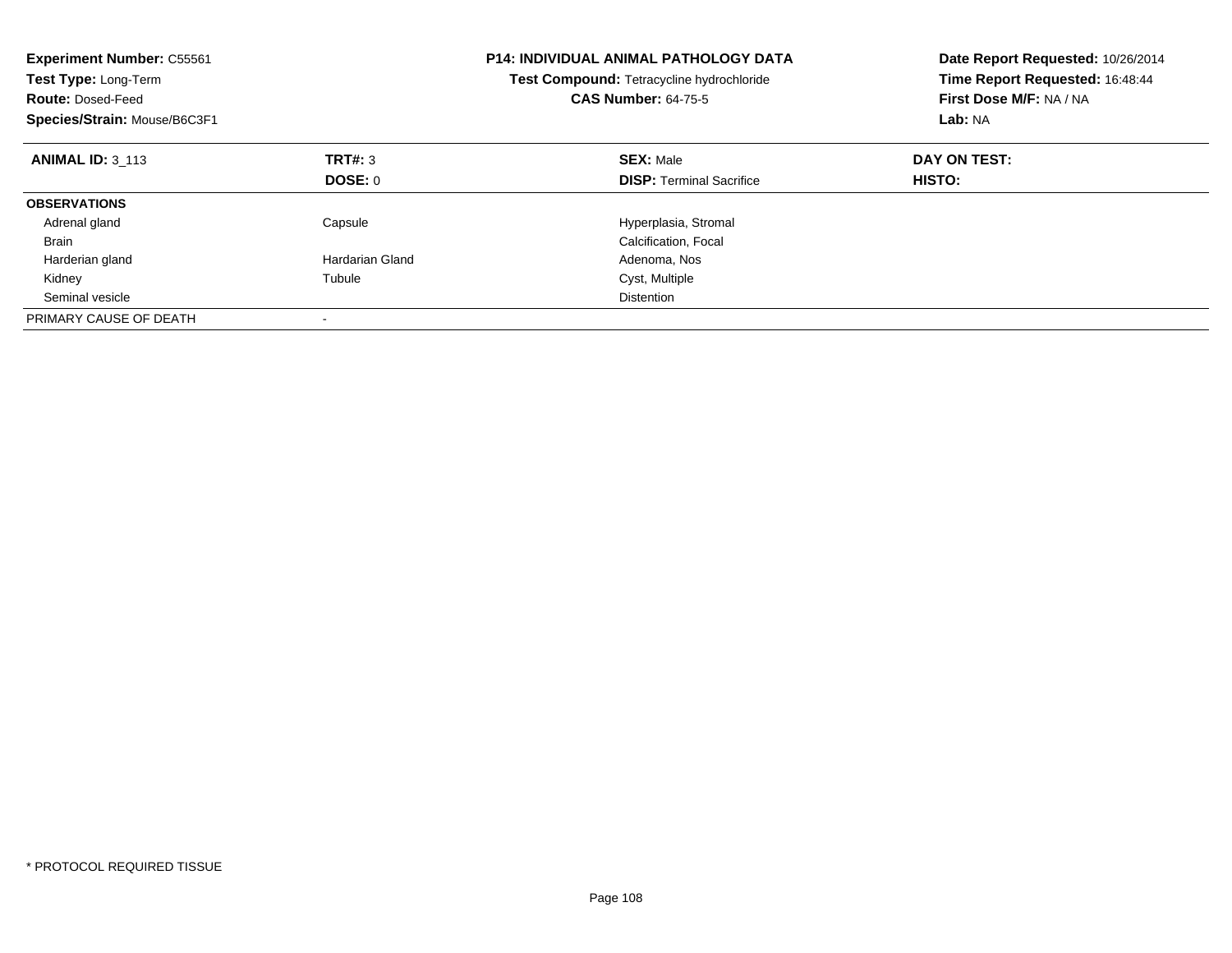| <b>Experiment Number: C55561</b><br>Test Type: Long-Term<br><b>Route: Dosed-Feed</b><br>Species/Strain: Mouse/B6C3F1 |                    | <b>P14: INDIVIDUAL ANIMAL PATHOLOGY DATA</b><br>Test Compound: Tetracycline hydrochloride<br><b>CAS Number: 64-75-5</b> | Date Report Requested: 10/26/2014<br>Time Report Requested: 16:48:44<br>First Dose M/F: NA / NA<br>Lab: NA |
|----------------------------------------------------------------------------------------------------------------------|--------------------|-------------------------------------------------------------------------------------------------------------------------|------------------------------------------------------------------------------------------------------------|
| <b>ANIMAL ID: 3 114</b>                                                                                              | TRT#: 3<br>DOSE: 0 | <b>SEX: Male</b><br><b>DISP:</b> Terminal Sacrifice                                                                     | DAY ON TEST:<br><b>HISTO:</b>                                                                              |
| <b>OBSERVATIONS</b>                                                                                                  |                    |                                                                                                                         |                                                                                                            |
| Adrenal gland                                                                                                        | Capsule            | Hyperplasia, Stromal                                                                                                    |                                                                                                            |
| <b>Brain</b>                                                                                                         |                    | Calcification, Focal                                                                                                    |                                                                                                            |
| Preputial gland                                                                                                      |                    | Inflammation, Chronic Suppurative                                                                                       |                                                                                                            |
| Skin                                                                                                                 |                    | Inflammation, Chronic Focal                                                                                             |                                                                                                            |
| PRIMARY CAUSE OF DEATH                                                                                               |                    |                                                                                                                         |                                                                                                            |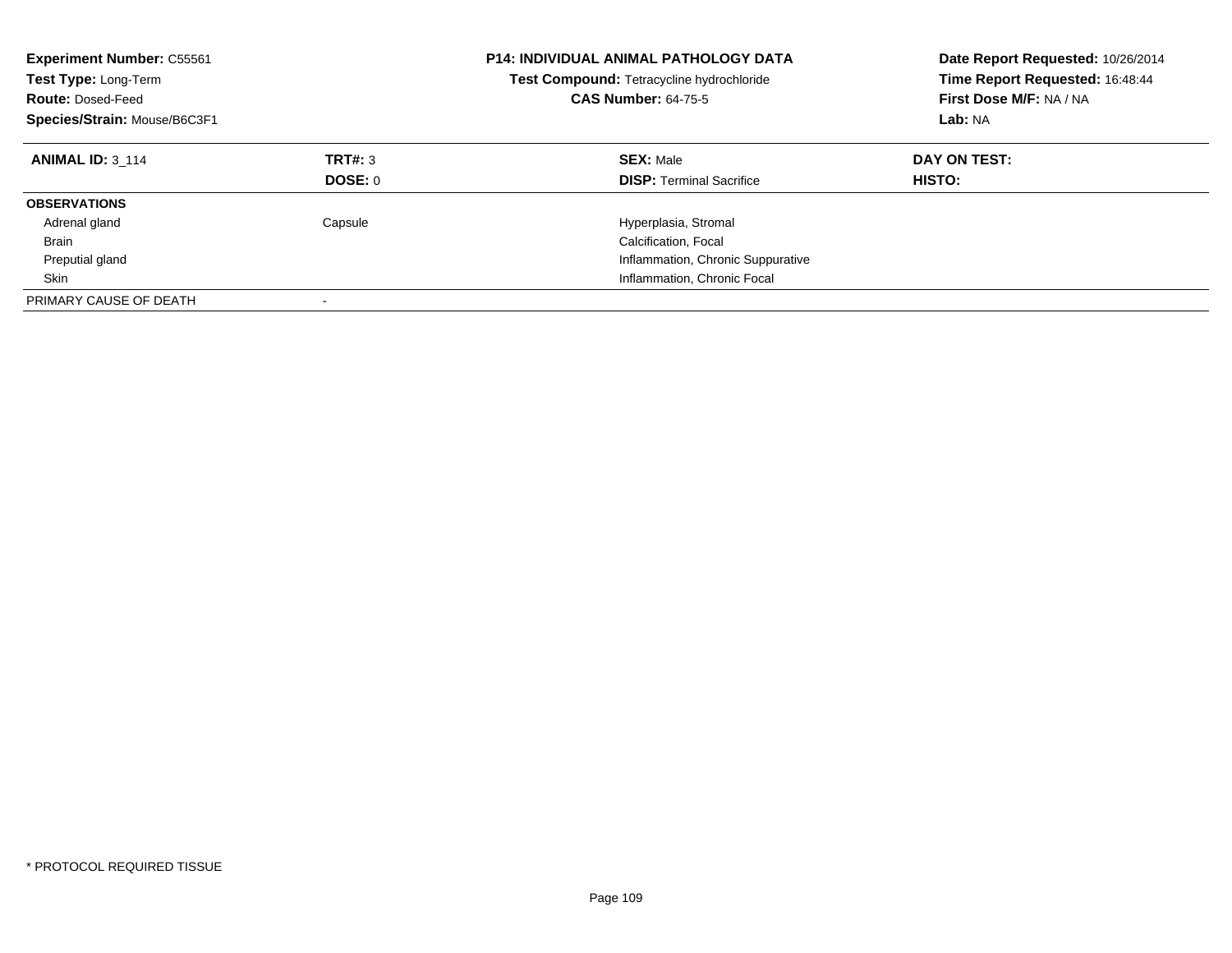| <b>Experiment Number: C55561</b><br>Test Type: Long-Term<br><b>Route: Dosed-Feed</b><br>Species/Strain: Mouse/B6C3F1 |                    | <b>P14: INDIVIDUAL ANIMAL PATHOLOGY DATA</b><br>Test Compound: Tetracycline hydrochloride<br><b>CAS Number: 64-75-5</b> | Date Report Requested: 10/26/2014<br>Time Report Requested: 16:48:44<br>First Dose M/F: NA / NA<br>Lab: NA |
|----------------------------------------------------------------------------------------------------------------------|--------------------|-------------------------------------------------------------------------------------------------------------------------|------------------------------------------------------------------------------------------------------------|
| <b>ANIMAL ID: 3 115</b>                                                                                              | TRT#: 3<br>DOSE: 0 | <b>SEX: Male</b><br><b>DISP:</b> Natural Death                                                                          | DAY ON TEST:<br><b>HISTO:</b>                                                                              |
| <b>OBSERVATIONS</b>                                                                                                  |                    |                                                                                                                         |                                                                                                            |
| <b>Brain</b>                                                                                                         |                    | Calcification, Focal                                                                                                    |                                                                                                            |
| Liver                                                                                                                |                    | Hepatocellular Carcinoma                                                                                                |                                                                                                            |
|                                                                                                                      |                    | Necrosis, Nos                                                                                                           |                                                                                                            |
| Lung                                                                                                                 |                    | Hepatocellular Carcinoma, Metastatic                                                                                    |                                                                                                            |
| PRIMARY CAUSE OF DEATH                                                                                               |                    |                                                                                                                         |                                                                                                            |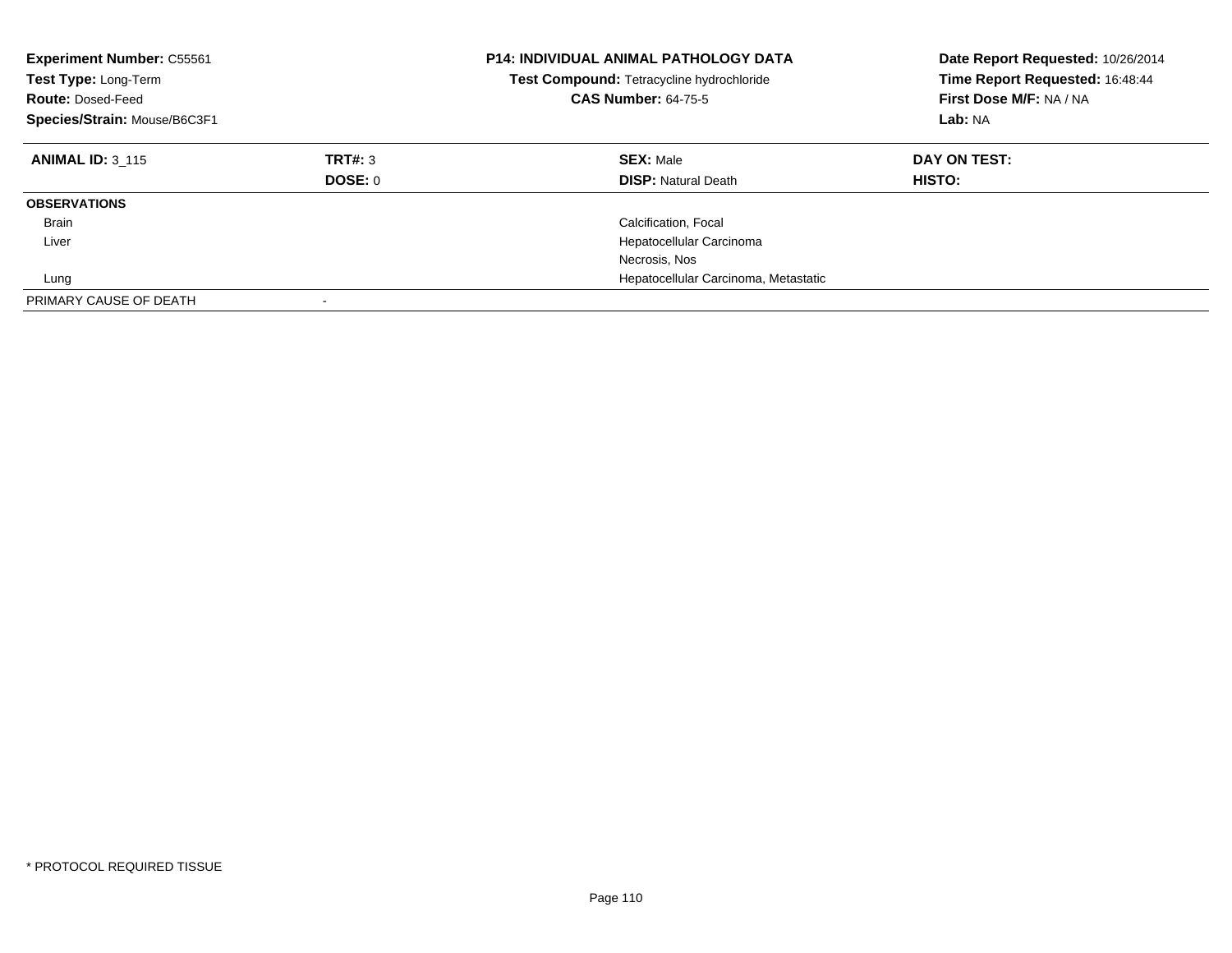| <b>Experiment Number: C55561</b> |                | <b>P14: INDIVIDUAL ANIMAL PATHOLOGY DATA</b> | Date Report Requested: 10/26/2014 |  |
|----------------------------------|----------------|----------------------------------------------|-----------------------------------|--|
| <b>Test Type: Long-Term</b>      |                | Test Compound: Tetracycline hydrochloride    | Time Report Requested: 16:48:44   |  |
| <b>Route: Dosed-Feed</b>         |                | <b>CAS Number: 64-75-5</b>                   | First Dose M/F: NA / NA           |  |
| Species/Strain: Mouse/B6C3F1     |                |                                              | Lab: NA                           |  |
| <b>ANIMAL ID: 3_116</b>          | <b>TRT#: 3</b> | <b>SEX: Male</b>                             | DAY ON TEST:                      |  |
|                                  | DOSE: 0        | <b>DISP:</b> Moribund Sacrifice              | <b>HISTO:</b>                     |  |
| <b>OBSERVATIONS</b>              |                |                                              |                                   |  |
| Adrenal gland                    | Capsule        | Hyperplasia, Stromal                         |                                   |  |
| Bone marrow                      |                | Hyperplasia, Granulocytic                    |                                   |  |
| Kidney                           |                | Pyelonephritis, Acute                        |                                   |  |
| Liver                            |                | Hepatocellular Adenoma                       |                                   |  |
| Seminal vesicle                  |                | Inflammation, Chronic Suppurative            |                                   |  |
| Skin                             |                | Inflammation, Chronic                        |                                   |  |
| Spleen                           |                | Hematopoiesis                                |                                   |  |
| Testis                           |                | Calcification, Focal                         |                                   |  |
| Urinary bladder                  |                | Inflammation, Acute/Chronic                  |                                   |  |
| PRIMARY CAUSE OF DEATH           |                |                                              |                                   |  |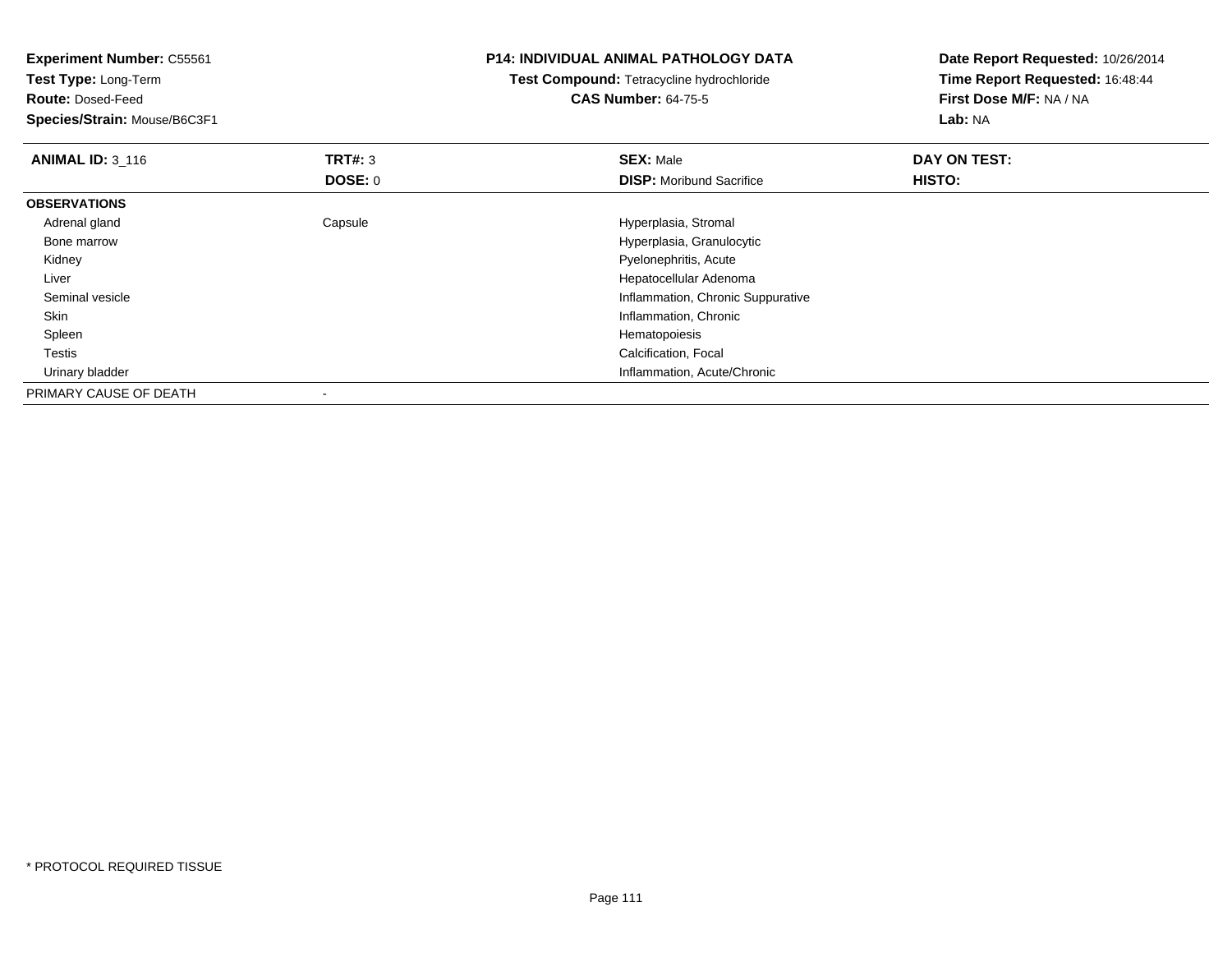| <b>Experiment Number: C55561</b> |                     | <b>P14: INDIVIDUAL ANIMAL PATHOLOGY DATA</b> | Date Report Requested: 10/26/2014 |
|----------------------------------|---------------------|----------------------------------------------|-----------------------------------|
| Test Type: Long-Term             |                     | Test Compound: Tetracycline hydrochloride    | Time Report Requested: 16:48:44   |
| <b>Route: Dosed-Feed</b>         |                     | <b>CAS Number: 64-75-5</b>                   | First Dose M/F: NA / NA           |
| Species/Strain: Mouse/B6C3F1     |                     |                                              | Lab: NA                           |
| <b>ANIMAL ID: 3 117</b>          | TRT#: 3             | <b>SEX: Male</b>                             | DAY ON TEST:                      |
|                                  | DOSE: 0             | <b>DISP:</b> Natural Death                   | HISTO:                            |
| <b>OBSERVATIONS</b>              |                     |                                              |                                   |
| Unspecified                      | Multiple Organs Nos | Lymphoma, Lymphocytic-Malignant Type         |                                   |
| PRIMARY CAUSE OF DEATH           |                     |                                              |                                   |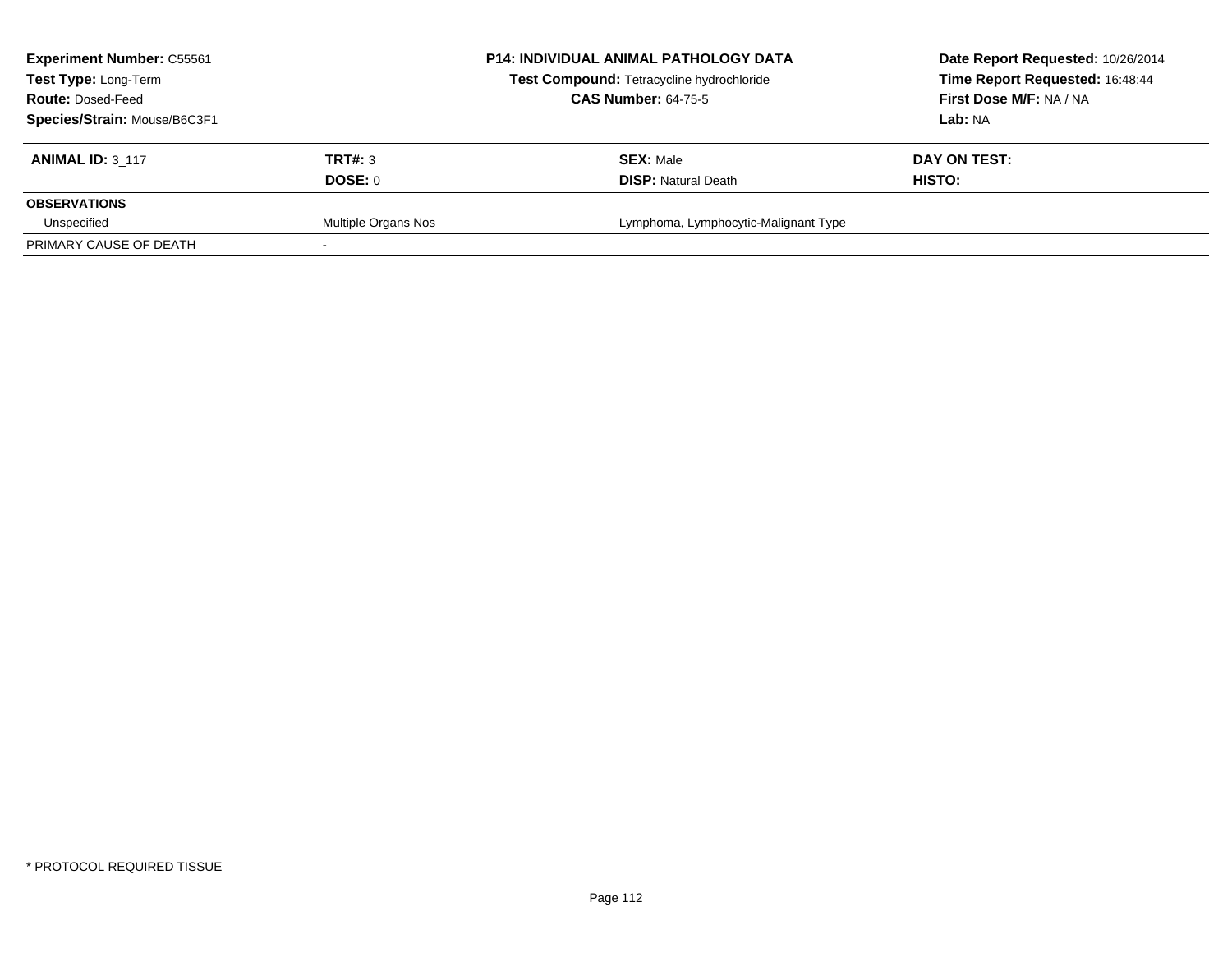**Experiment Number:** C55561**Test Type:** Long-Term**Route:** Dosed-Feed **Species/Strain:** Mouse/B6C3F1**P14: INDIVIDUAL ANIMAL PATHOLOGY DATATest Compound:** Tetracycline hydrochloride**CAS Number:** 64-75-5**Date Report Requested:** 10/26/2014**Time Report Requested:** 16:48:44**First Dose M/F:** NA / NA**Lab:** NA**ANIMAL ID: 3 118 REX:** Male **DAY ON TEST: SEX:** Male **SEX:** Male **DOSE:** 0**DISP:** Moribund Sacrifice **HISTO: OBSERVATIONS** Brain Calcification, Focal Preputial gland Inflammation, Acute/Chronic Salivary gland Hyperplasia, Lymphoid Seminal vesiclee distance de la proposition de la proposition de la proposition de la proposition de la proposition de la pro<br>Distance de la proposition de la proposition de la proposition de la proposition de la proposition de la propo SkinInflammation, Chronic Focal<br>Hematopoiesis Spleenn and the state of the state of the state of the state of the state of the state of the state of the state of the state of the state of the state of the state of the state of the state of the state of the state of the stat Unspecifiedd **Back Fibrosarcoma** Back Fibrosarcoma entre to the second term of the second term of the second term of the second term of the second term of the second term of the second term of the second term of the second term of th Urethra Inflammation, Acute Suppurative Urinary bladder Inflammation, AcutePRIMARY CAUSE OF DEATH-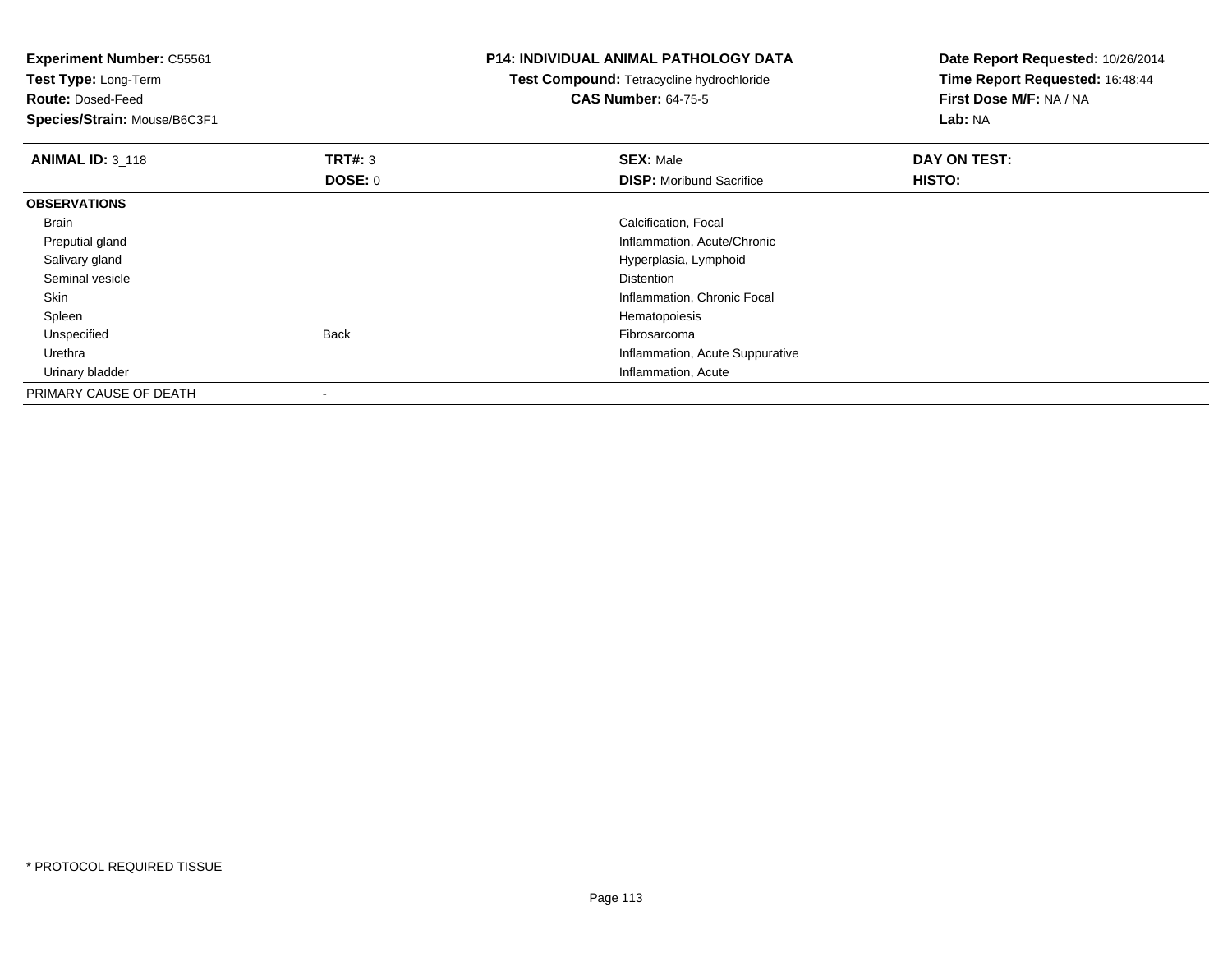| <b>Experiment Number: C55561</b><br>Test Type: Long-Term<br><b>Route: Dosed-Feed</b><br>Species/Strain: Mouse/B6C3F1 |         | <b>P14: INDIVIDUAL ANIMAL PATHOLOGY DATA</b><br>Test Compound: Tetracycline hydrochloride<br><b>CAS Number: 64-75-5</b> | Date Report Requested: 10/26/2014<br>Time Report Requested: 16:48:44<br>First Dose M/F: NA / NA<br>Lab: NA |
|----------------------------------------------------------------------------------------------------------------------|---------|-------------------------------------------------------------------------------------------------------------------------|------------------------------------------------------------------------------------------------------------|
| <b>ANIMAL ID: 3 119</b>                                                                                              | TRT#: 3 | <b>SEX: Male</b>                                                                                                        | DAY ON TEST:                                                                                               |
|                                                                                                                      | DOSE: 0 | <b>DISP:</b> Moribund Sacrifice                                                                                         | HISTO:                                                                                                     |
| <b>OBSERVATIONS</b>                                                                                                  |         |                                                                                                                         |                                                                                                            |
| Adrenal gland                                                                                                        | Capsule | Hyperplasia, Stromal                                                                                                    |                                                                                                            |
| <b>Brain</b>                                                                                                         |         | Calcification, Focal                                                                                                    |                                                                                                            |
| Seminal vesicle                                                                                                      |         | <b>Distention</b>                                                                                                       |                                                                                                            |
| <b>Skin</b>                                                                                                          |         | Inflammation, Acute/Chronic                                                                                             |                                                                                                            |
| Spleen                                                                                                               |         | Hematopoiesis                                                                                                           |                                                                                                            |
| Unspecified                                                                                                          |         | Inflammation, Acute/Chronic                                                                                             |                                                                                                            |
| PRIMARY CAUSE OF DEATH                                                                                               |         |                                                                                                                         |                                                                                                            |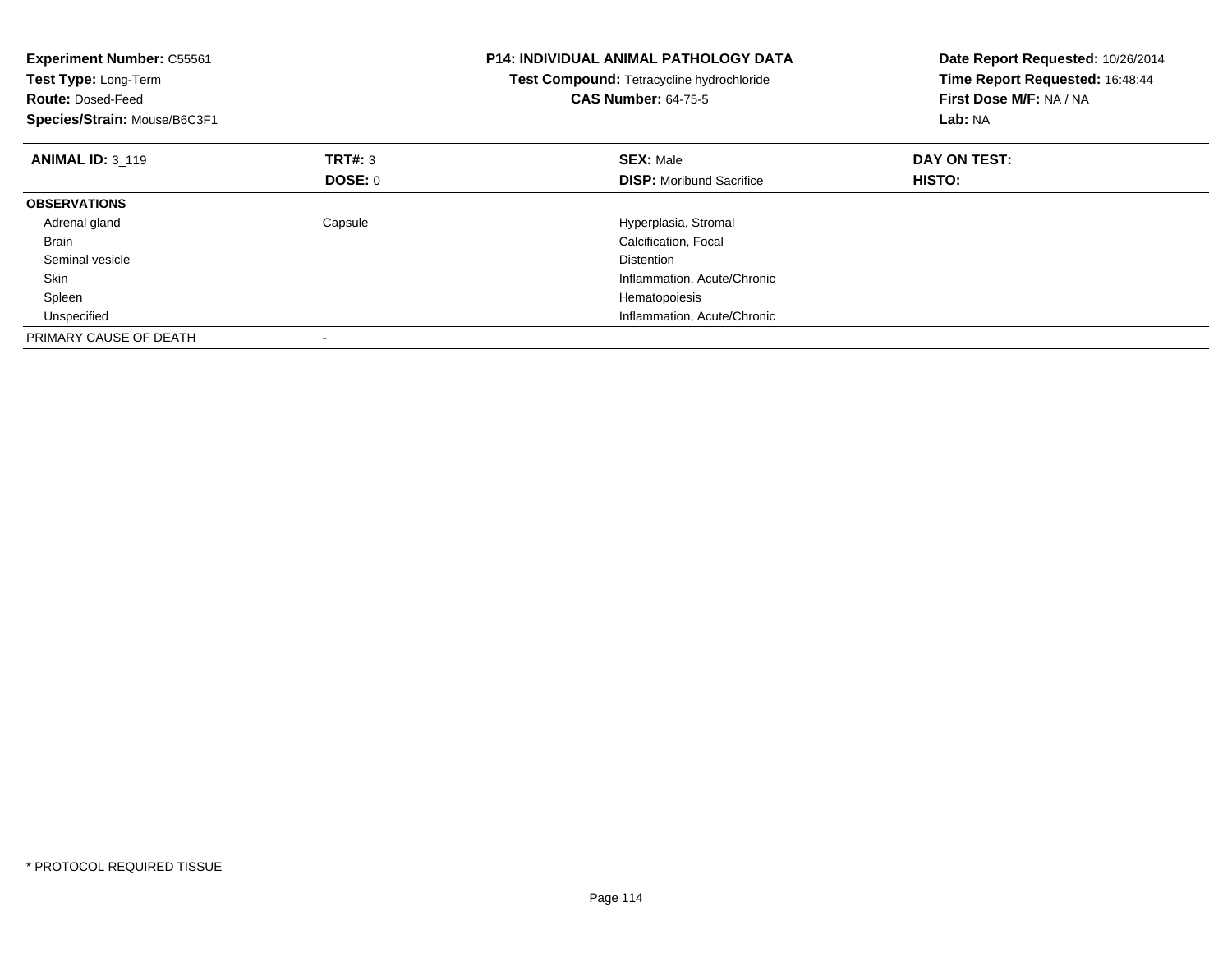| <b>Experiment Number: C55561</b><br>Test Type: Long-Term<br><b>Route: Dosed-Feed</b><br>Species/Strain: Mouse/B6C3F1 |         | <b>P14: INDIVIDUAL ANIMAL PATHOLOGY DATA</b><br>Test Compound: Tetracycline hydrochloride<br><b>CAS Number: 64-75-5</b> | Date Report Requested: 10/26/2014<br>Time Report Requested: 16:48:44<br>First Dose M/F: NA / NA<br>Lab: NA |
|----------------------------------------------------------------------------------------------------------------------|---------|-------------------------------------------------------------------------------------------------------------------------|------------------------------------------------------------------------------------------------------------|
| <b>ANIMAL ID: 3_120</b>                                                                                              | TRT#: 3 | <b>SEX: Male</b>                                                                                                        | DAY ON TEST:                                                                                               |
|                                                                                                                      | DOSE: 0 | <b>DISP:</b> Terminal Sacrifice                                                                                         | <b>HISTO:</b>                                                                                              |
| <b>OBSERVATIONS</b>                                                                                                  |         |                                                                                                                         |                                                                                                            |
| Adrenal gland                                                                                                        | Capsule | Hyperplasia, Stromal                                                                                                    |                                                                                                            |
| Kidney                                                                                                               |         | Hyperplasia, Lymphoid                                                                                                   |                                                                                                            |
| Lung                                                                                                                 |         | Alveolar/Bronchiolar Adenoma                                                                                            |                                                                                                            |
| Preputial gland                                                                                                      |         | Hyperplasia, Cystic                                                                                                     |                                                                                                            |
| Seminal vesicle                                                                                                      |         | <b>Distention</b>                                                                                                       |                                                                                                            |
| PRIMARY CAUSE OF DEATH                                                                                               |         |                                                                                                                         |                                                                                                            |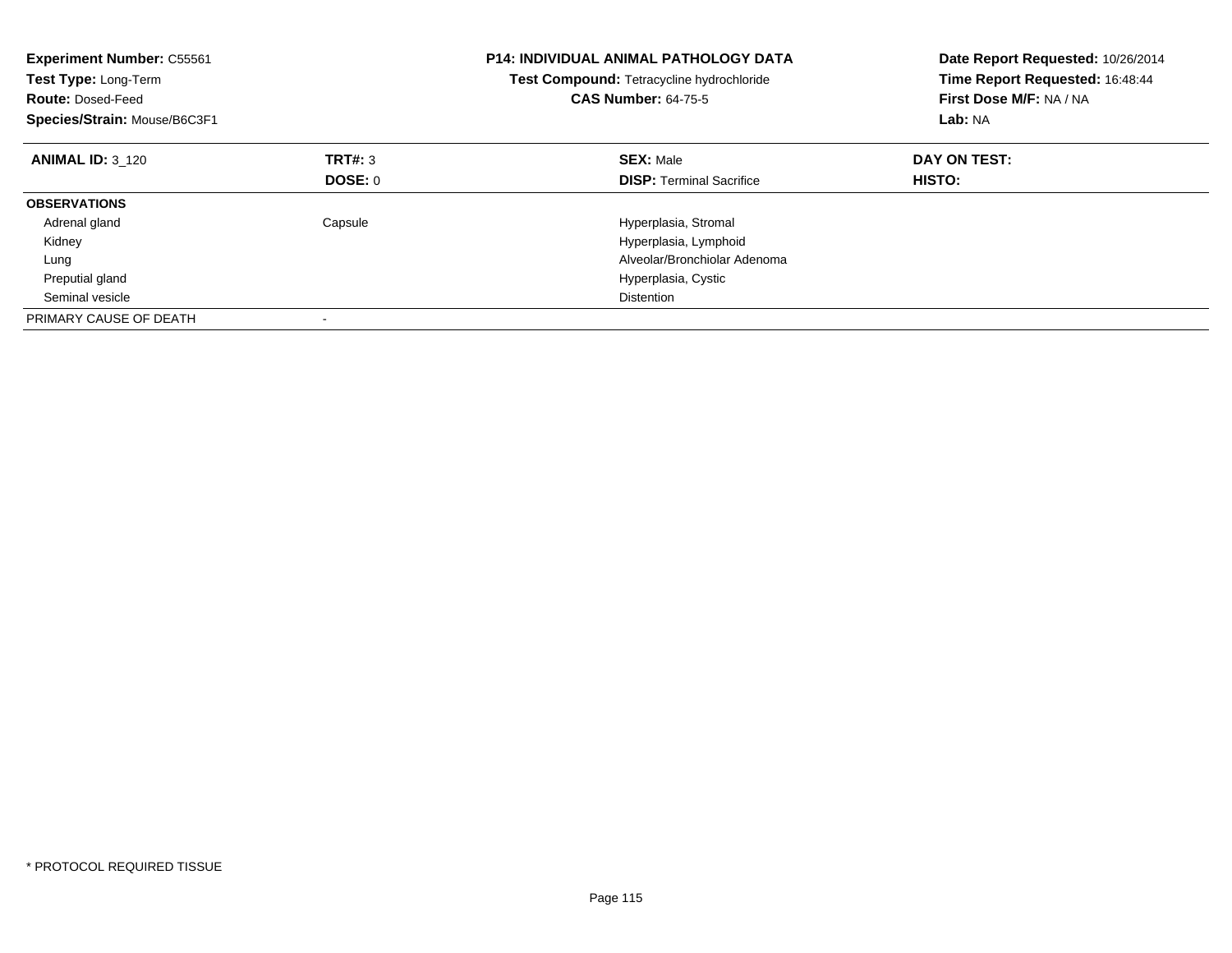| <b>Experiment Number: C55561</b><br>Test Type: Long-Term<br><b>Route: Dosed-Feed</b><br>Species/Strain: Mouse/B6C3F1 |                          | <b>P14: INDIVIDUAL ANIMAL PATHOLOGY DATA</b><br>Test Compound: Tetracycline hydrochloride<br><b>CAS Number: 64-75-5</b> | Date Report Requested: 10/26/2014<br>Time Report Requested: 16:48:44<br>First Dose M/F: NA / NA<br>Lab: NA |
|----------------------------------------------------------------------------------------------------------------------|--------------------------|-------------------------------------------------------------------------------------------------------------------------|------------------------------------------------------------------------------------------------------------|
| <b>ANIMAL ID: 3 121</b>                                                                                              | TRT#: 3                  | <b>SEX: Male</b>                                                                                                        | DAY ON TEST:                                                                                               |
|                                                                                                                      | DOSE: 0                  | <b>DISP:</b> Terminal Sacrifice                                                                                         | HISTO:                                                                                                     |
| <b>OBSERVATIONS</b>                                                                                                  |                          |                                                                                                                         |                                                                                                            |
| Adrenal gland                                                                                                        | Capsule                  | Hyperplasia, Stromal                                                                                                    |                                                                                                            |
| Bone                                                                                                                 | Joint Of Lower Extremity | Ankylosis                                                                                                               |                                                                                                            |
| Penis                                                                                                                | Prepuce Nos              | Inflammation, Chronic                                                                                                   |                                                                                                            |
| Preputial gland                                                                                                      |                          | Inflammation, Chronic                                                                                                   |                                                                                                            |
| Spleen                                                                                                               |                          | Angiectasis                                                                                                             |                                                                                                            |
| PRIMARY CAUSE OF DEATH                                                                                               |                          |                                                                                                                         |                                                                                                            |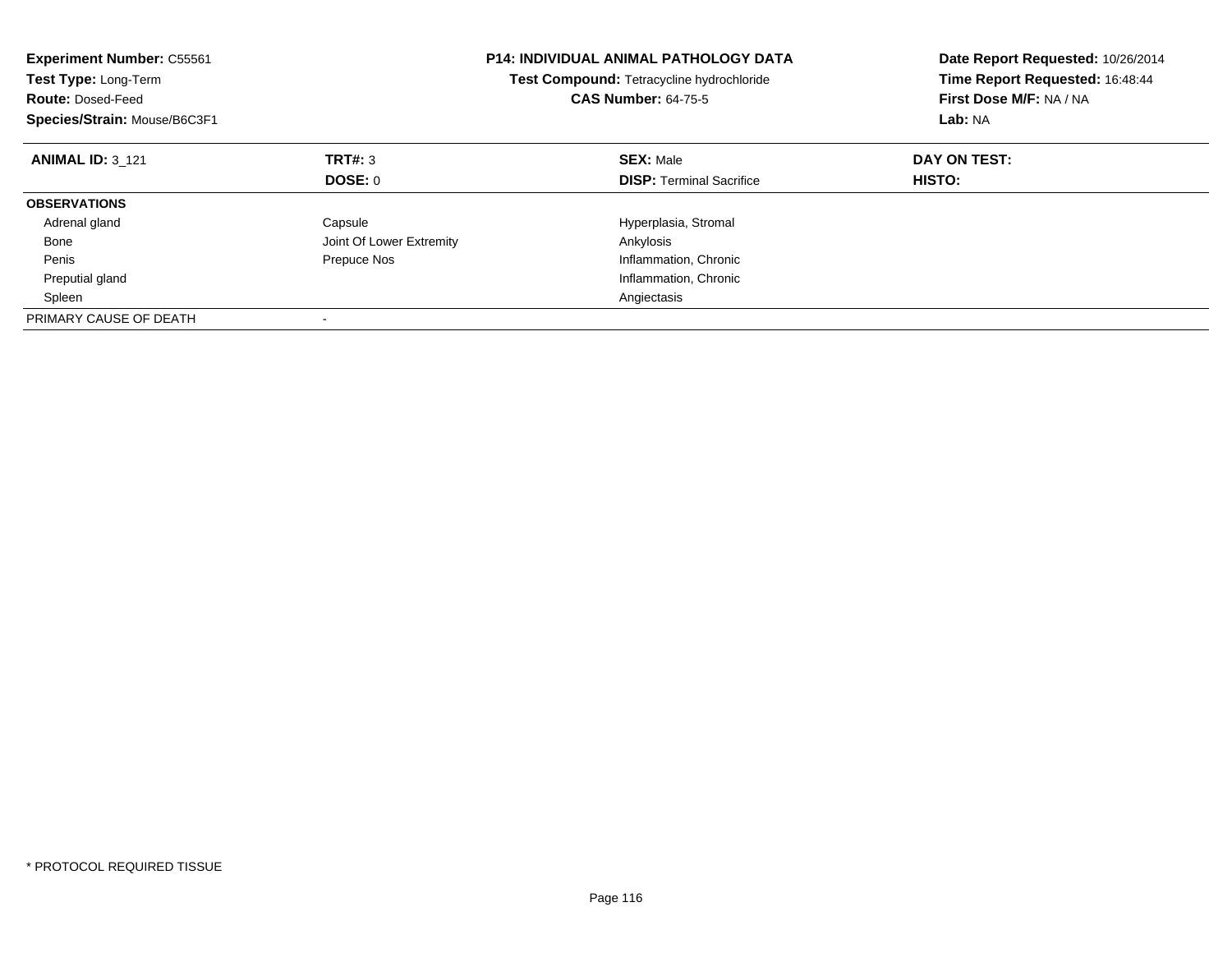| <b>Experiment Number: C55561</b><br>Test Type: Long-Term<br><b>Route: Dosed-Feed</b><br>Species/Strain: Mouse/B6C3F1 |                     | <b>P14: INDIVIDUAL ANIMAL PATHOLOGY DATA</b><br>Test Compound: Tetracycline hydrochloride<br><b>CAS Number: 64-75-5</b> | Date Report Requested: 10/26/2014<br>Time Report Requested: 16:48:44<br>First Dose M/F: NA / NA<br>Lab: NA |
|----------------------------------------------------------------------------------------------------------------------|---------------------|-------------------------------------------------------------------------------------------------------------------------|------------------------------------------------------------------------------------------------------------|
| <b>ANIMAL ID: 3 122</b>                                                                                              | TRT#: 3             | <b>SEX: Male</b>                                                                                                        | DAY ON TEST:                                                                                               |
|                                                                                                                      | DOSE: 0             | <b>DISP:</b> Terminal Sacrifice                                                                                         | HISTO:                                                                                                     |
| <b>OBSERVATIONS</b>                                                                                                  |                     |                                                                                                                         |                                                                                                            |
| Adrenal gland                                                                                                        | Capsule             | Hyperplasia, Stromal                                                                                                    |                                                                                                            |
| Bone marrow                                                                                                          |                     | Hyperplasia, Granulocytic                                                                                               |                                                                                                            |
| <b>Brain</b>                                                                                                         |                     | Calcification, Focal                                                                                                    |                                                                                                            |
| Lung                                                                                                                 |                     | Pneumonia, Interstitial Chronic                                                                                         |                                                                                                            |
| Unspecified                                                                                                          | Multiple Organs Nos | Lymphoma, Mixed-Malignant Type                                                                                          |                                                                                                            |
| PRIMARY CAUSE OF DEATH                                                                                               |                     |                                                                                                                         |                                                                                                            |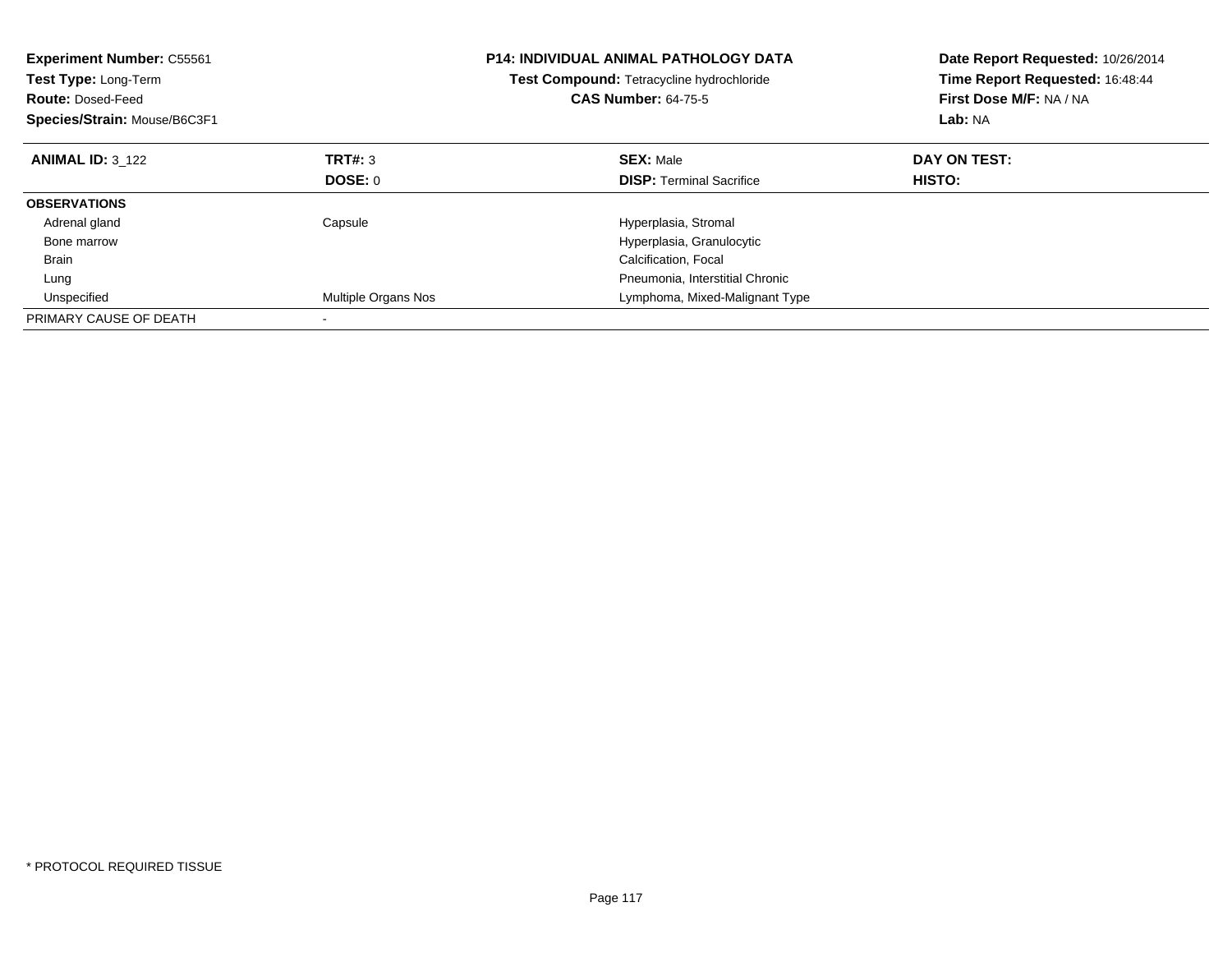| <b>Experiment Number: C55561</b><br>Test Type: Long-Term<br><b>Route: Dosed-Feed</b><br>Species/Strain: Mouse/B6C3F1 |                           | <b>P14: INDIVIDUAL ANIMAL PATHOLOGY DATA</b><br>Test Compound: Tetracycline hydrochloride<br><b>CAS Number: 64-75-5</b> | Date Report Requested: 10/26/2014<br>Time Report Requested: 16:48:44<br>First Dose M/F: NA / NA<br>Lab: NA |
|----------------------------------------------------------------------------------------------------------------------|---------------------------|-------------------------------------------------------------------------------------------------------------------------|------------------------------------------------------------------------------------------------------------|
| <b>ANIMAL ID: 3 123</b>                                                                                              | TRT#: 3<br><b>DOSE: 0</b> | <b>SEX: Male</b><br><b>DISP: Natural Death</b>                                                                          | DAY ON TEST:<br>HISTO:                                                                                     |
| <b>OBSERVATIONS</b>                                                                                                  |                           |                                                                                                                         |                                                                                                            |
| Kidney                                                                                                               | Tubule                    | Degeneration, Hyaline                                                                                                   |                                                                                                            |
| Prostate                                                                                                             |                           | Inflammation, Chronic                                                                                                   |                                                                                                            |
| Unspecified                                                                                                          | Multiple Organs Nos       | Lymphoma, Histiocytic-Malignant Type                                                                                    |                                                                                                            |
| PRIMARY CAUSE OF DEATH                                                                                               |                           |                                                                                                                         |                                                                                                            |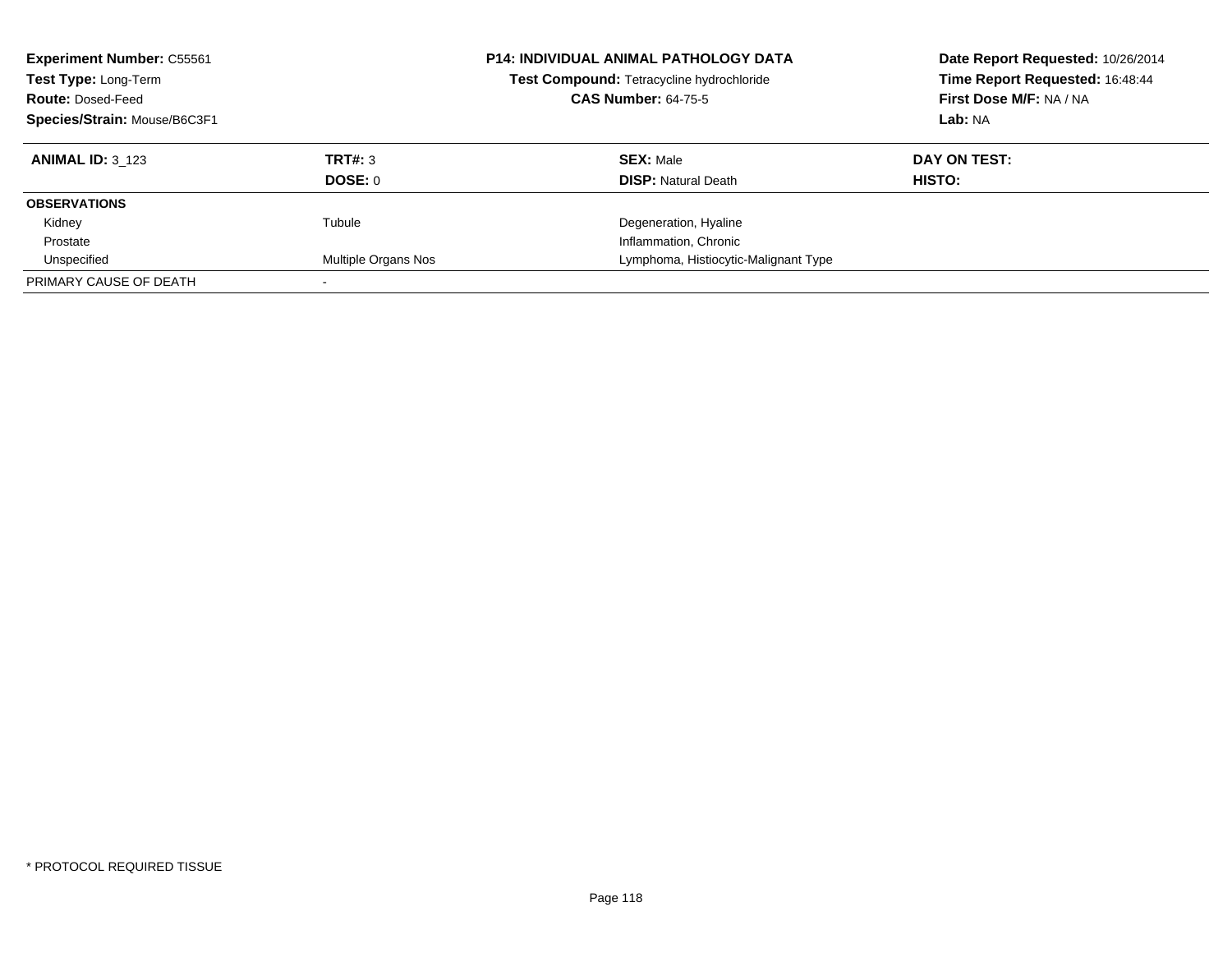| <b>Experiment Number: C55561</b><br>Test Type: Long-Term<br><b>Route: Dosed-Feed</b><br>Species/Strain: Mouse/B6C3F1 |                          | <b>P14: INDIVIDUAL ANIMAL PATHOLOGY DATA</b><br>Test Compound: Tetracycline hydrochloride<br><b>CAS Number: 64-75-5</b> | Date Report Requested: 10/26/2014<br>Time Report Requested: 16:48:44<br>First Dose M/F: NA / NA<br>Lab: NA |
|----------------------------------------------------------------------------------------------------------------------|--------------------------|-------------------------------------------------------------------------------------------------------------------------|------------------------------------------------------------------------------------------------------------|
| <b>ANIMAL ID: 3 124</b>                                                                                              | TRT#: 3                  | <b>SEX: Male</b>                                                                                                        | DAY ON TEST:                                                                                               |
|                                                                                                                      | DOSE: 0                  | <b>DISP:</b> Terminal Sacrifice                                                                                         | HISTO:                                                                                                     |
| <b>OBSERVATIONS</b>                                                                                                  |                          |                                                                                                                         |                                                                                                            |
| Adrenal gland                                                                                                        | Capsule                  | Hyperplasia, Stromal                                                                                                    |                                                                                                            |
| Gall bladder                                                                                                         |                          | Hyperplasia, Epithelial                                                                                                 |                                                                                                            |
| Lymph node                                                                                                           | Mesenteric Lymph Node    | Hyperplasia, Nos                                                                                                        |                                                                                                            |
| Seminal vesicle                                                                                                      |                          | <b>Distention</b>                                                                                                       |                                                                                                            |
| Stomach                                                                                                              | <b>Glandular Stomach</b> | Hyperplasia, Lymphoid                                                                                                   |                                                                                                            |
| PRIMARY CAUSE OF DEATH                                                                                               |                          |                                                                                                                         |                                                                                                            |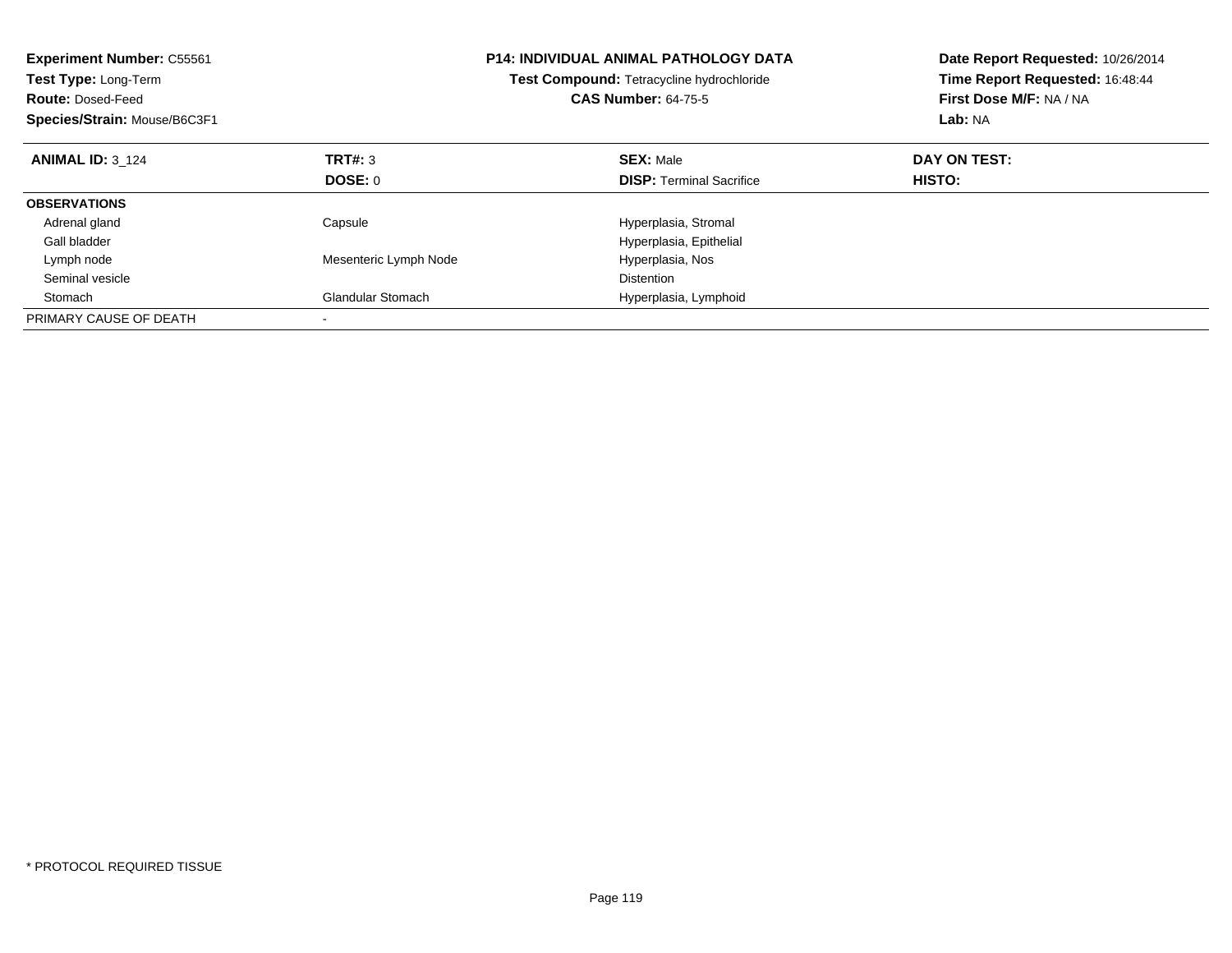| <b>Experiment Number: C55561</b><br>Test Type: Long-Term<br><b>Route: Dosed-Feed</b><br>Species/Strain: Mouse/B6C3F1 |                          | <b>P14: INDIVIDUAL ANIMAL PATHOLOGY DATA</b><br>Test Compound: Tetracycline hydrochloride<br><b>CAS Number: 64-75-5</b> | Date Report Requested: 10/26/2014<br>Time Report Requested: 16:48:44<br>First Dose M/F: NA / NA<br>Lab: NA |
|----------------------------------------------------------------------------------------------------------------------|--------------------------|-------------------------------------------------------------------------------------------------------------------------|------------------------------------------------------------------------------------------------------------|
| <b>ANIMAL ID: 3 125</b>                                                                                              | TRT#: 3<br>DOSE: 0       | <b>SEX: Male</b><br><b>DISP:</b> Terminal Sacrifice                                                                     | DAY ON TEST:<br>HISTO:                                                                                     |
|                                                                                                                      |                          |                                                                                                                         |                                                                                                            |
| <b>OBSERVATIONS</b>                                                                                                  |                          |                                                                                                                         |                                                                                                            |
| Adrenal gland                                                                                                        | Capsule                  | Hyperplasia, Stromal                                                                                                    |                                                                                                            |
| Bone                                                                                                                 | Joint Of Lower Extremity | Ankylosis                                                                                                               |                                                                                                            |
| Lung                                                                                                                 |                          | Alveolar/Bronchiolar Adenoma                                                                                            |                                                                                                            |
| Seminal vesicle                                                                                                      |                          | Distention                                                                                                              |                                                                                                            |
| PRIMARY CAUSE OF DEATH                                                                                               |                          |                                                                                                                         |                                                                                                            |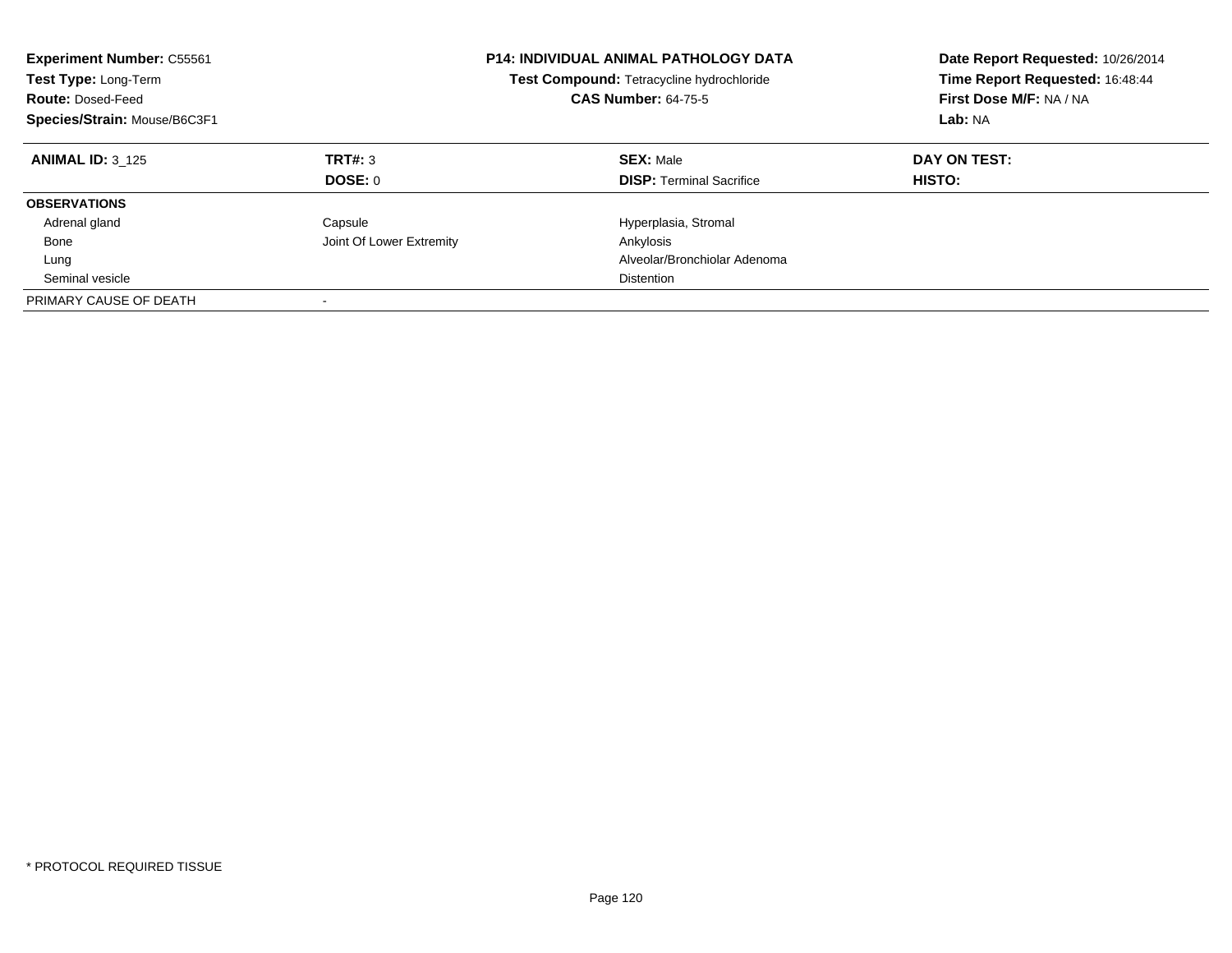| <b>Experiment Number: C55561</b><br>Test Type: Long-Term<br><b>Route: Dosed-Feed</b><br>Species/Strain: Mouse/B6C3F1 |                       | <b>P14: INDIVIDUAL ANIMAL PATHOLOGY DATA</b><br>Test Compound: Tetracycline hydrochloride<br><b>CAS Number: 64-75-5</b> | Date Report Requested: 10/26/2014<br>Time Report Requested: 16:48:44<br>First Dose M/F: NA / NA<br>Lab: NA |
|----------------------------------------------------------------------------------------------------------------------|-----------------------|-------------------------------------------------------------------------------------------------------------------------|------------------------------------------------------------------------------------------------------------|
| <b>ANIMAL ID: 3 126</b>                                                                                              | TRT#: 3               | <b>SEX: Male</b>                                                                                                        | DAY ON TEST:                                                                                               |
|                                                                                                                      | DOSE: 0               | <b>DISP:</b> Terminal Sacrifice                                                                                         | HISTO:                                                                                                     |
| <b>OBSERVATIONS</b>                                                                                                  |                       |                                                                                                                         |                                                                                                            |
| Adrenal gland                                                                                                        | Capsule               | Hyperplasia, Stromal                                                                                                    |                                                                                                            |
| Kidney                                                                                                               |                       | Tubular-Cell Adenocarcinoma                                                                                             |                                                                                                            |
| Lymph node                                                                                                           | Mesenteric Lymph Node | Lymphoma, Mixed-Malignant Type                                                                                          |                                                                                                            |
| Preputial gland                                                                                                      |                       | Inflammation, Acute/Chronic                                                                                             |                                                                                                            |
| PRIMARY CAUSE OF DEATH                                                                                               |                       |                                                                                                                         |                                                                                                            |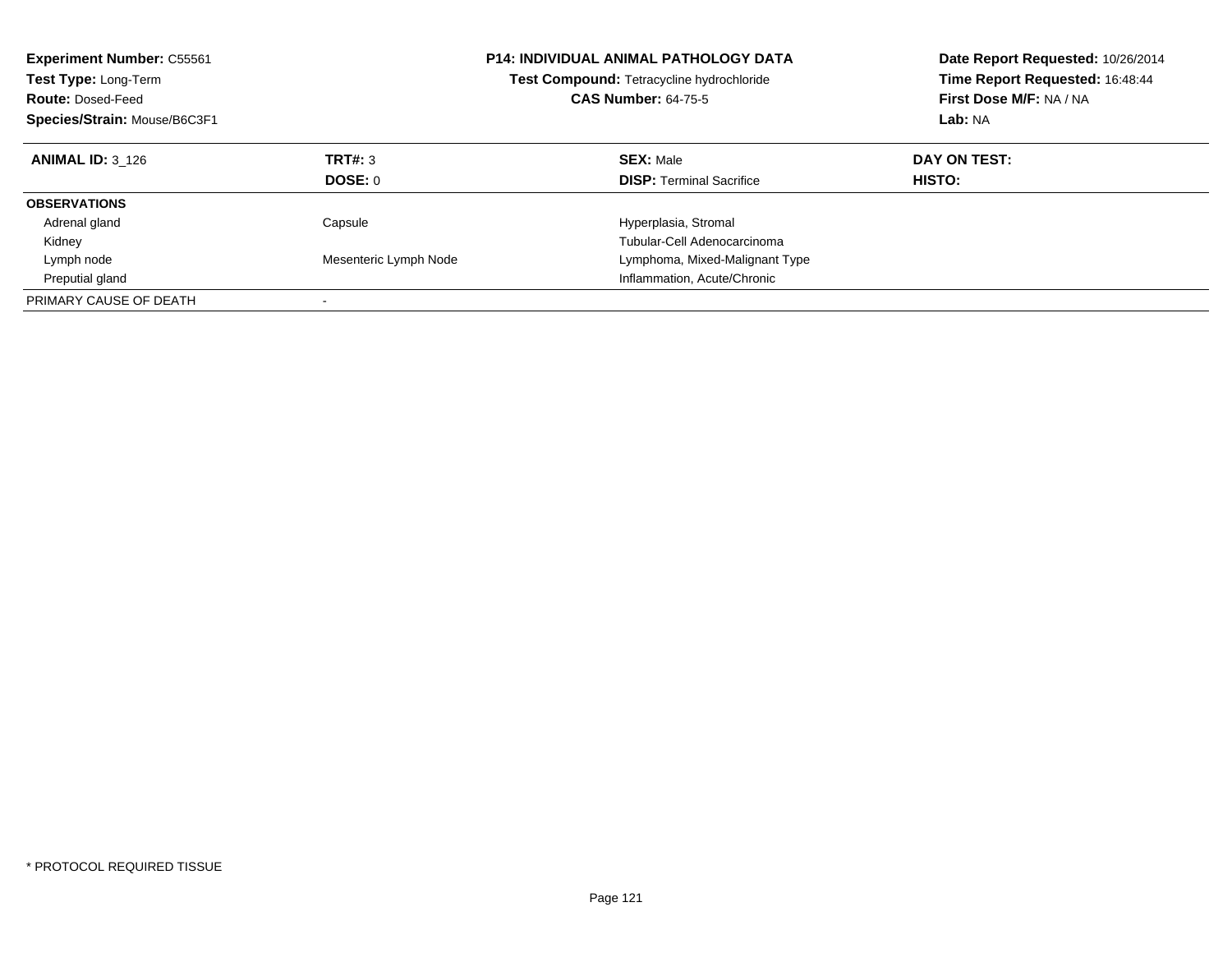| <b>Experiment Number: C55561</b><br>Test Type: Long-Term<br><b>Route: Dosed-Feed</b><br>Species/Strain: Mouse/B6C3F1 |                     | <b>P14: INDIVIDUAL ANIMAL PATHOLOGY DATA</b><br>Test Compound: Tetracycline hydrochloride<br><b>CAS Number: 64-75-5</b> | Date Report Requested: 10/26/2014<br>Time Report Requested: 16:48:44<br>First Dose M/F: NA / NA<br>Lab: NA |
|----------------------------------------------------------------------------------------------------------------------|---------------------|-------------------------------------------------------------------------------------------------------------------------|------------------------------------------------------------------------------------------------------------|
| <b>ANIMAL ID: 3 127</b>                                                                                              | TRT#: 3             | <b>SEX: Male</b>                                                                                                        | DAY ON TEST:                                                                                               |
|                                                                                                                      | DOSE: 0             | <b>DISP:</b> Natural Death                                                                                              | HISTO:                                                                                                     |
| <b>OBSERVATIONS</b>                                                                                                  |                     |                                                                                                                         |                                                                                                            |
| <b>Brain</b>                                                                                                         |                     | Calcification, Focal                                                                                                    |                                                                                                            |
| Liver                                                                                                                |                     | Inflammation, Acute                                                                                                     |                                                                                                            |
| Unspecified                                                                                                          | Multiple Organs Nos | Lymphoma, Nos-Malignant                                                                                                 |                                                                                                            |
| PRIMARY CAUSE OF DEATH                                                                                               |                     |                                                                                                                         |                                                                                                            |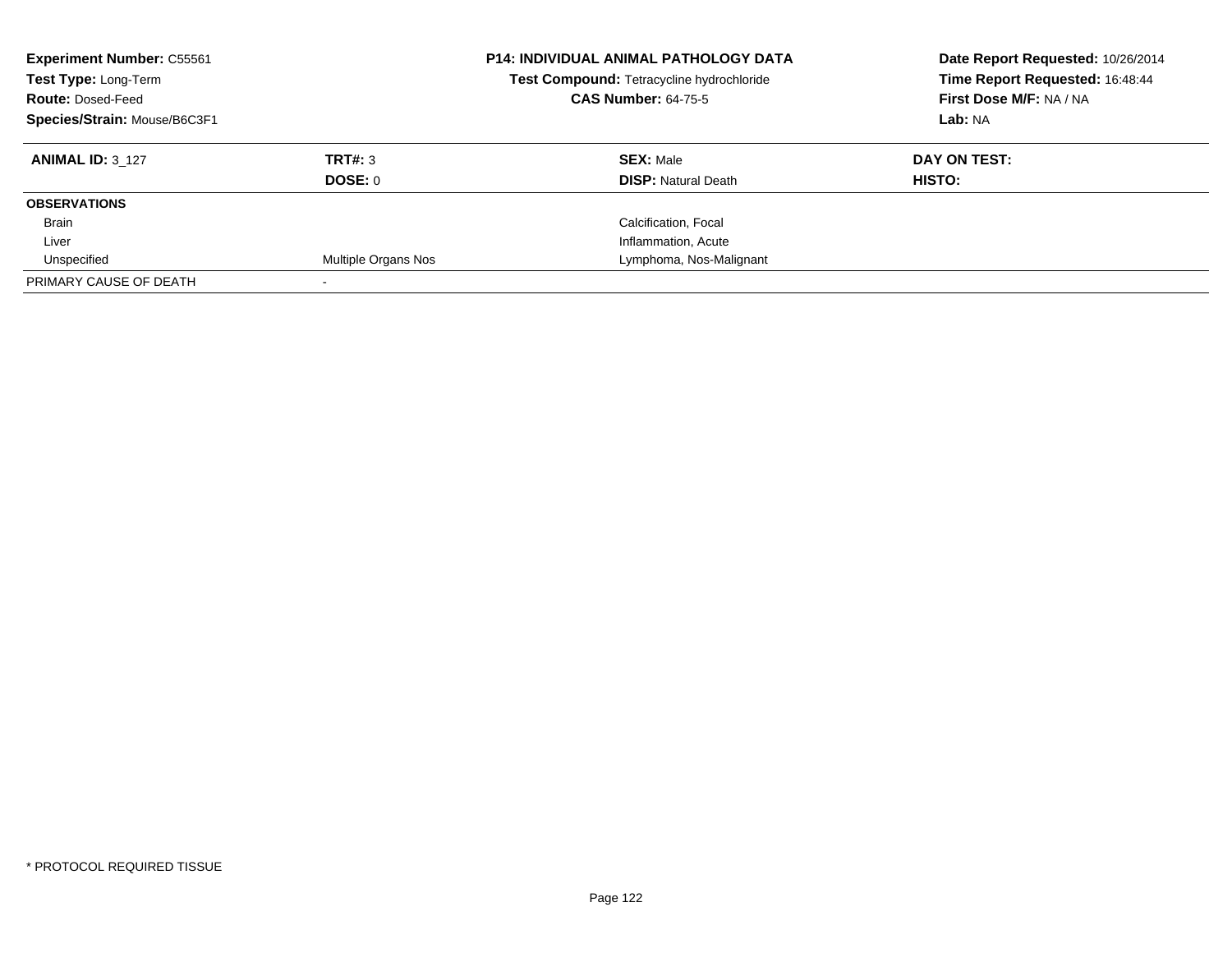| <b>Experiment Number: C55561</b><br>Test Type: Long-Term<br><b>Route: Dosed-Feed</b><br>Species/Strain: Mouse/B6C3F1 |         | <b>P14: INDIVIDUAL ANIMAL PATHOLOGY DATA</b><br>Test Compound: Tetracycline hydrochloride<br><b>CAS Number: 64-75-5</b> | Date Report Requested: 10/26/2014<br>Time Report Requested: 16:48:44<br>First Dose M/F: NA / NA<br>Lab: NA |
|----------------------------------------------------------------------------------------------------------------------|---------|-------------------------------------------------------------------------------------------------------------------------|------------------------------------------------------------------------------------------------------------|
| <b>ANIMAL ID: 3 128</b>                                                                                              | TRT#: 3 | <b>SEX: Male</b>                                                                                                        | DAY ON TEST:                                                                                               |
|                                                                                                                      | DOSE: 0 | <b>DISP:</b> Terminal Sacrifice                                                                                         | HISTO:                                                                                                     |
| <b>OBSERVATIONS</b>                                                                                                  |         |                                                                                                                         |                                                                                                            |
| Adrenal gland                                                                                                        | Capsule | Hyperplasia, Stromal                                                                                                    |                                                                                                            |
| Kidney                                                                                                               |         | Cyst, Nos                                                                                                               |                                                                                                            |
|                                                                                                                      |         | Hyperplasia, Lymphoid                                                                                                   |                                                                                                            |
| Liver                                                                                                                |         | Hepatocellular Carcinoma                                                                                                |                                                                                                            |
| Salivary gland                                                                                                       |         | Hyperplasia, Lymphoid                                                                                                   |                                                                                                            |
| PRIMARY CAUSE OF DEATH                                                                                               |         |                                                                                                                         |                                                                                                            |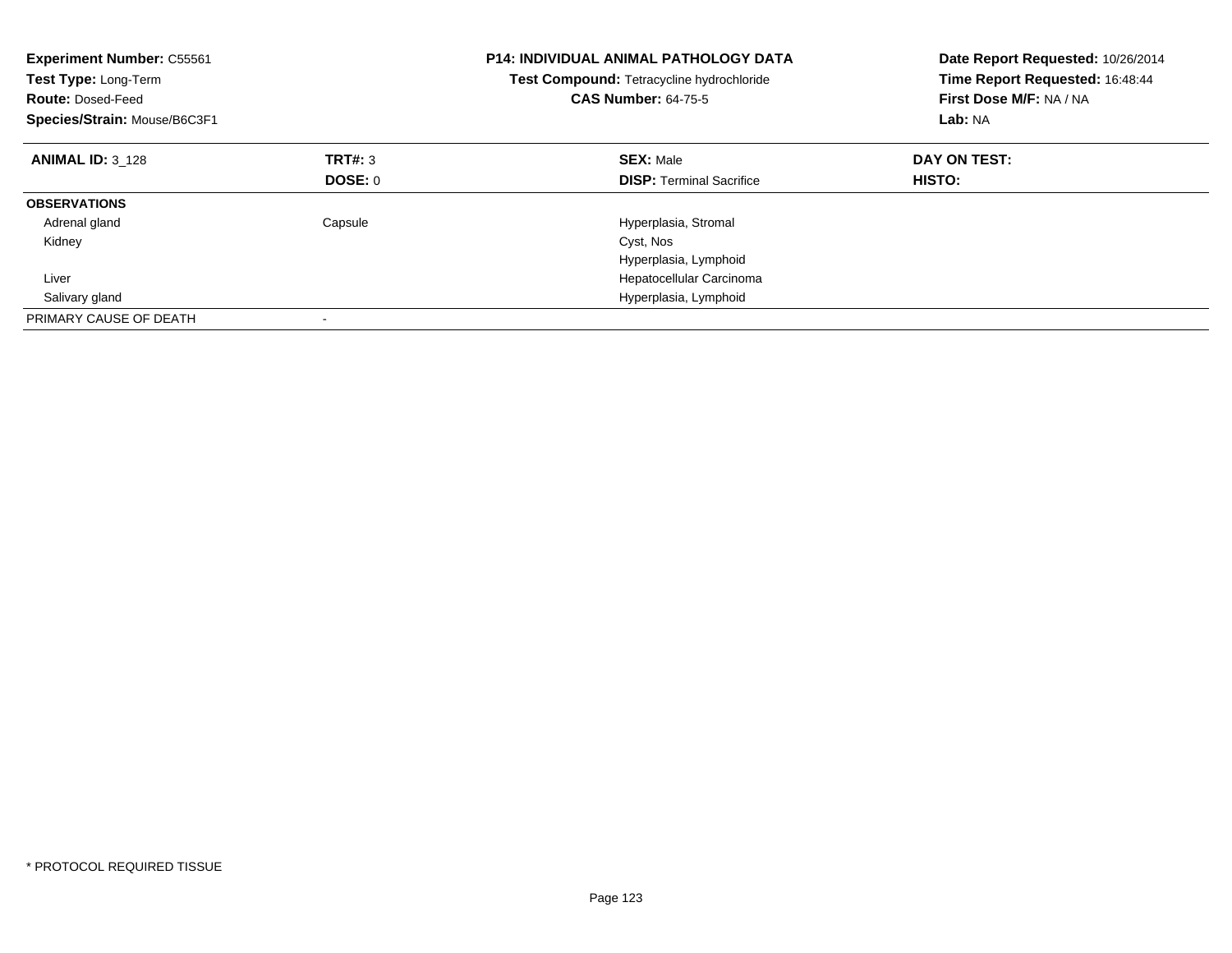| <b>Experiment Number: C55561</b><br>Test Type: Long-Term<br><b>Route: Dosed-Feed</b><br>Species/Strain: Mouse/B6C3F1 |                    | <b>P14: INDIVIDUAL ANIMAL PATHOLOGY DATA</b><br>Test Compound: Tetracycline hydrochloride<br><b>CAS Number: 64-75-5</b> | Date Report Requested: 10/26/2014<br>Time Report Requested: 16:48:44<br>First Dose M/F: NA / NA<br>Lab: NA |
|----------------------------------------------------------------------------------------------------------------------|--------------------|-------------------------------------------------------------------------------------------------------------------------|------------------------------------------------------------------------------------------------------------|
| <b>ANIMAL ID: 3 129</b>                                                                                              | TRT#: 3<br>DOSE: 0 | <b>SEX: Male</b><br><b>DISP: Natural Death</b>                                                                          | DAY ON TEST:<br>HISTO:                                                                                     |
| <b>OBSERVATIONS</b>                                                                                                  |                    |                                                                                                                         |                                                                                                            |
| Brain                                                                                                                |                    | Calcification, Focal                                                                                                    |                                                                                                            |
| Kidney                                                                                                               |                    | Hemorrhage                                                                                                              |                                                                                                            |
|                                                                                                                      |                    | Pyelonephritis, Acute                                                                                                   |                                                                                                            |
| Lung                                                                                                                 |                    | Hemorrhage                                                                                                              |                                                                                                            |
| Preputial gland                                                                                                      |                    | <b>Cystic Ducts</b>                                                                                                     |                                                                                                            |
| Prostate                                                                                                             |                    | Necrosis, Nos                                                                                                           |                                                                                                            |
| Seminal vesicle                                                                                                      |                    | <b>Distention</b>                                                                                                       |                                                                                                            |
| PRIMARY CAUSE OF DEATH                                                                                               |                    |                                                                                                                         |                                                                                                            |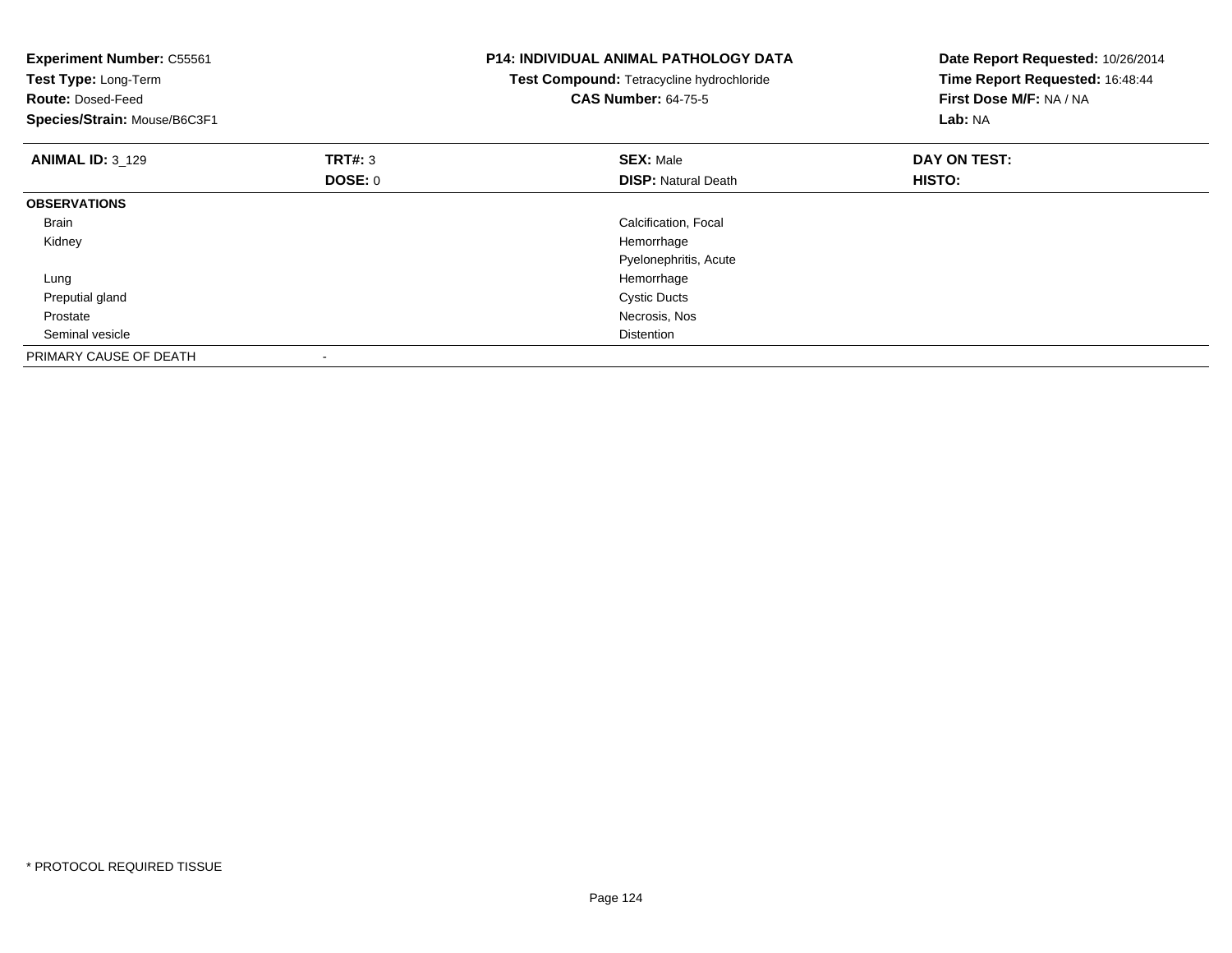| <b>Experiment Number: C55561</b><br><b>Test Type: Long-Term</b><br><b>Route: Dosed-Feed</b><br>Species/Strain: Mouse/B6C3F1 |                       | <b>P14: INDIVIDUAL ANIMAL PATHOLOGY DATA</b><br><b>Test Compound: Tetracycline hydrochloride</b><br><b>CAS Number: 64-75-5</b> | Date Report Requested: 10/26/2014<br>Time Report Requested: 16:48:44<br>First Dose M/F: NA / NA<br>Lab: NA |
|-----------------------------------------------------------------------------------------------------------------------------|-----------------------|--------------------------------------------------------------------------------------------------------------------------------|------------------------------------------------------------------------------------------------------------|
| <b>ANIMAL ID: 3 130</b>                                                                                                     | TRT#: 3               | <b>SEX: Male</b>                                                                                                               | DAY ON TEST:                                                                                               |
|                                                                                                                             | DOSE: 0               | <b>DISP:</b> Terminal Sacrifice                                                                                                | HISTO:                                                                                                     |
| <b>OBSERVATIONS</b>                                                                                                         |                       |                                                                                                                                |                                                                                                            |
| Adrenal gland                                                                                                               | Capsule               | Hyperplasia, Stromal                                                                                                           |                                                                                                            |
| <b>Brain</b>                                                                                                                |                       | Calcification, Focal                                                                                                           |                                                                                                            |
| Lymph node                                                                                                                  | Mesenteric Lymph Node | Hyperplasia, Lymphoid                                                                                                          |                                                                                                            |
| Prostate                                                                                                                    |                       | Hyperplasia, Cystic                                                                                                            |                                                                                                            |
| Seminal vesicle                                                                                                             |                       | Hyperplasia, Cystic                                                                                                            |                                                                                                            |
| PRIMARY CAUSE OF DEATH                                                                                                      |                       |                                                                                                                                |                                                                                                            |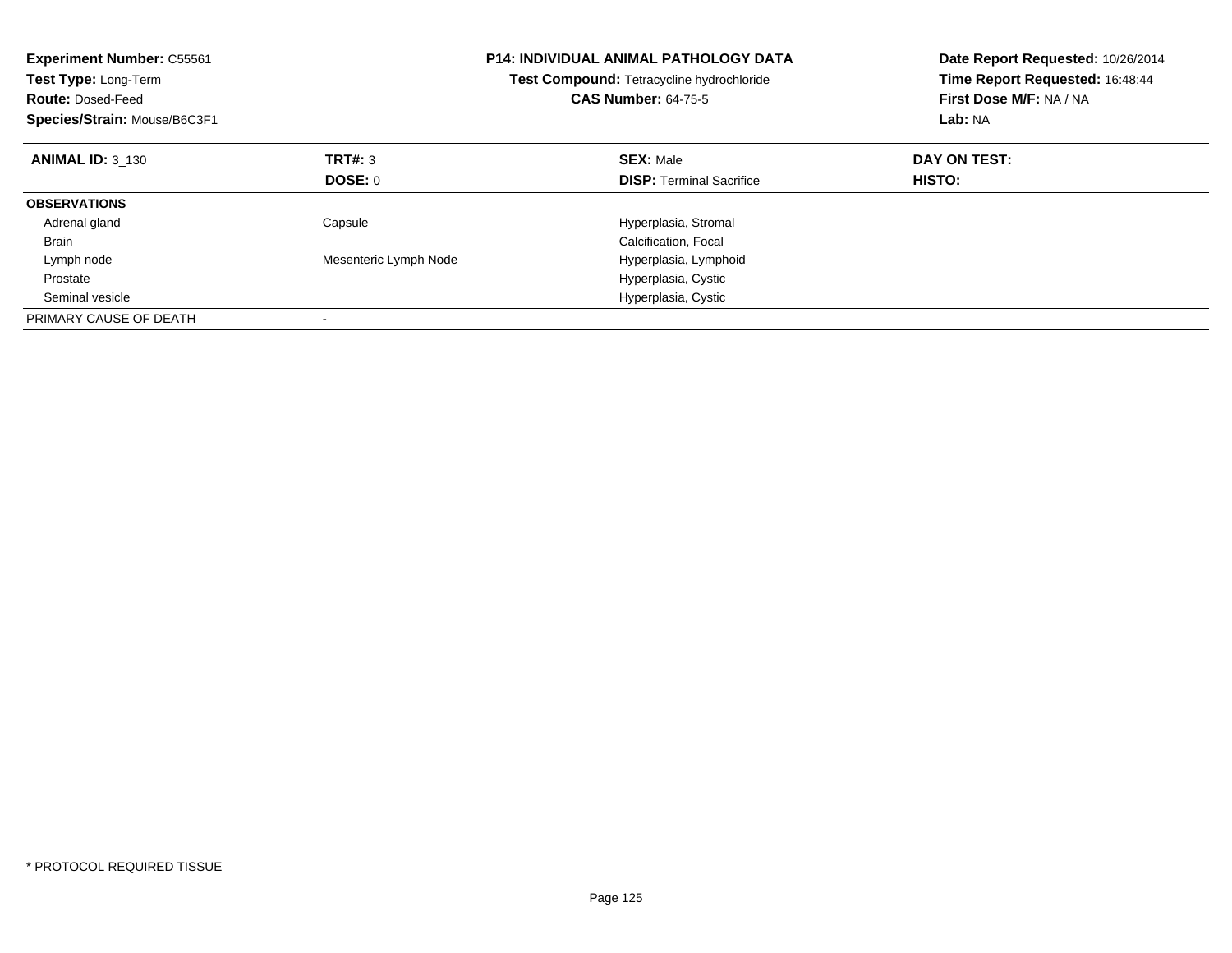| <b>Experiment Number: C55561</b><br>Test Type: Long-Term<br><b>Route: Dosed-Feed</b><br>Species/Strain: Mouse/B6C3F1 |                          | <b>P14: INDIVIDUAL ANIMAL PATHOLOGY DATA</b><br>Test Compound: Tetracycline hydrochloride<br><b>CAS Number: 64-75-5</b> | Date Report Requested: 10/26/2014<br>Time Report Requested: 16:48:44<br>First Dose M/F: NA / NA<br>Lab: NA |
|----------------------------------------------------------------------------------------------------------------------|--------------------------|-------------------------------------------------------------------------------------------------------------------------|------------------------------------------------------------------------------------------------------------|
| <b>ANIMAL ID: 3 131</b>                                                                                              | TRT#: 3                  | <b>SEX: Male</b>                                                                                                        | DAY ON TEST:                                                                                               |
|                                                                                                                      | DOSE: 0                  | <b>DISP:</b> Terminal Sacrifice                                                                                         | HISTO:                                                                                                     |
| <b>OBSERVATIONS</b>                                                                                                  |                          |                                                                                                                         |                                                                                                            |
| Adrenal gland                                                                                                        | Capsule                  | Hyperplasia, Stromal                                                                                                    |                                                                                                            |
| Bone                                                                                                                 | Joint Of Lower Extremity | Ankylosis                                                                                                               |                                                                                                            |
| Spleen                                                                                                               |                          | Hyperplasia, Lymphoid                                                                                                   |                                                                                                            |
| Thyroid                                                                                                              |                          | Follicular-Cell Adenoma                                                                                                 |                                                                                                            |
| Unspecified                                                                                                          | Back                     | Fibroma                                                                                                                 |                                                                                                            |
| PRIMARY CAUSE OF DEATH                                                                                               |                          |                                                                                                                         |                                                                                                            |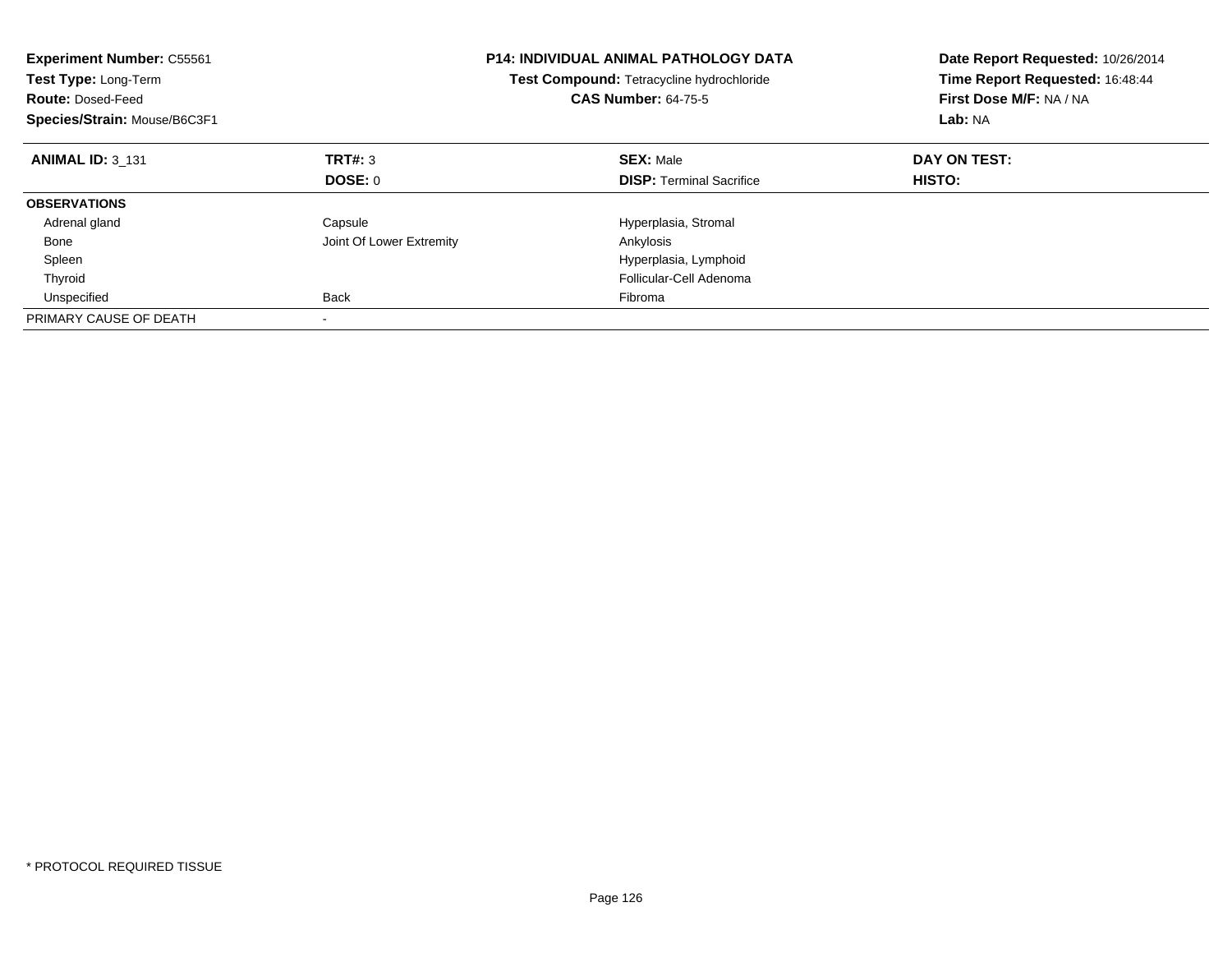| <b>Experiment Number: C55561</b><br>Test Type: Long-Term<br><b>Route: Dosed-Feed</b> |         | <b>P14: INDIVIDUAL ANIMAL PATHOLOGY DATA</b> | Date Report Requested: 10/26/2014 |
|--------------------------------------------------------------------------------------|---------|----------------------------------------------|-----------------------------------|
|                                                                                      |         | Test Compound: Tetracycline hydrochloride    | Time Report Requested: 16:48:44   |
|                                                                                      |         | <b>CAS Number: 64-75-5</b>                   | First Dose M/F: NA / NA           |
| Species/Strain: Mouse/B6C3F1                                                         |         |                                              | Lab: NA                           |
| <b>ANIMAL ID: 3 132</b>                                                              | TRT#: 3 | <b>SEX: Male</b>                             | DAY ON TEST:                      |
|                                                                                      | DOSE: 0 | <b>DISP:</b> Moribund Sacrifice              | HISTO:                            |
| <b>OBSERVATIONS</b>                                                                  |         |                                              |                                   |
| Liver                                                                                |         | Hepatocellular Carcinoma                     |                                   |
| Spleen                                                                               |         | Hematopoiesis                                |                                   |
| PRIMARY CAUSE OF DEATH                                                               |         |                                              |                                   |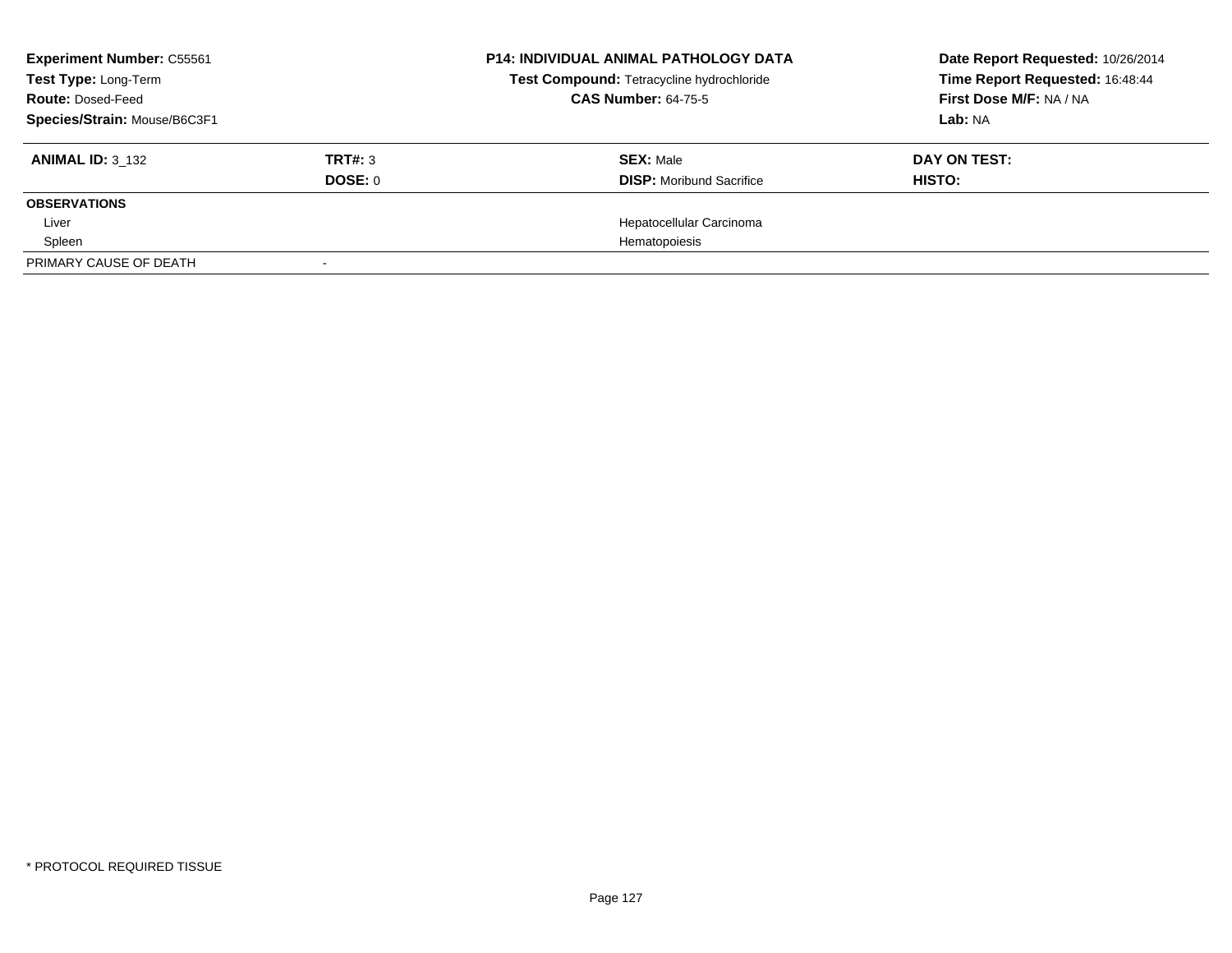| <b>Experiment Number: C55561</b><br>Test Type: Long-Term<br><b>Route: Dosed-Feed</b><br>Species/Strain: Mouse/B6C3F1 |         | <b>P14: INDIVIDUAL ANIMAL PATHOLOGY DATA</b><br>Test Compound: Tetracycline hydrochloride<br><b>CAS Number: 64-75-5</b> | Date Report Requested: 10/26/2014<br>Time Report Requested: 16:48:44<br>First Dose M/F: NA / NA<br>Lab: NA |
|----------------------------------------------------------------------------------------------------------------------|---------|-------------------------------------------------------------------------------------------------------------------------|------------------------------------------------------------------------------------------------------------|
| <b>ANIMAL ID: 3 133</b>                                                                                              | TRT#: 3 | <b>SEX: Male</b>                                                                                                        | DAY ON TEST:                                                                                               |
|                                                                                                                      | DOSE: 0 | <b>DISP:</b> Terminal Sacrifice                                                                                         | HISTO:                                                                                                     |
| <b>OBSERVATIONS</b>                                                                                                  |         |                                                                                                                         |                                                                                                            |
| Adrenal gland                                                                                                        | Capsule | Hyperplasia, Stromal                                                                                                    |                                                                                                            |
| <b>Brain</b>                                                                                                         |         | Calcification, Focal                                                                                                    |                                                                                                            |
| Lung                                                                                                                 |         | Alveolar/Bronchiolar Adenoma                                                                                            |                                                                                                            |
| PRIMARY CAUSE OF DEATH                                                                                               |         |                                                                                                                         |                                                                                                            |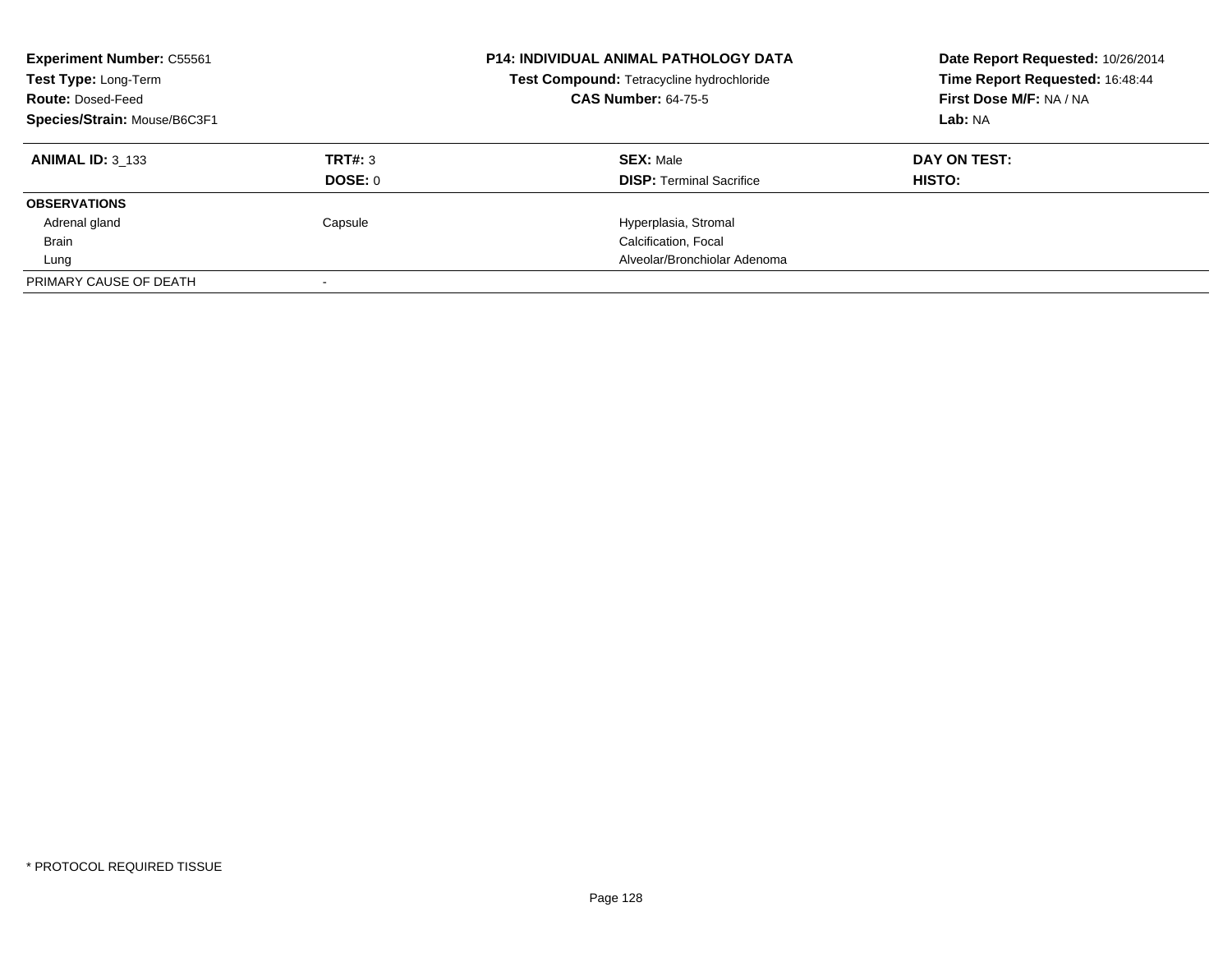| <b>Experiment Number: C55561</b><br>Test Type: Long-Term<br><b>Route: Dosed-Feed</b><br>Species/Strain: Mouse/B6C3F1 |         | P14: INDIVIDUAL ANIMAL PATHOLOGY DATA<br>Test Compound: Tetracycline hydrochloride<br><b>CAS Number: 64-75-5</b> | Date Report Requested: 10/26/2014<br>Time Report Requested: 16:48:44<br>First Dose M/F: NA / NA<br>Lab: NA |
|----------------------------------------------------------------------------------------------------------------------|---------|------------------------------------------------------------------------------------------------------------------|------------------------------------------------------------------------------------------------------------|
| <b>ANIMAL ID: 3 134</b>                                                                                              | TRT#: 3 | <b>SEX: Male</b>                                                                                                 | DAY ON TEST:                                                                                               |
|                                                                                                                      | DOSE: 0 | <b>DISP:</b> Terminal Sacrifice                                                                                  | HISTO:                                                                                                     |
| <b>OBSERVATIONS</b>                                                                                                  |         |                                                                                                                  |                                                                                                            |
| Adrenal gland                                                                                                        | Capsule | Hyperplasia, Stromal                                                                                             |                                                                                                            |
| Bone marrow                                                                                                          |         | Hyperplasia, Granulocytic                                                                                        |                                                                                                            |
| <b>Brain</b>                                                                                                         |         | Calcification, Focal                                                                                             |                                                                                                            |
| Seminal vesicle                                                                                                      |         | Hyperplasia, Cystic                                                                                              |                                                                                                            |
| Spleen                                                                                                               |         | Hyperplasia, Lymphoid                                                                                            |                                                                                                            |
| PRIMARY CAUSE OF DEATH                                                                                               |         |                                                                                                                  |                                                                                                            |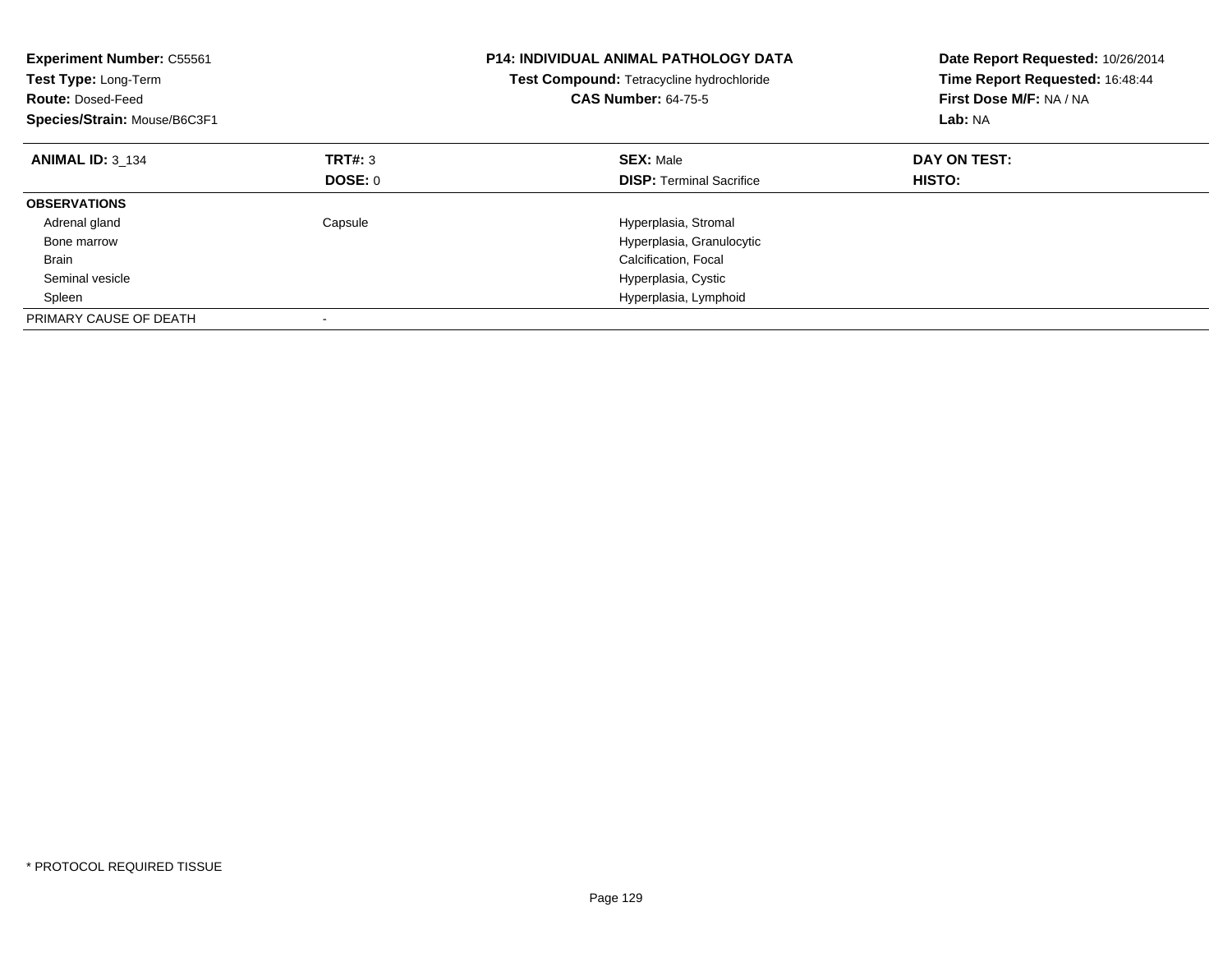| <b>Experiment Number: C55561</b><br>Test Type: Long-Term<br><b>Route: Dosed-Feed</b><br>Species/Strain: Mouse/B6C3F1 |                           | <b>P14: INDIVIDUAL ANIMAL PATHOLOGY DATA</b><br>Test Compound: Tetracycline hydrochloride<br><b>CAS Number: 64-75-5</b> | Date Report Requested: 10/26/2014<br>Time Report Requested: 16:48:44<br>First Dose M/F: NA / NA<br>Lab: NA |
|----------------------------------------------------------------------------------------------------------------------|---------------------------|-------------------------------------------------------------------------------------------------------------------------|------------------------------------------------------------------------------------------------------------|
| <b>ANIMAL ID: 3 135</b>                                                                                              | TRT#: 3<br>DOSE: 0        | <b>SEX: Male</b><br><b>DISP: Natural Death</b>                                                                          | DAY ON TEST:<br><b>HISTO:</b>                                                                              |
| <b>OBSERVATIONS</b>                                                                                                  |                           |                                                                                                                         |                                                                                                            |
| Pituitary gland                                                                                                      | <b>Anterior Pituitary</b> | Cyst, Nos                                                                                                               |                                                                                                            |
| Preputial gland                                                                                                      |                           | Inflammation, Acute                                                                                                     |                                                                                                            |
| Prostate                                                                                                             |                           | Inflammation, Acute                                                                                                     |                                                                                                            |
| PRIMARY CAUSE OF DEATH                                                                                               |                           |                                                                                                                         |                                                                                                            |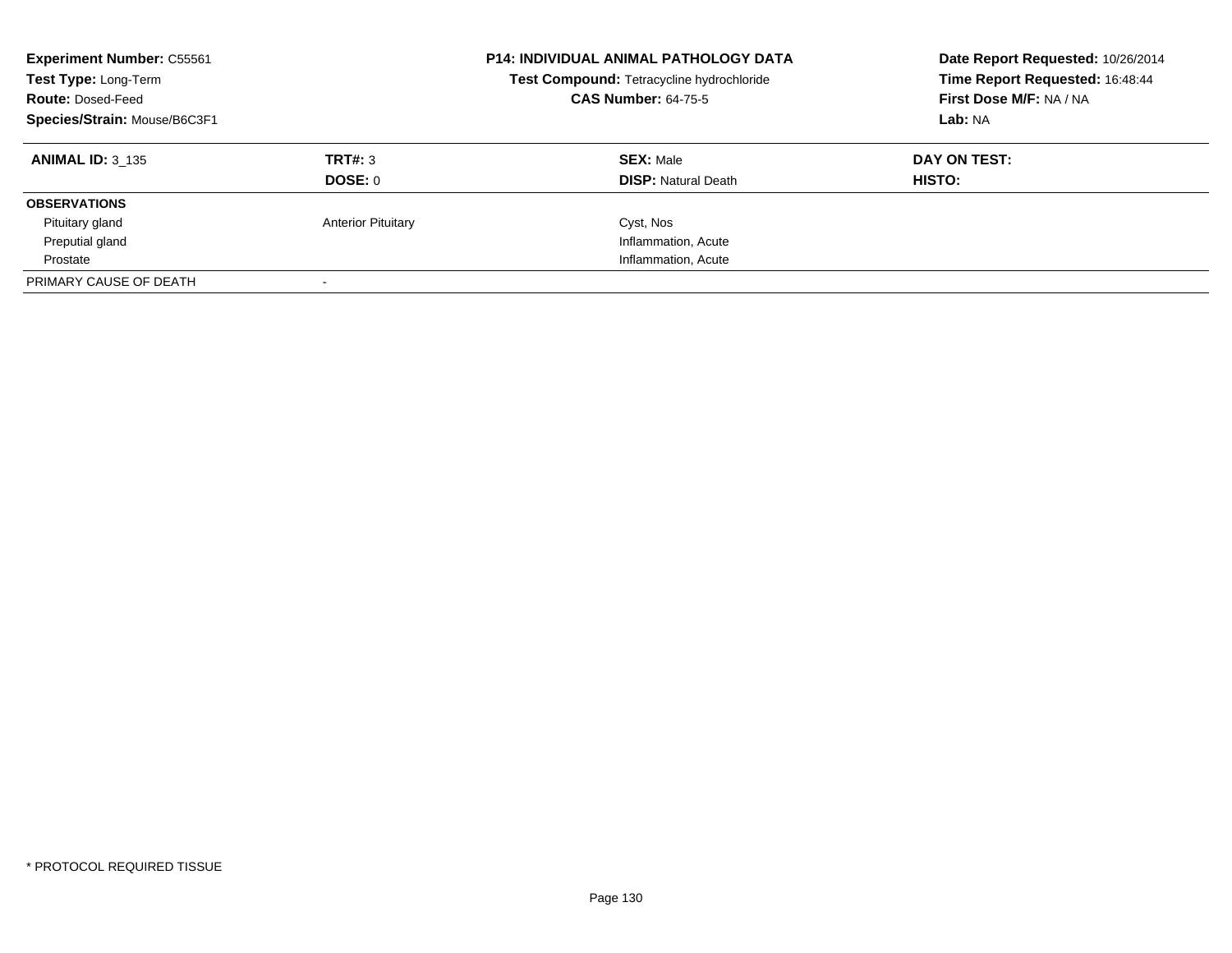| <b>Experiment Number: C55561</b><br>Test Type: Long-Term<br><b>Route: Dosed-Feed</b><br>Species/Strain: Mouse/B6C3F1 |                          | <b>P14: INDIVIDUAL ANIMAL PATHOLOGY DATA</b><br>Test Compound: Tetracycline hydrochloride<br><b>CAS Number: 64-75-5</b> | Date Report Requested: 10/26/2014<br>Time Report Requested: 16:48:44<br>First Dose M/F: NA / NA<br>Lab: NA |
|----------------------------------------------------------------------------------------------------------------------|--------------------------|-------------------------------------------------------------------------------------------------------------------------|------------------------------------------------------------------------------------------------------------|
| <b>ANIMAL ID: 3_136</b>                                                                                              | TRT#: 3                  | <b>SEX: Male</b>                                                                                                        | DAY ON TEST:                                                                                               |
|                                                                                                                      | DOSE: 0                  | <b>DISP:</b> Natural Death                                                                                              | HISTO:                                                                                                     |
| <b>OBSERVATIONS</b>                                                                                                  |                          |                                                                                                                         |                                                                                                            |
| Adrenal gland                                                                                                        | Capsule                  | Hyperplasia, Stromal                                                                                                    |                                                                                                            |
| Bone                                                                                                                 | Joint Of Lower Extremity | Ankylosis                                                                                                               |                                                                                                            |
| <b>Brain</b>                                                                                                         |                          | Calcification, Focal                                                                                                    |                                                                                                            |
| Kidney                                                                                                               |                          | Hyperplasia, Lymphoid                                                                                                   |                                                                                                            |
| Spleen                                                                                                               |                          | Hematopoiesis                                                                                                           |                                                                                                            |
| Thyroid                                                                                                              |                          | <b>Cystic Follicles</b>                                                                                                 |                                                                                                            |
| Unspecified                                                                                                          |                          | Fibrosarcoma                                                                                                            |                                                                                                            |
| PRIMARY CAUSE OF DEATH                                                                                               |                          |                                                                                                                         |                                                                                                            |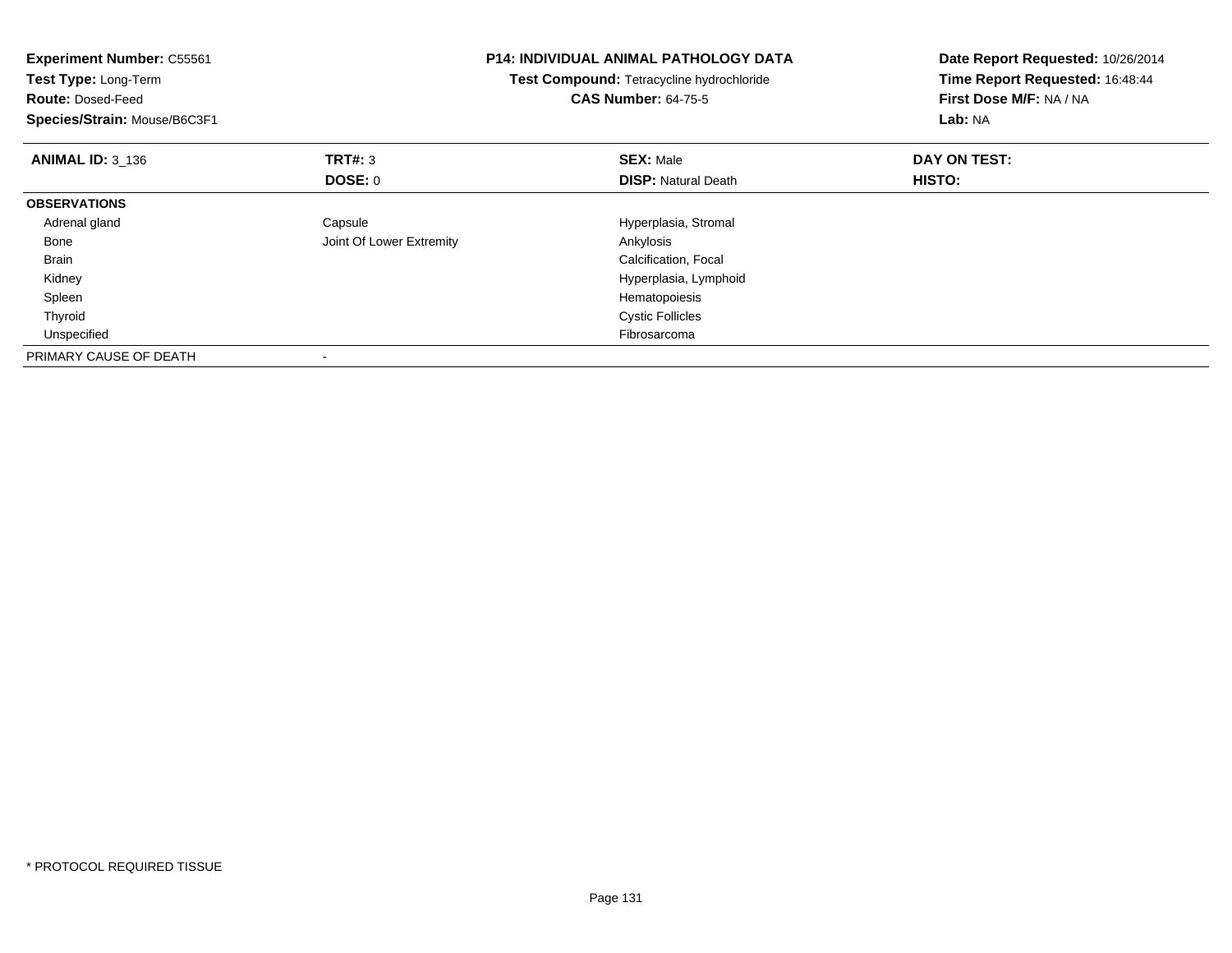| <b>Experiment Number: C55561</b> | <b>P14: INDIVIDUAL ANIMAL PATHOLOGY DATA</b><br>Test Compound: Tetracycline hydrochloride |                                           | Date Report Requested: 10/26/2014<br>Time Report Requested: 16:48:44 |
|----------------------------------|-------------------------------------------------------------------------------------------|-------------------------------------------|----------------------------------------------------------------------|
| <b>Test Type: Long-Term</b>      |                                                                                           |                                           |                                                                      |
| <b>Route: Dosed-Feed</b>         |                                                                                           | <b>CAS Number: 64-75-5</b>                | First Dose M/F: NA / NA                                              |
| Species/Strain: Mouse/B6C3F1     |                                                                                           |                                           | Lab: NA                                                              |
| <b>ANIMAL ID: 3 137</b>          | <b>TRT#:</b> 3                                                                            | <b>SEX: Male</b>                          | DAY ON TEST:                                                         |
|                                  | DOSE: 0                                                                                   | <b>DISP:</b> Terminal Sacrifice           | HISTO:                                                               |
| <b>OBSERVATIONS</b>              |                                                                                           |                                           |                                                                      |
| Adrenal gland                    | Capsule                                                                                   | Hyperplasia, Stromal                      |                                                                      |
| Brain                            |                                                                                           | Calcification, Focal                      |                                                                      |
| Intestine Large                  | <b>Intestinal Tract</b>                                                                   | Lymphoma, Undifferentiated-Malignant Type |                                                                      |
| Liver                            |                                                                                           | Hepatocellular Adenoma                    |                                                                      |
| Pituitary gland                  | <b>Anterior Pituitary</b>                                                                 | Hyperplasia, Focal                        |                                                                      |
| Preputial gland                  |                                                                                           | <b>Cystic Ducts</b>                       |                                                                      |
| Unspecified                      | Multiple Organs Nos                                                                       | Lymphoma, Mixed-Malignant Type            |                                                                      |
| PRIMARY CAUSE OF DEATH           |                                                                                           |                                           |                                                                      |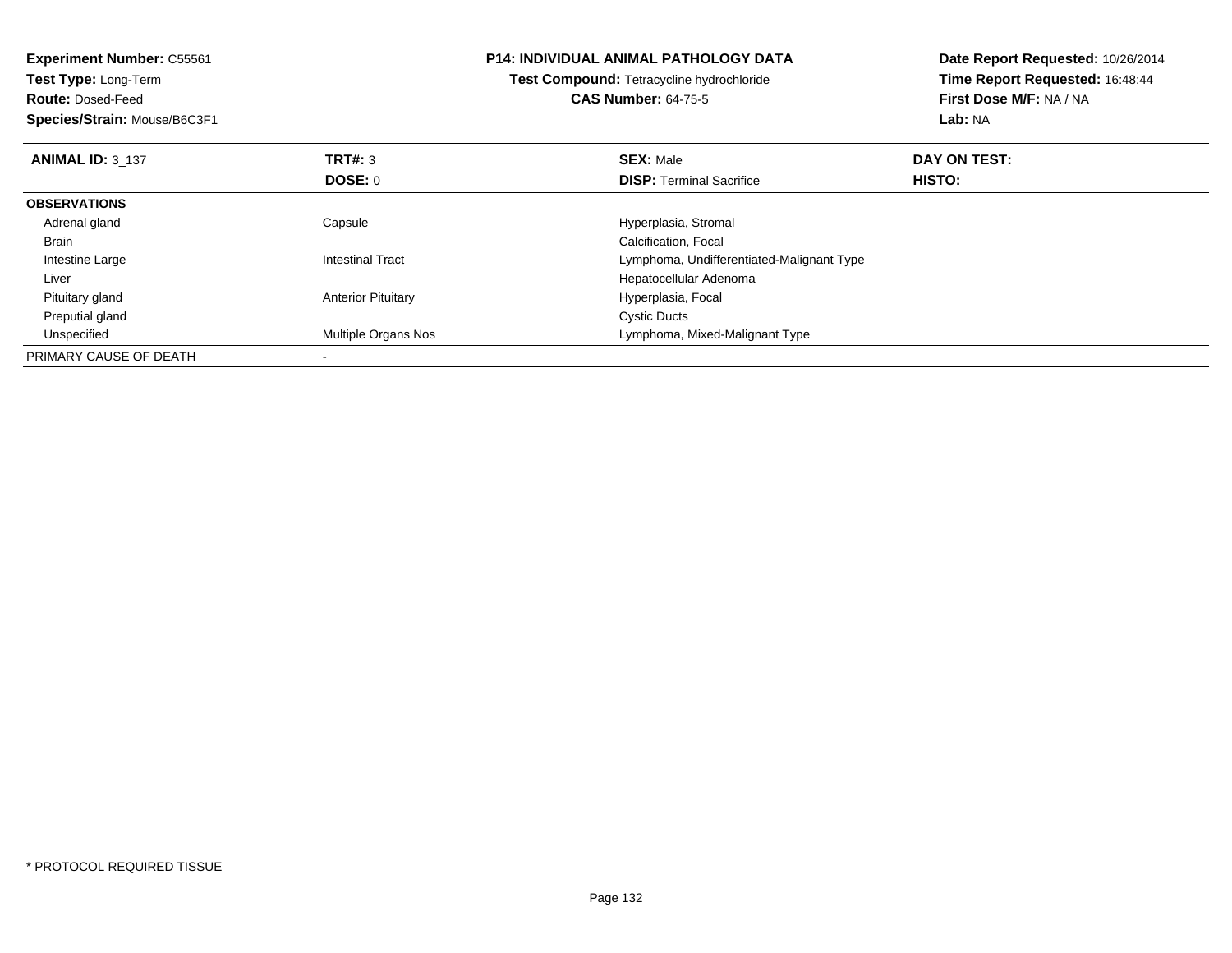| <b>Experiment Number: C55561</b><br>Test Type: Long-Term<br><b>Route: Dosed-Feed</b><br>Species/Strain: Mouse/B6C3F1 |         | <b>P14: INDIVIDUAL ANIMAL PATHOLOGY DATA</b><br>Test Compound: Tetracycline hydrochloride<br><b>CAS Number: 64-75-5</b> | Date Report Requested: 10/26/2014<br>Time Report Requested: 16:48:44<br>First Dose M/F: NA / NA<br>Lab: NA |
|----------------------------------------------------------------------------------------------------------------------|---------|-------------------------------------------------------------------------------------------------------------------------|------------------------------------------------------------------------------------------------------------|
| <b>ANIMAL ID: 3 138</b>                                                                                              | TRT#: 3 | <b>SEX: Male</b>                                                                                                        | DAY ON TEST:                                                                                               |
|                                                                                                                      | DOSE: 0 | <b>DISP:</b> Terminal Sacrifice                                                                                         | HISTO:                                                                                                     |
| <b>OBSERVATIONS</b>                                                                                                  |         |                                                                                                                         |                                                                                                            |
| Adrenal gland                                                                                                        | Capsule | Hyperplasia, Stromal                                                                                                    |                                                                                                            |
| <b>Brain</b>                                                                                                         |         | Calcification, Focal                                                                                                    |                                                                                                            |
| Liver                                                                                                                |         | Hepatocellular Adenoma                                                                                                  |                                                                                                            |
| Preputial gland                                                                                                      |         | <b>Cystic Ducts</b>                                                                                                     |                                                                                                            |
| Seminal vesicle                                                                                                      |         | <b>Distention</b>                                                                                                       |                                                                                                            |
| PRIMARY CAUSE OF DEATH                                                                                               |         |                                                                                                                         |                                                                                                            |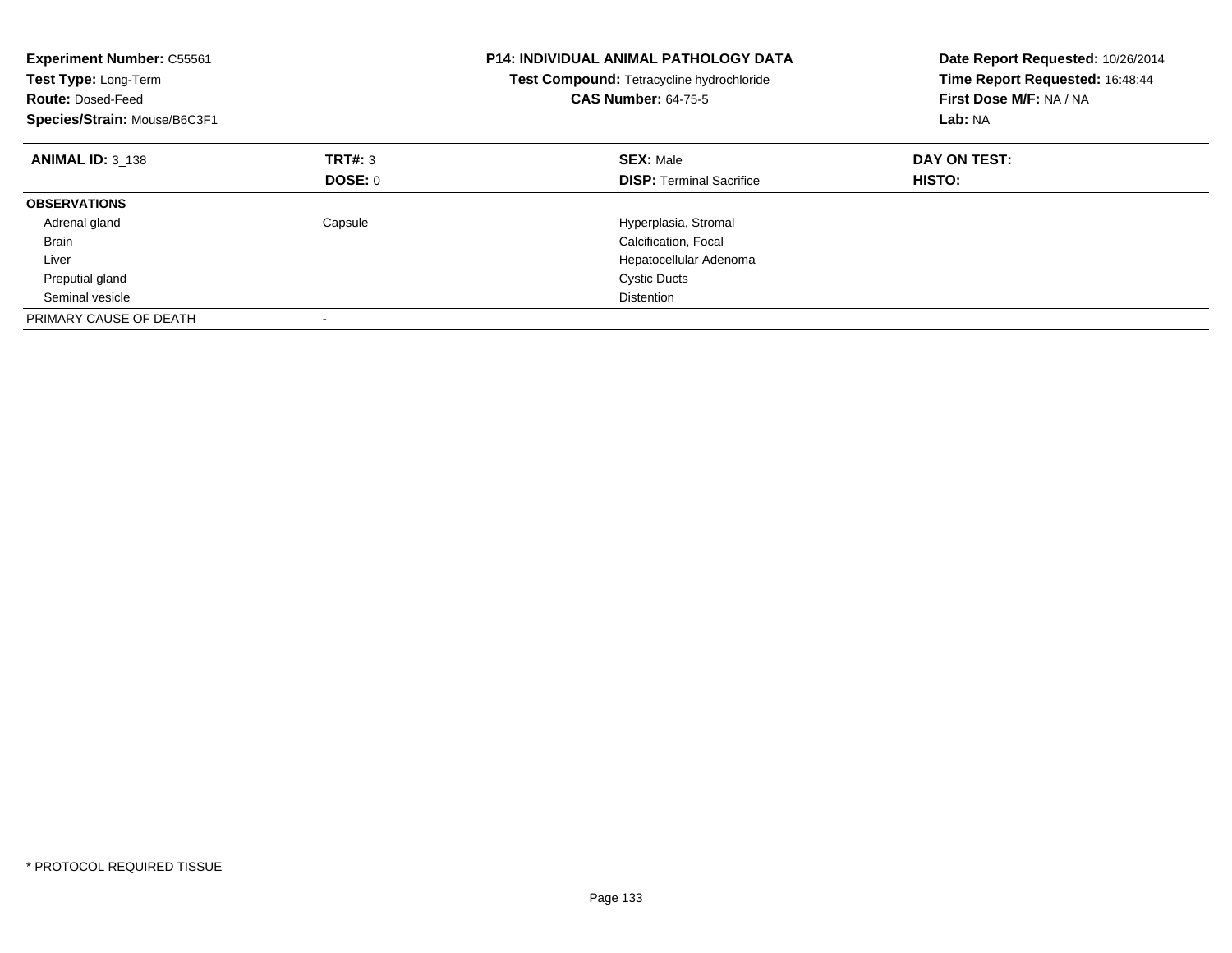| <b>Experiment Number: C55561</b><br>Test Type: Long-Term<br><b>Route: Dosed-Feed</b><br>Species/Strain: Mouse/B6C3F1 |                | <b>P14: INDIVIDUAL ANIMAL PATHOLOGY DATA</b><br>Test Compound: Tetracycline hydrochloride<br><b>CAS Number: 64-75-5</b> | Date Report Requested: 10/26/2014<br>Time Report Requested: 16:48:44<br>First Dose M/F: NA / NA<br>Lab: NA |
|----------------------------------------------------------------------------------------------------------------------|----------------|-------------------------------------------------------------------------------------------------------------------------|------------------------------------------------------------------------------------------------------------|
| <b>ANIMAL ID: 3 139</b>                                                                                              | <b>TRT#: 3</b> | <b>SEX: Male</b>                                                                                                        | DAY ON TEST:                                                                                               |
|                                                                                                                      | DOSE: 0        | <b>DISP:</b> Terminal Sacrifice                                                                                         | HISTO:                                                                                                     |
| <b>OBSERVATIONS</b>                                                                                                  |                |                                                                                                                         |                                                                                                            |
| Adrenal gland                                                                                                        | Capsule        | Hyperplasia, Stromal                                                                                                    |                                                                                                            |
| Brain                                                                                                                |                | Calcification, Focal                                                                                                    |                                                                                                            |
| Lung                                                                                                                 |                | Alveolar/Bronchiolar Adenoma                                                                                            |                                                                                                            |
| Preputial gland                                                                                                      |                | Hyperplasia, Cystic                                                                                                     |                                                                                                            |
|                                                                                                                      |                | Inflammation, Chronic                                                                                                   |                                                                                                            |
| Seminal vesicle                                                                                                      |                | Hyperplasia, Cystic                                                                                                     |                                                                                                            |
| Spleen                                                                                                               |                | Hyperplasia, Lymphoid                                                                                                   |                                                                                                            |
| PRIMARY CAUSE OF DEATH                                                                                               |                |                                                                                                                         |                                                                                                            |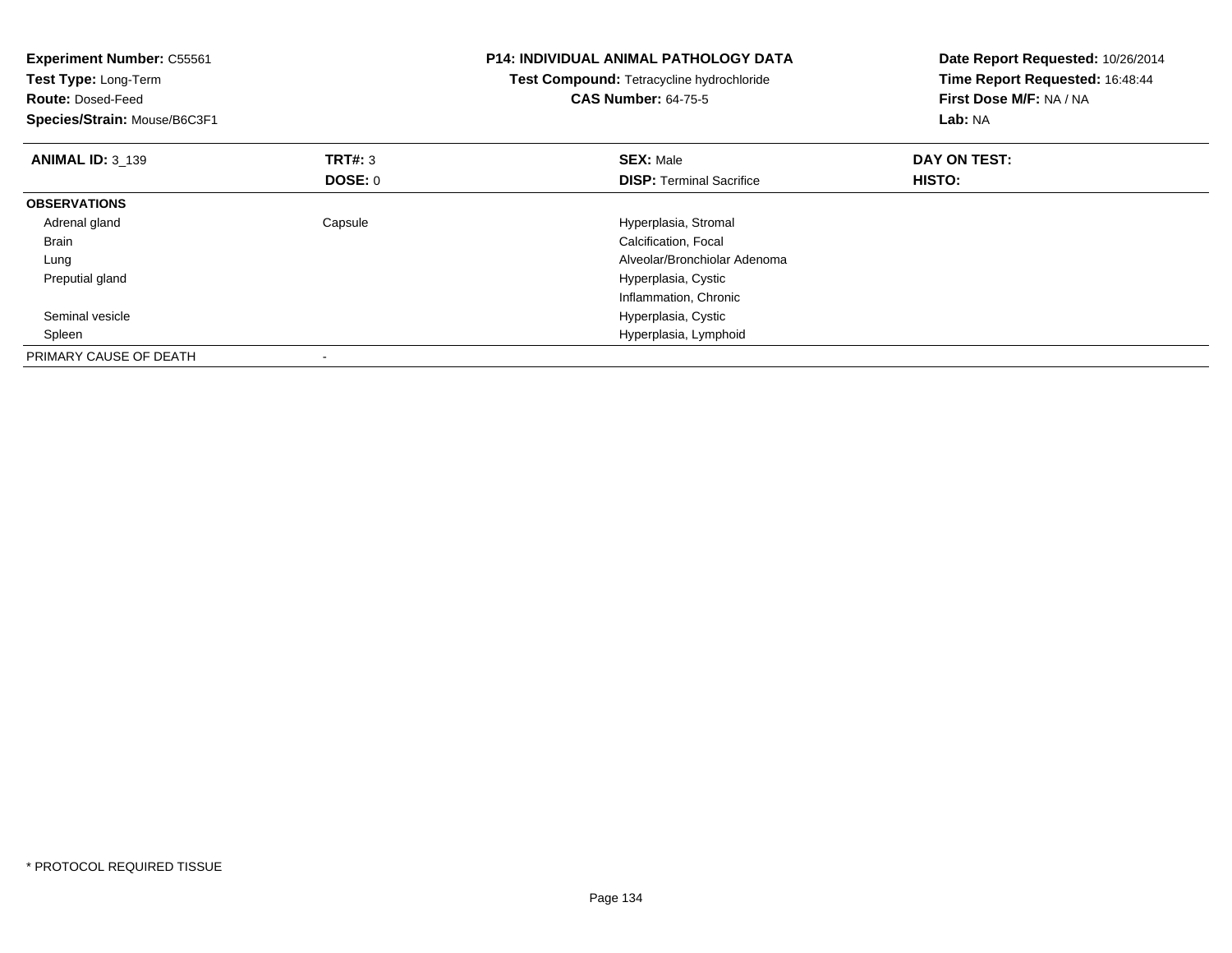| <b>Experiment Number: C55561</b><br>Test Type: Long-Term<br><b>Route: Dosed-Feed</b><br>Species/Strain: Mouse/B6C3F1 |                           | <b>P14: INDIVIDUAL ANIMAL PATHOLOGY DATA</b><br>Test Compound: Tetracycline hydrochloride<br><b>CAS Number: 64-75-5</b> | Date Report Requested: 10/26/2014<br>Time Report Requested: 16:48:44<br>First Dose M/F: NA / NA<br>Lab: NA |
|----------------------------------------------------------------------------------------------------------------------|---------------------------|-------------------------------------------------------------------------------------------------------------------------|------------------------------------------------------------------------------------------------------------|
| <b>ANIMAL ID: 3 140</b>                                                                                              | TRT#: 3                   | <b>SEX: Male</b>                                                                                                        | DAY ON TEST:                                                                                               |
|                                                                                                                      | DOSE: 0                   | <b>DISP:</b> Natural Death                                                                                              | <b>HISTO:</b>                                                                                              |
| <b>OBSERVATIONS</b>                                                                                                  |                           |                                                                                                                         |                                                                                                            |
| Brain                                                                                                                |                           | Calcification, Focal                                                                                                    |                                                                                                            |
| Liver                                                                                                                |                           | Hemangiosarcoma                                                                                                         |                                                                                                            |
|                                                                                                                      |                           | Infarct, Nos                                                                                                            |                                                                                                            |
|                                                                                                                      |                           | Inflammation, Acute                                                                                                     |                                                                                                            |
| Pituitary gland                                                                                                      | <b>Anterior Pituitary</b> | Cyst, Nos                                                                                                               |                                                                                                            |
| PRIMARY CAUSE OF DEATH                                                                                               |                           |                                                                                                                         |                                                                                                            |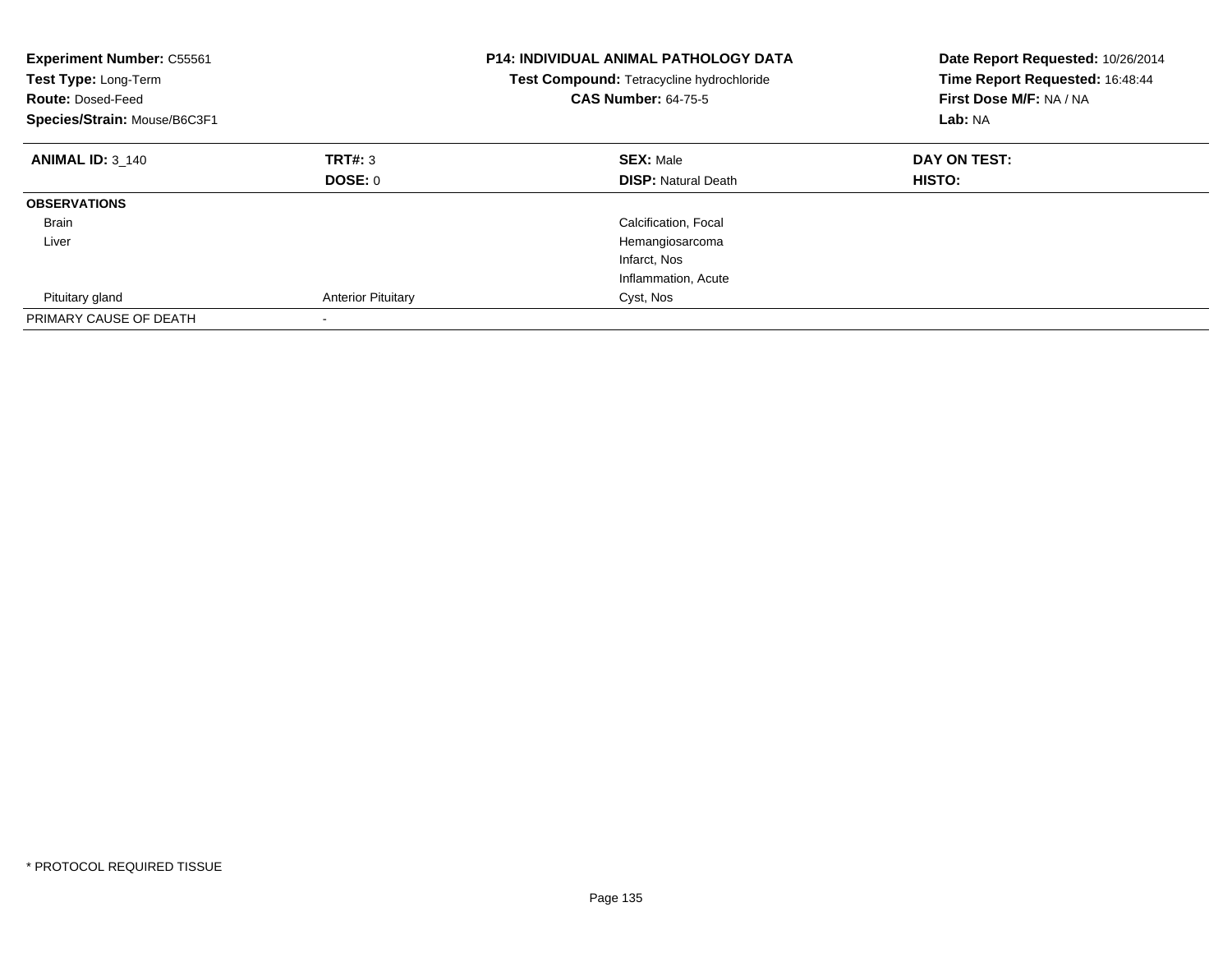| <b>Experiment Number: C55561</b><br>Test Type: Long-Term<br><b>Route: Dosed-Feed</b><br>Species/Strain: Mouse/B6C3F1 |                          | <b>P14: INDIVIDUAL ANIMAL PATHOLOGY DATA</b><br><b>Test Compound: Tetracycline hydrochloride</b><br><b>CAS Number: 64-75-5</b> | Date Report Requested: 10/26/2014<br>Time Report Requested: 16:48:44<br>First Dose M/F: NA / NA<br>Lab: NA |
|----------------------------------------------------------------------------------------------------------------------|--------------------------|--------------------------------------------------------------------------------------------------------------------------------|------------------------------------------------------------------------------------------------------------|
| <b>ANIMAL ID: 3 141</b>                                                                                              | TRT#: 3                  | <b>SEX: Male</b>                                                                                                               | DAY ON TEST:                                                                                               |
|                                                                                                                      | DOSE: 0                  | <b>DISP:</b> Terminal Sacrifice                                                                                                | HISTO:                                                                                                     |
| <b>OBSERVATIONS</b>                                                                                                  |                          |                                                                                                                                |                                                                                                            |
| Adrenal gland                                                                                                        | Capsule                  | Hyperplasia, Stromal                                                                                                           |                                                                                                            |
| Bone                                                                                                                 | Joint Of Lower Extremity | Ankylosis                                                                                                                      |                                                                                                            |
| Harderian gland                                                                                                      | Hardarian Gland          | Adenoma, Nos                                                                                                                   |                                                                                                            |
| Liver                                                                                                                |                          | Focal Cellular Change                                                                                                          |                                                                                                            |
| Unspecified                                                                                                          | Multiple Organs Nos      | Lymphoma, Mixed-Malignant Type                                                                                                 |                                                                                                            |
| PRIMARY CAUSE OF DEATH                                                                                               |                          |                                                                                                                                |                                                                                                            |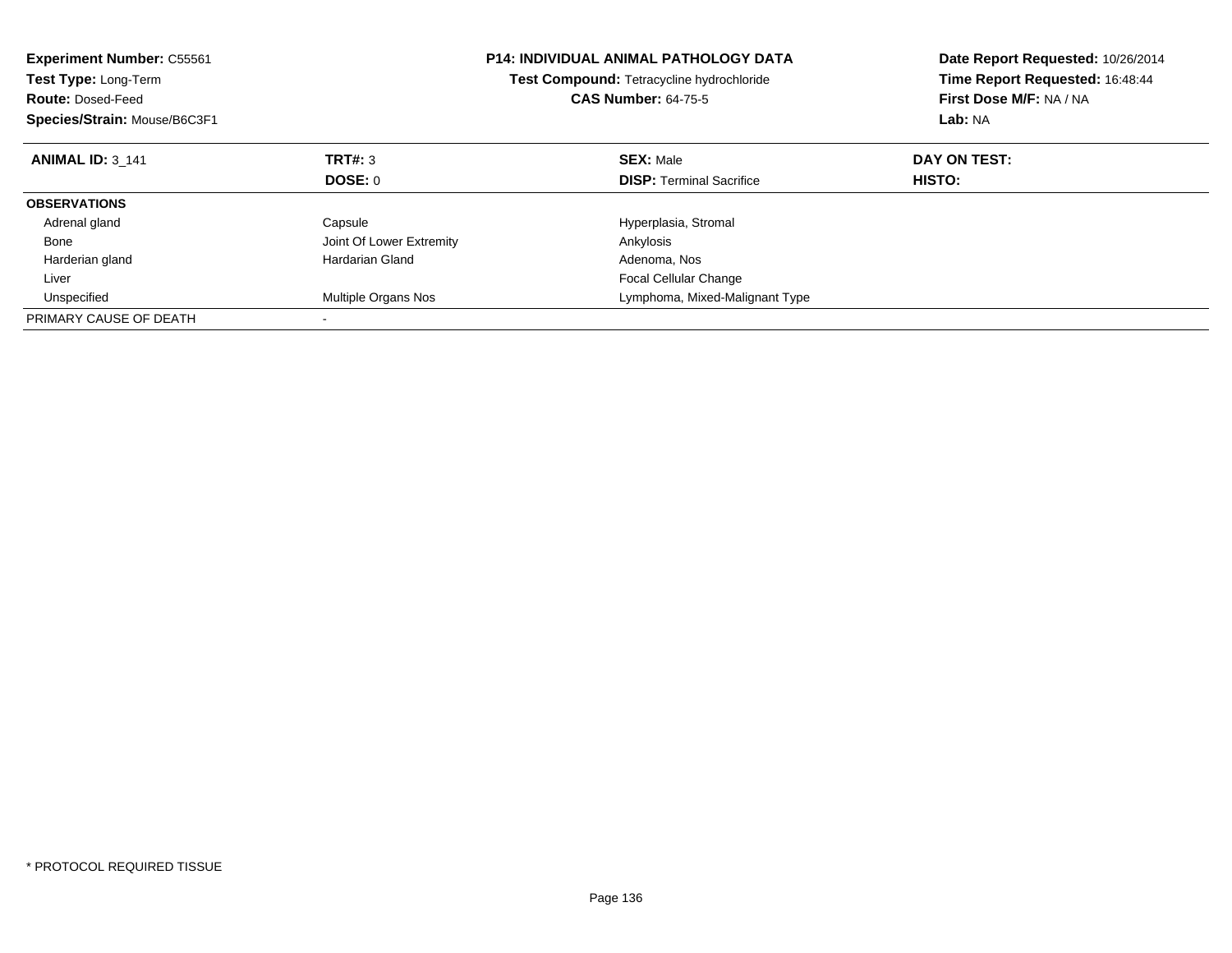**Experiment Number:** C55561

**Test Type:** Long-Term

**Route:** Dosed-Feed

**Species/Strain:** Mouse/B6C3F1

## **P14: INDIVIDUAL ANIMAL PATHOLOGY DATA**

**Test Compound:** Tetracycline hydrochloride**CAS Number:** 64-75-5

**Date Report Requested:** 10/26/2014**Time Report Requested:** 16:48:44**First Dose M/F:** NA / NA**Lab:** NA

| <b>ANIMAL ID: 3 142</b> | TRT#: 3                   | <b>SEX: Male</b>                | DAY ON TEST: |  |
|-------------------------|---------------------------|---------------------------------|--------------|--|
|                         | <b>DOSE: 0</b>            | <b>DISP: Terminal Sacrifice</b> | HISTO:       |  |
| <b>OBSERVATIONS</b>     |                           |                                 |              |  |
| Adrenal gland           | Capsule                   | Hyperplasia, Stromal            |              |  |
| Bone                    | Joint Of Lower Extremity  | Ankylosis                       |              |  |
| Kidney                  |                           | Hyperplasia, Lymphoid           |              |  |
| Liver                   |                           | Hepatocellular Adenoma          |              |  |
| Lymph node              | Mesenteric Lymph Node     | Angiectasis                     |              |  |
| Pituitary gland         | <b>Anterior Pituitary</b> | Cyst, Nos                       |              |  |
|                         | <b>Anterior Pituitary</b> | Hyperplasia, Focal              |              |  |
| Salivary gland          |                           | Hyperplasia, Lymphoid           |              |  |
| Seminal vesicle         |                           | <b>Distention</b>               |              |  |
| PRIMARY CAUSE OF DEATH  |                           |                                 |              |  |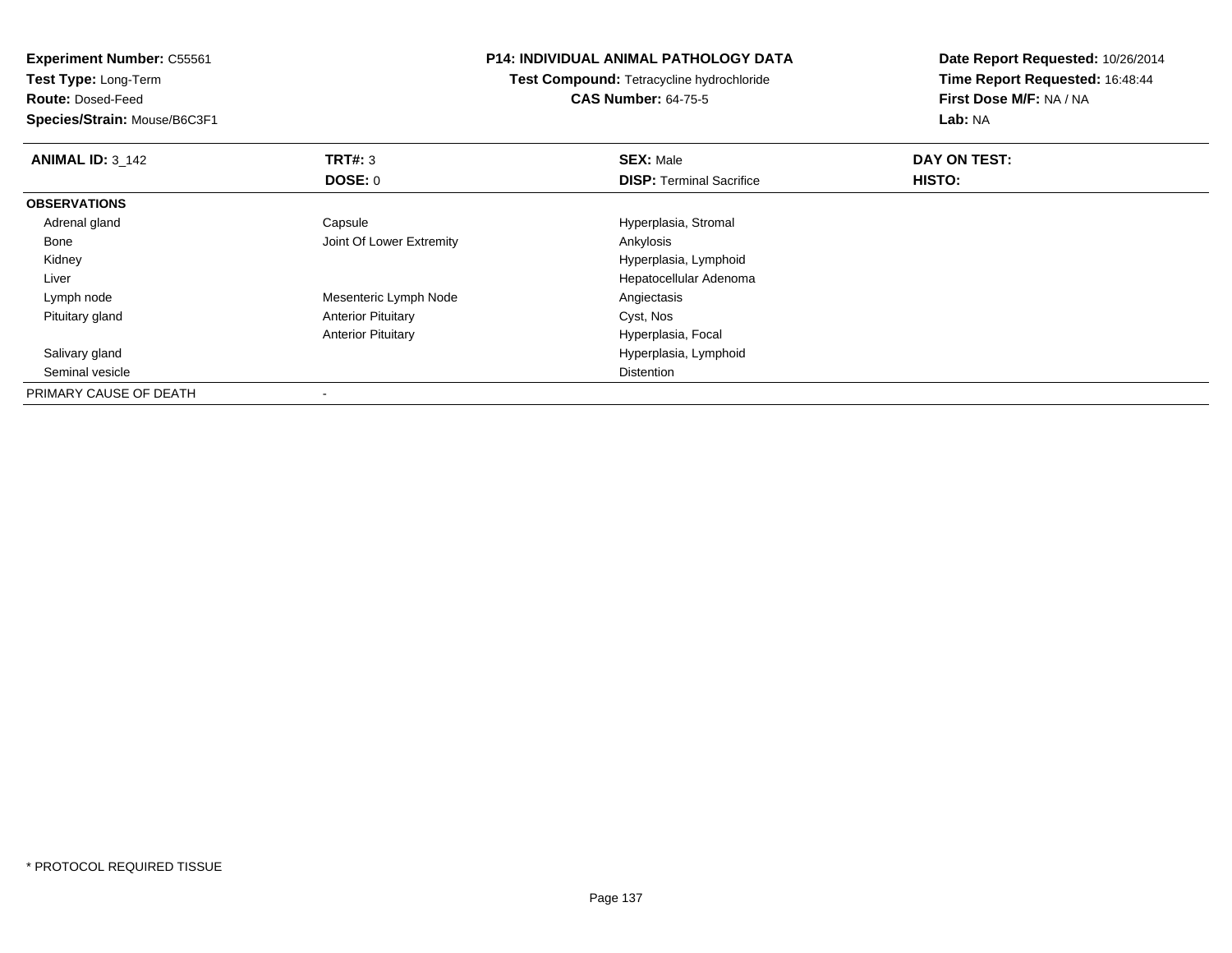**Experiment Number:** C55561**Test Type:** Long-Term**Route:** Dosed-Feed **Species/Strain:** Mouse/B6C3F1**P14: INDIVIDUAL ANIMAL PATHOLOGY DATATest Compound:** Tetracycline hydrochloride**CAS Number:** 64-75-5**Date Report Requested:** 10/26/2014**Time Report Requested:** 16:48:44**First Dose M/F:** NA / NA**Lab:** NA**ANIMAL ID: 3 143 TRT#:** 3 **SEX:** Male **DAY ON TEST: DOSE:** 0**DISP:** Terminal Sacrifice **HISTO: OBSERVATIONS** Adrenal glandCapsule **Capsule Capsule Capsule Capsule Capsule Capsule Capsule Capsule Capsule Capsule Capsule Capsule Capsule Capsule Capsule Capsule Capsule Capsule Capsule Capsule Capsule Cap** Cortex Nos Hypertrophy, Focal BoneJoint Of Lower Extremity **Ankylosis** Ankylosis BrainCalcification, Focal<br>Cyst, Nos Pituitary glandAnterior Pituitary Cyst, Nos<br>Cystic Ducts<br>Cystic Ducts Preputial glandd Cystic Ducts Salivary glandHyperplasia, Lymphoid<br>
Adipose Tissue<br>
Calcification, Focal UnspecifiedCalcification, Focal Adipose Tissue Necrosis, Fat PRIMARY CAUSE OF DEATH-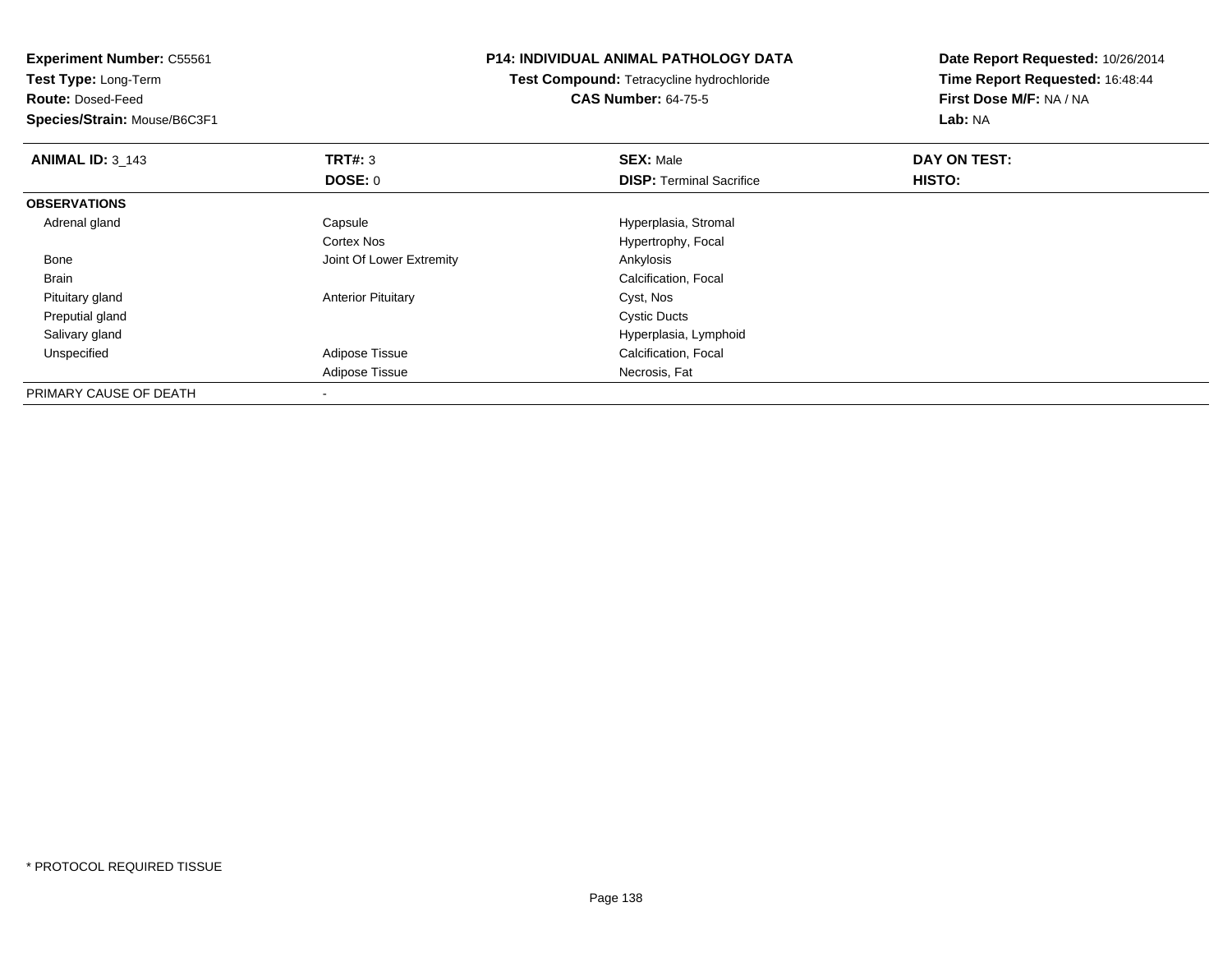| <b>Experiment Number: C55561</b><br>Test Type: Long-Term<br><b>Route: Dosed-Feed</b><br>Species/Strain: Mouse/B6C3F1 |                          | <b>P14: INDIVIDUAL ANIMAL PATHOLOGY DATA</b><br>Test Compound: Tetracycline hydrochloride<br><b>CAS Number: 64-75-5</b> | Date Report Requested: 10/26/2014<br>Time Report Requested: 16:48:44<br>First Dose M/F: NA / NA<br>Lab: NA |
|----------------------------------------------------------------------------------------------------------------------|--------------------------|-------------------------------------------------------------------------------------------------------------------------|------------------------------------------------------------------------------------------------------------|
| <b>ANIMAL ID: 3 144</b>                                                                                              | TRT#: 3                  | <b>SEX: Male</b>                                                                                                        | DAY ON TEST:                                                                                               |
|                                                                                                                      | DOSE: 0                  | <b>DISP:</b> Terminal Sacrifice                                                                                         | HISTO:                                                                                                     |
| <b>OBSERVATIONS</b>                                                                                                  |                          |                                                                                                                         |                                                                                                            |
| Adrenal gland                                                                                                        | Capsule                  | Hyperplasia, Stromal                                                                                                    |                                                                                                            |
| Bone                                                                                                                 | Joint Of Lower Extremity | Ankylosis                                                                                                               |                                                                                                            |
| <b>Brain</b>                                                                                                         |                          | Calcification, Focal                                                                                                    |                                                                                                            |
| Preputial gland                                                                                                      |                          | <b>Cystic Ducts</b>                                                                                                     |                                                                                                            |
| Unspecified                                                                                                          | Multiple Organs Nos      | Lymphoma, Undifferentiated-Malignant Type                                                                               |                                                                                                            |
| PRIMARY CAUSE OF DEATH                                                                                               |                          |                                                                                                                         |                                                                                                            |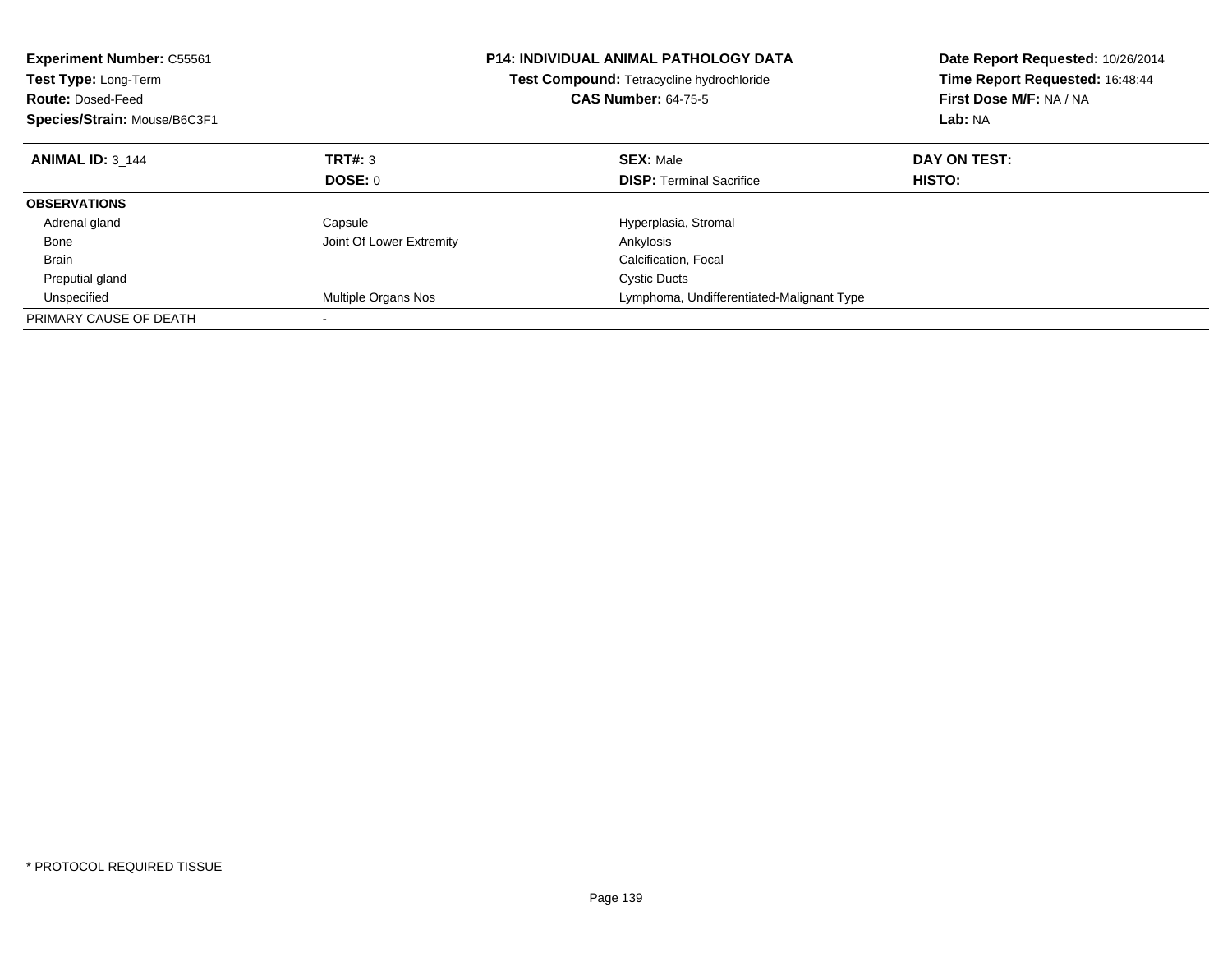| <b>Experiment Number: C55561</b><br>Test Type: Long-Term<br><b>Route: Dosed-Feed</b><br>Species/Strain: Mouse/B6C3F1 |                       | <b>P14: INDIVIDUAL ANIMAL PATHOLOGY DATA</b><br>Test Compound: Tetracycline hydrochloride<br><b>CAS Number: 64-75-5</b> | Date Report Requested: 10/26/2014<br>Time Report Requested: 16:48:44<br>First Dose M/F: NA / NA<br>Lab: NA |
|----------------------------------------------------------------------------------------------------------------------|-----------------------|-------------------------------------------------------------------------------------------------------------------------|------------------------------------------------------------------------------------------------------------|
| <b>ANIMAL ID: 3 145</b>                                                                                              | TRT#: 3               | <b>SEX: Male</b>                                                                                                        | DAY ON TEST:                                                                                               |
|                                                                                                                      | DOSE: 0               | <b>DISP:</b> Terminal Sacrifice                                                                                         | <b>HISTO:</b>                                                                                              |
| <b>OBSERVATIONS</b>                                                                                                  |                       |                                                                                                                         |                                                                                                            |
| Adrenal gland                                                                                                        | Capsule               | Hyperplasia, Stromal                                                                                                    |                                                                                                            |
| Lymph node                                                                                                           | Mesenteric Lymph Node | Angiectasis                                                                                                             |                                                                                                            |
| Salivary gland                                                                                                       |                       | Hyperplasia, Lymphoid                                                                                                   |                                                                                                            |
| Seminal vesicle                                                                                                      |                       | Distention                                                                                                              |                                                                                                            |
| Spleen                                                                                                               |                       | Angiectasis                                                                                                             |                                                                                                            |
| PRIMARY CAUSE OF DEATH                                                                                               |                       |                                                                                                                         |                                                                                                            |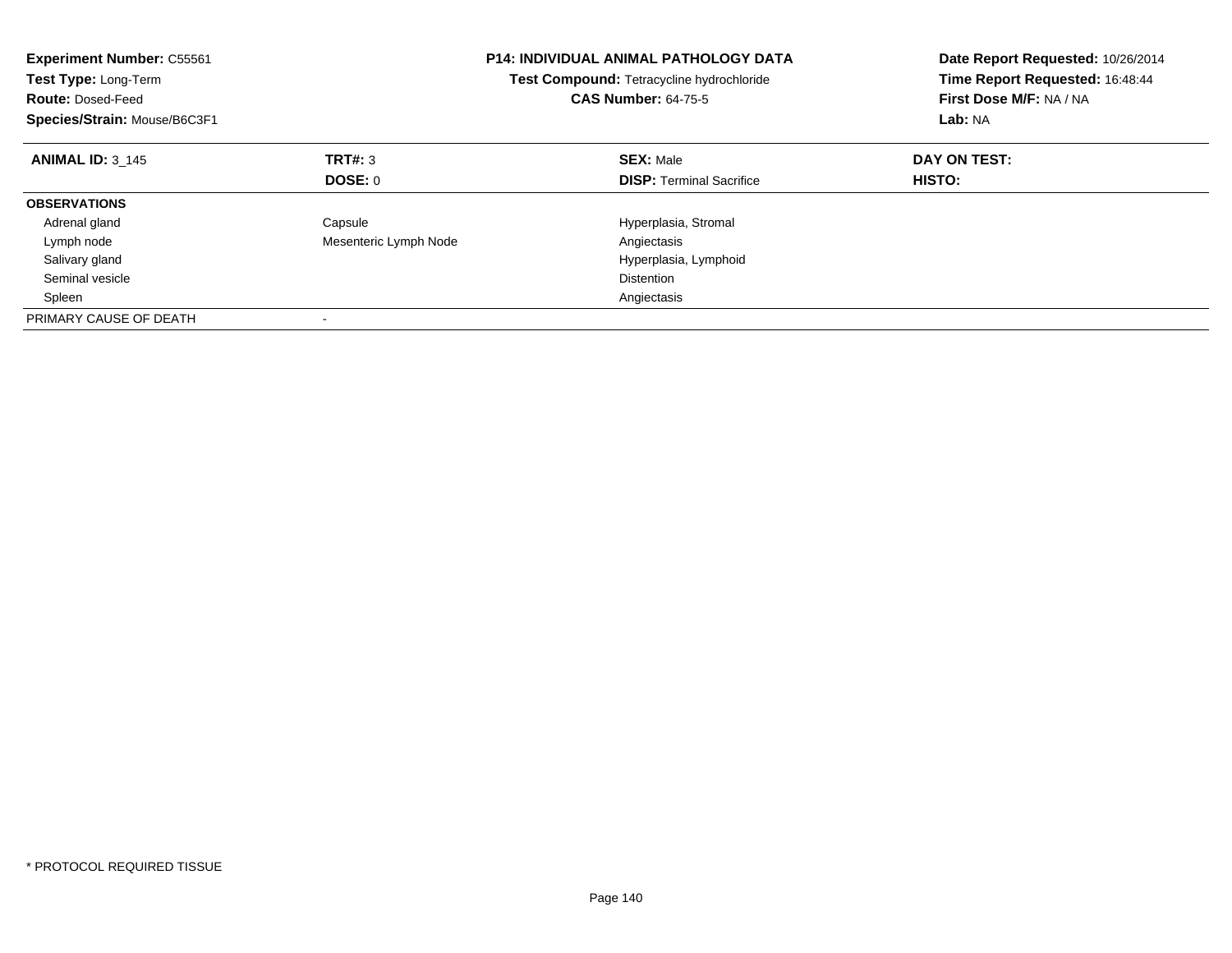| <b>Experiment Number: C55561</b><br>Test Type: Long-Term<br><b>Route: Dosed-Feed</b><br>Species/Strain: Mouse/B6C3F1 |                           | <b>P14: INDIVIDUAL ANIMAL PATHOLOGY DATA</b><br>Test Compound: Tetracycline hydrochloride<br><b>CAS Number: 64-75-5</b> | Date Report Requested: 10/26/2014<br>Time Report Requested: 16:48:44<br>First Dose M/F: NA / NA<br>Lab: NA |
|----------------------------------------------------------------------------------------------------------------------|---------------------------|-------------------------------------------------------------------------------------------------------------------------|------------------------------------------------------------------------------------------------------------|
| <b>ANIMAL ID: 3 146</b>                                                                                              | <b>TRT#: 3</b><br>DOSE: 0 | <b>SEX: Male</b><br><b>DISP:</b> Terminal Sacrifice                                                                     | DAY ON TEST:<br>HISTO:                                                                                     |
| <b>OBSERVATIONS</b>                                                                                                  |                           |                                                                                                                         |                                                                                                            |
| Adrenal gland                                                                                                        | Capsule<br>Cortex Nos     | Hyperplasia, Stromal<br>Hypertrophy, Focal                                                                              |                                                                                                            |
| Kidney                                                                                                               |                           | Hyperplasia, Lymphoid                                                                                                   |                                                                                                            |
| Liver                                                                                                                |                           | Hepatocellular Adenoma                                                                                                  |                                                                                                            |
| Lung                                                                                                                 |                           | Alveolar/Bronchiolar Adenoma                                                                                            |                                                                                                            |
| Salivary gland                                                                                                       |                           | Hyperplasia, Lymphoid                                                                                                   |                                                                                                            |
| Seminal vesicle                                                                                                      |                           | Distention                                                                                                              |                                                                                                            |
| PRIMARY CAUSE OF DEATH                                                                                               |                           |                                                                                                                         |                                                                                                            |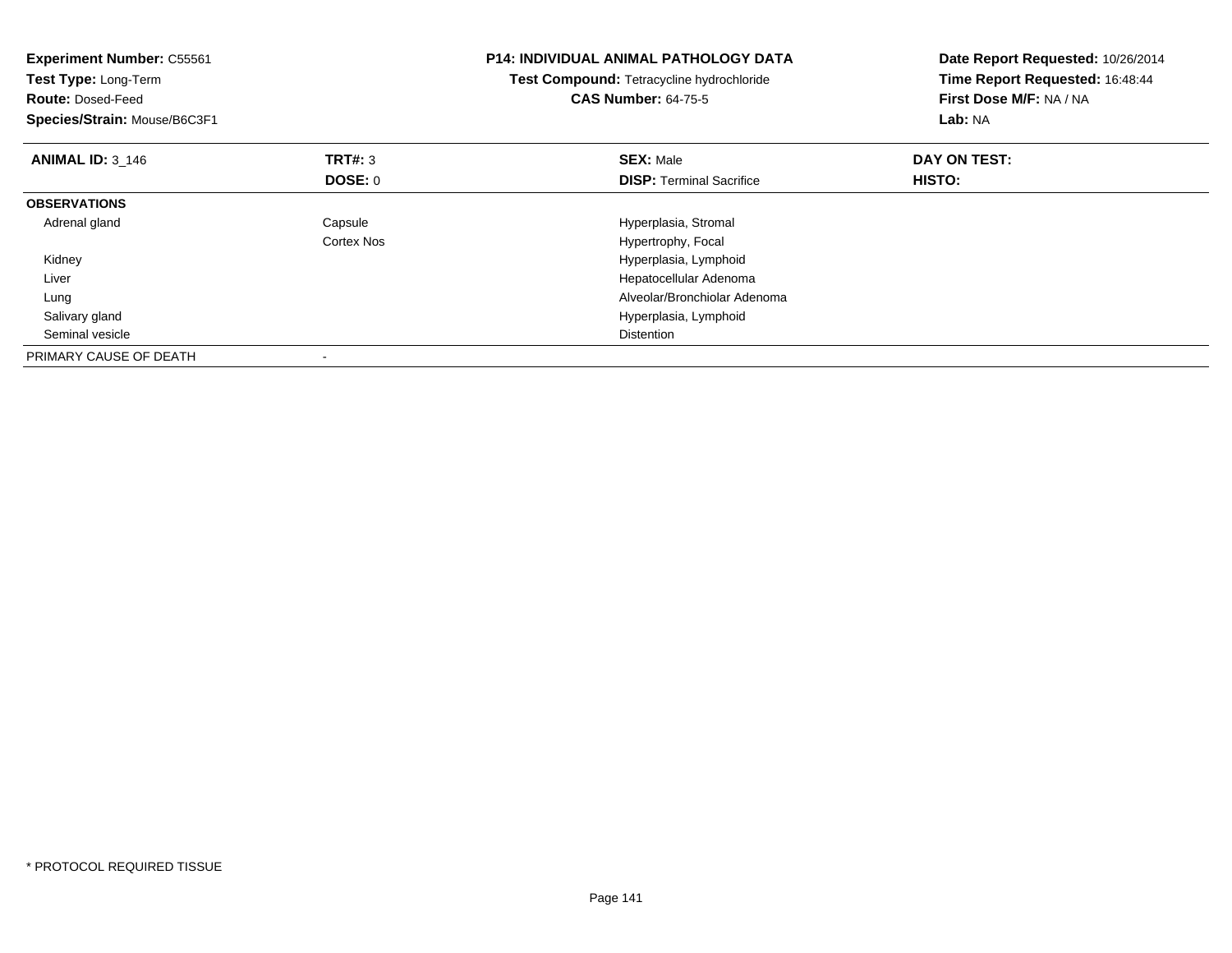| <b>Experiment Number: C55561</b><br>Test Type: Long-Term<br><b>Route: Dosed-Feed</b><br>Species/Strain: Mouse/B6C3F1 |                       | <b>P14: INDIVIDUAL ANIMAL PATHOLOGY DATA</b><br>Test Compound: Tetracycline hydrochloride<br><b>CAS Number: 64-75-5</b> | Date Report Requested: 10/26/2014<br>Time Report Requested: 16:48:44<br>First Dose M/F: NA / NA<br>Lab: NA |
|----------------------------------------------------------------------------------------------------------------------|-----------------------|-------------------------------------------------------------------------------------------------------------------------|------------------------------------------------------------------------------------------------------------|
| <b>ANIMAL ID: 3 147</b>                                                                                              | <b>TRT#: 3</b>        | <b>SEX: Male</b>                                                                                                        | DAY ON TEST:                                                                                               |
|                                                                                                                      | DOSE: 0               | <b>DISP:</b> Moribund Sacrifice                                                                                         | <b>HISTO:</b>                                                                                              |
| <b>OBSERVATIONS</b>                                                                                                  |                       |                                                                                                                         |                                                                                                            |
| Adrenal gland                                                                                                        | Capsule               | Hyperplasia, Stromal                                                                                                    |                                                                                                            |
| Kidney                                                                                                               |                       | Hyperplasia, Lymphoid                                                                                                   |                                                                                                            |
| Liver                                                                                                                |                       | Hepatocellular Carcinoma                                                                                                |                                                                                                            |
|                                                                                                                      |                       | Necrosis, Nos                                                                                                           |                                                                                                            |
| Lymph node                                                                                                           | Mandibular Lymph Node | Hyperplasia, Lymphoid                                                                                                   |                                                                                                            |
| Preputial gland                                                                                                      |                       | Inflammation, Acute/Chronic                                                                                             |                                                                                                            |
| PRIMARY CAUSE OF DEATH                                                                                               |                       |                                                                                                                         |                                                                                                            |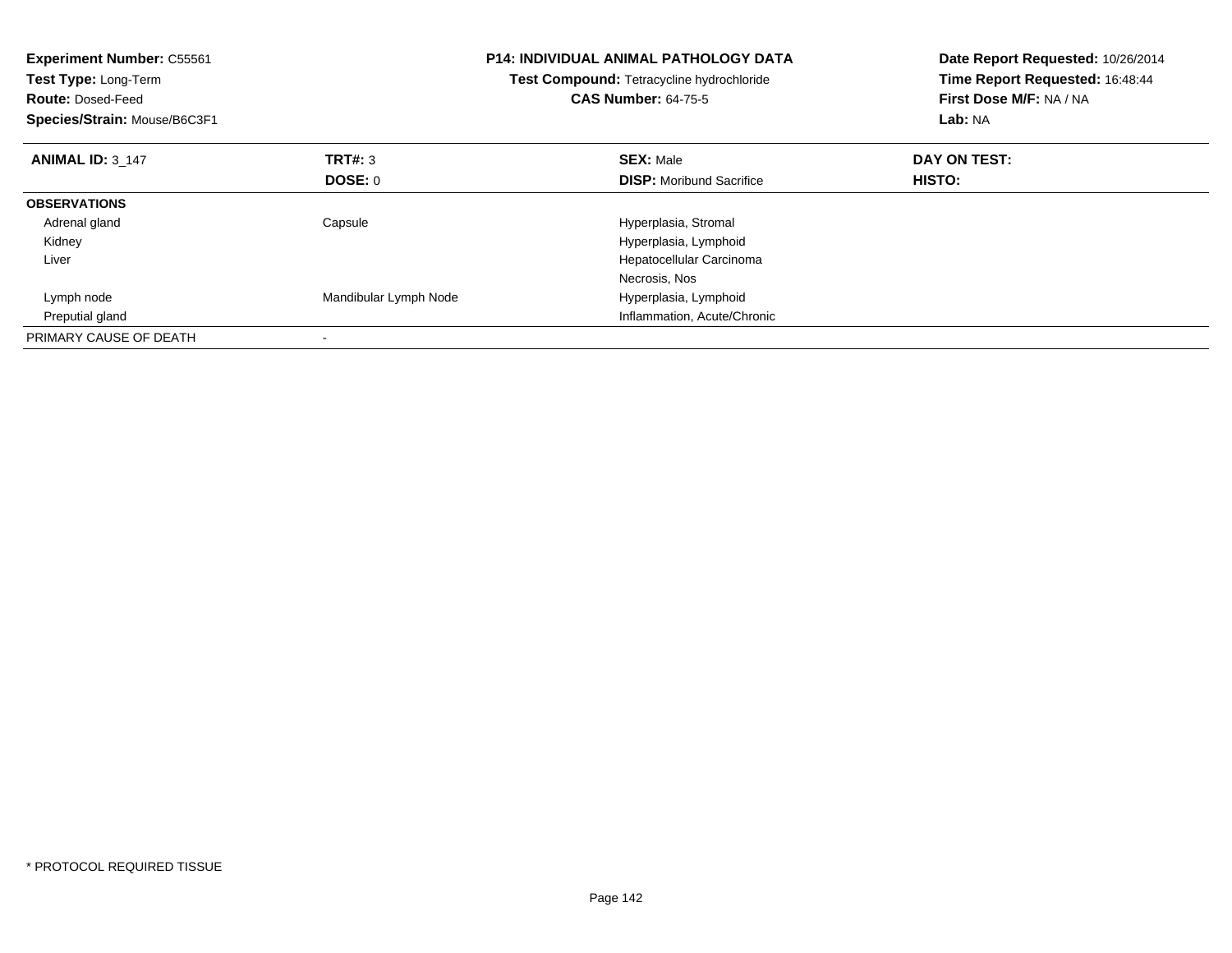| <b>Experiment Number: C55561</b><br>Test Type: Long-Term<br><b>Route: Dosed-Feed</b><br>Species/Strain: Mouse/B6C3F1 |                          | <b>P14: INDIVIDUAL ANIMAL PATHOLOGY DATA</b><br>Test Compound: Tetracycline hydrochloride<br><b>CAS Number: 64-75-5</b> | Date Report Requested: 10/26/2014<br>Time Report Requested: 16:48:44<br>First Dose M/F: NA / NA<br>Lab: NA |
|----------------------------------------------------------------------------------------------------------------------|--------------------------|-------------------------------------------------------------------------------------------------------------------------|------------------------------------------------------------------------------------------------------------|
| <b>ANIMAL ID: 3 148</b>                                                                                              | TRT#: 3                  | <b>SEX: Male</b>                                                                                                        | DAY ON TEST:                                                                                               |
|                                                                                                                      | DOSE: 0                  | <b>DISP:</b> Terminal Sacrifice                                                                                         | HISTO:                                                                                                     |
| <b>OBSERVATIONS</b>                                                                                                  |                          |                                                                                                                         |                                                                                                            |
| Bone                                                                                                                 | Joint Of Lower Extremity | Ankylosis                                                                                                               |                                                                                                            |
| <b>Brain</b>                                                                                                         |                          | Calcification, Focal                                                                                                    |                                                                                                            |
| Harderian gland                                                                                                      | Hardarian Gland          | Adenoma, Nos                                                                                                            |                                                                                                            |
| Kidney                                                                                                               |                          | Hyperplasia, Lymphoid                                                                                                   |                                                                                                            |
| Liver                                                                                                                |                          | Hepatocellular Adenoma                                                                                                  |                                                                                                            |
| Spleen                                                                                                               |                          | Hyperplasia, Lymphoid                                                                                                   |                                                                                                            |
| PRIMARY CAUSE OF DEATH                                                                                               |                          |                                                                                                                         |                                                                                                            |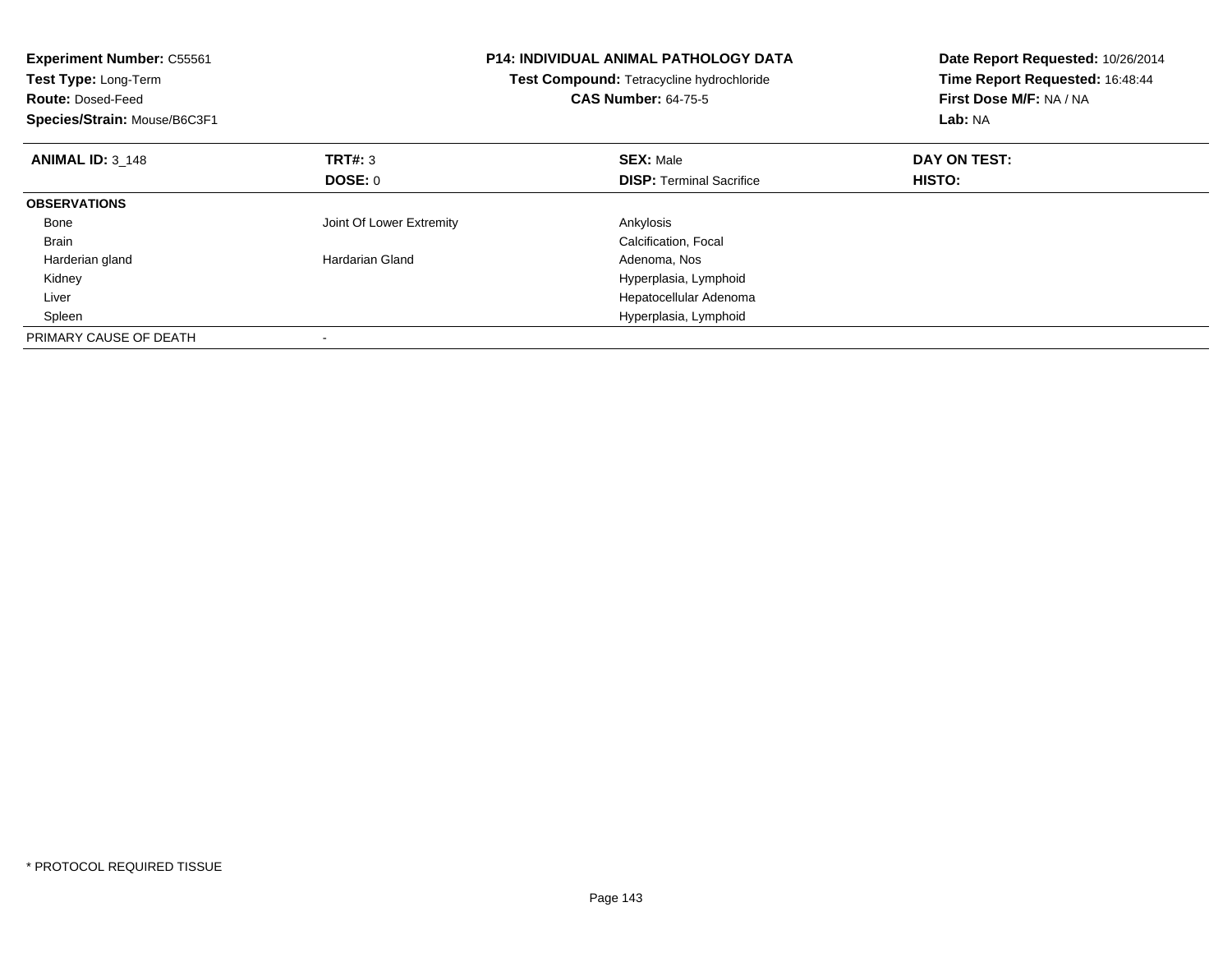| <b>Experiment Number: C55561</b><br>Test Type: Long-Term<br><b>Route: Dosed-Feed</b><br>Species/Strain: Mouse/B6C3F1 |                | <b>P14: INDIVIDUAL ANIMAL PATHOLOGY DATA</b><br>Test Compound: Tetracycline hydrochloride<br><b>CAS Number: 64-75-5</b> | Date Report Requested: 10/26/2014<br>Time Report Requested: 16:48:44<br>First Dose M/F: NA / NA<br>Lab: NA |
|----------------------------------------------------------------------------------------------------------------------|----------------|-------------------------------------------------------------------------------------------------------------------------|------------------------------------------------------------------------------------------------------------|
| <b>ANIMAL ID: 3 149</b>                                                                                              | <b>TRT#: 3</b> | <b>SEX: Male</b>                                                                                                        | DAY ON TEST:                                                                                               |
|                                                                                                                      | DOSE: 0        | <b>DISP:</b> Terminal Sacrifice                                                                                         | HISTO:                                                                                                     |
| <b>OBSERVATIONS</b>                                                                                                  |                |                                                                                                                         |                                                                                                            |
| Adrenal gland                                                                                                        | Capsule        | Hyperplasia, Stromal                                                                                                    |                                                                                                            |
| <b>Brain</b>                                                                                                         |                | Calcification, Focal                                                                                                    |                                                                                                            |
| Intestine Large                                                                                                      | Cecum, Colon   | Hyperplasia, Lymphoid                                                                                                   |                                                                                                            |
| Lung                                                                                                                 |                | Alveolar/Bronchiolar Adenoma                                                                                            |                                                                                                            |
| Preputial gland                                                                                                      |                | <b>Cystic Ducts</b>                                                                                                     |                                                                                                            |
| Seminal vesicle                                                                                                      |                | <b>Distention</b>                                                                                                       |                                                                                                            |
| PRIMARY CAUSE OF DEATH                                                                                               |                |                                                                                                                         |                                                                                                            |